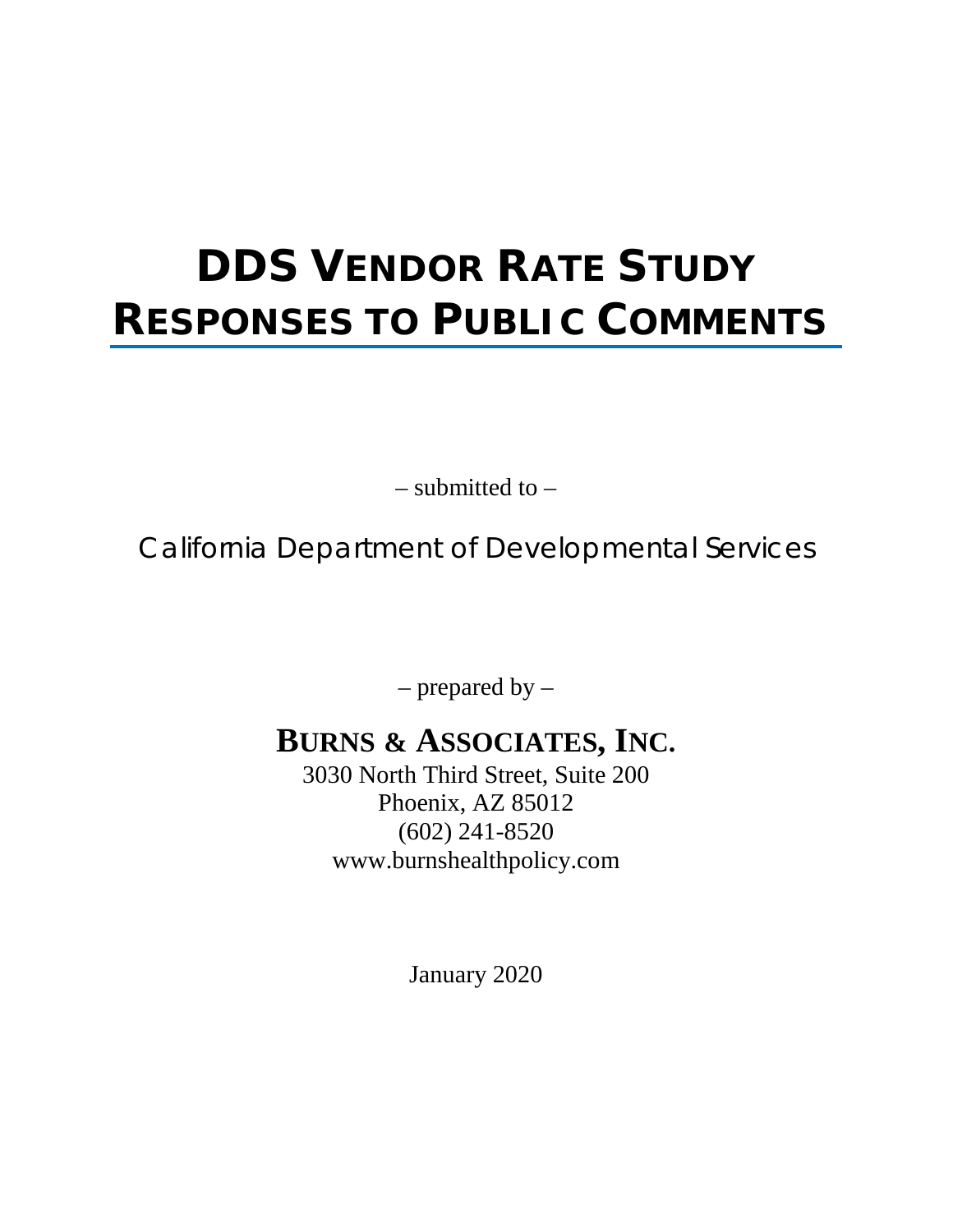# **TABLE OF CONTENTS**

| Parent-Coordinated Supported Living (Service Code 073), Parent-Coordinated Personal Assistance<br>(Service Code 093), and Voucher Respite / Participant-Directed Respite (Service Codes 420 and 465) |
|------------------------------------------------------------------------------------------------------------------------------------------------------------------------------------------------------|
|                                                                                                                                                                                                      |
|                                                                                                                                                                                                      |
|                                                                                                                                                                                                      |
|                                                                                                                                                                                                      |
|                                                                                                                                                                                                      |
|                                                                                                                                                                                                      |
|                                                                                                                                                                                                      |
| Adult Residential Facilities for Persons with Special Health Care Needs (Service Code 113) 60                                                                                                        |
| Enhanced Behavioral Supports Homes (Service Codes 900 and 901) and Community Crisis Homes                                                                                                            |
|                                                                                                                                                                                                      |
|                                                                                                                                                                                                      |
|                                                                                                                                                                                                      |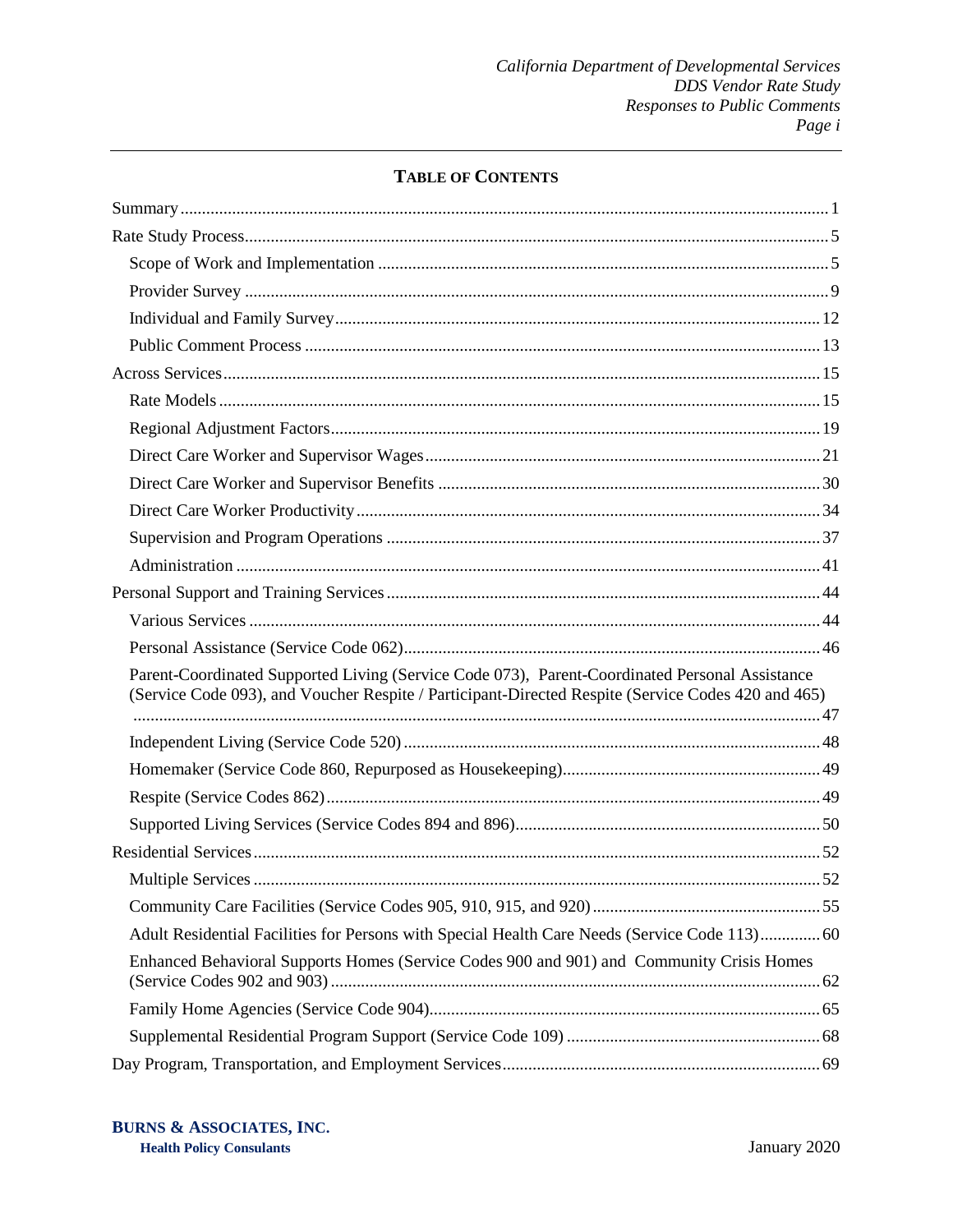| Activity Center (Service Code 505), Adult Developmental Center (Service Code 510), Social<br>Recreation Program (Service Code 525), Behavior Management Program (Service Code 515), and |  |
|-----------------------------------------------------------------------------------------------------------------------------------------------------------------------------------------|--|
| Transportation Company (Service Code 875) and Transportation-Additional Component (Service                                                                                              |  |
|                                                                                                                                                                                         |  |
|                                                                                                                                                                                         |  |
| Supported Employment-Individual (Service Code 952), Supported Employment-Group (Service Code<br>950), and Employment Services Provided Through Miscellaneous Service Codes 91           |  |
|                                                                                                                                                                                         |  |
| Socialization Training Program (Service Code 028) and Creative Arts Program (Service Code 094). 95                                                                                      |  |
|                                                                                                                                                                                         |  |
|                                                                                                                                                                                         |  |
|                                                                                                                                                                                         |  |
|                                                                                                                                                                                         |  |
| Behavioral Analysts and Related Services (Service Codes 612, 613, 615, 616, and 620)  102                                                                                               |  |
|                                                                                                                                                                                         |  |
|                                                                                                                                                                                         |  |
|                                                                                                                                                                                         |  |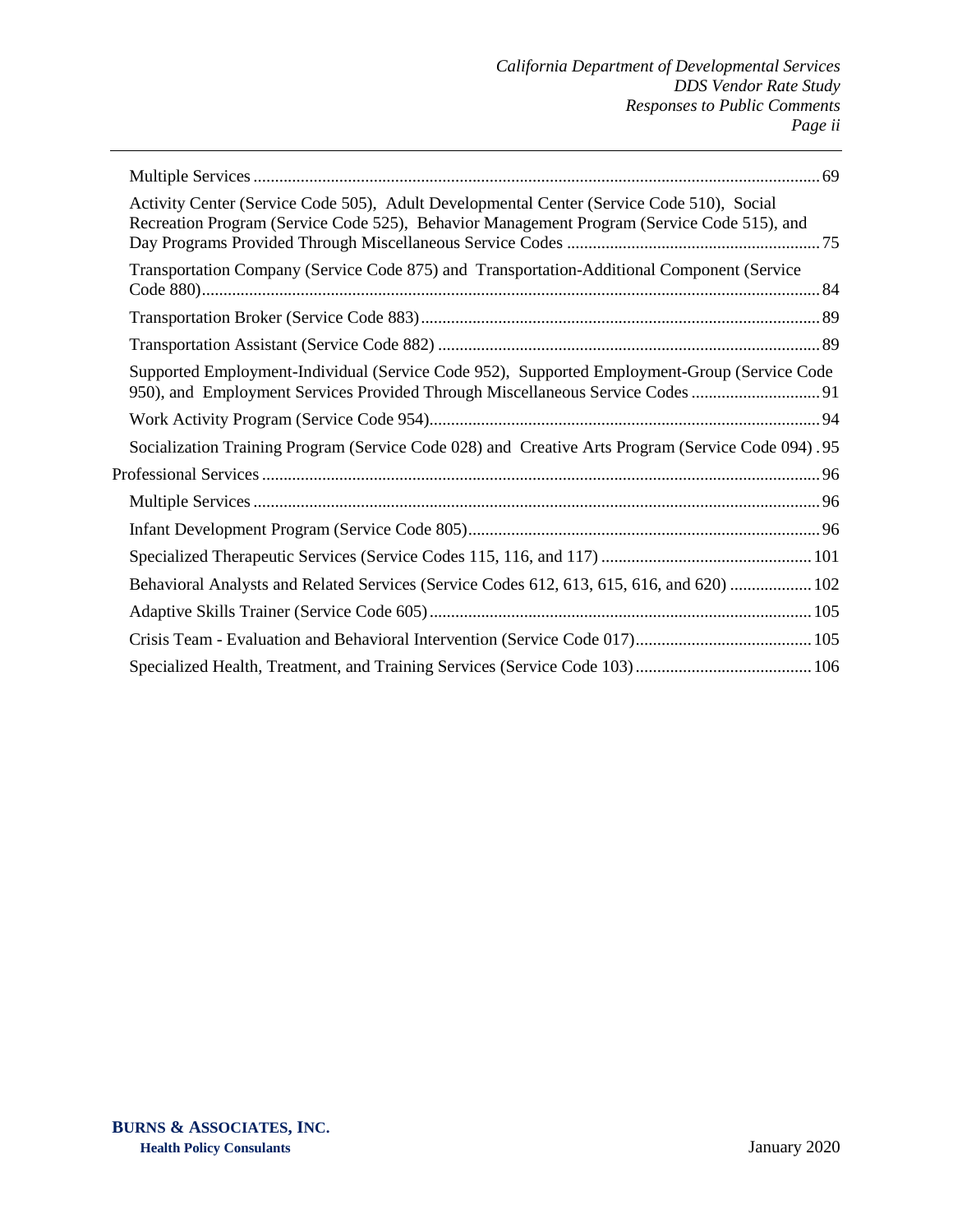#### <span id="page-3-0"></span>**SUMMARY**

The California Department of Developmental Services (DDS) contracted with Burns & Associates, Inc. (B&A) to conduct the vendor rate study required by § 4519.8 of the Welfare and Institutions Code as added by ABX2-1 during the Second Extraordinary Session of the 2015-16 Legislature. The rate study incorporated several tasks, including:

- A series of meetings with the Developmental Services Task Force's Rates Workgroup
- A detailed review of service requirements
- Development of a provider survey that all agencies were given the opportunity to complete in order to collect information regarding service delivery and costs
- Identification and research of independent published sources data to inform the development of rate models such as wage data from the Bureau of Labor Statistics
- Analysis of regional cost differences related to wages, travel, and real estate

Based on this work, detailed draft rate models were developed for each service included in the scope of the rate study. The rate models include the specific assumptions regarding the costs vendors face in the delivery of each service, such as direct support workers' wages, benefits, and billable time; staffing ratios; travel; agency overhead; and program operations costs.

The draft rate models and related materials were published on February 25, 2019. B&A presented the results at two-day meetings held in Northern California and Southern California. The first meeting was live-streamed, recorded, and posted online. The rate study report was submitted to the Legislature on March 15, 2019. All project materials are available at www.burnshealthpolicy.com/DDSVendorRates/.

Interested parties were invited to comment on the draft rate models and were asked to submit their feedback in writing to a dedicated email account. The comment period ran until April 5, 2019, but comments submitted after the deadline were also considered.

In total, comments were received from hundreds of individuals, caregivers, advocates, vendors, and other stakeholders. The comments have been summarized and categorized, and written responses to each comment were developed.

A number of changes to the rate models have been made in response to the public comments, including:

#### *For issues affecting services in multiple categories:*

- The newest wage data from the Bureau of Labor Statistics released after publication of the draft rate models was incorporated into the updated models
- An assumption that 30 percent of the direct care workforce works part-time, with a larger productivity adjustment but lower benefit costs, was added to all rate models except for those for staff who typically have at least a bachelor's degree and who provide services the rate study included in the 'professional' category
- The rate models for Enhanced Behavioral Supports Homes, Community Crisis Homes, and Supported Living Services were revised to assume five percent of staff hours are paid at an overtime rate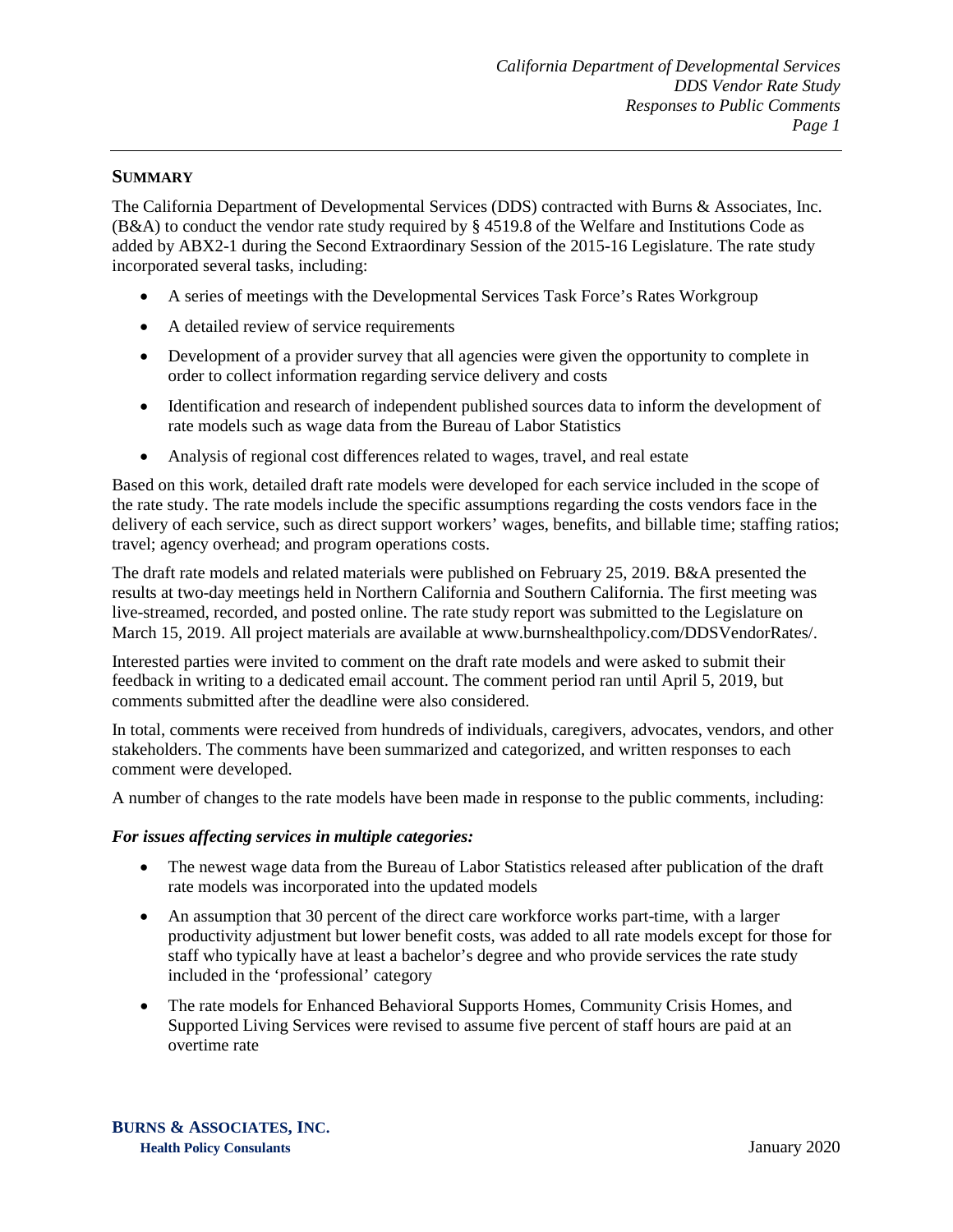- The rate models for Supported Living Services and residential services were revised to assume five percent of supervisors' work hours are paid at an overtime rate
- The wage assumption for registered behavior technicians was increased and their training assumption was increased to 50 hours per year
- The newest workers' compensation rate estimates for January 2020 released after publication of the draft rate models were incorporated into the updated models; additionally, the assumed overhead rate for insurers was increased to 18 percent
- The Internal Revenue Service's standard mileage rate for 2020 released after publication of the draft rate models was incorporated into the updated rate models

# *For services included in the Personal Support and Training category:*

- The proposal to establish separate rates for short-term and long-term encounters was withdrawn
- The wage assumption for direct support professionals providing Independent Living services was increased and their assumed productivity was reduced
- Rate models for staff working overtime hours were established for parent/ participant-directed services
- Rate models for Respite services provided through an employer of record model were developed and the recommendation that providers become vendored as financial management services providers was withdrawn
- The productivity assumptions for training was reduced from 35 hours per year to 6 hours for parent/ participant-directed services and Respite services provided through an employer of record model
- The supervisory span of control for Respite and Personal Assistance services was increased from one supervisor for every ten direct care workers to one supervisor for every fifteen workers

#### *For services included in the Residential category:*

- The assumed hourly cost of consultants was increased
- The wage assumption for overnight staff in level 3 and 4 Community Care Facilities were increased to match the wage assumption for daytime staff
- The wage assumptions for line and lead staff in level 5, 6, and 7 Community Care Facilities were increased by 10 percent
- The administrator staff hour offset was reduced to 20 hours for level 3 and 4 Community Care **Facilities**
- Assumed line staff hours in Community Care Facilities for children were increased by 6.4 percent
- The wage assumptions for line and lead staff in Enhanced Behavioral Supports Homes and Community Crisis Homes were increased
- The assumed payments to family homes in the Family Home Agency rate models were increased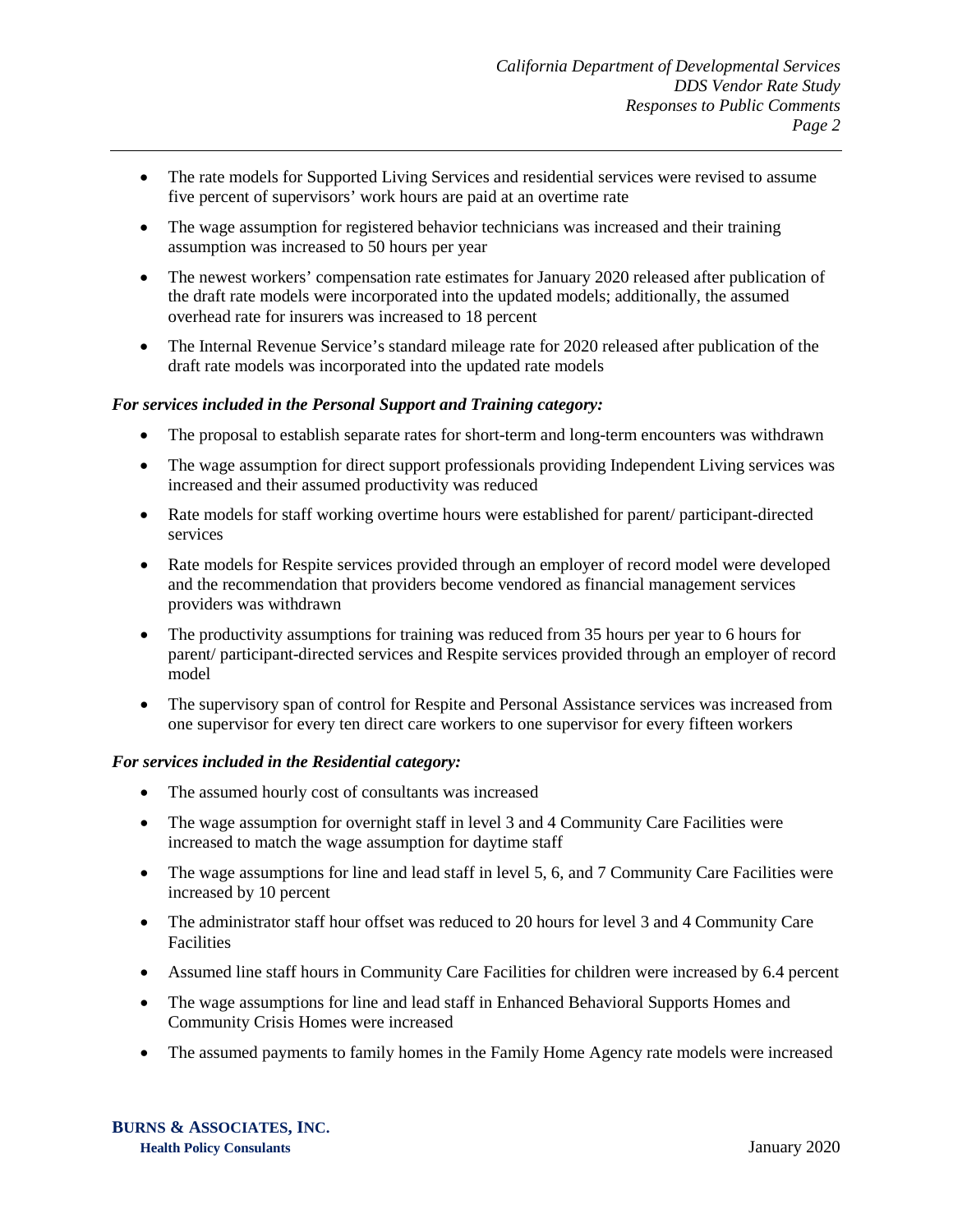- The administrative rate in the Family Home Agency rate models was set at 12 percent rather than being tied to administrative costs in Community Care Facilities
- The rate models for Family Home Agencies were updated to include 5,200 miles annually for recruiters and direct support professionals
- The assumed productivity of direct support professionals in the Family Home Agency rate models was reduced

# *For services included in the Day, Employment, and Transportation category:*

- The assumed attendance rate was reduced from 90 percent to 88 percent for Community-Based Day Programs, Supported Employment-Group, and Work Activity Programs
- Rate models were developed for non-medical/ non-behavioral day programs delivered in the community at a one-to-four ratio and day programs with a behavioral or medical focus delivered in the community at a one-to-three ratio
- The training assumption for certified nursing assistants providing medically-focused day program services was increased to 50 hours per year
- The oversight and supervision of staff in medically and behaviorally focused day programs was revised to assume a registered nurse or board certified behavior analyst provides two hours of oversight per week, and day-to-day supervision is otherwise provided by a qualified direct support professional (DSP) supervisor
- The square footage assumption for non-medical/ non-behavioral day programs was increased from 50 square feet per individual to 75 square feet.
- The wage assumption for Supported Employment services was increased
- Productivity assumptions were reduced in the Supported Employment-Individual Job Coaching rate models
- Funding was added to the Supported Employment rate models to account for accreditation expenses
- Funding for facility space was added to the Work Activity Program rate models to support the provision of work adjustment and supportive habilitation services
- Separate rate models were established for Transportation Company and Transportation-Additional Component services, with differing assumptions related to driver wages, the number of passengers transported, and the cost of the vehicles used
- The proposal to create a Transportation Coordination service to reflect the program operations and administrative expenses associated with transportation was withdrawn; these costs were incorporated in the rate models for Transportation Company and Transportation-Additional Component and a rate model was developed to reflect the existing Transportation Broker service
- The rate models for Socialization Training and Creative Arts programs as well as certain specific programs currently authorized under service code 055, such as Project SEARCH and College to Career, were withdrawn until such time as service regulations are developed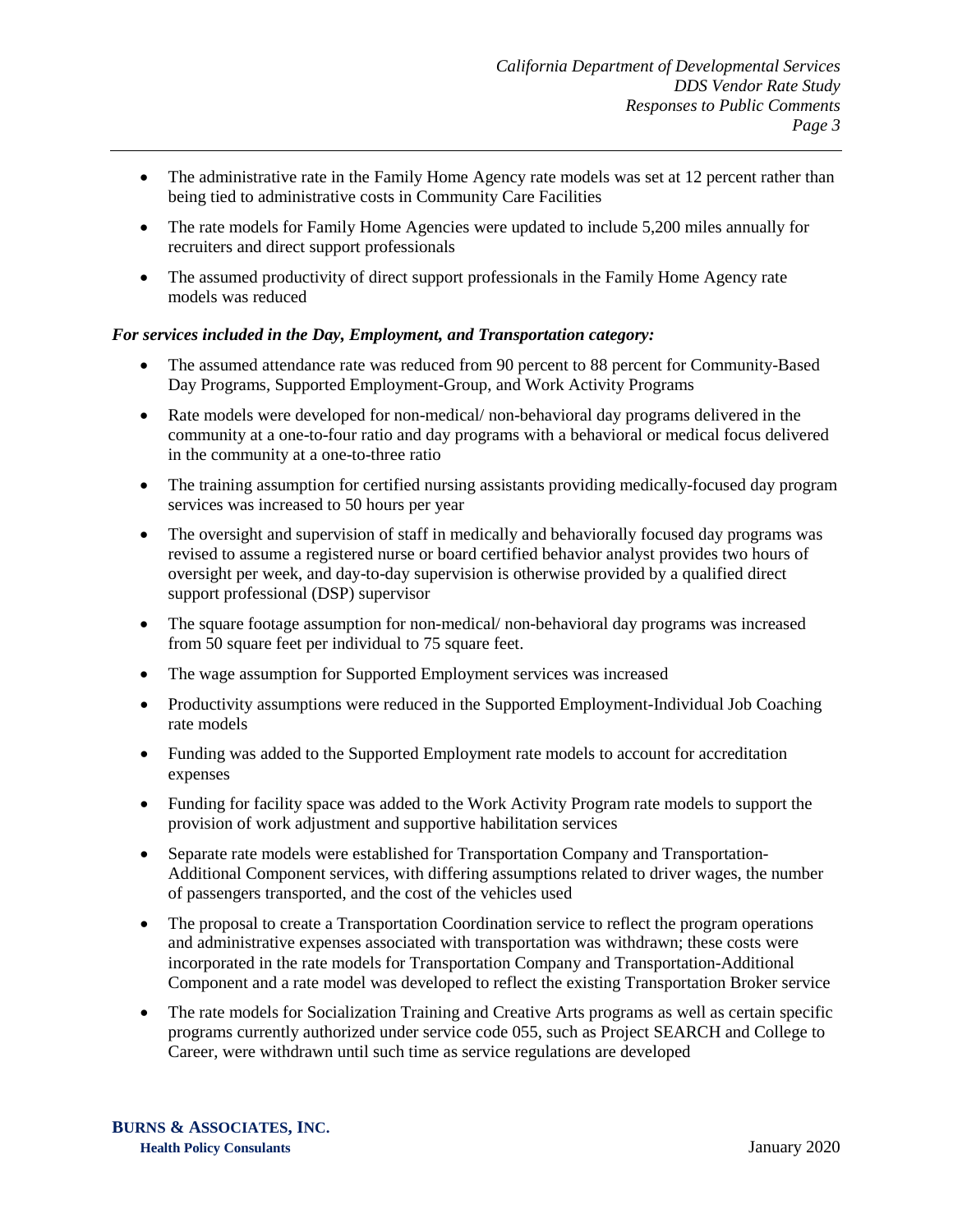#### *For services included in the Professional category:*

- The proposal to tie the rates for therapists and certain other services to Medi-Cal rates was withdrawn and rate models for various specialists providing Infant Development Program services, Specialized Therapeutic Services, and Adaptive Skills Trainer were developed
- The Infant Development Program rate models were reworked to reflect two categories of staff: Early Intervention Specialists and Early Intervention Assistants; rate models were additionally developed for other specialists who provide early intervention services
- The assumed productivity in the rate models for Infant Development Programs was reduced
- The assumed productivity in the rate models for behavioral services was reduced
- The assumed cost of supervision was increased for paraprofessional and specialist services
- The rate models for Crisis Team services were withdrawn until such time as service regulations are developed

The remainder of this document provides responses to each comment.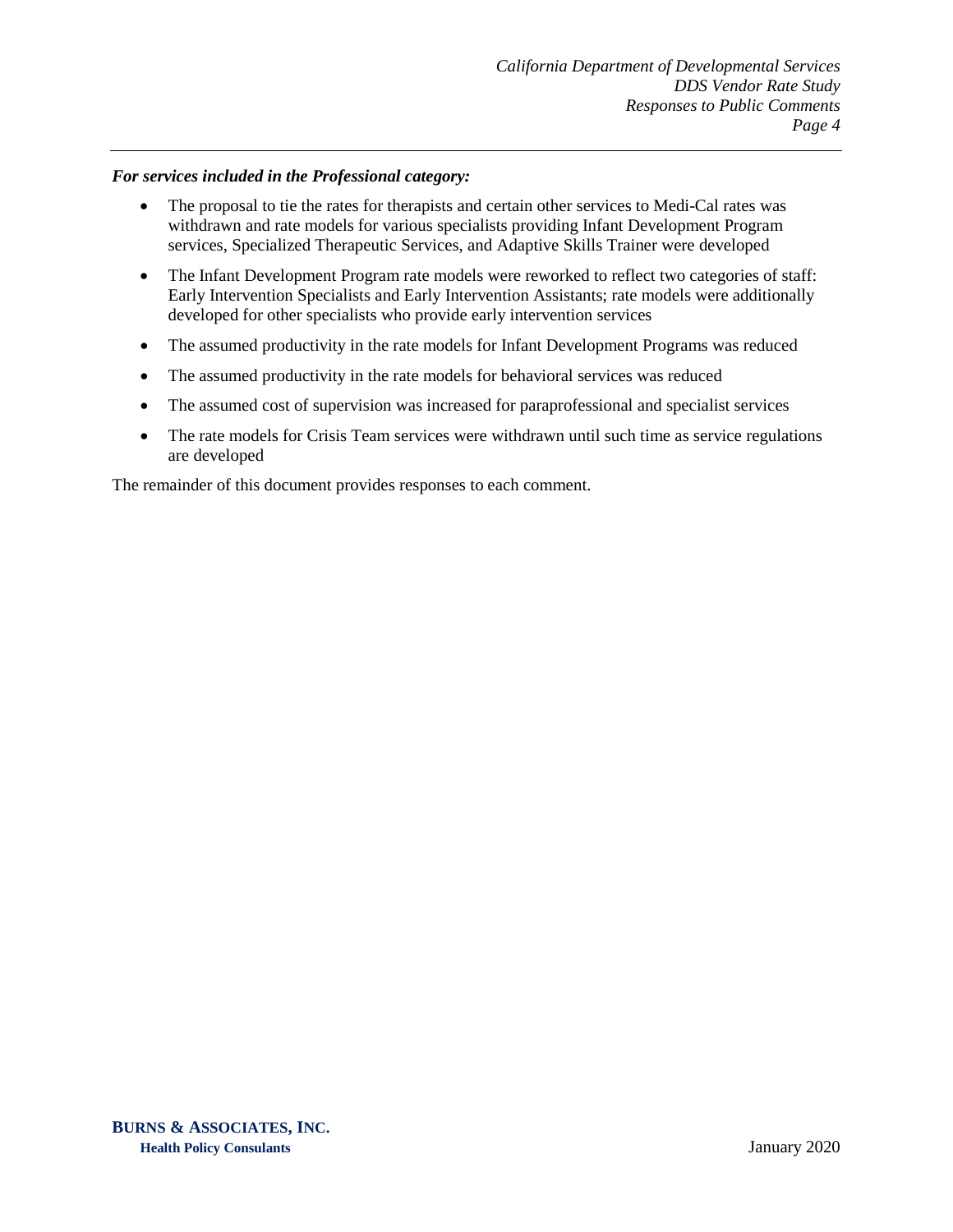# <span id="page-7-0"></span>**RATE STUDY PROCESS**

This section covers comments related to the scope of work of the rate study and potential implementation of the resultant recommendations, the provider survey, the consumer and family survey, and the public comment process.

# <span id="page-7-1"></span>**Scope of Work and Implementation**

#### *1. Commenters expressed appreciation for B&A's approach to the rate study and voiced support for various aspects of the study including the transparency of the process and resulting rate models.*

The support for the rate study process is appreciated. If implemented, the rate models and related recommendations are intended to further several goals for the systems of supports for Californians with intellectual and developmental disabilities, including:

- Enhancing fairness and consistency across regions, vendors, and individuals using services,
- Establishing a framework that can estimate the current costs of providing services, including accounting for regional variability, and that can be efficiently maintained over time,
- Recognizing differences in individual needs, with rates that vary based upon staff qualifications, staffing ratios, and other factors,
- Professionalizing the direct care workforce through additional training, funding for marketbased wages and benefits, and 'tiered' rates whereby staff with demonstrated skill in the field can bill at higher rates, and
- Offering a variety of living options and supporting greater community integration.
- *2. Commenters offered feedback on issues outside of the scope of the rate study, including:* 
	- *Concern that services not included in the scope of work would eventually be eliminated,*
	- *Questions about whether DDS plans to institute a standardized individual assessment tool given references to 'acuity-based' rates, and*
	- *Disappointment that the rate study did not include a proposal to eliminate the Family Cost Participation Program.*

The rate study covered more than 90 percent of Regional Center services as measured by spending. Generally, excluded services have rates set according to vendors' usual and customary charges (rates charged to the general public) or tied to Medi-Cal rates (the schedule of maximum allowances). The omission of these services was based solely on the fact these rates are set by external sources and should not be interpreted as an intent to eliminate these services.

As noted by the commenters, several rate models are designed to better align payments with individual support needs. For example, the rate study recommends enhanced rates for Community-Based Day Programs serving individuals with exceptional medical or behavioral needs. Rates for other services, such as Community Care Facilities, vary based upon the staffing needs of those receiving services. The rate study did not recommend the adoption of an assessment instrument or offer any other suggestions on how the appropriate service level would be determined, instead assuming existing processes already employed by the Regional Centers to assess needs would continue to be used.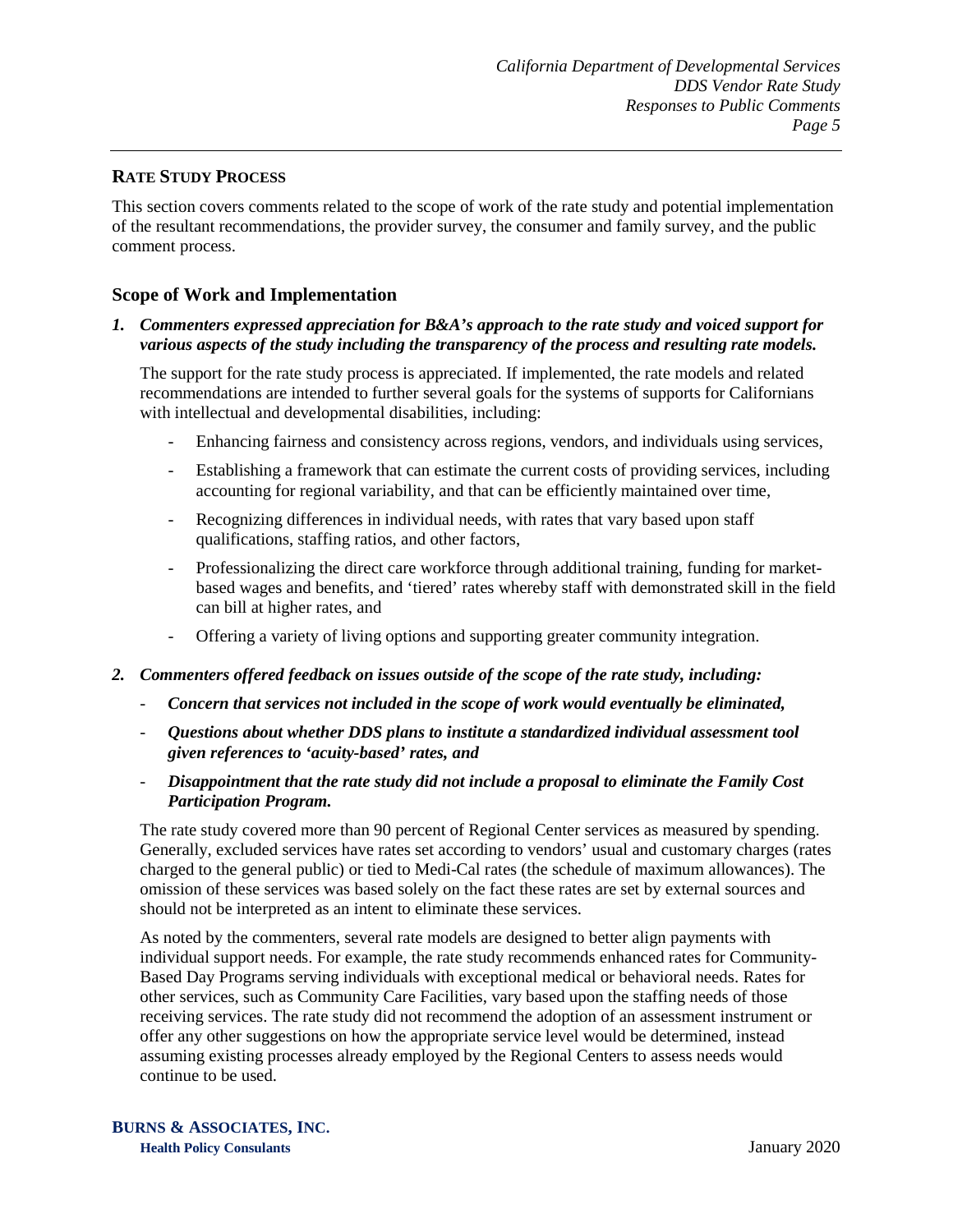The Family Cost Participation Program was not considered as part of the rate study and no recommendations were proffered.

# *3. Commenters stated the rate study does not address the requirement to assess whether current ratesetting methods provide an adequate supply of providers.*

As discussed in Sections 1.3 and 4.1 of the March 15, 2019 rate study report, the rate study does not attempt to offer a quantifiable standard for "an adequate supply of providers". There is no national standard and the federal requirement that rates be "sufficient to enlist enough providers so that care and services are available under the plan at least to the extent that such care and services are available to the general population in the geographic area"<sup>[1](#page-8-0)</sup> is difficult to apply to home and community-based services for persons with intellectual and developmental disabilities as there is no substantial private market for comparative purposes. Further, it is not the rate-setting *methodologies* that are likely to impact the supply of providers, but the *actual rates*.

Thus, the rate models developed through the rate study are built upon market data intended to compensate vendors for the estimated cost of delivering services. The rate study recognizes costs can differ dramatically across California. To account for differences in costs associated with wages, travel, and real estate, a separate rate model has been constructed for each of the 21 Regional Centers for nearly every service in the rate study. The development of these regional rate models is intended to help support the supply of providers across the State, although it is recognized barriers unrelated to rates may remain.

# *4. Commenters provided suggestions related to the potential implementation of the rate models, including:*

- *The financial, legal, and policy changes associated with the rate models should be fully articulated before the rates are implemented, there should be a process to remediate issues identified by providers, and the Legislature should play an oversight role,*
- *Potential impacts to service recipients, individual vendors and programs, and other Departments should be considered,*
- *Implementation should be phased-in over a period of time to give providers sufficient opportunity to restructure services to adapt to new service definitions and service codes, and*
- *Negotiated rates should be grandfathered and no vendor's rates should be reduced.*

Implementation of the rate study would require changes to statutes and regulations, Regional Center and vendor operations, and authorization and billing policies. It is therefore recognized that implementation must be thoughtful and incorporate input from self-advocates, vendors, and other stakeholders.

Although implementation of the rate models would require significant additional funding overall, the rates for some vendors would be reduced. There are a small number of service codes that would experience a reduction in total funding. Even within service codes that would receive an increase in total funding, there may be individual vendors that would experience a rate reduction since there are often wide variations in what vendors are paid for providing the same service in the same area. The estimated cost of the rate study assumes those vendors with rates in excess of the applicable rate

<span id="page-8-0"></span> $1$  42 U.S.C. § 1396a(a)(30)(A)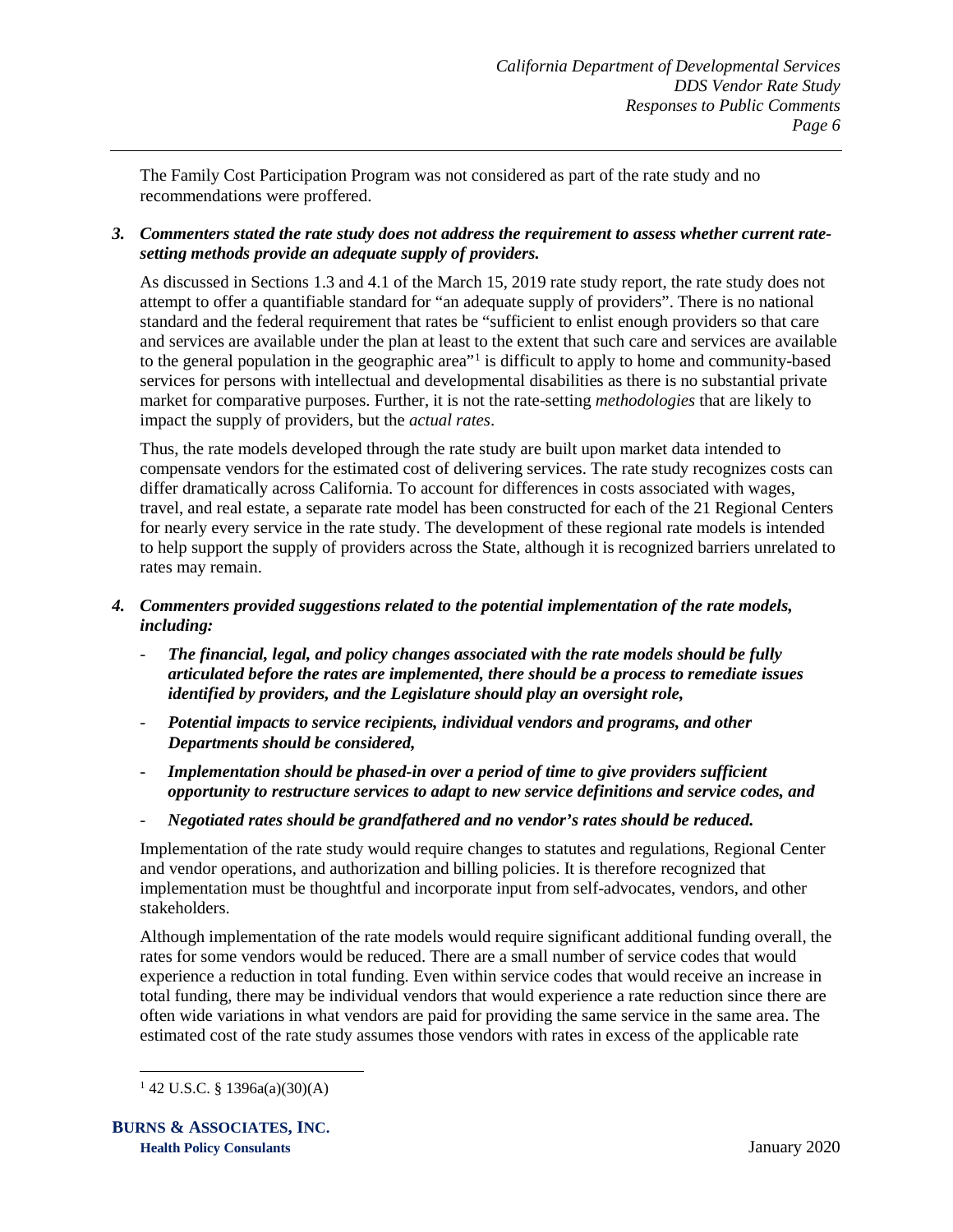model would see a rate reduction. It is acknowledged that these decreases would require careful planning, including sufficient time for vendors to make adjustments to their operations to be able to operate within the rate.

*5. Commenters asked how the rate models will take into account cost increases in the future, referencing scheduled increases in the statewide minimum wage and rising costs for health insurance and other benefits, rent, utilities, vehicles, and other operating expenses. Similarly, commenters noted the need for the rate study arose because rates were frozen for a long period of time and suggested the Legislature should codify a regular adjustment of rates.*

The rate models are structured in a manner that enables DDS and policymakers to update specific cost assumptions in future years. In particular, the rate models use data from a variety of published sources that are updated on annual basis, including wage data from the Bureau of Labor Statistics (BLS), health insurance data from the BLS and the United States Department of Health and Human Services' Medical Expenditure Panel Survey, and the mileage rate from the Internal Revenue Service. As updated data is published, the rate models can be updated – although funding any increased rates would be subject to the budgetary process.

# *6. Commenters stated the rate study made no meaningful progress toward creating more inclusive and compliant service models consistent with the January 2014 federal rule on home and community based services.*

Payment rates are not the only, or even the primary, factor in achieving compliance with the federal Home and Community Based Services (HCBS) rules published in 2014 and currently set to take effect in March 2022. That said, the rate study does include a number of features intended to support compliance, including, for example:

- Generally higher rates for services such as Personal Assistance and Respite that support individuals in their own homes,
- Higher rates for Supported Employment services for individuals working in integrated settings and earning at least the minimum wage,
- Creation of separate, higher rates for day program services delivered in the community compared to services provided in a facility, and
- Creation of non-English rates to better support individuals who do not speak English.

Efforts to implement the statewide transition plan remain a priority to move toward system-wide compliance with the HCBS rules. DDS is committed to working with vendors and stakeholders to achieve compliance.

# *7. Commenters noted the rate study proposes removing the prohibition against for-profit vendors providing several services, but stated the impact of removing this prohibition should be evaluated before it is implemented to ensure it will improve the system or lead to better quality.*

In general, for-profit vendors are able to provide the same services as nonprofit organizations. There are limited exceptions, however. For example, statute requires vendors of Supported Employment services to be nonprofit agencies.<sup>[2](#page-9-0)</sup> The rate study recommends repealing this requirement, noting

<span id="page-9-0"></span> <sup>2</sup> WIC § 4857.1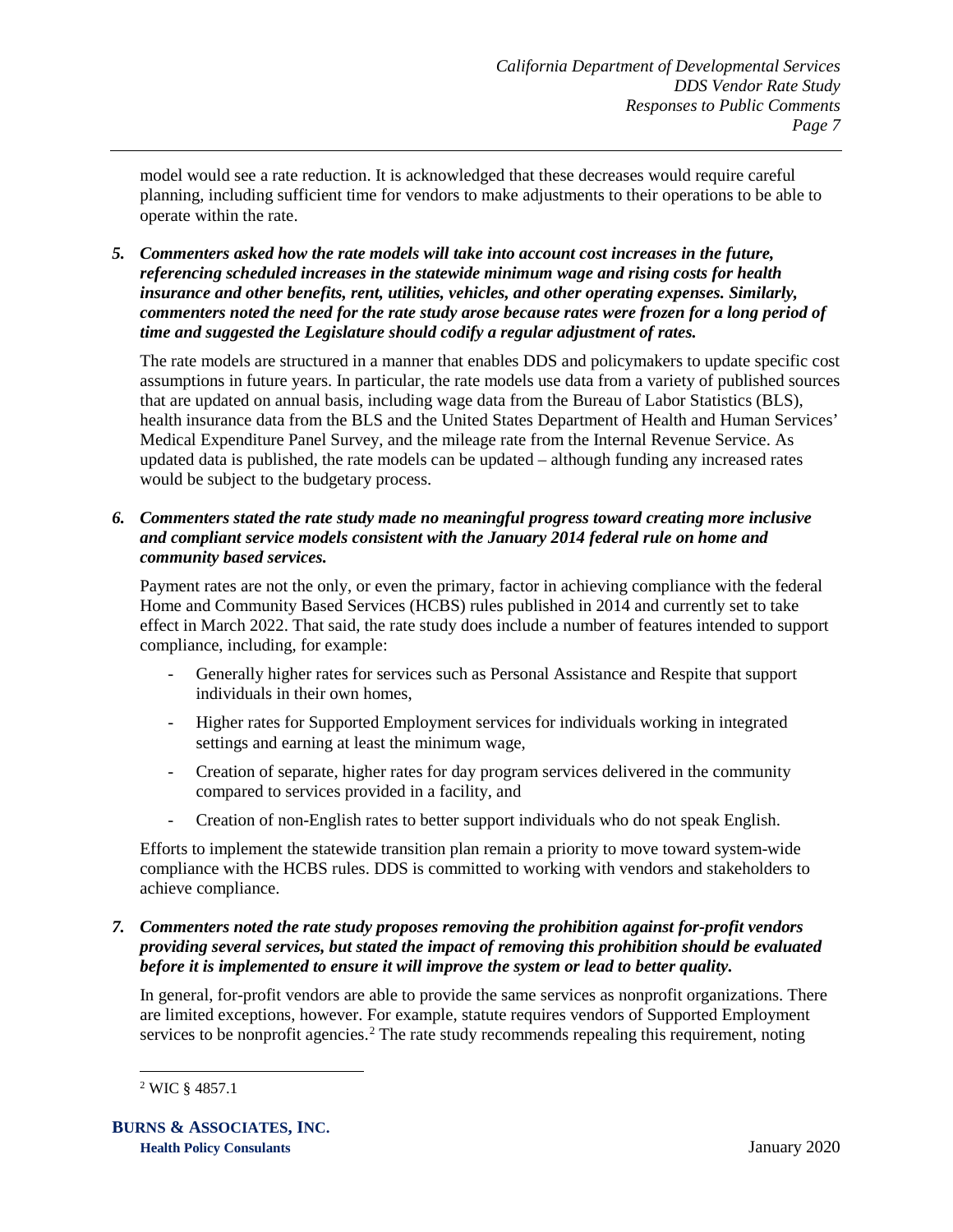several expected benefits including expanded access to employment supports. The recommendation further recognizes for-profit vendors are already delivering similar services, but are doing so through miscellaneous service codes. Integrating these services into the Supported Employment service codes would result in greater transparency into individuals' participation in employment activities.

*8. Commenters questioned whether vendors will have to structure their spending to match rate model assumptions or if they will have the flexibility to manage within the overall rate as they deem appropriate. Commenters stated vendors will not be able to afford the direct care worker wages and benefits assumed in the rate models. Additionally, commenters sought confirmation that DDS will not audit providers for compliance with the rate model assumptions.*

The rate models seek to account for the estimated costs of delivering services consistent with the State's requirements and individuals' supports plans. To do so, the rate models include detailed assumptions related to the wages, benefits, and productivity of direct care workers; agency administrative and program operations functions; and other program-specific costs such as mileage or staffing ratios.

These assumptions are necessary in order to establish the overall rates, but for any given vendor it is expected that actual costs may be greater than assumed in some areas and less than assumed in others. In general, the rate models assumptions are not prescriptive so DDS would not audit vendors to compare their actual costs to these assumptions.

Although the cost assumptions are not prescriptive, vendors would need to comply with underlying standards that would be auditable. For example, vendors would need to adhere to specified staffing ratios or levels in day and residential programs. Or, if a given rate is based upon staff having certain qualifications, the vendor would only be able to bill that rate if the standards are met.

*9. Commenters expressed support for standardizing service codes and service definitions across the State. Conversely, commenters objected to proposed consolidations of service codes, noting different Regional Centers use a given service code to cover different activities and expressing concern that the consolidations may limit options for individuals.*

One of the statutory requirements of the rate study was to evaluate the number and type of service codes and to make recommendations for simplifying and making service codes more reflective of the level and types of services provided. Currently, there are numerous service codes that lack meaningful service standards defining the intent of the service. Further, there are a number of redundant service codes allowing the same activity to be claimed under multiple service codes. The rate study therefore included a number of proposals to consolidate service codes based on the premises that similar supports should be available statewide and a given support should be associated with a single service code. The intent is to provide for a consistent array of statewide services, as required by federal law, while permitting flexibility in how these services are delivered to meet the needs of individuals.

Implementing the consolidations and other changes to service requirements would require regulations to be established or revised for most service codes. Consistent with State requirements, the regulatory process would include an opportunity for public input.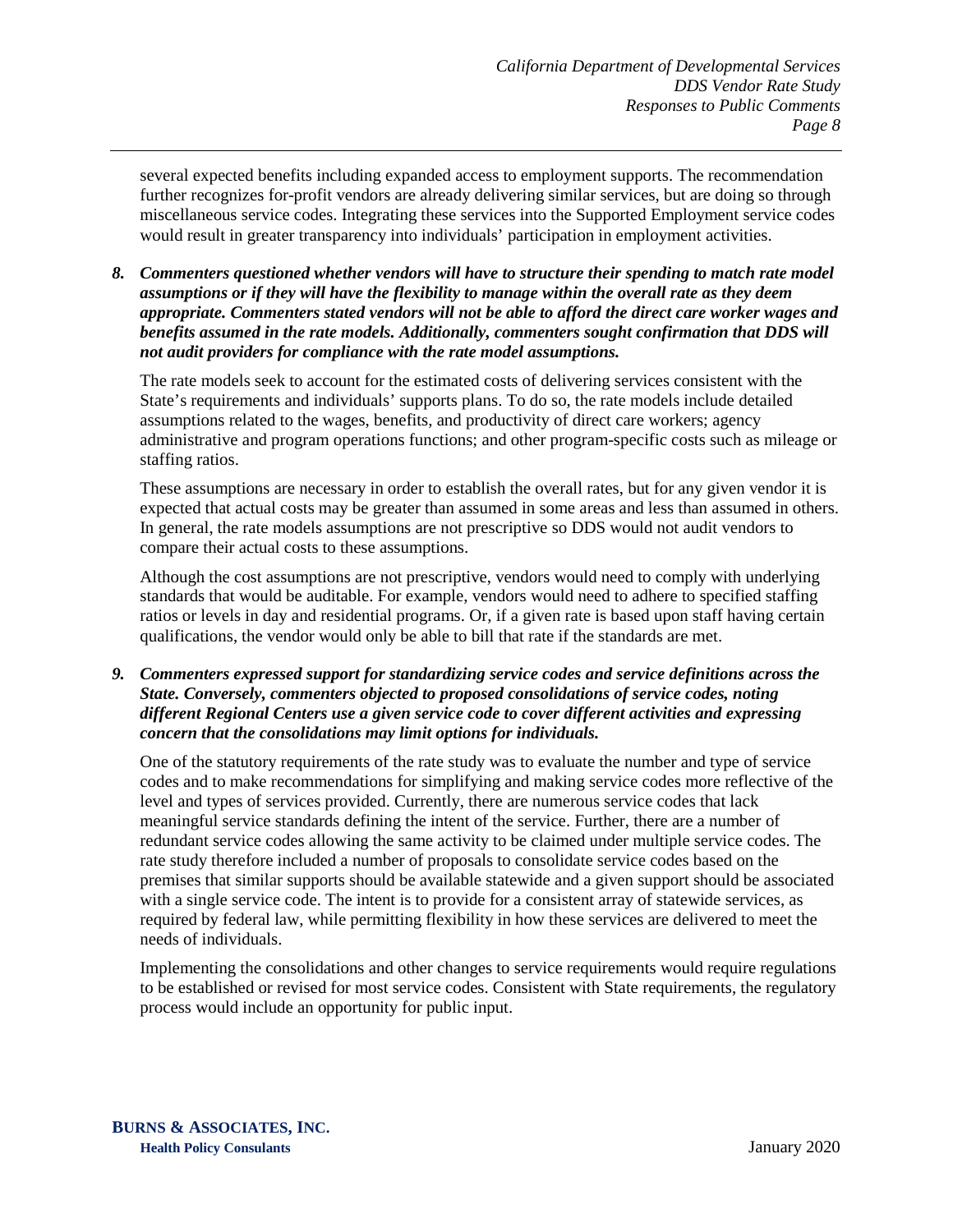#### *10. Commenters stated the fiscal impact analysis is based on erroneous assumptions, including the assumption that individuals will continue using the same services after rate models are implemented.*

To estimate the potential cost of the rate models, the fiscal impact analysis attempted to 'reprice' fiscal year 2016-17 claims for in-scope services as if the recommended rates had been in effect. Due to a lack of transparency into how many service codes are currently used, a number of assumptions were employed to attempt to develop the fiscal estimates. B&A has continued to refine these assumptions.

The broad nature of many service codes and the various ways in which these codes can be used made it necessary to rely on ancillary data, such as information reported in the provider survey, to generate estimates. For example, a number of service codes can be used for several different staffing ratios for which different rates have been recommended. However, the staffing ratio associated with a given claim is usually not evident. Thus, the provider survey was used to estimate the distribution of staffing ratios within a given service.

In other instances, the rate models assumed changed service requirements or the consolidation of service codes. Similar to the estimates for staffing ratios discussed above, data from the provider survey was used to estimate the amount of a given service code that would transition to a new service code.

The analysis did not attempt to estimate costs associated with shifts in utilization from one service code to another although this will likely occur over time. To the extent the rate models are implemented, it is expected that any shifts would be gradual such that any resulting costs or savings would have to be incorporated in future budgets.

# <span id="page-11-0"></span>**Provider Survey**

# *11. Commenters expressed various concerns regarding the provider survey. Issues cited included the length and complexity of the survey and the approach to making providers aware of it. Other commenters expressed satisfaction with the design and ease of use of the provider survey.*

A provider survey was conducted as part of the rate study to gather data regarding vendors' costs and service delivery (for example, staffing ratios, direct support professionals' non-billable responsibilities, etc.). As discussed further in the response to comment 13, the provider survey was only one consideration in the development of proposed rates.

The provider survey instrument was produced in collaboration with the DS Task Force's Rates Workgroup. Over the course of three meetings, B&A presented an initial draft of the survey to the Workgroup and made refinements based on feedback from the group, which generally suggested more detailed reporting was needed to understand differences in costs across regions and services.

The survey was released in May 2018. Several strategies were employed to make agencies aware of the survey, including:

- The survey was emailed to vendors based on the email addresses they had on file with the Regional Centers,
- All undeliverable emails were compiled and shared with the Regional Centers for research and follow-up,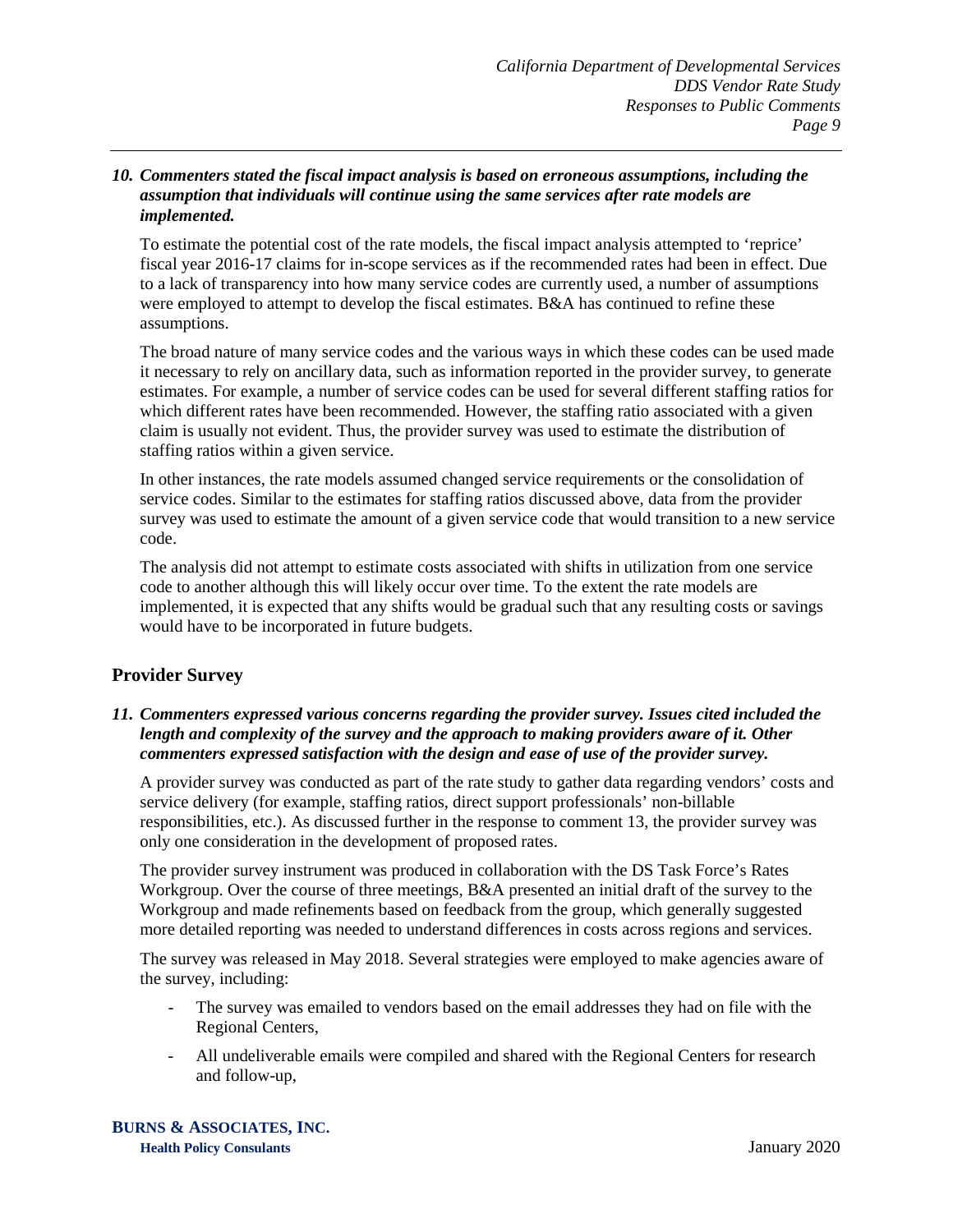- The survey instrument and accompanying instructions were posted on DDS' website; many Regional Centers similarly posted the materials and/or links on their websites, and
- B&A sent several reminder emails to vendors during the survey period; many Regional Centers similarly sent reminders.

Recognizing the complexity of the survey, B&A employed multiple strategies to provide technical assistance throughout the survey period, including:

- A worksheet within the survey to alert the user to common errors,
- A comprehensive written instruction manual,
- A series of recorded webinars that walked-through each schedule in the survey, and
- A 'help desk' phone number and email address vendors could contact for assistance; in most cases, vendors were provided with same or next day assistance, including end-to-end walkthroughs of the entire survey if requested.

In addition to assistance provided by B&A, many Regional Centers, provider groups, and individual providers offered help and advice through webinars and workshops. B&A supported several of these efforts.

Efforts were made to ensure vendors had sufficient time to complete the survey. The survey originally included a six-week deadline for submittals. In response to requests from vendors, DDS agreed to extend the due date by four weeks, giving vendors a total of ten weeks to complete the survey. Further, extensions beyond the ten-week timeframe were granted to vendors when requested.

#### *12. Commenters cited various objections to the analysis of data from the provider survey, including:*

- *A low response rate undermined the value of the survey,*
- *Allowing providers to submit partially completed surveys skewed the results, and*
- *Some responses were inappropriately 'thrown out', including respondents reporting operating losses.*

As discussed in the response to comment 13, information collected through the provider survey was not the only consideration in the development of rate models. That said, the provider survey was an important part of the rate study and B&A and DDS employed several strategies – described in the response to comment 11 – to encourage participation in the survey and to ensure quality responses.

The procurement for the rate study envisioned only inviting a sampling of vendors to complete the survey, but in the interest of being as inclusive as possible, B&A and DDS agreed to invite all agency vendors to participate. Ultimately, 1,138 agencies submitted surveys. This group represented 20 percent of all agencies and, importantly, 52 percent of total spending on in-scope services in fiscal year 2016-17. In other words, the responding agencies accounted for the majority of the 'market' for developmental services.

One of the strategies to achieve this level of participation was expressly informing vendors they could submit a partially completed survey as it was recognized that even with the technical assistance described in the response to comment 11, some vendors would not be able to complete the entire survey. This approach was appropriate due to the independent nature of most sections of the survey. For example, the survey included separate forms for reporting administrative salaries and direct care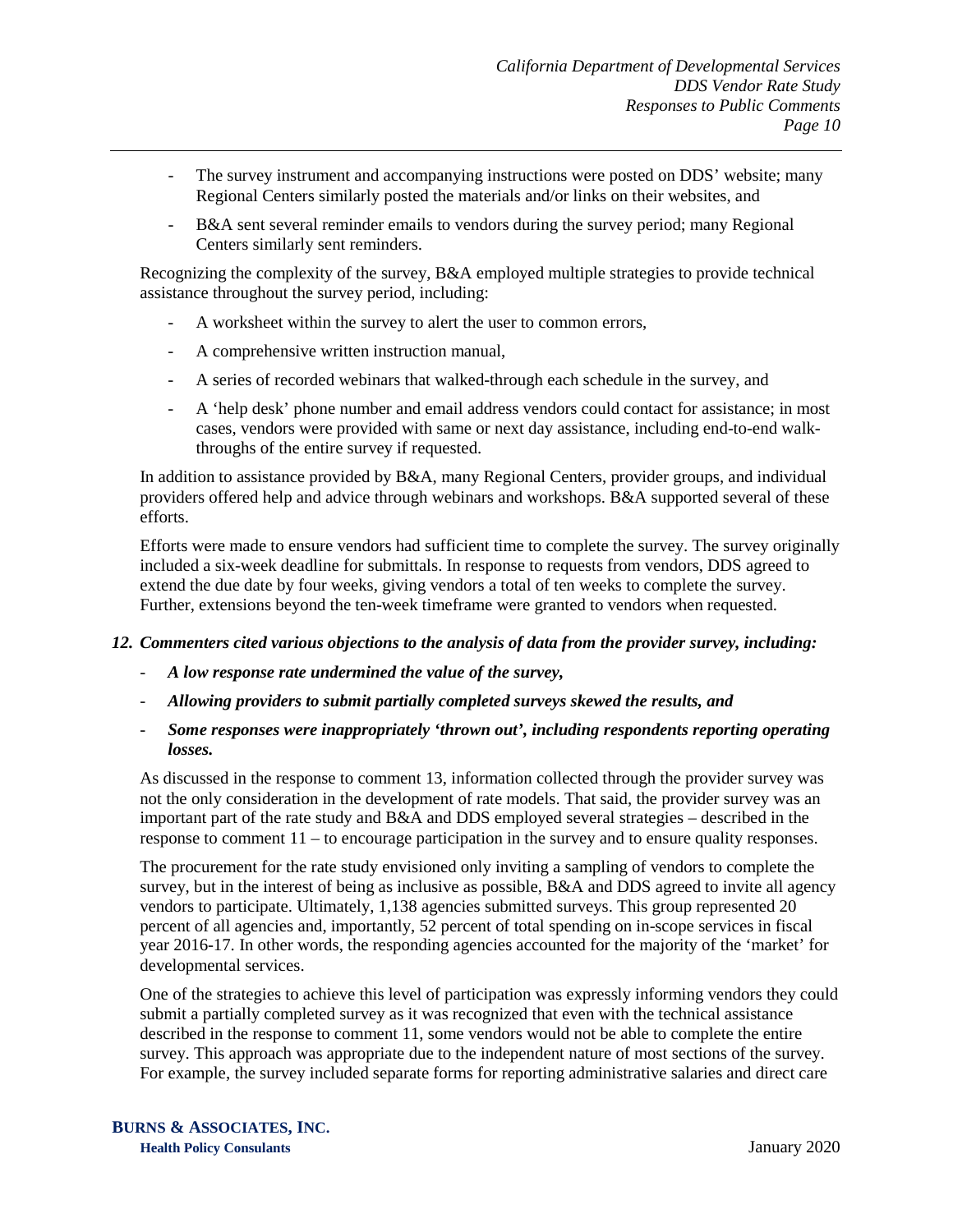wages. A vendor may have chosen to only report direct care wages while omitting a response for administrative salaries. The reported direct care wage data is usable even in the absence of data regarding administrative salaries.

Care was taken to ensure partially completed surveys did not skew the results. For example, questions that were left blank were not included in the analysis of the results for that particular question (that is, blanks were not counted as zeroes). Further, if any sections of the survey were connected for the purposes of the analysis, responses were excluded if only one part was completed. For example, the determination of administrative rates requires both revenue and expense figures; if either was not completed, that vendor was not included in the analysis of administrative rates. Similarly, the calculation of average direct care wages required both total wages paid and total hours worked to be reported; if either was not completed, the vendor was not included in the analysis of direct care wages. However, responses to other questions in partially completed surveys were incorporated in the analysis, which facilitated greater survey participation without skewing the results.

The survey analysis did not exclude survey responses based on operating losses or any other reason. Other than the omission of incomplete data as described above, even obviously erroneous data, such as administrative costs exceeding reported revenues or wages less than the legal minimum wage, was included in the analysis to avoid the perception that the survey intended to 'tip the scales'. The analyses did, however, present a number of different calculations to most completely and accurately present the data. Specifically, for most sections of the survey, several calculations were reported: the unweighted average in which all vendors were considered equally despite differences in the amounts of services they provide, the weighted average based on each vendors' revenue for a given service in fiscal years 2016-17 (for most schedules), and the median or the middle reported value (that is, half of the responses are greater than the median and half are less). Further, the unweighted and weighted averages were also presented with and without outliers, defined as greater than two standard deviations from the mean value. The median value as well as the averages without outliers are generally intended to screen out the responses that are likely erroneous, but all calculations were reported – including those with outlier responses – so stakeholders would have access to complete information.

#### *13. Commenters expressed concerns related to the use of data from the provider survey, stating:*

- *It was not clear how the data would be used,*
- *Reported costs were artificially depressed due to current low reimbursement rates, and*

#### - *Values reported through the provider survey were not always incorporated in the rate models.*

The provider survey was intended to gather current information about the costs vendors incur in the provision of developmental services. The insights gained from the survey were informative but did not necessarily dictate rate model assumptions. Rather, the data from the provider survey was one of the data sources used in the development of rate models and served as a basis of comparison to data collected from other sources.

Information collected through the provider survey was not the only consideration in the development of rate models for a number of reasons. Most significantly, B&A recognizes vendors' expenses are largely a reflection of current reimbursement rates rather than a reflection of what costs 'should' be. Additionally, despite the substantial participation in the survey described in the response to comment 12, the voluntary nature of the survey introduces the possibility of self-selection bias making it unknown whether participating vendors are representative of all vendors.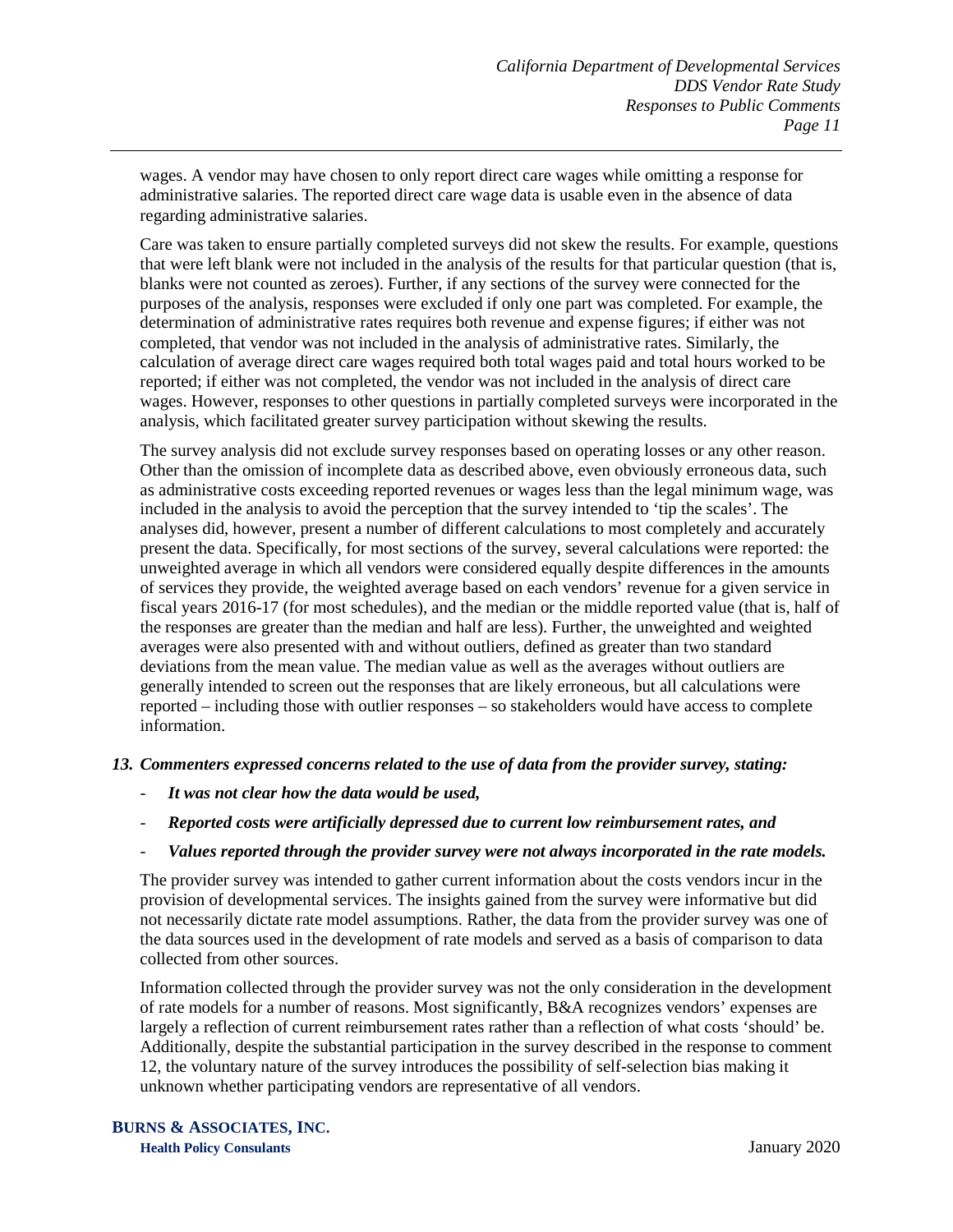Thus, data collected through the survey was generally just one of several sources of information used to develop the rate models. Other sources included DDS staff's regulatory and programmatic knowledge, the individual and family survey, and input from stakeholders through the public process as well as published independent cost data from federal agencies including the Bureau of Labor Statistics, the Bureau of Economic Analysis, the Census Bureau, the Department of Health and Human Services, and the Internal Revenue Service; the California Workers' Compensation Insurance Rating Bureau; and commercial firms such LoopNet, Colliers International, and Bing's API mapping services.

In addition to informing the development of the rate models, data from the provider survey was used to support assumptions applied in the fiscal impact analysis when claims data lacked sufficient detail. For example, since a number of rates vary based on staffing ratios and claims do not usually identify the applicable ratio, data from the provider survey was used to estimate the proportion of services within a given service code provided at each allowable ratio.

# <span id="page-14-0"></span>**Individual and Family Survey**

#### *14. Commenters expressed appreciation for the individual and family survey, including the fact that the survey was made available in multiple languages.*

The support for the individual and family survey is appreciated.

This survey was not part of the original work plan for the rate study, but was added in response to requests from members of the DS Task Force's Rates Workgroup and other stakeholders. This element of the rate study was led by the Human Services Research Institute (HSRI), through a subcontract with Burns & Associates, Inc. To make the survey accessible to as many individuals and families as practicable, it was made available online in 17 languages.

The results of the individual and family survey were useful in understanding individuals' experiences with services. These insights helped to inform various recommendations in the rate study, including creating broader training requirements for direct care staff and the establishment of higher rates for serving non-English speakers in their native language.

# *15. Commenters objected to various aspects of the content of the individual and family survey, including:*

- *It was not clear how the data would be used,*
- *It may have been confusing to some users, and*
- *It did not include explicit questions regarding rate sufficiency.*

The survey was intended to solicit feedback from individuals receiving services and their families regarding their perceptions regarding services and potential opportunities for improvement. These insights were considered in the development of the rate models.

To make the survey accessible and relatable, it was developed in consultation with an advisory group of individuals with disabilities and family members who provided input on the topics to be covered and reviewed the survey instrument before it was finalized and distributed. The survey also included a dedicated email account to which respondents could submit questions.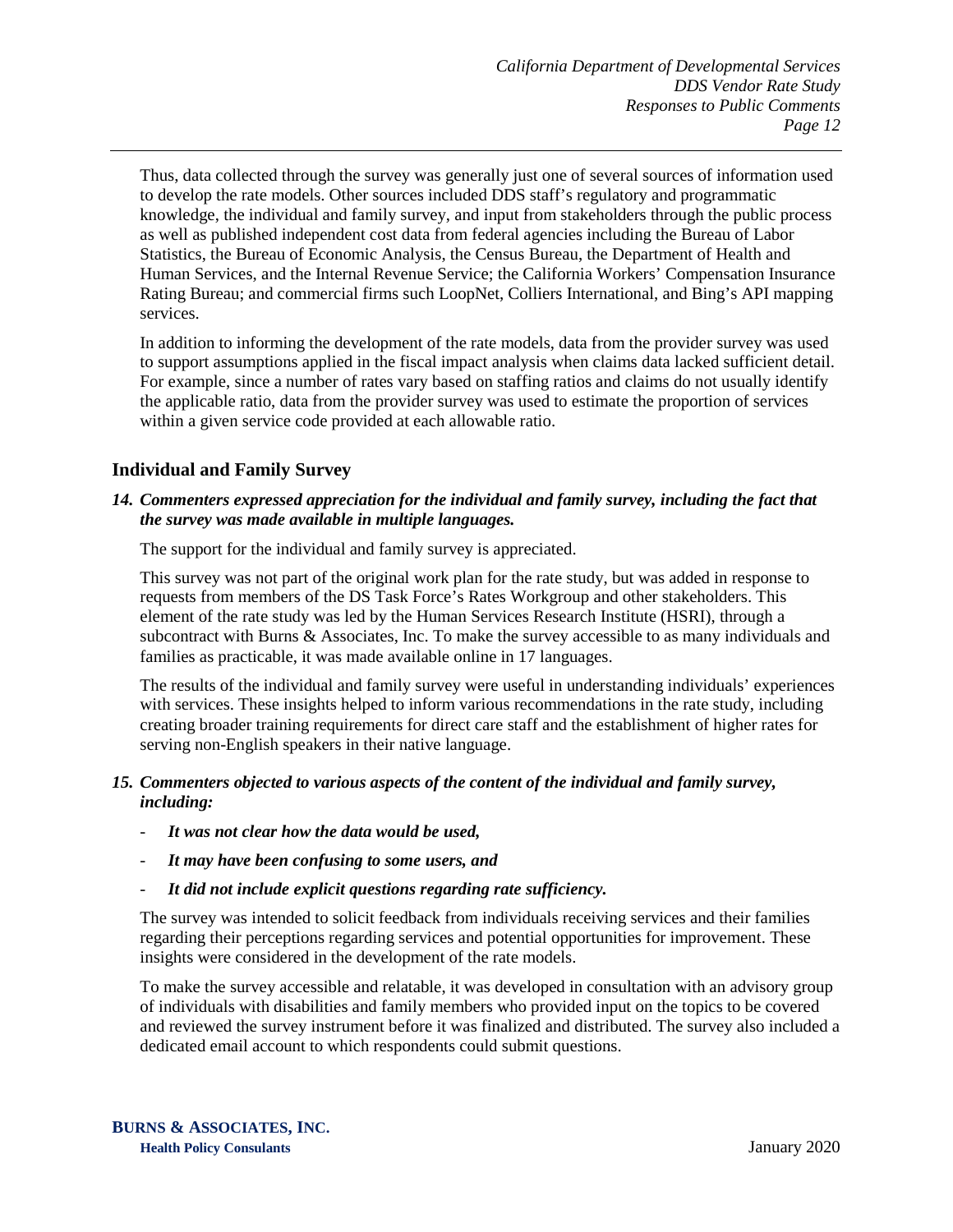Specific topics covered by the survey included individuals' opinions about the types of supports they need, the quality of their direct care workers, their priorities, and their experiences accessing and receiving services. The survey was not designed to collect information regarding the costs associated with delivering services as that data was collected through the provider survey since only vendors possess detailed information related to the costs of providing services.

# *16. Commenters objected to the distribution of the individual and family survey as well as the timeframes for completing the survey and evaluating results.*

DDS generally does not have access to email addresses for individuals receiving services or their family members. Consequently, the Human Services Research Institute relied on stakeholders groups to inform individuals of the survey. In particular, the survey was shared with the advisory group described in response to comment 15 and they were asked to share it with their membership. For instance, the California Disability Community Action Network (CDCAN), the Autism Society of California, and other groups helped to distribute the survey. DDS posted the survey on its website and asked Regional Centers to distribute the survey to people in their networks, as well.

The survey was made available online from October 4 through October 28, 2018. Ultimately, more than 1,700 individuals, family members, and stakeholders across California participated in the survey.

The analysis of survey results was presented to the advisory group. Further, HSRI facilitated ten public comment meetings at seven different locations across the state in March 2019. These meetings covered both the results of the individual and family survey and a high-level overview of the results of the overall rate study to gather in-person feedback and to encourage participation in the public comment process.

# *17. Commenters objected to the conclusion that most families and consumers are satisfied with their current provider.*

The rate study report included a section describing the individual and family survey and providing a general summary of the results. The report indicated that "for the most part, respondents are pleased with the support they receive," but that "the survey also found that there is room for system improvement, particularly where areas with 'good' ratings lower than 50 percent were identified." This conclusion reflects the fact that about 75 percent of respondents rated their direct care provider as "good," while acknowledging there were questions where fewer than half of respondents rated their experience as "good," including knowing about the system; finding services and quality staff; getting specialized services; and choosing or changing staff.

# <span id="page-15-0"></span>**Public Comment Process**

# *18. Commenters stated the public comment process was ineffectively communicated, and the forum and format for submitting public comments were confusing.*

The public comment process was designed for members of the DS Task Forces' Rates Workgroup as specified in the statute that authorized the rate study. To allow for broader participation, B&A and DDS expanded the comment process to include provider associations and other stakeholder groups as well as each Regional Center's vendor advisory committee. These representatives were invited to one of two, two-day meetings in late February 2019 in which B&A walked through the results of the rate study and the rate models.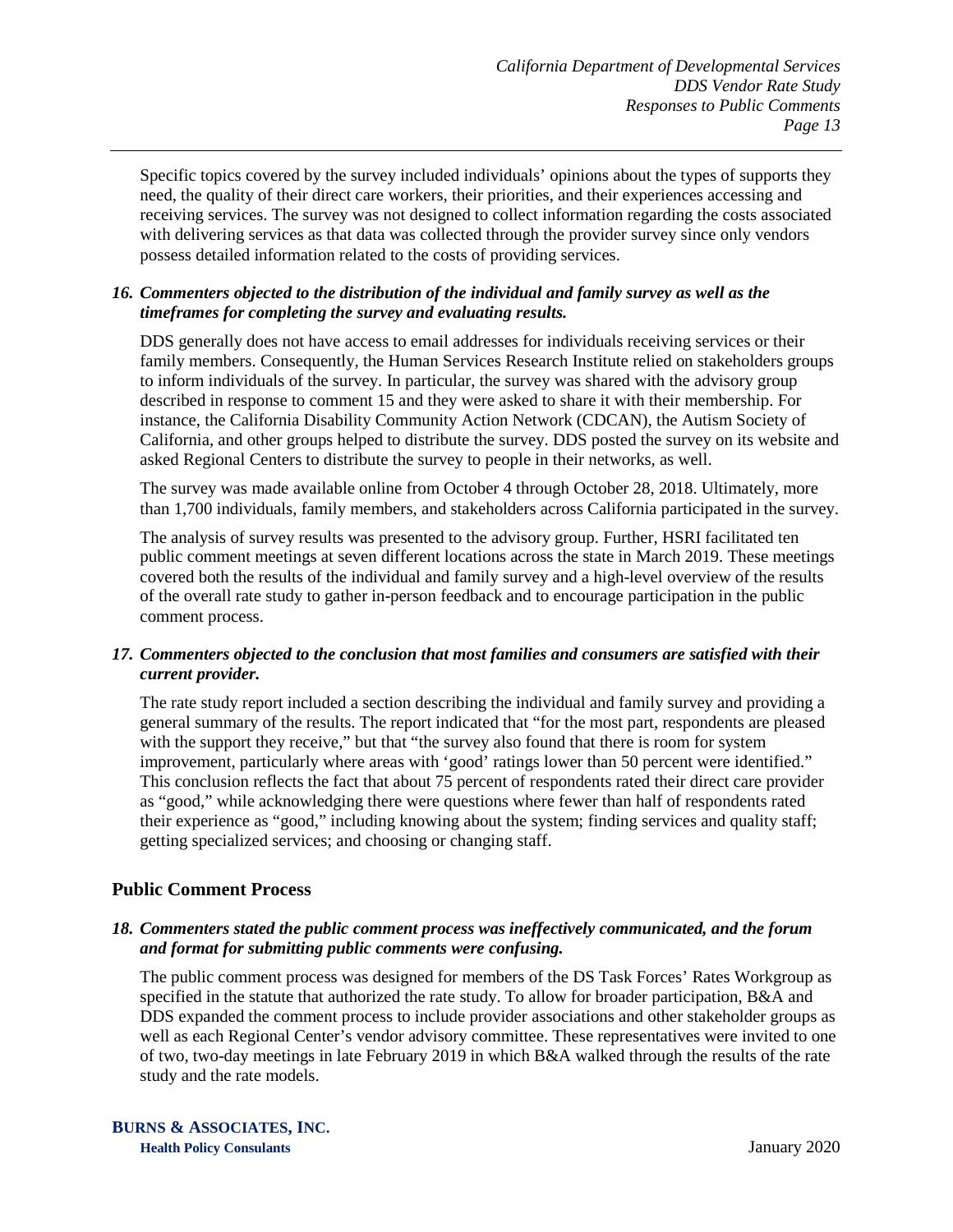This presentation – which was streamed live and then the recording was posted online – included discussion of how the comment process would be administered. In particular, B&A and DDS encouraged representatives to consult with their members and colleagues, but sought to channel comments through the representatives who were asked to consolidate and summarize feedback from their members and colleagues. To assist in this process, a public comment collection form was developed and made available to all prospective commenters to more efficiently organize comments by service and topic. As indicated in the instructions for the form, its use was optional, however, and representatives were welcome to submit comments in any format they found suitable.

#### *19. Commenters stated the public comment period was too short to synthesize the large volume of complex published materials.*

It is acknowledged the rate study was lengthy and detailed. Although the written report was released on March 15, the detailed rate models and a PowerPoint presentation that served as an outline for the report were released and presented the week of February 25, 2019. As noted in the response to comment 18, B&A facilitated two, two-day meetings (one in Northern California and one in Southern California) to present the results and recommendations. The first meeting was streamed online and a recording of the meeting was posted on DDS' website.

Thus, although the comment period officially ran from March 15 through April 5, 2019, the materials on which comments were sought were actually available three weeks prior to the opening of the comment period. Further, B&A continued to accept comments beyond the official closing date, with comments submitted as late as April 16. That said, there was a considerable volume of documentation to review, which likely required vendors and others to spend a significant amount of time evaluating the materials relevant to them.

If the rate study is implemented, there would be further opportunities to comment. In particular, the rate study includes recommendations that would require additional funding, changes to state regulations or statutes, and/or changes to the State's Medicaid State Plan or waiver programs. Since each of these processes includes public comment opportunities, stakeholders would be able to provide input before the rate study could be implemented.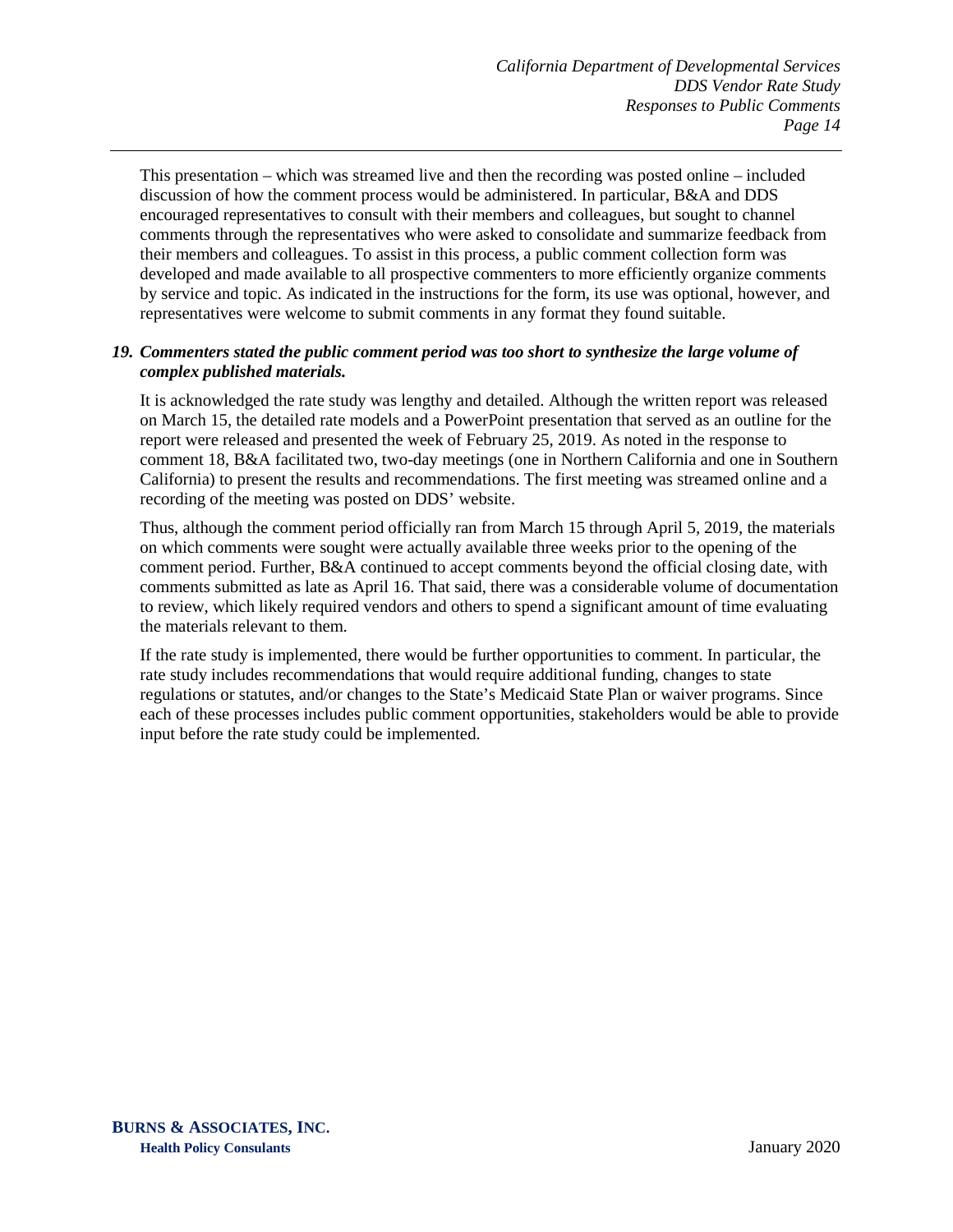# <span id="page-17-0"></span>**ACROSS SERVICES**

This section summarizes comments that apply across service categories. Topics include rate models; regional adjustment factors; direct care worker wages, benefits, and productivity; and program operations and administrative expenses.

# <span id="page-17-1"></span>**Rate Models**

*20. Commenters expressed support for standardized rates whereby vendors are paid the same rate for providing the same service in the same area. Conversely, other commenters objected to the development of standardized rates, stating they are not fair and equitable or consumer-driven. One or more of these commenters stated vendors who have been providing services for many years should be paid higher rates than those that have been operating for a shorter period. Additionally, one or more of these commenters suggested rates should instead be based on the cost statement procedure used in the 1980s and 1990s.*

Historic rate-setting practices – including rates based on cost statements, negotiated rates, and median rate limitations – have resulted in significant inequities in payment rates across and within Regional Centers. Vendors providing the same service in the same area are often paid very different rates. In order to increase the fairness of payment rates, the rate study produced standardized rate models. Instead of rates that vary based on vendors' historical costs, negotiating prowess, or date when they began delivering services, the rate models intend to account for the estimated costs of providing services consistent with DDS' requirements and individuals' service plans.

Service payment does not determine person-centeredness; service planning and service delivery do. Consistent with State and federal requirements, individuals' service plans must still reflect a personcentered process. The rate models would only ensure vendors providing the same service in the same area would be paid the same rate.

#### *21. Commenters stated the rate models assume each vendor will receive a specific number of referrals from their Regional Center in order to adequately cover the vendor's overhead costs through hourly billing. One or more of these commenters stated vendors will lose money until a critical mass of referrals is achieved so DDS should consider a startup rate for new providers. Finally, commenters stated Regional Centers' referral processes lack accountability.*

Regional Centers' referral processes are beyond the scope of the rate study and the rate models do not include any specific assumptions related to the number of referrals a vendor will receive. It is acknowledged, though, that a vendor will need to achieve some level of service delivery in order to be viable over time. As with most businesses, it may take some time before these service levels are achieved during which time the vendor will likely need to minimize administrative spending and control other costs. As noted in the response to comment 20, the rate models do not vary based on the tenure of the vendors; the rate for a given service in a given area is the same for both new and established vendors.

*22. Commenters stated the bases of the rate models were unclear and asked whether they were based on actual costs, which some vendors argue are understated.*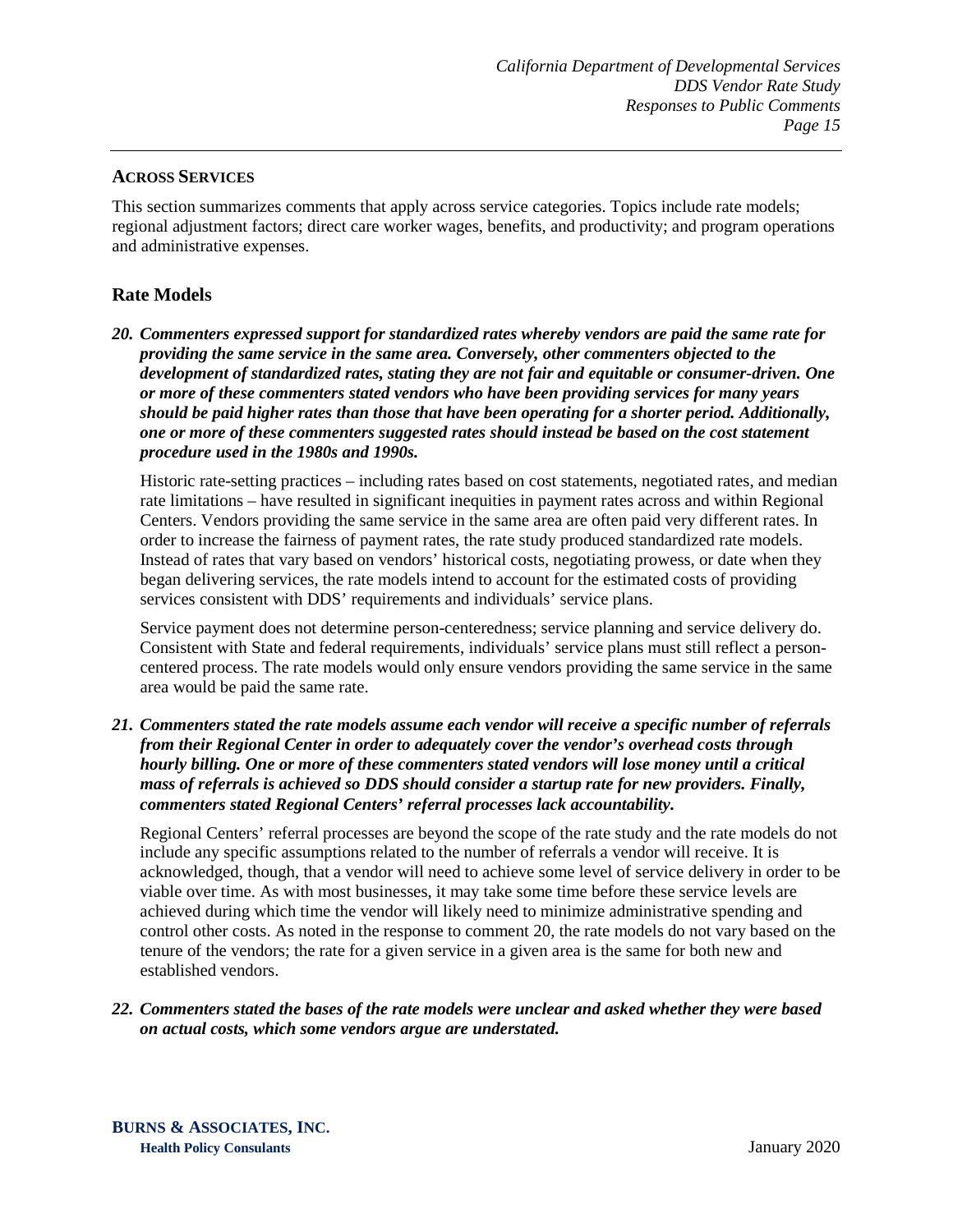The rate study report and accompanying materials provide extensive documentation regarding the data sources and methodologies employed in the rate models. In particular, the following documents are available online:

- The rate study report outlines existing rate-setting methodologies in California, provides an overview of the rate study including the data sources used to inform the rate models, discusses the major components of the rate models, and summarizes the rate study results,
- The rate models themselves, which detail the specific assumptions included in each individual rate with the appendices that provide additional information about how wage, benefit, and productivity assumptions were developed,
- A report explaining how the rate study accounts for regional cost differences,
- The analysis and presentation of provider survey results,
- The presentation of consumer and family survey results,
- The fiscal impact analysis, and
- A presentation summarizing the rate study.

The provider survey was designed to capture vendors' current actual costs, which were considered in the development of the rate models. However, recognizing vendors' costs are largely a function of current rates, the rate study also relied on data and benchmarks from a variety of other sources. Examples include wage data from the Bureau of Labor Statistics and the Internal Revenue Services' standard mileage rate. The various data sources employed in the rate study are outlined in section 2.3 of the rate study report.

# *23. Commenters objected to the recommendation that all services be converted to hourly billing, stating that while this is the simplest form of billing and is most appropriate for certain services, it impairs the ability of vendors to meet the needs of individuals. Commenters asked whether various services would still have session rates.*

The rate study recommends most, but not all, services be reimbursed on an hourly basis. In general, the rate models for residential services assume a monthly billing unit and the models for transportation services assume billing for trips while the rate models for personal support and training services, day and employment programs, and professional services assume an hourly billing unit.

The standardization of hourly billing and the elimination of other billing units (such as days, weeks, months, and sessions) for these services is intended to increase consistency, accountability, and transparency. When an intermittent service is billed on a daily, weekly, or monthly basis, a vendors' payment is not directly tied to the amount of service they provide. For example, a weekly rate may be established based on the expectation that an individual will receive 20 hours of service, but the vendor's rate is the same regardless of whether they actually provide 15 hours or 30 hours. Further, there is no way to ascertain how much support an individual actually received during the week so DDS and Regional Centers cannot monitor utilization or the amount of authorized services provided.

For every service code included in the personal support and training category and nearly every service code included in the professional services category, the majority of services are already reimbursed on an hourly basis, demonstrating that this approach is manageable. Most day services are currently reimbursed on a daily basis so the adoption of hourly billing, which is further discussed in the response to comment 149, would require changes to these vendors' monitoring and billing practices.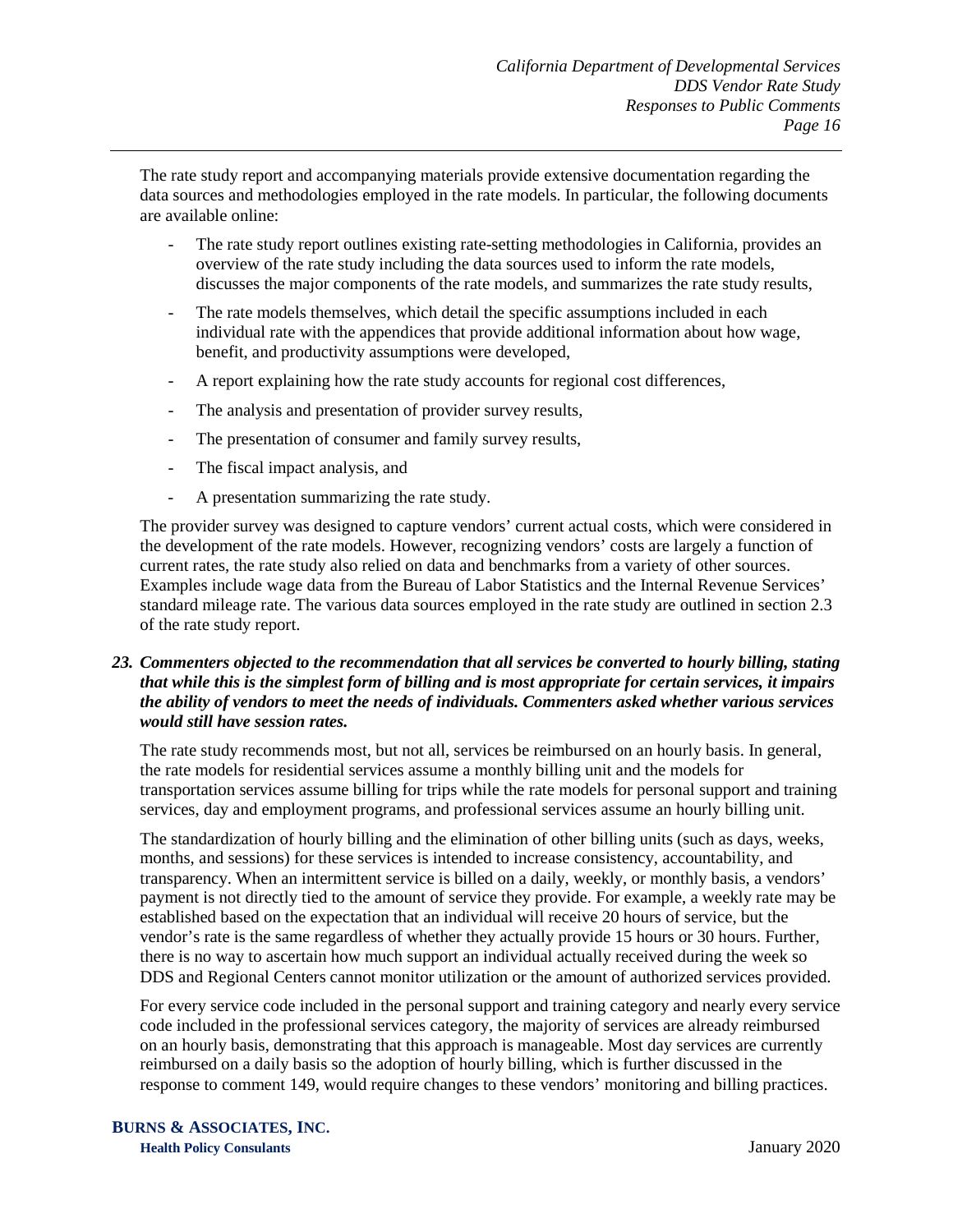*24. Commenters stated the rate study assumes specific qualifications for staff for a number of service codes, but it was not clear whether staff would be required to actually meet these qualifications. Commenters indicated that if specific staffing requirements will be defined in regulation, there should be a stakeholder engagement process to ensure the requirements are appropriate for the service. Additionally, commenters stated the recommended rate models are not sufficient to cover the cost of the required staff.*

Developing rate models requires clear service requirements, a key element of which is the qualifications of the worker providing the service.

Most services included in the rate study are provided by direct support professionals and similar paraprofessionals. The only qualification assumed to be changing for these staff is the requirement they receive 70 hours of training in their first two years of employment (there would be additional qualifications for DSPs certified as part of the tiered DSP framework discussed in the response to comment 41, but participation in the certification process would not be required).

For certain other services, the rate study does assume new qualifications for staff. For example, individuals providing Tutor services (service code 680) are assumed to have a bachelor's degree in a relevant field. For the rate models for Specialized Therapeutic Service (service codes 115, 116, and 117), there are separate rate models for therapists and for therapy assistants. For all service codes, the wage assumptions in the rate models are intended to reflect the assumed qualifications of the staff providing the service.

If the rate study is implemented, it is assumed these requirements would be defined in regulation. The development of these regulations would include opportunities for stakeholder input.

*25. Commenters suggested rates should be tied to quality and outcomes for individuals. Additionally, commenters suggested the ultimate measure of the success of the rate study is consumer satisfaction, which DDS should track through the National Core Indicators as the rate models are implemented. Commenters suggested there should be incentives for vendors that transition individuals to less restrictive environments such as a lower level home or from group employment to individual employment.*

The rate study report includes a brief overview of the extent to which outcome-based rates are – or are not – utilized in home and community-based services programs across the country (see page 14). It is difficult to tie HCBS payments to quality and outcomes system-wide due to a lack of consensus on what should be measured, how to conduct the measurement, and how to verify measurements. The Department is committed towards working with stakeholders to explore how services can be incentivized to improve quality and outcomes where appropriate.

The rate study seeks to support high-quality services. Key elements of the rate study include the creation of consistent service standards – a prerequisite to measuring outcomes – and the establishment of rate models reflective of the estimated cost of providing services. Participant satisfaction is also an important consideration and California currently participates in National Core Indicators (annual results can be found at https://www.nationalcoreindicators.org/states/CA/), but this is a complex issue affected by many factors unrelated to payment rates.

The rate study emphasized indirect determinants of the quality of services and positive outcomes for individuals. As discussed in the rate study report (see pages 57 and 58), direct care workers are identified as one of the primary determinants of the quality of services as well as individuals'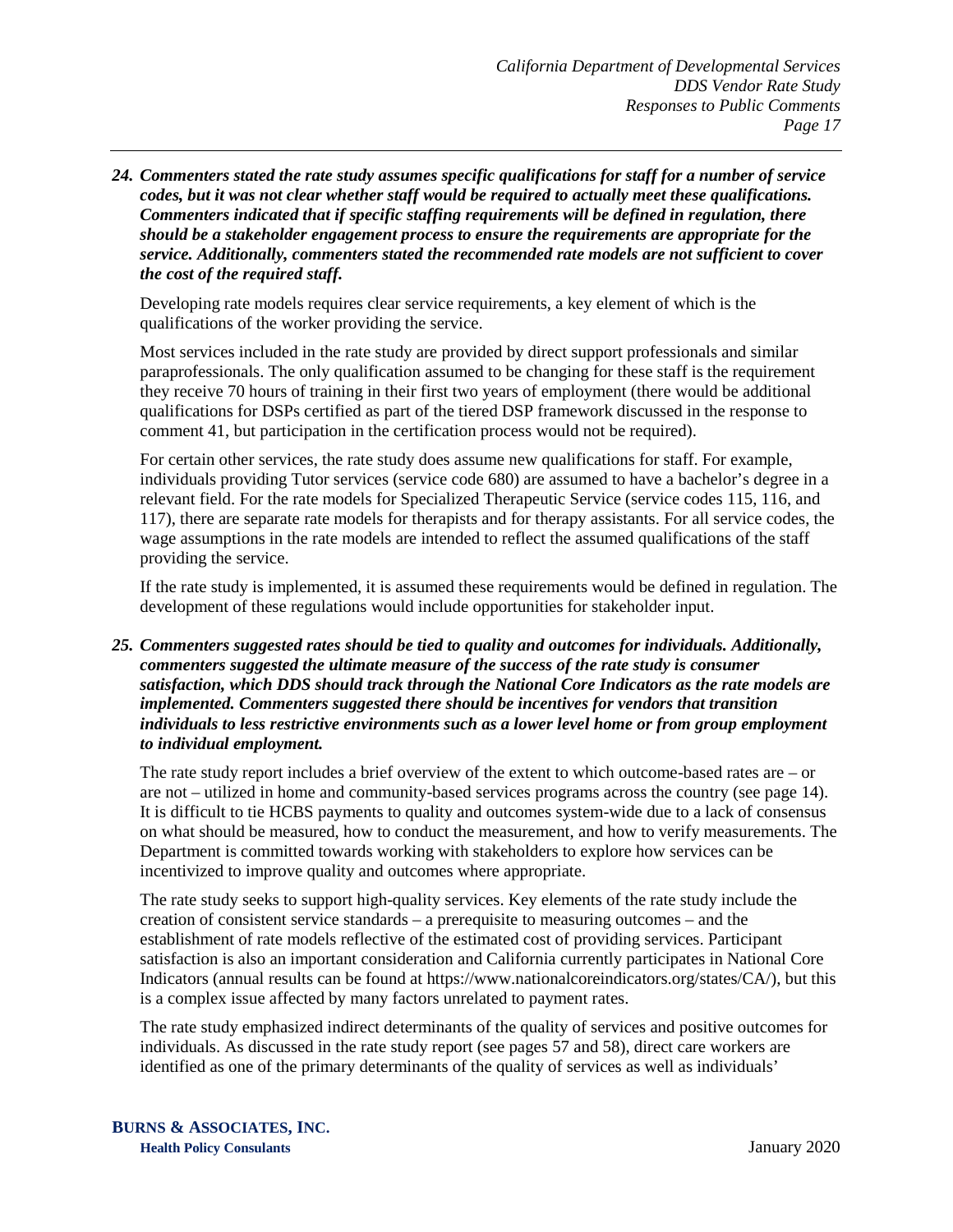satisfaction with services. For this reason, the rate models include a number of assumptions intended to support a quality workforce, including:

- Market-based wages and a comprehensive benefits package as discussed in the responses to comments 32 and 43,
- A requirement that most staff receive 70 hours of training over their first two years of employment as discussed in the response to comment 54,
- Funding for productivity assumptions reflecting non-billable responsibilities necessary to be effective in the job, such as receiving feedback from their supervisor and attending training, and
- The establishment of DSP 'levels' whereby staff who receive more training and demonstrate greater competency can be billed at higher payment rates to reflect the higher wages such staff would command as discussed in the response to comment 41.

# *26. Commenters stated that, while rates may be sufficient for most individuals, they may be insufficient for individuals with the highest support needs.*

In general, there are not enhanced rates for services because there are no defined requirements for what enhanced services would entail. For example, there are no additional requirements for staff serving individuals with more extensive needs. However, the rate models accommodate individuals with more significant needs in a number of ways:

- The rate models for residential and day programs include a variety of staffing levels and staffing ratios,
- Existing service codes exist for staff with specified credentials, such as registered behavior technicians and nursing assistants,
- There are customizable rate models for Community Care Facilities, Enhanced Behavioral Supports Homes, Community Crisis Homes, and Shared Supported Living services that are tailored to the individuals receiving services in these settings,
- Supplemental Program Support services (service codes 109, 110, and 111) can be used to augment staffing levels for individuals who require more extensive supports, and
- The tiered DSP framework discussed in the response to comment 41 would produce a credentialed workforce with demonstrated competency that vendors could assign to individuals with greater needs.
- *27. Commenters recommended the establishment of an exceptions process through which Regional Centers or DDS can augment rates for various reasons, such as to address unique situations where the recommended rates are not sufficient to serve a particular individual, to support positions that are difficult to fill, to fund new and innovative services, to account for attendance rates impacted by a heavy snow season, to ensure services in rural areas, and to respond to local laws that increase costs. Further, commenters stated Regional Centers must have the ability to contract for services that are not covered by the consolidated service codes and to deviate from the applicable rate if necessary to meet the needs set forth in an individual program plan.*

If the rate study is implemented, the creation of an exceptions process – perhaps modeled on the existing health and safety waivers – would be considered.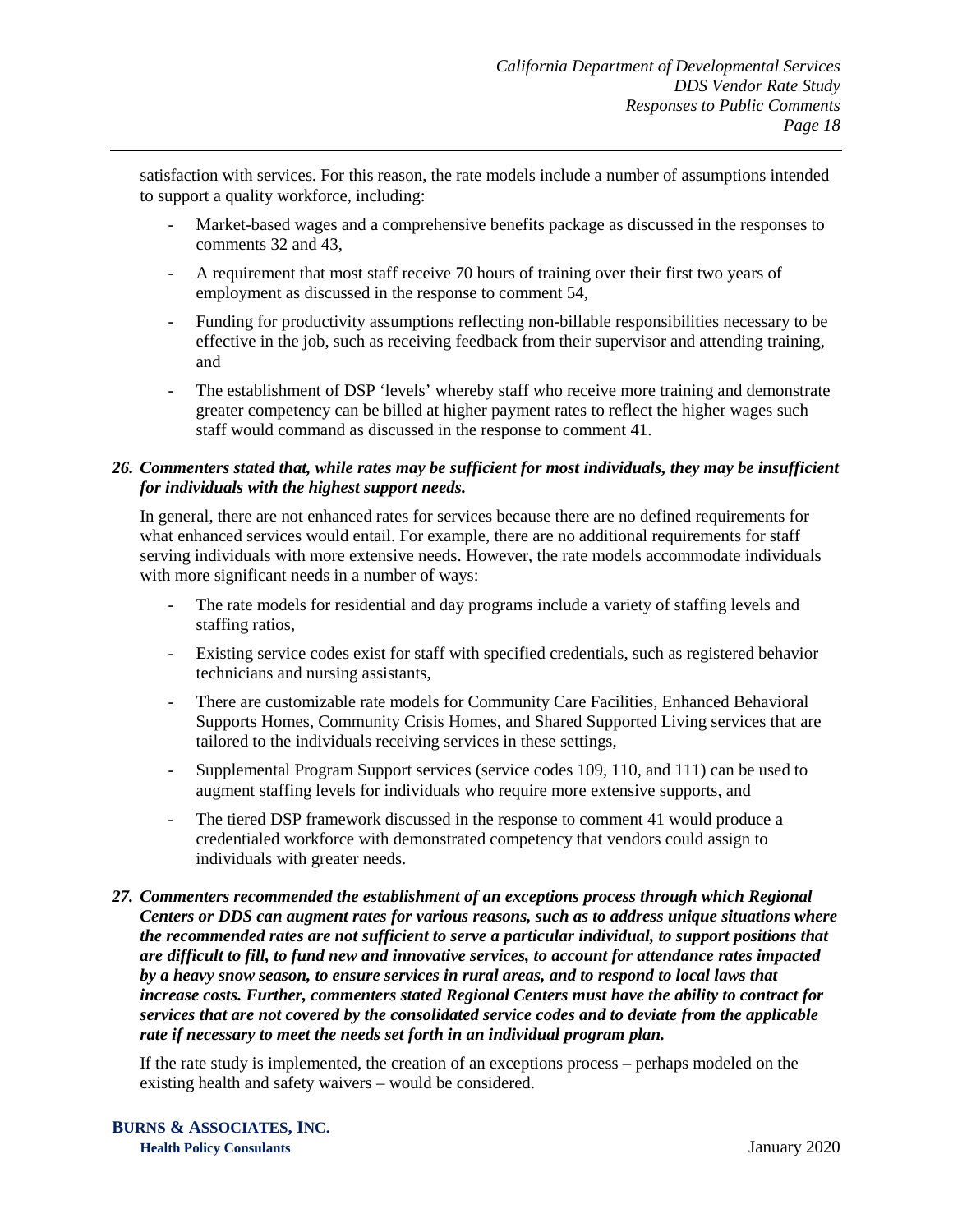#### *28. Commenters noted the rate models contained technical or computational errors.*

The detailed review by the commenter is appreciated. In response to this comment and additional review of the rate models, calculations have been updated for several rate models.

## *29. Commenters objected to the use of national data in the development of the rate models, stating this understates costs in California. Commenters stated the cost of living in Los Angeles and other areas of California is higher compared to other states in which Burns & Associates, Inc. has conducted rate studies.*

The rate study is intended to reflect the estimated costs of providing services in California and is not based on rates developed by Burns &Associates, Inc. in other states in which it has worked. As discussed throughout the rate study report, the rate models are informed by cost data collected from vendors of services in California and from various published sources of California-based cost information.

# <span id="page-21-0"></span>**Regional Adjustment Factors**

- *30. Commenters expressed support for efforts made to differentiate rates by geography to acknowledge variable costs of wages, real estate, and travel. Commenters also objected to various aspects of the regional adjustment factors, including:*
	- *There should be five regional adjustment factors rather than three,*
	- *The adjustments put lower-cost areas at a disadvantage and suggested the regional adjustment factors be set no lower than 100 percent of the applicable base rate model assumption,*
	- *The regional adjustment factors are insufficient for the most expensive parts of the State,*
	- *The regional adjustment factors for travel do not account for traffic congestion or long distances in rural areas,*
	- *The rates should incentivize services in underserved communities, but the rate models will cause vendors to leave these area,*
	- *Facility costs cannot be based on average real estate data because building must meet licensing and accessibility requirements (such as sprinkler systems, additional restrooms, etc.), and*
	- *The rate study should consider the property value matrix used by public schools to address regional differences.*

As discussed in the rate study report (see pages 44 through 52), the rate study endeavored to account for differences in costs related to direct care worker wages, travel distances and time, and real estate for center-based programs across different parts of California. For each of these cost factors, three regional adjustment factors are established based on a given region's cost in relation to a statewide average. The table below reports the regional adjustment factors (labeled as Category A, B, and C) for the three cost factors.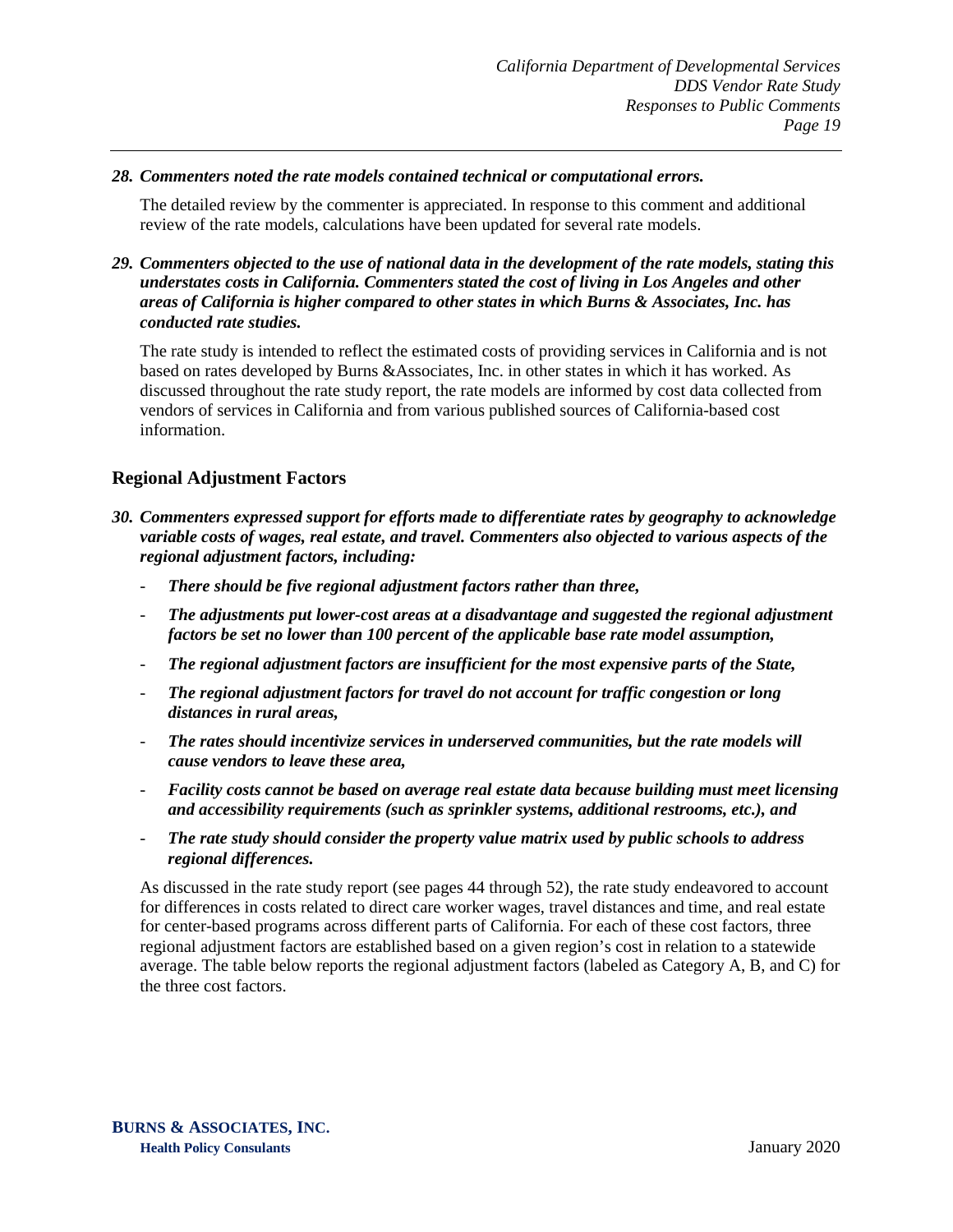| Category   | Wages | Travel | <b>Real Estate</b> |
|------------|-------|--------|--------------------|
| Category A | 95%   | 90%    | 80%                |
| Category B | 100%  | 105%   | 115%               |
| Category C | 115%  | 125%   | 130%               |

Since these regional adjustment factors compare regional costs to a statewide average, some factors are less than 100 percent (that is, not all factors can be above average). Each Regional Center is assigned to a regional adjustment factor for each cost factor. A Regional Center may be assigned to a different category for a different cost factor; for example, a Regional Center may be assigned to Category A for wages and Category C for travel.

For each service code or service code variant, a base rate model is established with baseline assumptions for these (and other) cost factors. Then, a rate model for each Regional Center is established by applying the appropriate regional adjustment factors to the applicable cost factor. For example, if the base rate model assumes an hourly wage of \$14.00, the rate model for a Regional Center assigned to Category A would include a wage assumption of \$13.30 (\$14.00 multiplied by 95 percent), rate models for Category B would include a \$14.00 wage, and models for Category C would include \$16.10.

A report published with the rate study report and titled *Accounting for Regional Cost Differences Related to Wages, Travel, and Real Estate* detailed the methodologies employed to develop the regional adjustment factors and the process for assigning a regional adjustment factor to each Regional Center for each cost factor. In brief:

- The regional adjustment factors for wages were based on an analysis of wages reported by the Bureau of Labor Statistics for the State's metropolitan statistical areas compared to statewide average wages,
- The regional adjustment factors for travel considered both an analysis of purchase of service data to evaluate differences in travel time and distance between vendors and the individuals they serve in each Regional Center and an analysis of population density, and
- Since the regional adjustment factors for real estate applies to center-based programs and does not apply to residential real estate, it was based on analyses of commercial real estate costs published by commercial real estate firms.

While data from the BLS was directly used to set the wage assumptions in the rate models, the same is not true for travel and real estate costs. That is, the travel and real estate analyses described above were used to measure relative differences across the State (and to produce the regional adjustment factors), but *not* to set the cost assumptions in the base rate models. Rather, the base rate model assumptions related to these cost factors primarily considered data reported by respondents to the provider survey. The regional adjustment factors were then applied to the base rate model assumptions.

When setting the values for the geographic adjustment factors, Regional Centers were grouped based on the similarity of their costs. The geographic adjustment factor was generally set towards the highend of the range of values within that grouping. For example, the Regional Centers assigned to Category B for the purposes of wages had average wages between 95 and 98 percent of the statewide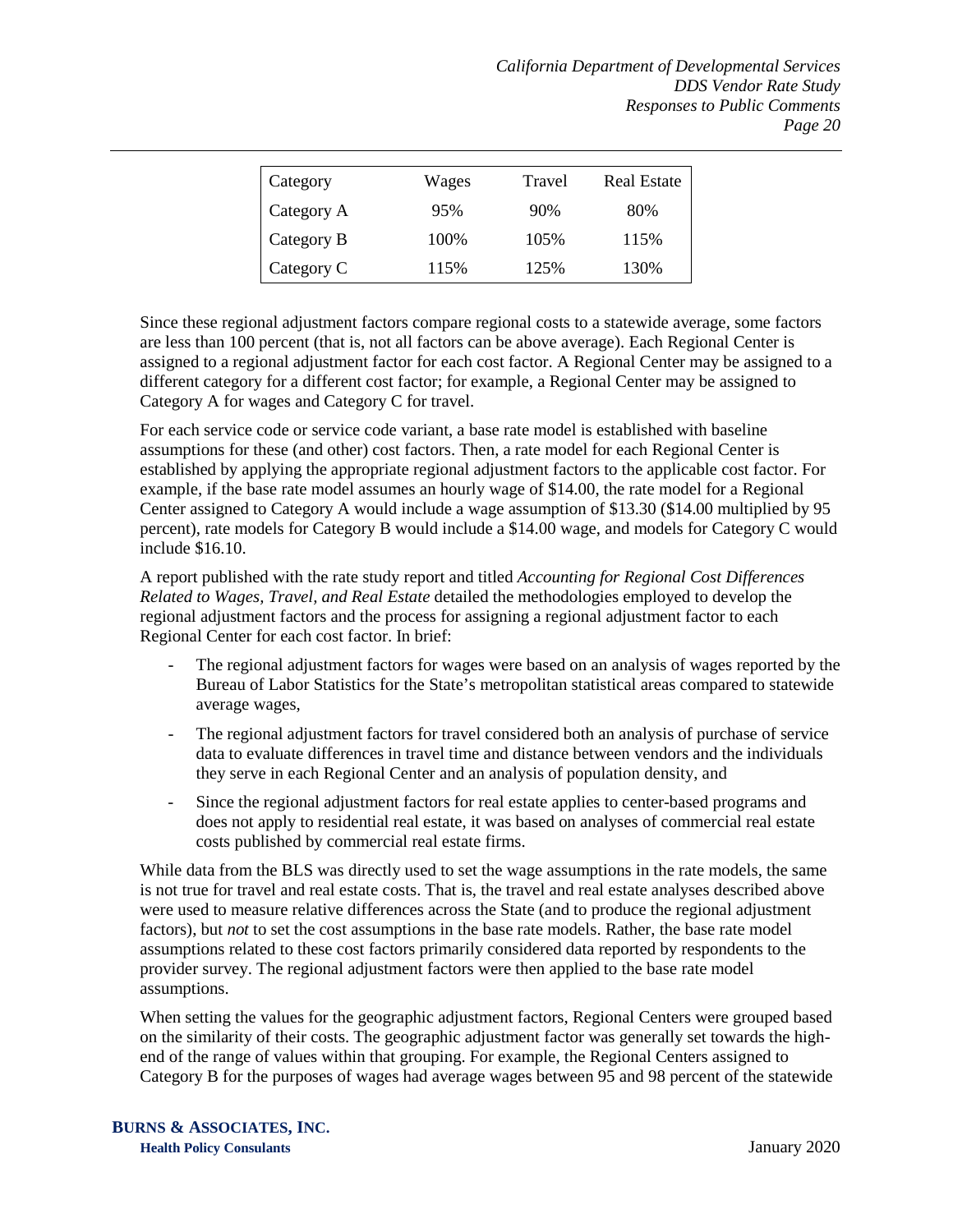average so the regional adjustment factor was set at 100 percent. Thus, creating a greater number of categories would result in a greater number of Regional Centers being assigned a lower regional adjustment factor than a higher one.

*31. Commenters stated treating Los Angeles County as a single region – as is done by the Bureau of Labor Statistics – for the purposes of establishing regional adjustment factors fails to recognize significant cost variations within the County. Commenters similarly stated there is significant variability within certain Regional Centers and suggested rates should be established by county.*

In the development of the regional adjustment factors, the rate study sought to balance several goals, including accounting for differences in costs across the State, minimizing administrative complexity to the extent practicable, and relying on credible data sources that could be revised over time. The latter goal is a practical one: the rate study sought a data-based justification for accounting for regional cost variations.

As acknowledged by the commenters, the Bureau of Labor Statistics data used to establish both wage assumptions and regional adjustment factors treats Los Angeles County as a single metropolitan statistical area for the purposes of reporting wage data. This data cannot be broken down to a finer level that would allow analysis of differences across the Regional Centers within the County. The same is true for the real estate data described in the response to comment 30. As a result, the regional adjustment factors for wages and real estate are the same for each of the Regional Centers in Los Angeles County. However, since one of the data sources for travel differences was purchase of service data, this analysis could differentiate between the Regional Centers in the County and resulted in different category assignments for this cost factor.

These limitations also applied to other Regional Centers in that the published data is sometimes published for a grouping of counties or is otherwise unavailable for a single county. Further, countybased rates would add additional complication in terms of establishing billing rules to determine whether the rate is determined based on where the vendor is located, the service recipient lives, or where the service is delivered – which may change during the course of service delivery. The rate study therefore recommended rates tied to the Regional Center rather than to a county.

# <span id="page-23-0"></span>**Direct Care Worker and Supervisor Wages**

*32. Commenters objected to the use of Bureau of Labor Statistics data to set the wage assumptions in the rate models. For example, commenters stated the rate study relies on national data and the BLS data reflects wages for staff with no experience. Commenters also suggested the rate models use the 75th percentile wage levels rather than medians.*

As noted by the commenters, the wage assumptions in the rate models are derived from information published by the federal Department of Labor's Bureau of Labor Statistics. According to the BLS, it is the "only comprehensive source of regularly produced occupational employment and wage rate information for the U.S. economy, as well as States, the District of Columbia, Guam, Puerto Rico, the U.S. Virgin Islands, and all metropolitan and nonmetropolitan areas in each State." The rate study report outlined the benefits of using data from the BLS, including:

- *It is comprehensive*. The BLS publishes wage levels grouped into more than 800 occupations based on data collected from 1.2 million establishments, representing about 57 percent of the employment in the United States.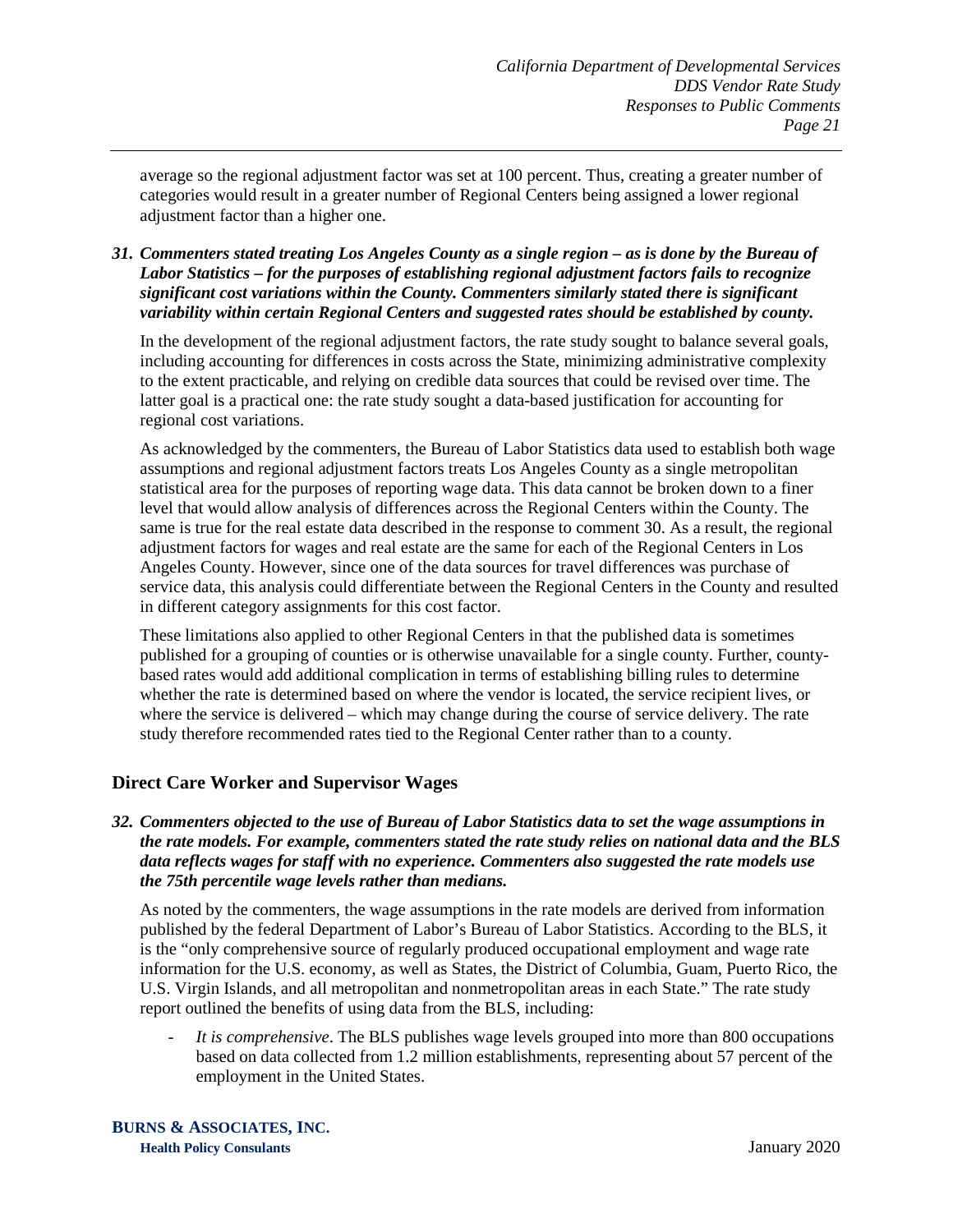- *It is regularly produced*. BLS wage data is published on an annual basis, allowing rate model assumptions to be regularly reviewed and updated.
- *It is cross-industry*. BLS wage data is not limited to a single industry so estimates for a given occupation are representative of the overall labor market for that occupation; this is particularly important when considering wage levels for traditionally underfunded programs such as Medicaid.
- *It is state- (and local-) specific*. BLS wage data is reported for individual states and sub-state areas, permitting the evaluation of wage variance across states and within a given state.

For each occupation, the BLS publishes a variety of data, including various wage levels that range from the  $10<sup>th</sup>$  percentile to the  $90<sup>th</sup>$  percentile. This range of wages reflect differences in the labor market, including a mix of experience levels.

The rate models use the wage data for workers in California; national wage estimates are *not* used. In most instances, the rate models utilize the median wage levels – in California – for the selected standard occupational classifications used to represent the direct care worker for each service. The median wage, also known as the  $50<sup>th</sup>$  percentile, is the wage at which half the individuals in the occupation earn more and half earn less. Thus, the wage assumptions reflect a range of experience levels. As with all rate model assumptions, the assumed wage is intended to represent a reasonable average. Thus, it is expected that some staff would earn more than the assumed wage (for example, those with more experience) and others would earn less (for example, new hires).

*33. Commenters stated the Bureau of Labor Statistics wage estimates were too low because they were outdated and reflected a period during which the State's minimum wage was \$10.00 per hour. Commenters expressed appreciation for the steps taken in the rate study to account for wage inflation and increases in the statewide minimum wage. Commenters objected to the approaches employed to update the BLS wage estimates, questioning why the reported 3.6 percent wage inflation was not used, questioning whether the calculated effects of the increasing minimum wage are accurate, and stating the 'spillover' effect of the minimum wage increase should be expected to affect those earning more than \$17.00 per hour. Additionally, commenters stated the rate models should be updated with the more recent BLS wage data that became available after the release of the rate study.*

As mentioned in the response to comment 32, the BLS data is published annually. Results are released each March for the previous May. The draft rate models relied upon the BLS wage data released in March 2018, which reflects wage estimates for May 2017 and was the most recent dataset available when the rate study was published.

The State's minimum wage in May 2017 was \$10.50 per hour. Recognizing this, the rate study adjusted the BLS wage data to inflate the wages to January 2020. These adjustments are detailed in the rate study report (see pages 29 through 33). In brief, the rate study estimated the effects of wage inflation – projected to be 3.6 percent annually based on the ten-year average in California according to the federal Bureau of Economic Analysis (BEA) – and the increase in the statewide minimum wage to \$13.00 per hour in January 2020.

The minimum wage adjustment was designed to account for both spillover effects and wage compression. Spillover refers to the fact that the impacts of a minimum wage increase will extend to some wages that already exceed the new minimum wage. For example, an individual earning \$13.25 per hour is likely to receive a raise as the minimum wage increases from \$10.50 to \$13.00 even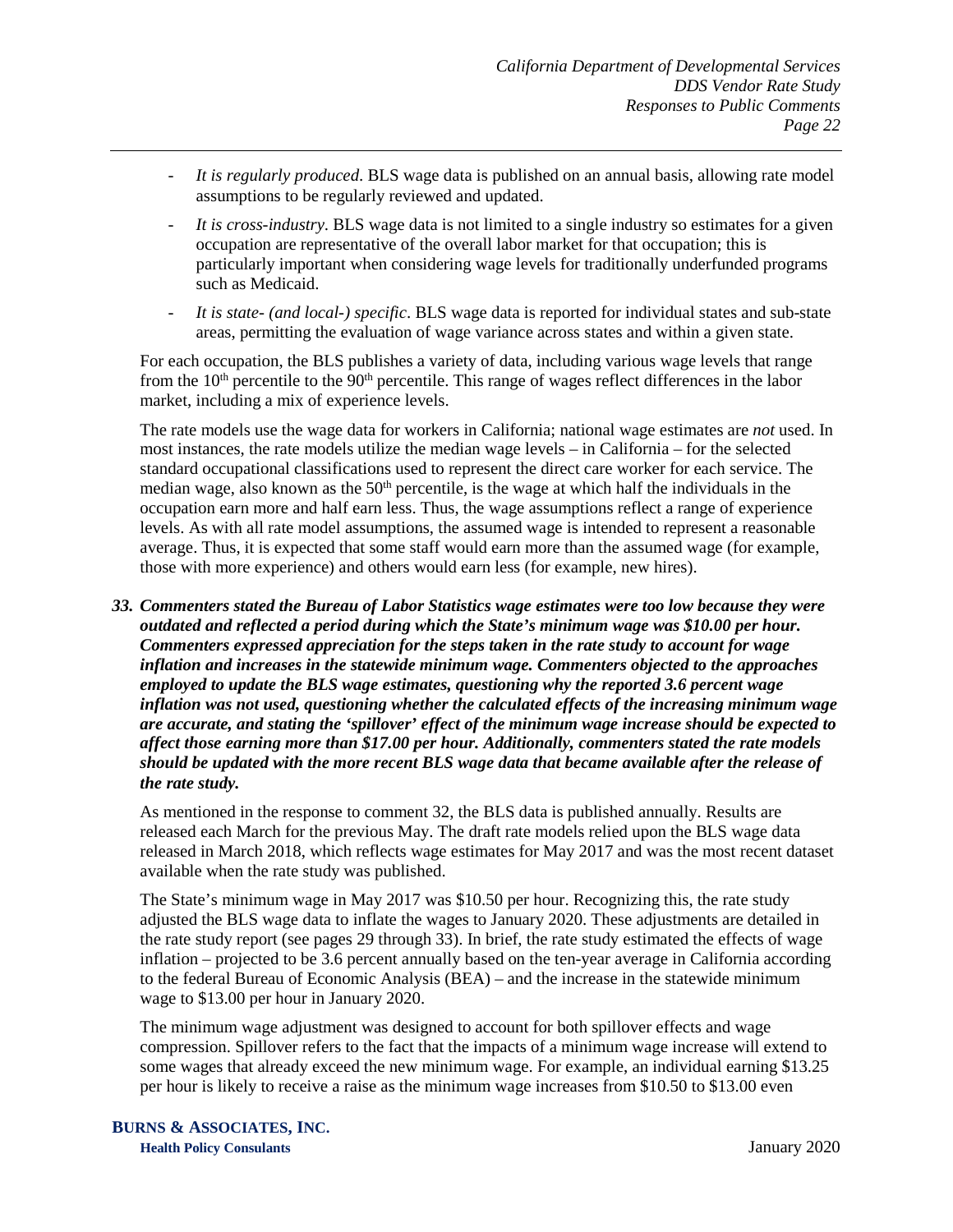though their employer is not obligated to provide a raise as they already earn more than the new minimum wage. Compression refers to the fact that the size of pay raises will diminish as the beginning wage increases. For example, the worker earning \$13.25 per hour will likely receive a raise, but that raise will be less than the \$2.50 per hour raise the worker earning \$10.50 per hour will receive as the minimum wage increases to \$13.00 (to assume otherwise requires the belief that every worker in the State – regardless of how much they already earn – will receive a pay raise when the minimum wage increases). Both phenomena are widely accepted in the economic literature, but a review of this research did not identify specific formulae for quantifying the effects. The rate study therefore designed its own methodology to estimate the effects, which is detailed in the rate study report.

The wage inflation and minimum wage adjustments were separately calculated for every wage value, with the larger result applied. This resulted in wages greater than \$15.00 per hour increased by 9.89 percent (32 months at 3.6 percent) and wages less than \$15.00 increased by larger percentages based on the projected impacts of the increasing minimum wage.

Subsequent to the publication of the rate models, new data has become available and has been incorporated into the updated rate models.

The newest BLS dataset reflecting wage estimates for May 2018 was released after the rate study report was published in March 2019. Additionally, the BEA released a newer estimate for the compound annual growth rate in net earnings in California – an increase to 4.3 percent – reflecting 2008 through 2018. This more current data has been incorporated into the updated rate models. For most rate models, this update produced wages *less* than had been assumed. This was true for both relatively high and relatively low wages, as demonstrated in the table below.

| Service                                | <b>Base Wage Using</b><br>May 2017 BLS<br>$Data + Minimum$<br>Wage/Inflation | Base Wage Using<br><b>May 2018 BLS</b><br>$Data + Minimum$<br>Wage/Inflation | Percent<br>Difference |
|----------------------------------------|------------------------------------------------------------------------------|------------------------------------------------------------------------------|-----------------------|
| Respite/Personal Assistance            | \$14.44                                                                      | \$13.98                                                                      | $(3.2\%)$             |
| DSPs (Independent Living/Day Programs) | \$15.34                                                                      | \$15.00                                                                      | $(2.2\%)$             |
| Behavior Technician – Paraprofessional | \$19.11                                                                      | \$18.48                                                                      | $(3.3\%)$             |
| <b>DSP</b> Supervisor                  | \$21.04                                                                      | \$20.30                                                                      | $(3.5\%)$             |
| <b>Infant Development Specialist</b>   | \$32.47                                                                      | \$29.01                                                                      | $(10.7\%)$            |

Thus, both the wage inflation and minimum wage adjustments incorporated in the rate study appear to have overstated actual wage growth between 2017 and 2018.

However, as noted in the response to comment 34, these assumptions continue to reflect wages as of January 1, 2020 when the statewide minimum wage is \$13.00 per hour. If the rate models are implemented, the wage assumptions will need to be revised again to account for further inflation and the statewide minimum wage to be in effect at that time (the statewide minimum wage is scheduled to increase to \$14.00 per hour on January 1, 2021).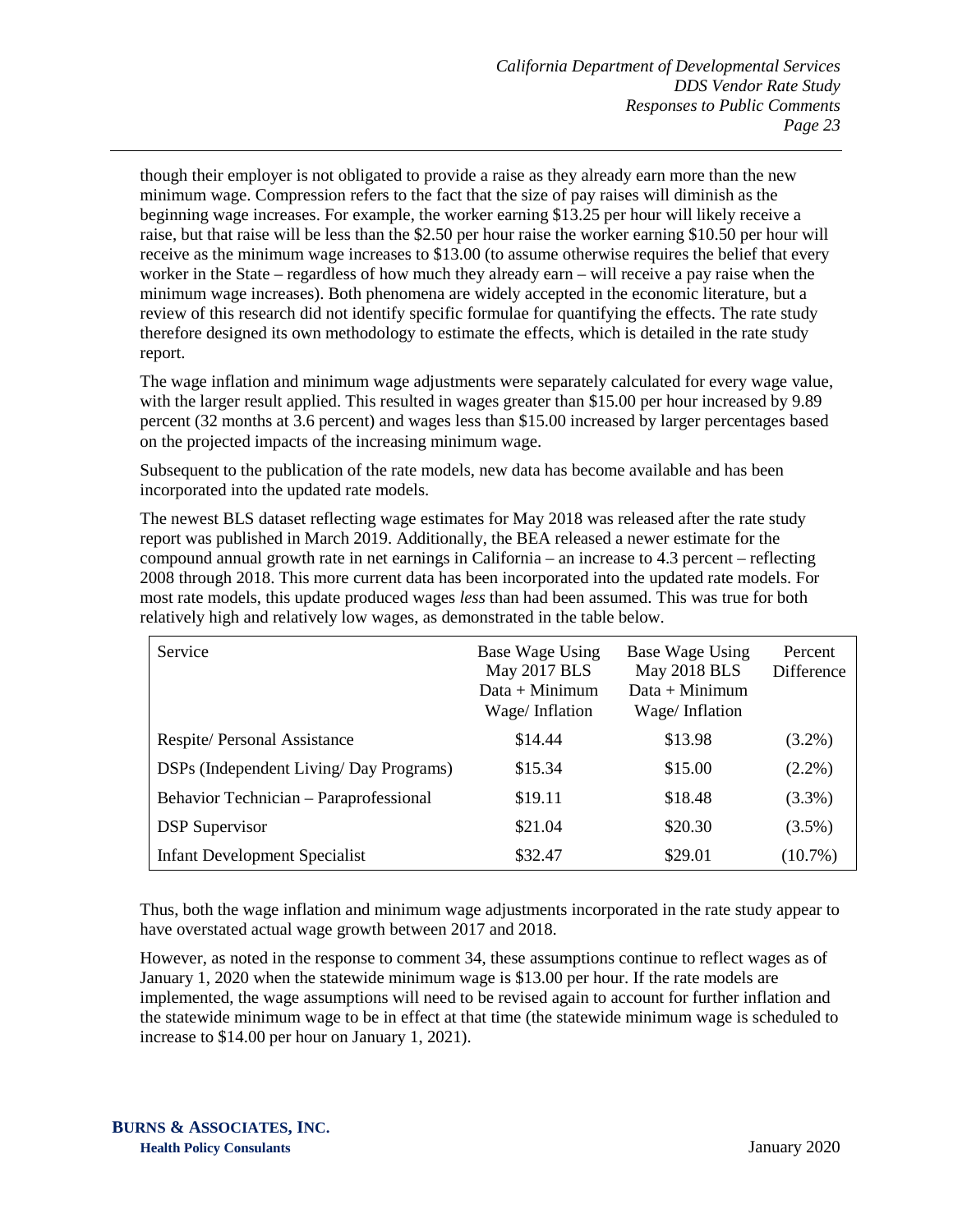#### *34. Commenters stated the rate models tie direct support professional wages to the State's minimum wage. Commenters expressed concern that the rate study accounts for the State's minimum wage increasing to \$13.00 per hour in 2020, but does not address future changes to the minimum wage.*

The rate models do not assume direct support professionals are paid at the minimum wage. Rather, the rate study recognizes DSP wages should be increased as the minimum wage increases so they do not become minimum wage positions. The rate study produced rate models for fiscal year 2020 when the statewide minimum wage would be \$13.00 per hour. As noted by the commenters, the rate models do not account for a \$15.00 statewide minimum wage because it will not be effective until January 2022 (in fiscal year 2021-22). However, as discussed in the response to comment 5, the rate models are designed so they can be updated over time in order to account for changes in costs, including the effects of further increases in the statewide minimum wage. The table below illustrates what the wage assumptions would be for select services, incorporating the May 2018 BLS data released after publication of the draft rate models adjusted for the next two scheduled statewide minimum wage increases employing the methodology discussed in the response to comment 33.

| Service                            | \$13 Min.<br>Wage | \$14 Min.<br>Wage | \$15 Min.<br>Wage |
|------------------------------------|-------------------|-------------------|-------------------|
| Personal Assistance/Respite        | \$13.98           | \$14.88           | \$15.79           |
| Supported Living/ CCF (line staff) | \$14.49           | \$15.28           | \$16.12           |
| Independent Living/ Day Services   | \$15.00           | \$15.69           | \$16.44           |

The table illustrates that updating the rate models to account for the increase in the statewide minimum wage to \$15.00 per hour would, for example, increase the wage assumption for DSPs in Supported Living and Community Care Facilities from \$14.49 per hour to \$16.12. As discussed in the response to comment 33, the increase is less than the \$2.00 increase in the statewide minimum wage due to the effects of wage compression.

#### *35. Commenters stated the rate models should account for regional variation in wages, including local minimum wage ordinances. Commenters expressed specific concern that the rate models for the Los Angeles County-area Regional Centers do not account for that area's local minimum wage.*

The rate study does account for regional variability in wages. This process was detailed in the Accounting for Regional Cost Differences Related to Wages, Travel, and Real Estate report that accompanied the rate study (see pages 3 through 8). In brief, the rate study compared BLS wage estimates for 'metropolitan statistical areas' comprised of one or more counties to statewide wage estimates in order to measure wage differences across California. This analysis was used to group Regional Centers into one of three wage categories with a regional adjustment factor to modify the wage assumption in the base rate model. For example, the regional adjustment factor for the Regional Centers assigned to the highest category (wage category C) is 115 percent. Thus, a base rate model wage assumption of \$14.49 per hour would be increased to \$16.66 for the Regional Centers in category C.

As discussed in the response to comment 33, the rate study did seek to account for increases in the statewide minimum wage. There is no specific provision for local minimum wages. However, the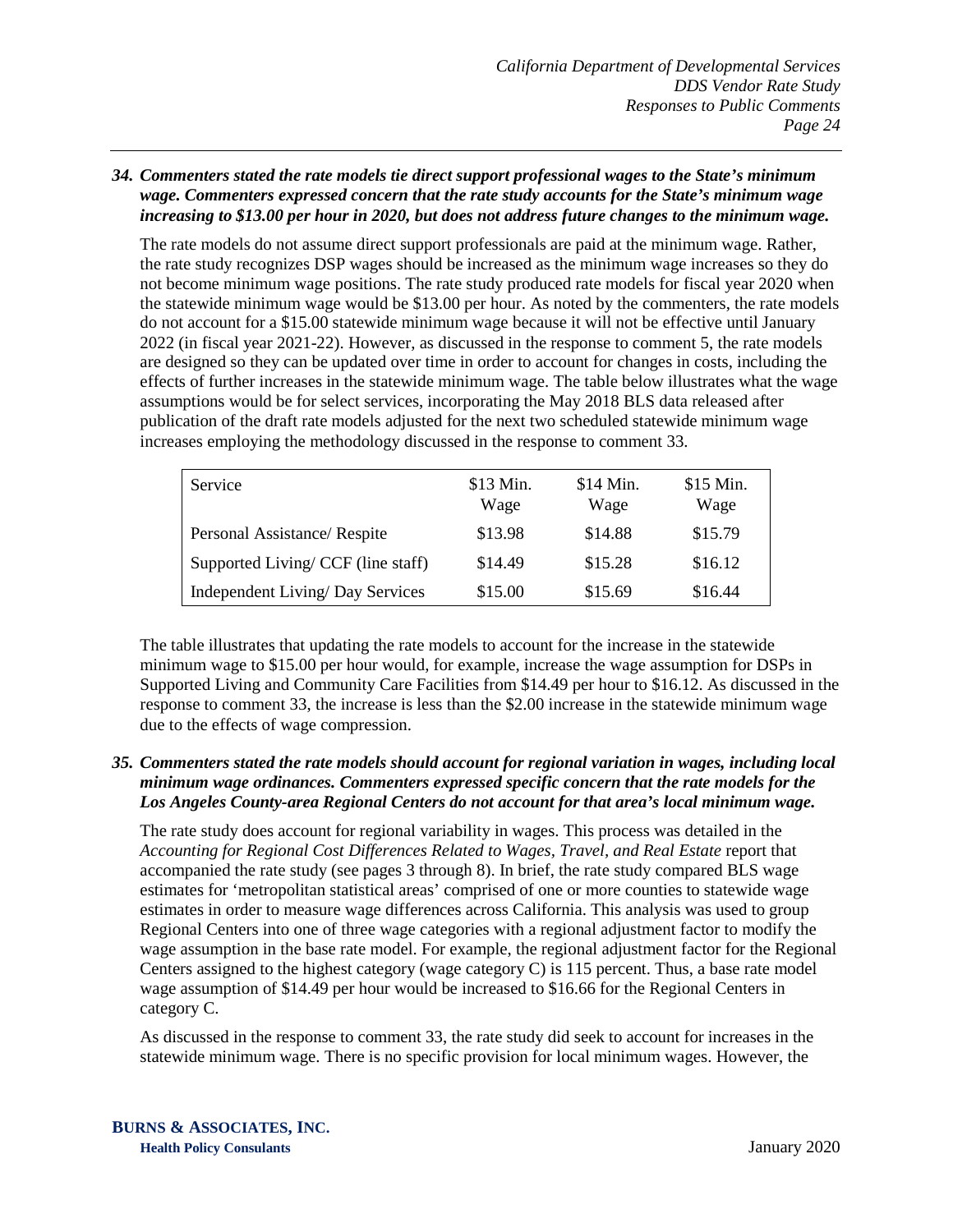regional adjustment factors do indirectly account for local minimum wages – to a degree – since areas with higher minimum wages tend to be high wage areas.

Los Angeles area Regional Centers were assigned to wage category B based on the regional wage analysis. The regional adjustment factor for wage category B is 100 percent, meaning the wage assumption in these Regional Centers is set equal to the base rate model assumption. The city and county of Los Angeles, though, reach a \$15 minimum wage before the statewide minimum wage reaches this level. That said, if the rate models are adjusted to account for the increase in the statewide minimum wage as discussed in the response to comment 34, the wage assumptions in the rate models for the Los Angeles area Regional Centers would mostly remain ahead of the local minimum wage as shown in the table below.

| Fiscal Year | Statewide Min. Wage<br>(end of FY) | Personal Assistance/<br>Respite/<br>Transportation<br>Assistant/<br>Supplemental Program<br><b>Support Wage</b><br>Assumption | City of Los Angeles<br>Min. Wage (end of<br>FY) |
|-------------|------------------------------------|-------------------------------------------------------------------------------------------------------------------------------|-------------------------------------------------|
| 2020        | \$13.00                            | \$13.98                                                                                                                       | \$14.25                                         |
| 2021        | \$14.00                            | \$14.88                                                                                                                       | \$15.00                                         |
| 2022        | \$15.00                            | \$15.79                                                                                                                       | \$15.00                                         |

The table shows the wage assumption for the services with the lowest assumed wage: Personal Assistance, Respite, Transportation Assistant, and Supplemental Program Support. As the table illustrates, the wage assumption for these services in fiscal years 2019-20 and 2020-21 would be slightly less than the minimum wage in the city of Los Angeles before the statewide minimum wage (and the rate model assumption) 'catches up' in fiscal year 2021-22. As discussed in the rate study report, however, total compensation – wages, payroll taxes, paid leave, and other benefits – built into the rate models exceeds all applicable state and federal requirements. Thus, in the short-term, vendors in the Los Angeles area can potentially offer less generous benefits than assumed in the rate model in order to cover the cost of the minimum wage. The wage assumption in all other rate models exceeds the minimum wage in Los Angeles.

*36. Commenters objected to the specific Bureau of Labor Statistics occupations used to establish the wage assumption for direct support professionals. Commenters stated the rate study should reflect greater variability between services (for example, wage assumptions for more personal care driven services such as Personal Assistance and Respite should be less than wage assumptions for more habilitative services such as Independent Living). Conversely, other commenters stated there should be less differentiation (for example, the wage assumptions for community-based day programs and supported employment services should not differ). Commenters stated wage assumptions in the rate models for various personal care and habilitative services are too low while other commenters suggested the wage assumptions for some of these services are too high.*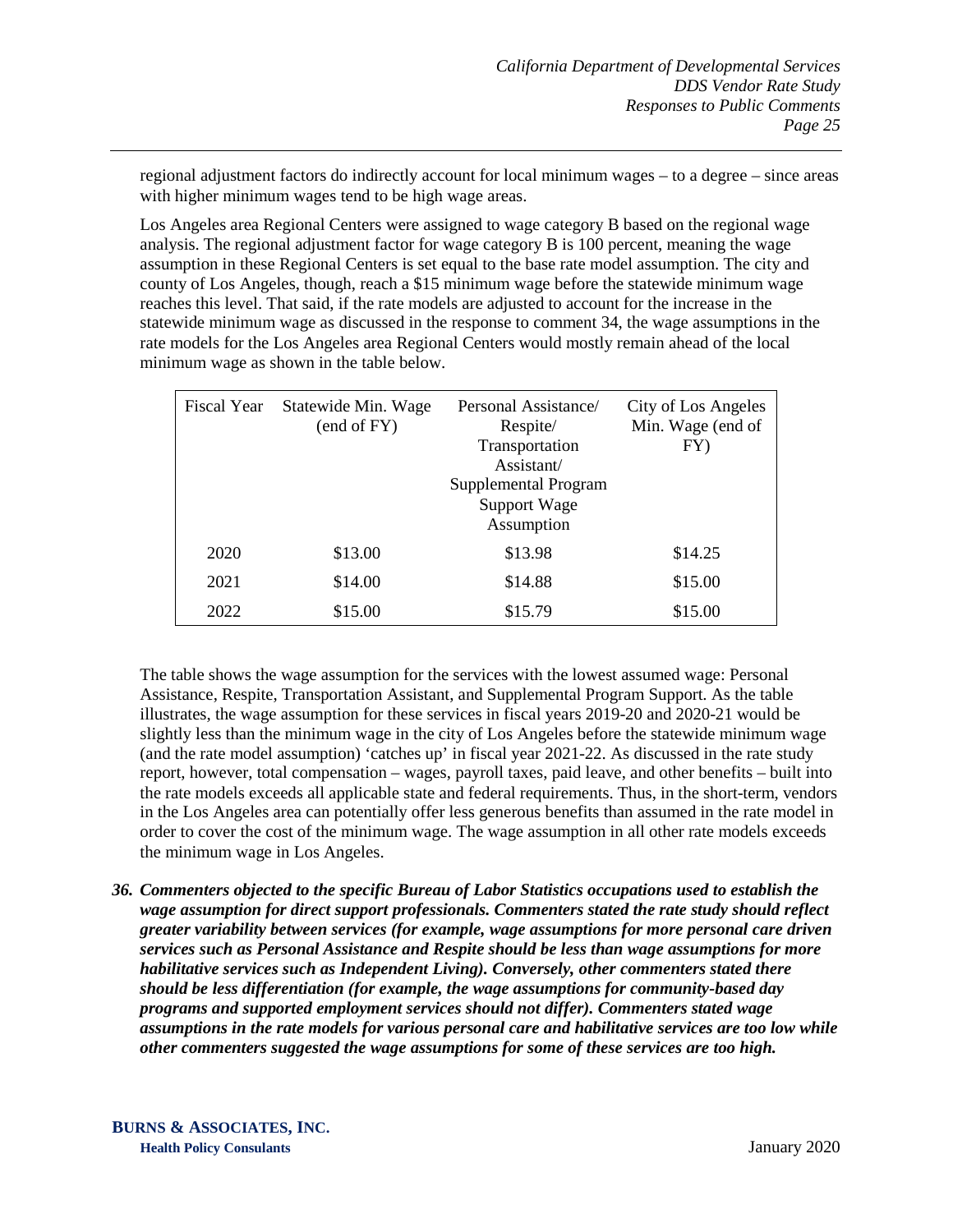As discussed in the rate study report, the Bureau of Labor Statistics does not have a specific occupational classification for every occupation (see pages 33 through 35). For example, there is not a specific occupation for direct support professionals. That is not to say DSPs are not included in the BLS survey – they are – but they are grouped into a larger classification for personal care aides. In these instances, and to account for the varied responsibilities of many staff, the rate study created a composite occupation drawing on multiple BLS classifications. The table below illustrates the mix of occupations used to establish the wage assumption for DSPs.

| <b>Bureau of Labor Statistics</b><br><b>Standard Occupational</b><br>Classification | Weighting | Median Wage<br>(Adjusted) |
|-------------------------------------------------------------------------------------|-----------|---------------------------|
| 39-9021 Personal Care Aide                                                          | 55%       | \$13.72                   |
| 31-1011 Home Health Aide                                                            | 15%       | \$15.47                   |
| 31-1013 Psychiatric Aide                                                            | 15%       | \$15.70                   |
| 39-9032 Recreation Worker                                                           | 15%       | \$15.12                   |
| Weighted Average (Base Rate)<br>Model Wage Assumption)                              |           | \$14.49                   |

This wage assumption – which was reduced to \$14.49 once the May 2018 BLS data was incorporated into the rate models as discussed in the response to comment 33 – was used in the rate models for a number of services that employ DSPs, including Independent Living, Supported Living, Community-Based Day Programs, and Community Care Facilities (CCF). The wage assumption in the base rate models for services with a greater emphasis on personal care, such as Personal Assistance (service code 062) and Respite (service code 862) was somewhat less at \$14.44 per hour (revised to \$13.98 based on the newest BLS data). In response to comments, a number of changes were made to DSP wage assumptions:

- The mix of occupations for Independent Living (service code 520) and Independent Living Specialist (service code 635) was revised to reduce the use of the personal care aide occupation, producing a base rate model wage assumption of \$15.00 per hour.
- The mix of occupations for Community-Based Day Programs was revised to reduce the use of the personal care aide occupation, producing a base rate model wage assumption of \$15.00 per hour.
- The wage level for line staff in CCFs at level 5 and above was increased by 10 percent.

The assumed mix of occupations for services with a substantial personal care focus – Personal Assistance, Respite, Supported Living (service code 896), Supplemental Program Support (service codes 109, 110, and 11), and Transportation Assistant (service code 882) – are unchanged.

Additional discussion of comments relating to other service-specific wage assumptions are included in the service-specific subsections of this document (for example, comments related to wage assumptions for staff providing Supported Employment services are addressed in the Supported Employment subsection).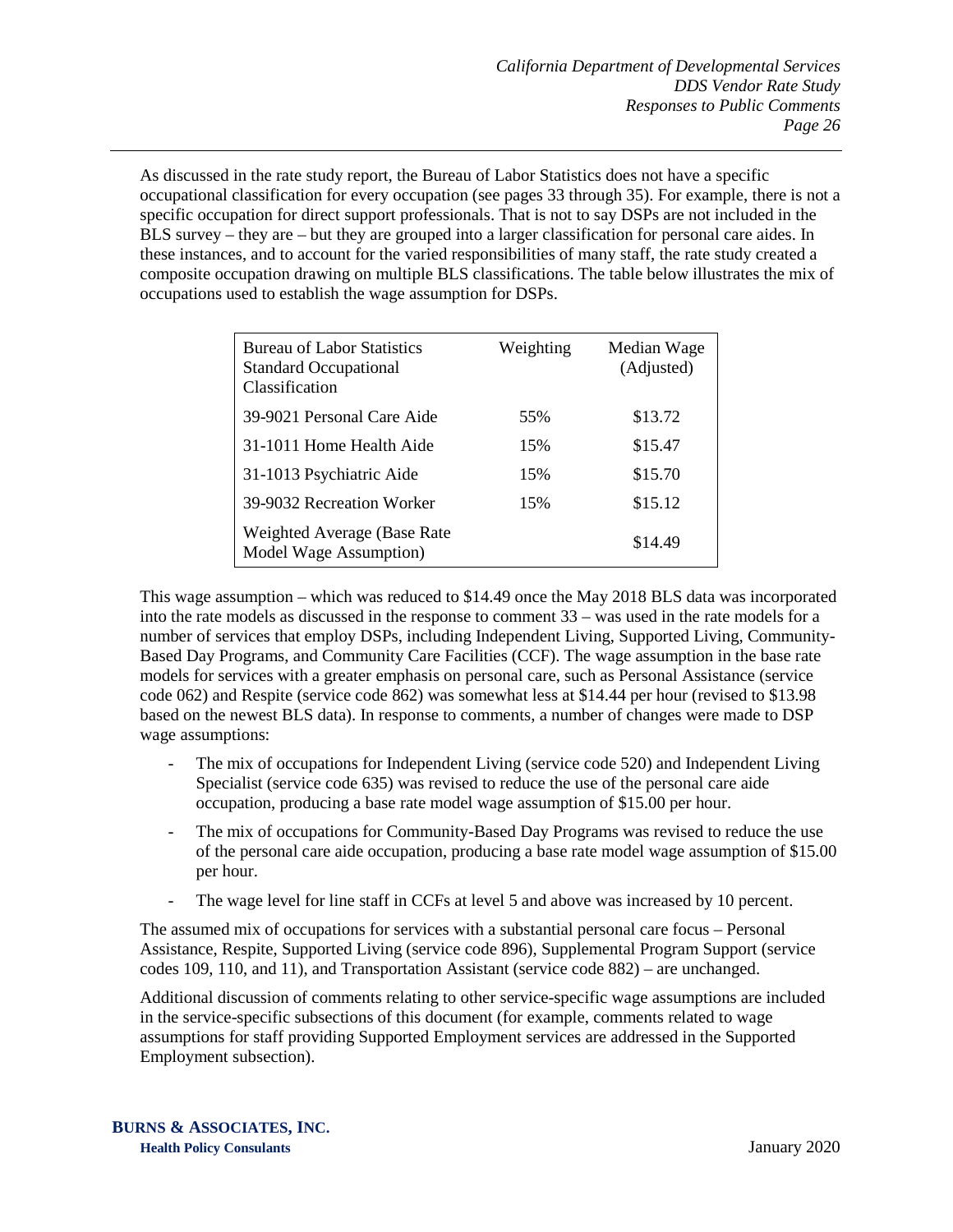#### *37. Commenters stated differential pay should be factored in to rate models for 'split shifts', overnight and weekend shifts, and shifts on normally-recognized holidays. Commenters stated the rate models should include staff bonuses.*

Although the rate models do not include specific assumptions related to pay differentials, the wage assumptions in the rate models are intended to reflect a typical hourly cost. Vendors have the flexibility to establish their own wage policies as it is expected that some staff would earn more than assumed in the rate model and others would earn less. For example, a vendor can choose to pay a higher wage than assumed for staff working a less desirable shift, for staff with more experience or training, etc., and a lower wage to staff working a more desirable shift, with less experience or training, etc.

# *38. Commenters stated the wage assumptions in rate models for various services provided by direct support professionals do not accommodate higher-skilled DSPs who work with individuals with greater needs.*

In general, existing regulations do not specify additional qualifications for staff who work with individuals with more significant needs. As a result, the rate study does not include differentiated wage assumptions based on individual need. There are, however, already service codes for staff with specialized skills, such as behavior technicians and nurse's assistants. Additionally, the tiered DSP framework discussed in the response to comment 41, if adopted, could be used to assign higherskilled staff to individuals deemed to have greater needs.

# *39. Commenters stated the assumption that five percent of work hours in residential programs are paid at an overtime rate is too low. Further, commenters stated overtime should be built into all programs. Commenters suggested separate rate models should exist for straight time and overtime, particularly for parent-coordinated services.*

The rate models for CCFs and ARFPSHNs include an assumption that five percent of front-line staff's work hours are paid at an overtime rate because these services have continuous responsibility for individuals. In response to this comment, a similar five percent overtime assumption was added for Supported Living services, CCF staff-operated models (for the home administrator), and line staff in Enhanced Behavioral Supports Homes (EBSH) and Community Crisis Homes (CCH). This is less than overtime rates reported through the provider survey (for example, eight percent of Supported Living direct care hours and 14 percent of CCF direct care hours were reported to be paid at an overtime rate), but it is presumed the use of overtime hours can be reduced as the overall increases in payment rates would allow for investment in staff that would improve recruitment and retention, decreasing the need for overtime.

Services not provided on a continuous basis (such as day programs and most services in the personal support and training category) do not include an assumption of overtime hours.

Additionally, since 'average' wages are not feasible for self-directed/ parent-coordinated services, separate rate models have been established for work hours paid on an overtime basis.

*40. Commenters expressed appreciation for the non-English rates provided for in many of the service rate models. Conversely, commenters indicated vendors should not be required to pay a non-English stipend in situations such as Respite when the member and family speaks Spanish, for example, since they would never send a non-Spanish speaking worker to provide the service. Commenters also offered a number of suggestions, including:*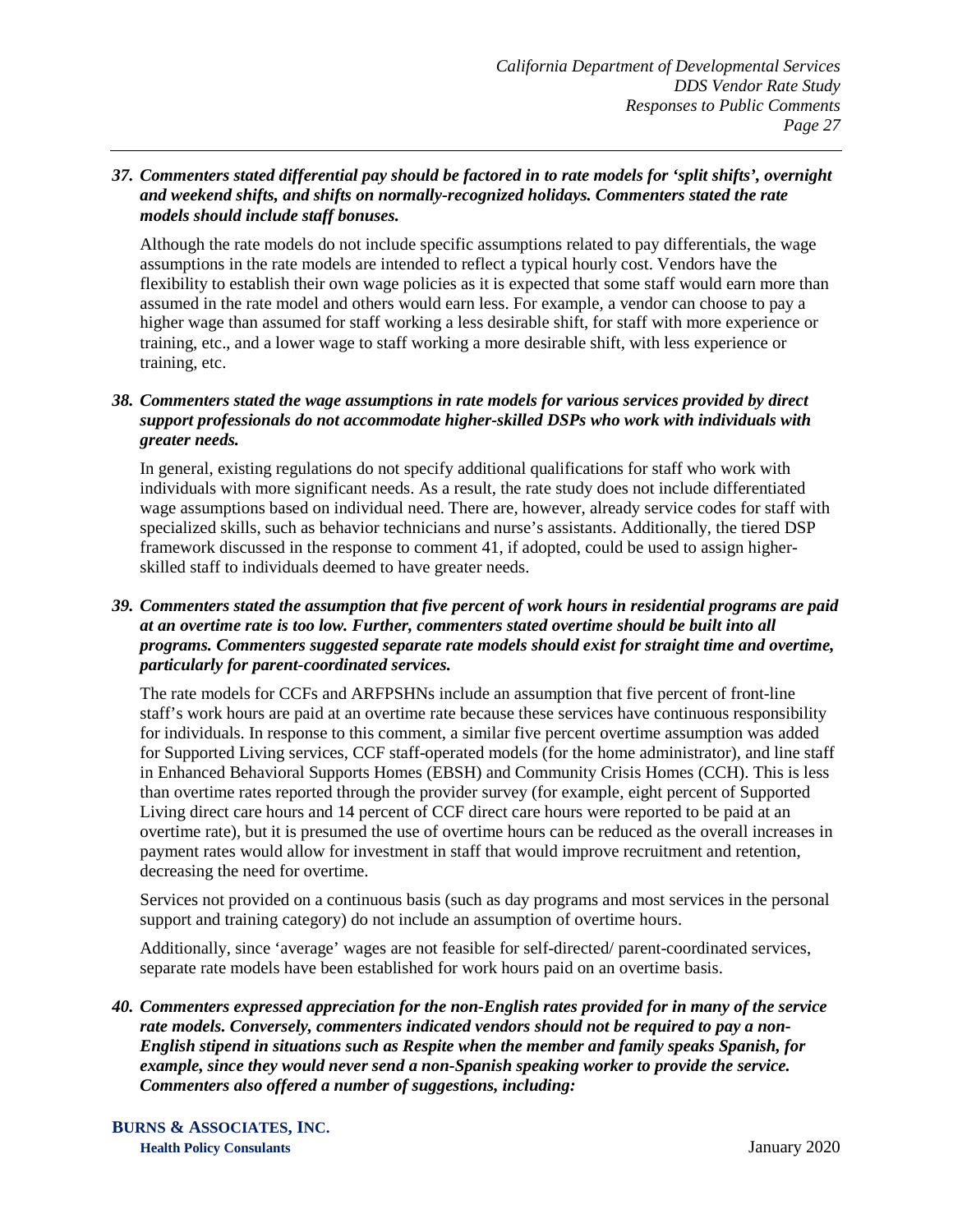- *The non-English rates should be extended to more services, including Community Care Facilities, Supported Employment, Work Activity Programs, and licensed professionals,*
- *The non-English rates should apply to individuals who are deaf and individuals with limited receptive and/or expressive language skills who communicate through non-verbal communication techniques as well as augmentative or alternative communication devices,*
- *There should be a regional adjustment factor for the wage stipend and a premium for rare languages, and*
- *Clarification should be provided so vendors understand when they can or cannot bill the non-English rates, including for group-based services such as residential and day programs.*

#### *Finally, commenters requested clarification on the calculation for non-English rate premiums.*

The rate study recommended enhanced rates for services delivered to non-English speakers in their language. The recommendation covers American Sign Language but not other non-verbal communication techniques or augmentative or alternative communication devices. Non-English rates were recommended for most services, including Community Care Facilities, Supported Employment, and Work Activity Programs. There were exceptions related to certain highly-compensated professional services as well as services with a lower-level of provider and individual interaction including transportation services and housekeeping. In response to comments, non-English rates were added for crisis evaluation and behavioral interventions, Behavior Analyst, Associate Behavior Analyst, Behavior Management Assistant, Behavior Technician – Paraprofessional, Behavior Management Consultant, and all Infant Development disciplines. Additionally, Specialized Therapeutic Services rate models were constructed in the revised rate model package and there would be non-English rates for these services.

The non-English rates are based on the addition of \$100 per month per worker plus the marginal cost of benefits. This is consistent with a stipend offered to California State employees who qualify. This stipend does not vary by region, but is in addition to the base rate model assumption that already accounts for regional variability. The stipend is also fixed across non-English languages, including American Sign Language.

If the rate models are implemented, policies would need to be developed to specify the requirements for accessing the non-English rates, including when an individual qualifies for the rate and how staff would be determined to be fluent in the applicable non-English language. For residential and day programs in particular, the vendor would need to ensure the individual has access at all times to an onsite staff person who speaks their language in order to bill the non-English rate for that individual.

It is not anticipated there would be a requirement that vendors bill the non-English rates or pay higher wages to staff providing services in a language other than English, but it is hoped these rates would expand access to services and reduce disparities.

#### *41. Commenters expressed support for the proposed tiered DSP structure, noting it has the potential to provide a strong workforce while providing DSPs with a career ladder. Commenters raised questions or concerns relating to the implementation strategy and billing requirements, noting:*

- *The assumed wage levels for tiered DSPs were higher, but there was no accounting for the added training costs affiliated with implementing and certifying DSPs,*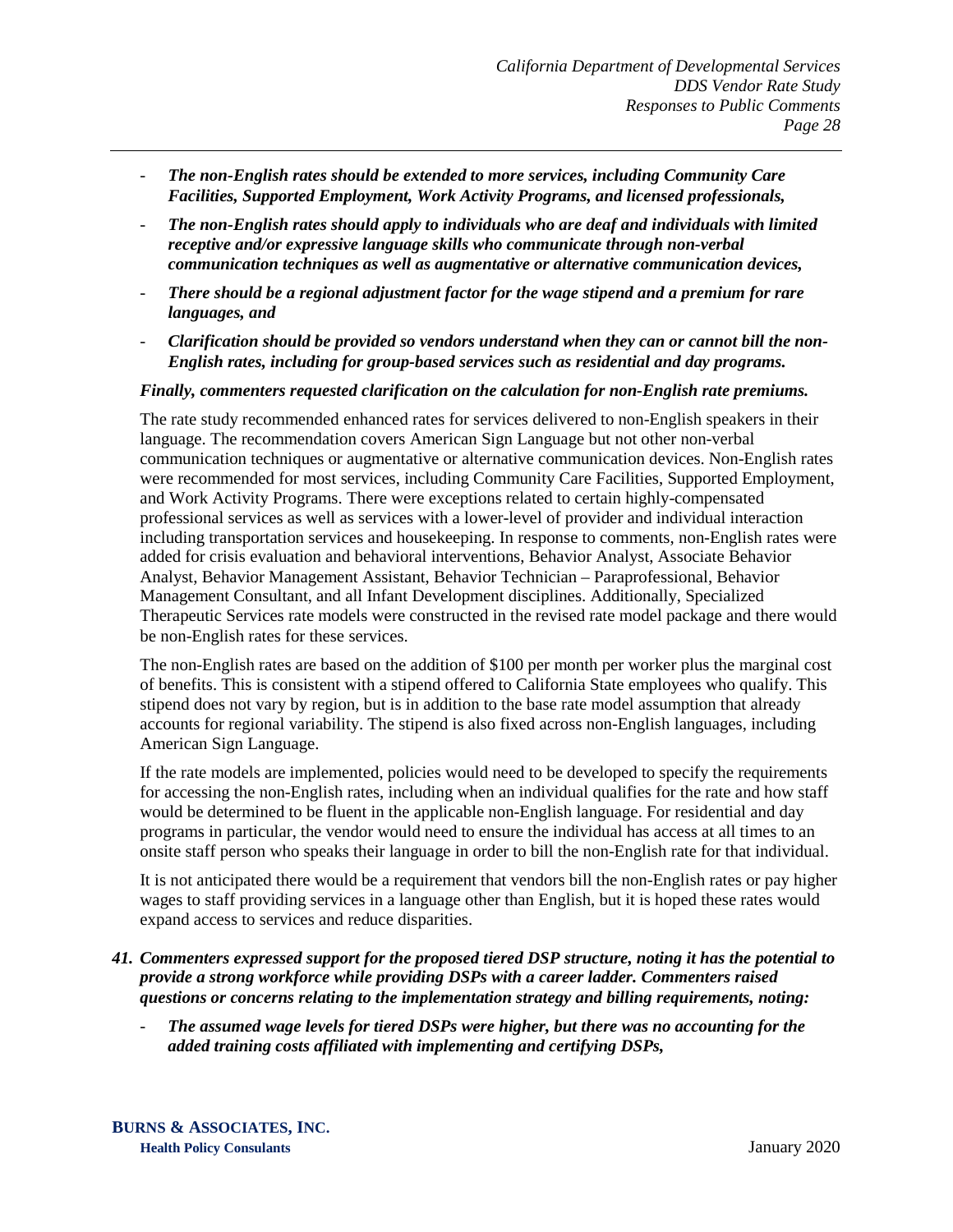- *Additional clarification or guidance will be needed for vendors to understand when they can bill the higher DSP tiered rates and vendors should be involved with the development of the DSP billing criteria,*
- *The tiered DSP rate structure will complicate billing, especially when coupled with other rate variants, such as group size or setting, and implementation should not be imposed on vendors, and*
- *A DSP credentialing structure be established for supervisors.*

To support high-quality services, the rate study recommended the development of a direct support professional credentialing system that would allow vendors to bill higher rates for services delivered by staff who have demonstrated competency in the field.

Although the rate study does not presuppose the adoption of any particular credentialing model, the framework established by the National Alliance for Direct Support Professionals is an illustrative example.<sup>[3](#page-31-0)</sup> This framework is comprised of three DSP levels, each with specified training and professional requirements.

The rate models support this system by increasing the wage assumption by \$1.00 per hour for each achieved level (such that the wage assumption for a DSP III is \$3.00 per hour higher than the base DSP wage assumptions) *and* recognizing the additional non-billable time associated with acquiring the required training. The rate models do not include additional funding for vendors' administrative costs.

The development of this credentialing system would require the establishment of infrastructure both within DDS and within the vendor community to adopt or create the criteria for the levels, to track who achieves each credential, to develop billing guidelines, to consider whether there should be a similar system for supervisors, and to address other issues raised by commenters. This would be a significant and important undertaking that should involve vendors, DSPs, and participants.

If a credentialing system is established, vendors would not be required to participate, although that could affect their ability to attract staff and participants.

*42. Commenters stated the wage assumption for first-line supervisors of paraprofessional staff should be set at twice the minimum wage to allow vendors to classify these positions as exempt and avoid paying overtime. Other commenters stated DSP supervisor wages should be twice the assumed wage for direct support professionals. Further, commenters stated that if supervisors are not classified as exempt, overtime for these positions should be included in the rate models.*

Most rate models for services delivered by direct support professionals and other paraprofessionals include a factor for supervisor costs. There is no requirement that these positions be classified as exempt so the rate models do not set the wage level at twice the minimum wage, which is required to classify a position as exempt in California. Rather, the base rate model assumes a wage of \$20.30 per hour, or approximately \$42,200 annually.

In response to this comment and recognizing certain programs are responsible for individuals on a continuous basis, a five percent overtime factor has been added to the rate models for Supported

<span id="page-31-0"></span><sup>&</sup>lt;sup>3</sup> National Alliance of Direct Support Professionals. (April 2019). Direct Support Professional Certification Program Guidebook. Retrieved from https://www.nadsp.org/wp-content/uploads/2019/07/NADSP-2019- Certification-Guidebook-Final-2019.pdf.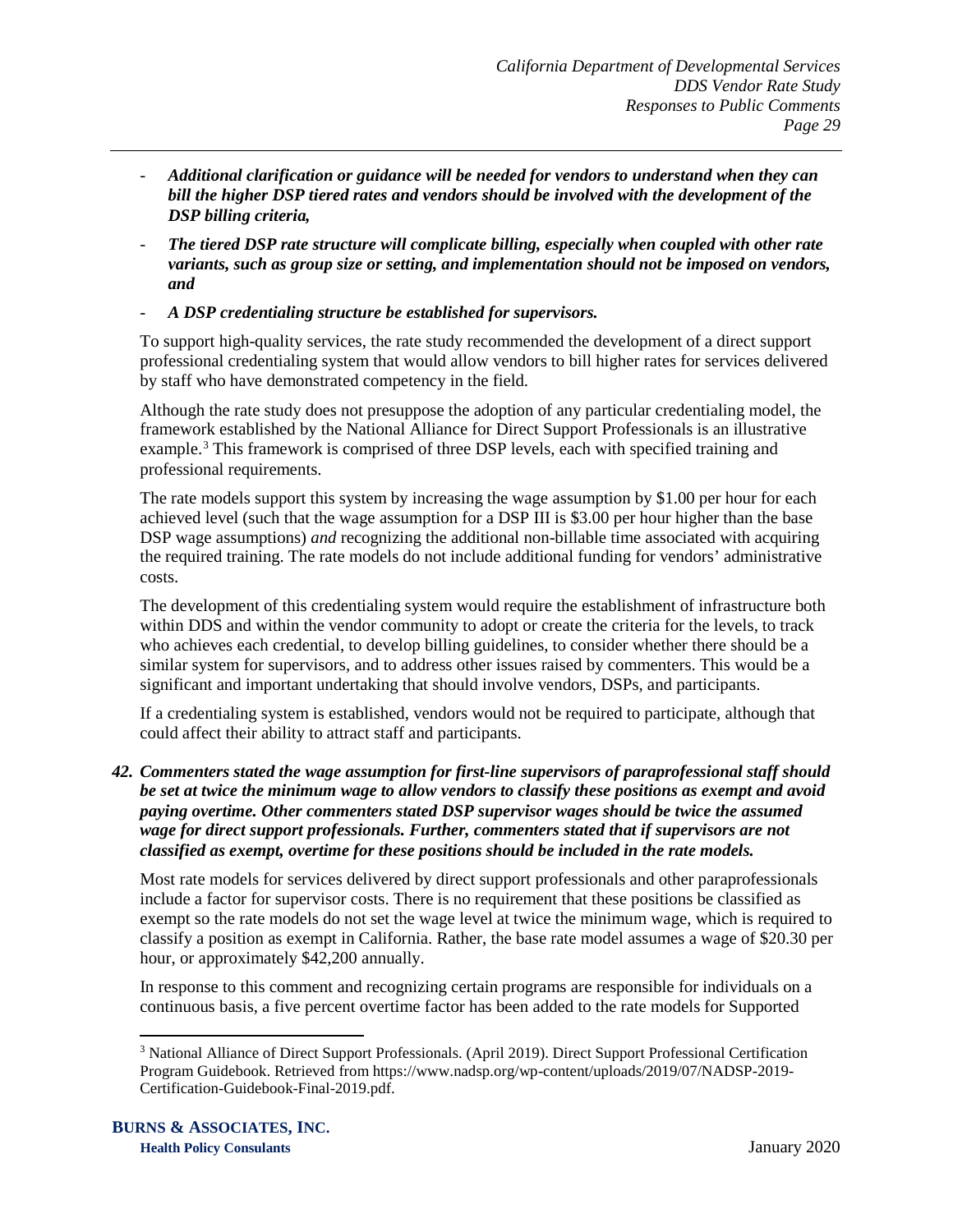Living (supervisors), CCF staff operated models (home administrator), and ARFPSHN, EBSH, and CCH (lead staff).

# <span id="page-32-0"></span>**Direct Care Worker and Supervisor Benefits**

*43. Commenters stated a robust benefits package recognizes the value of staff, contributes to the health and wellbeing of employees, and aids in retention. Commenters stated the overall benefits rate was too low and government agencies and Regional Centers offer more generous benefits. Separately, commenters stated the rate models inaccurately assume all direct care staff receive the same benefits. For example, commenters stated the rate models do not take tenure into account, but longer-tenured staff receive more generous benefits. Finally, commenters suggested the rate models do not detail or do not include the cost of payroll taxes, unemployment insurance, health insurance and other benefits for staff.*

As detailed in the rate study report (see pages 35 through 39), the rate models include a comprehensive benefits package for direct care staff, including:

- 25 days of paid time off for holidays, vacation leave, and sick leave,
- \$360 per employee per month for health insurance based on an 80 percent participation rate and an employer contribution of \$450 per participating employee, and
- \$100 per employee per month for other benefits offered at the discretion of the employer.

As discussed in the response to comment 51, the rate models have been revised to incorporate an assumption that 30 percent of direct care workers are part-time. The rate models include 7.5 days of paid time off and \$100 per employee per month for benefits for part-time staff. The rate models do not include health insurance for part-time staff.

These benefits assumptions, which exceed the benefits reported by provider survey respondents, are designed to provide a competitive benefits package for direct care workers reflective of the private sector that employs the majority of employees in the field. Further, for both full-time and part-time staff, the rate models also account for the costs of Social Security and Medicare payroll taxes, state and federal unemployment insurance, and workers' compensation.

As with all rate model assumptions, the assumed benefits package is intended to represent a reasonable average. Thus, it is expected that some staff would have more generous benefits (for example, those with more experience) and others would have less generous benefits (for example, new hires).

#### *44. Commenters suggested the benefit rate should be the same for all staff, including supervisors. Commenters suggested the rate models do not account for the increased cost of benefits associated with the rising minimum wage.*

The rate models assume all full-time direct care workers receive the same benefits package as described in the response to comment 43. The same benefits package is also assumed for supervisors identified in the rate models.

The rate models translate this benefits package to a benefit rate expressed as a percentage of the wage assumption for the worker. As observed by the commenters, the cost of some components of the benefits package does increase as the wage rises; specifically, this is true for Social Security and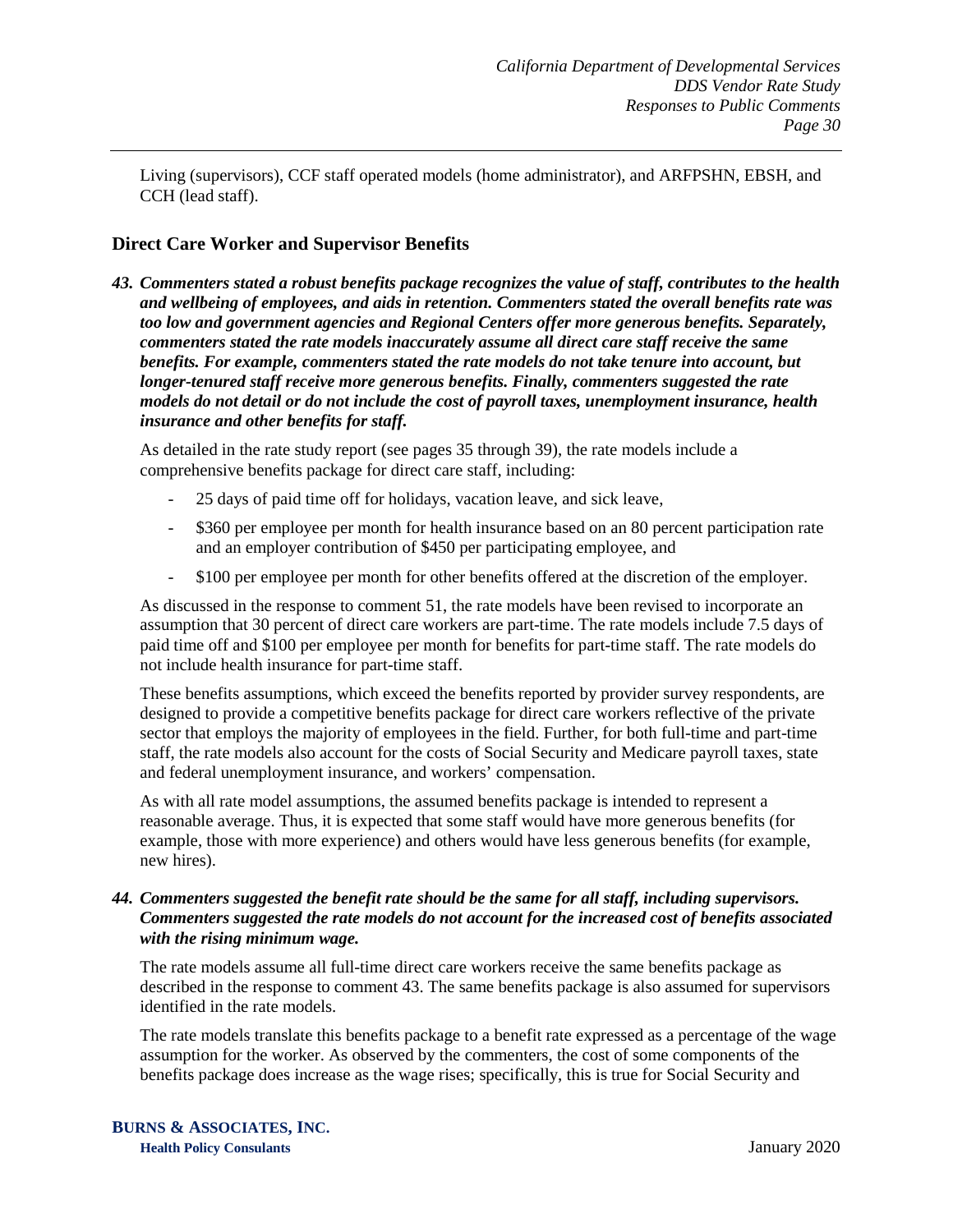Medicare payroll taxes (the cost of paid time off also increases, but this is handled as a productivity factor rather than included in the benefit rate). However, the cost of other benefits is assumed to be fixed so they translate to a lower percentage as the wage increases. Thus, there is an inverse relationship between wages and the benefit rate: as the wage increases, the benefit rate declines. For example, although the *benefit rate* for supervisors is less than for direct care workers, the *benefits package* is the same.

*45. Commenters stated the 25 days of paid time off assumed in the rate model is too low and is based on employees with one-to-five years of experience. Conversely, commenters stated the assumption is excessive and will be an added burden to vendors. Additionally, commenters stated the paid time off assumption is not adequate to comply with the State's sick leave requirements. Further, commenters stated the rate models should account for local jurisdictions that require more sick time – noting, for example, San Diego requires employers to provide five days – so vendors in these areas are not put at a disadvantage.* 

As discussed in the response to comment 43, the benefits package assumed in the rate models for fulltime staff includes 25 days of paid time off to account for 10 holidays and 15 days of vacation and sick leave. This assumption – and the more limited assumption of 7.5 days for part-time staff – is more than sufficient to comply both with California law requiring employers to provide at least 24 annual hours of paid sick leave to staff and with local ordinances.

As referenced by the commenters, the rate models reported that data from the Bureau of Labor Statistics showed employees with one-to-five years of experience receive an average of 15 days of vacation and sick leave and employees with six-to-ten years of experience receive an average of 22 days. Although the provider survey did not include a question regarding staff tenure, it did ask respondents to report turnover rates. Reported turnover varied by service code, but the overall average was approximately 30 percent. Given that the turnover rate suggests 30 percent of direct care staff will be within their first year of employment, it appears reasonable to assume the majority of staff will have fewer than five years of service with their employer.

These assumptions are somewhat greater than reported by respondents to the provider survey. Participants reported full-time staff receive nine holidays and 10 or 14 days (median and weighted average) of vacation and sick leave. Part-time staff were reported to receive less.

The rate model assumptions are not prescriptive; that is, vendors are not required to offer the level of paid time off (or other benefits) assumed in the rate models so this assumption is not creating a burden for vendors. As noted by the commenters, however, vendors must comply with State laws and local ordinances so those operating in areas with sick leave policies that exceed the State's minimum requirements will have less flexibility than those operating in areas without these requirements.

#### *46. Commenters stated Regional Centers have different holiday schedules, with some Regional Centers mandating 12 holidays. Additionally, commenters stated the 25 days of paid time off assumed in the rate models should be increased to 29 days due to the uniform holiday schedule.*

As noted by the commenters, the assumed benefits package in the rate models includes 25 days of paid time off to account for 10 holidays and 15 days of vacation and sick leave. The uniform holiday schedule defined at WIC § 4692 establishes 14 holidays on which Community Based-Day Programs and Transportation services cannot be paid. The uniform holiday schedule was created as a costsavings measure. Vendors are not required to pay staff for the four additional holidays, but may choose to do so.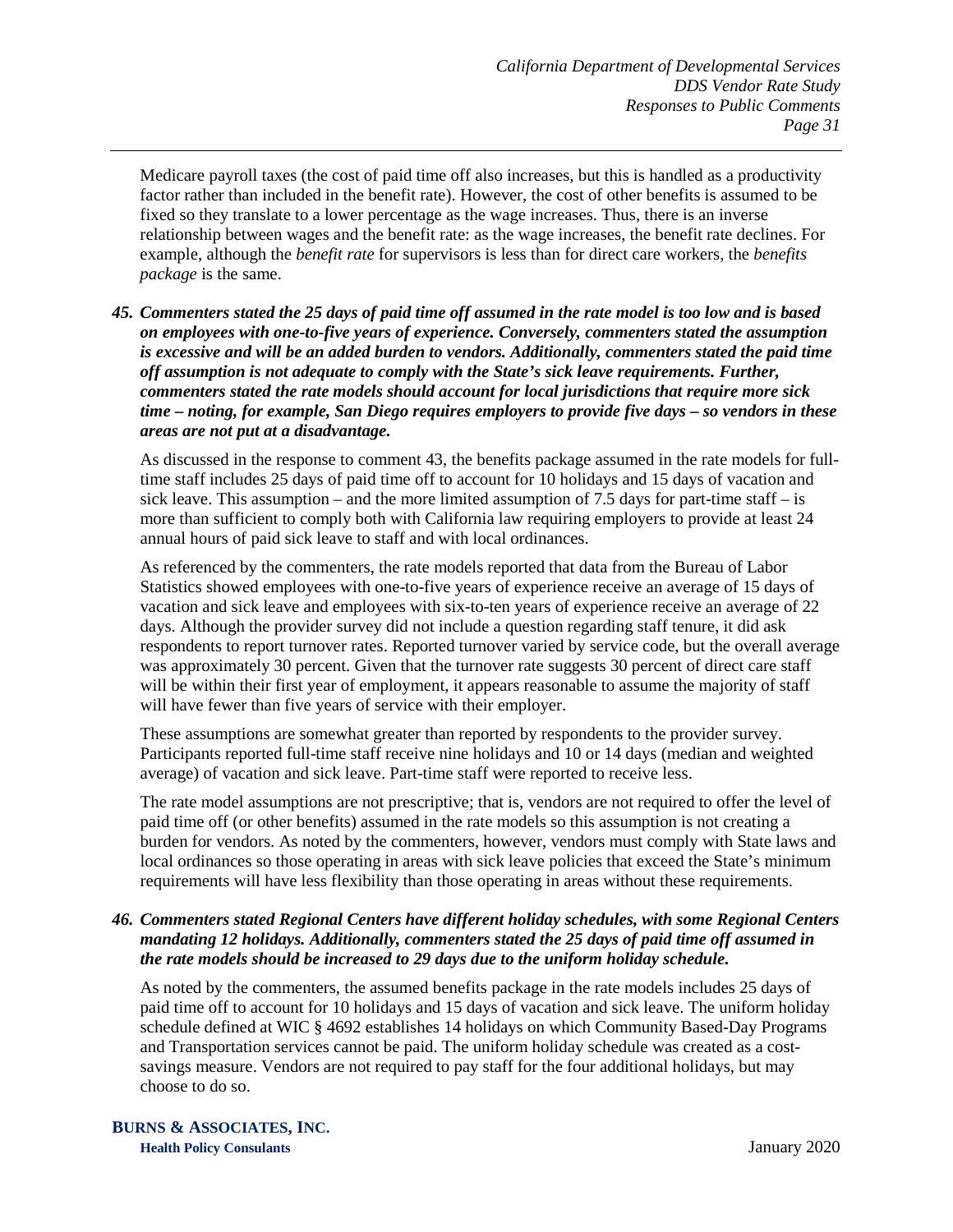The fiscal year 2019-20 budget suspended the uniform holiday schedule; however, the rate models will not include the four additional days if and when the uniform holiday schedule takes effect as doing so would eliminate most of the savings the uniform holiday schedule was designed to achieve.

# *47. Commenters provided feedback related to the health insurance cost assumptions in the rate models, stating:*

- *The cost assumption is not adequate and costs vary depending on the selected plan, type of insurance (that is, an employee-only or family plan), age of employees, and other factors; commenters noted a survey conducted by the Kaiser Family Foundation found the average employer contribution to health insurance nationally was \$476 for an individual plan and \$1,172 for a family plan in 2018,*
- *The Affordable Care Act limits employee contributions to 10 percent of their wages and some vendors require smaller contributions given the low wages earned by many direct care workers,*
- *The cost assumptions are realistic for larger employers with more bargaining power compared to smaller employers, and*
- *The assumed participation rate is too low.*

As discussed in the response to comment 43, the assumed benefits package in the rate models includes \$360 per full-time employee per month for health insurance. This amount is based on an assumed employer contribution of \$450 per enrolled employee and an assumed 80 percent take-up rate. The revised rate models do not include an assumed health insurance benefit for part-time staff.

The cost assumption is intended to reflect the employer share of an employee-only health insurance plan. This estimate is consistent with information from the provider survey and other published estimates. Respondents to the provider survey reported an average monthly cost of \$417 (median)/ \$488 (weighted average) per participating employee, which is inclusive of both individual and family coverage. According to data from the Bureau of Labor Statistics (BLS), the average employer contribution for employee-only plans in the Pacific region was \$454 in 2018. Considering only employers that require an employee contribution – 82 percent of employees in the region are required to contribute to the cost of their insurance – the average employer contribution is \$434 and the average employee share is \$127. Information from the U.S. Department of Health and Human Services' Medical Expenditure Panel Survey (MEPS) shows the average employer contribution for employee-only plans made by employers in California was \$405 in 2017. The average employee share of cost was \$119.

As with all rate model assumptions, the assumed health insurance cost is intended to reflect a reasonable average so it is expected costs would be lower for some vendors and higher for others. As noted by the commenters, actual costs differ based upon various factors including employees' ages, sex, and health condition. The data from the BLS and MEPS, however, show only modest differences based on agency size except for very small agencies. According to the BLS, the average employer contribution by employers with fewer than 50 workers nationally (regional data was not broken down by firm size) was \$436 while the average cost for employers with more than 500 workers was \$451. According to MEPS data, the average employer contribution for firms with fewer than ten employees was \$467 per month while the average for other firm sizes ranged from \$361 to \$438.

Although the rate models do not include a specific assumption related to employees' share of costs, the BLS and MEPS data suggest employees contribute about \$125 per month or \$1,500 annually.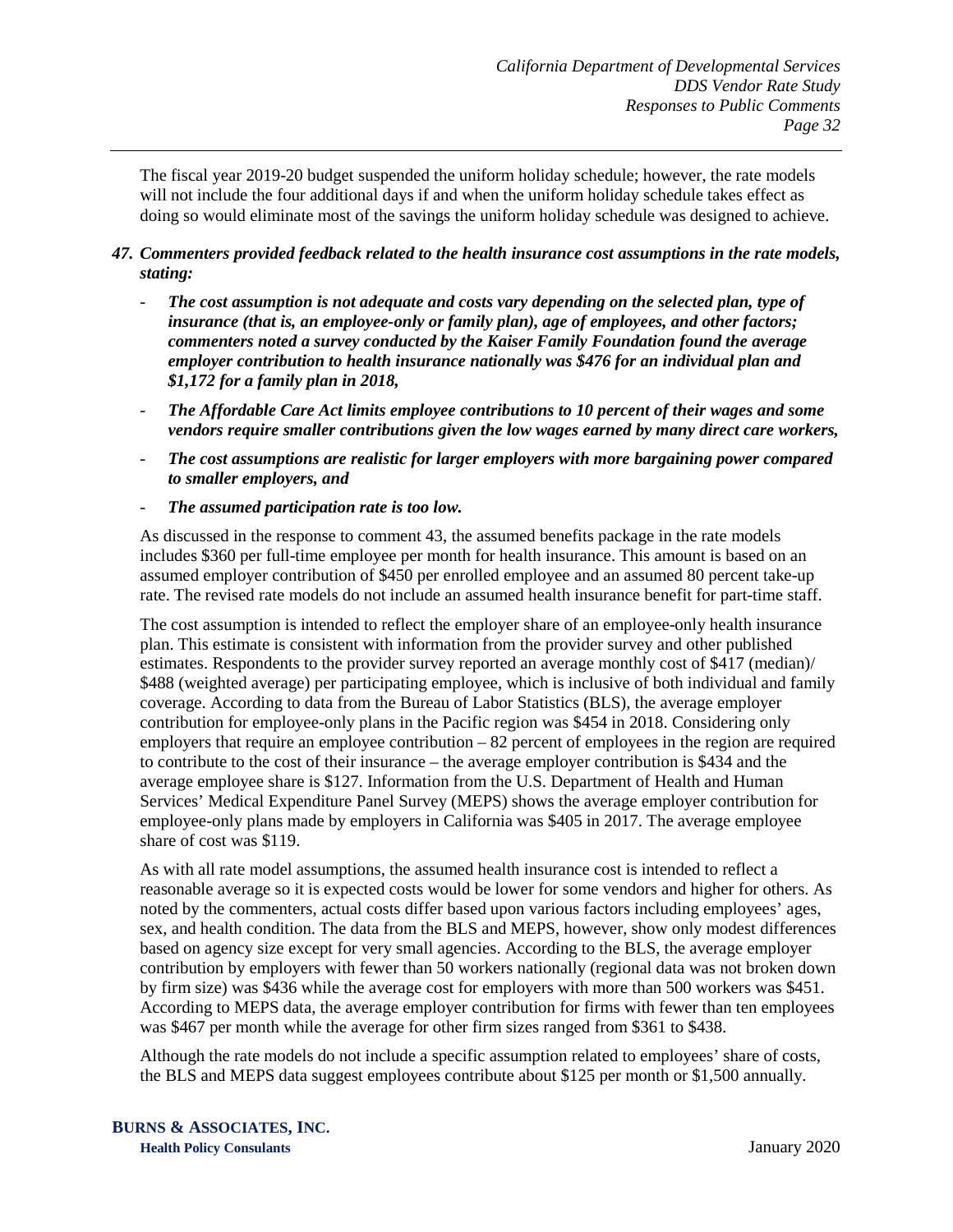Assuming an hourly wage of \$13.98 – the lowest assumption across the base rate models – for an employee working full-time, this contribution translates to just over five percent of gross wages, which complies with the requirements of the Affordable Care Act.

The take-up rate assumed in the rate model exceeds the rate reported by respondents to the provider survey. Vendors that offer health insurance reported a take-up rate of 55 percent. Rather than relying on current participation rates, which may be affected due to current payment rates that do not allow vendors to offer quality health insurance plans, the rate models rely on average participation rates across industries. For example, according to the BLS, the take-up rate by all employees with access to employer-sponsored insurance in the Pacific region is 77 percent.

The resulting cost included in the rate models  $-$  \$360 per employee per month  $-$  is significantly greater than provider survey results, which found a current effective cost of \$271 per employee after adjusting for take-up rates.

# *48. Commenters asked what is included in the 'other benefits' included in the assumed benefits package. Commenters stated some agencies will be required to provide 401k benefits and this cost is not included in the rate models.*

As noted in the response to comment 43, the benefits package for direct care workers incorporated in the rate models includes \$100 per employee per month for both full-time and part-time staff. This assumption is intended to cover the cost of benefits offered at the discretion of employers – such as dental or life insurance, short-term or long-term disability insurance, a retirement plan, etc. – that are not otherwise included in the rate models. In comparison, respondents to the provider survey reported an average cost of \$119 and \$38 per month for full-time and part-time employees, respectively.

As noted, this funding could be used to support a modest contribution to a retirement plan although there is no requirement that employers make such a contribution. State law does require employers with more than five employees to provide access to a retirement plan or participate in CalSavers, which allows employees to contribute to a 401k-type plan, but does not require employers to contribute to the plan.

# *49. Commenters expressed various objections to the assumptions related to workers' compensation costs, including:*

- The rate models rely on advisory pure premium rates established by the Workers' *Compensation Insurance Ratings Bureau, but actual rates are set based on an individual vendor's actual history,*
- *The workers' compensation rates are tied to the incorrect WCIRB classification codes and are too low,*
- *The rate models assume insurers' administrative costs are 12 percent, but the WCIRB reports 18 percent.*

As described in the rate study report, to establish workers' compensation rates the rate models rely on the approved 2019 advisory pure premium rates reported by the Workers' Compensation Insurance Rating Bureau. To reflect differences across services, Burns & Associates, Inc. selected the Workers' Compensation Insurance Rating Bureau (WCIRB) classification code that appeared most applicable to each individual service code. Then, based on the four-year trend between January 1, 2015 and January 1, 2019 across all classification codes, the rates were reduced by 11.5 percent. This reduction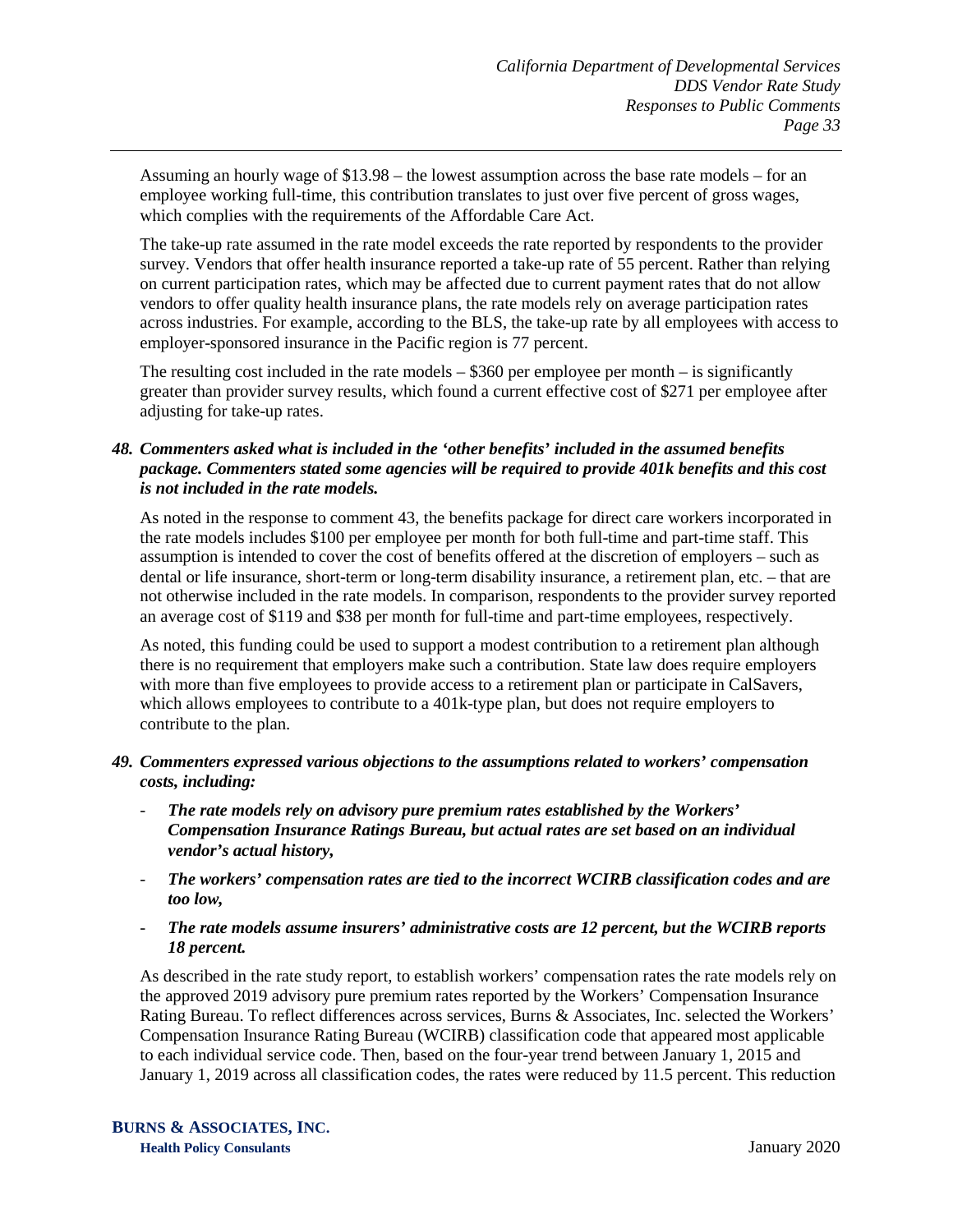was deemed appropriate because it follows recent trends (a review of the specific classification codes used in the rate models actually found a larger average decrease) and because of the effect of rising wages. To the latter point, workers' compensation pays for workers' lost wages, the cost of which will increase in concert with increases in wage levels due to the rising statewide minimum wage. However, workers' compensation also pays for medical expenses, which are unlikely to grow as quickly as the increase in the minimum wage, resulting in the workers' compensation rate declining in relation to the wage level.

Subsequent to the publication of the draft rate models, the WCIRB released advisory pure premium rates for January 1, 2020. Overall, these rates confirmed the downward trend assumed in the rate models with some rates higher than assumed and others lower. In total, the average advisory pure premium rate was slightly lower than assumed in the draft rate models. These new figures have been incorporated into the draft rate models.

Finally, in response to comments, the administrative factor added to account for insurers' costs was increased from 12 percent to 18 percent.

It is understood that the actual workers' compensation rates vary by vendor based on their experience. As with all rate model assumptions, the rates are intended to reflect a reasonable average across vendors of a given service although some vendors are likely to have higher rates and others are likely to have lower rates.

## *50. Commenters stated the 3.4 percent unemployment insurance rate assumed in the rate models is too low, noting, for example, information from the United States Department of Labor shows the average rate paid by California employers in 2018 was 4.33 percent.*

As noted by the commenters, the rate models include an assumed 3.4 percent State unemployment insurance rate. This assumption was set based on the rate assigned to new employers. Although this rate is less than reported in the Department of Labor document provided by the commenters, it exceeds the rates reported by respondents to the provider survey (1.2 percent median and 3.0 percent weighted average).

# **Direct Care Worker Productivity**

## *51. Commenters objected to the assumption that all staff work 40 hours per week, stating this overstated the productivity of staff.*

As noted by the commenters, the published rate models were built on the assumption that staff work a 40-hour workweek. In response to this comment, the rate models have been adjusted to assume a proportion of the workforce works part-time.

Specifically, the rate models now assume 30 percent of employees work part-time. This is a lower proportion than reported by respondents to the provider survey – which found 55 percent of direct care workers are part-time – because it is assumed the recommended increases in rates would better support a full-time workforce. This assumption does not apply to rate models for services the rate study included in the 'professional' category and typically provided by staff who have at least a bachelor's degree; these rate models continue to assume 100 percent of staff work full-time.

As suggested by the commenters, the rate models assume part-time staff are less productive because certain productivity factors, including training and supervision and other employer time, are assumed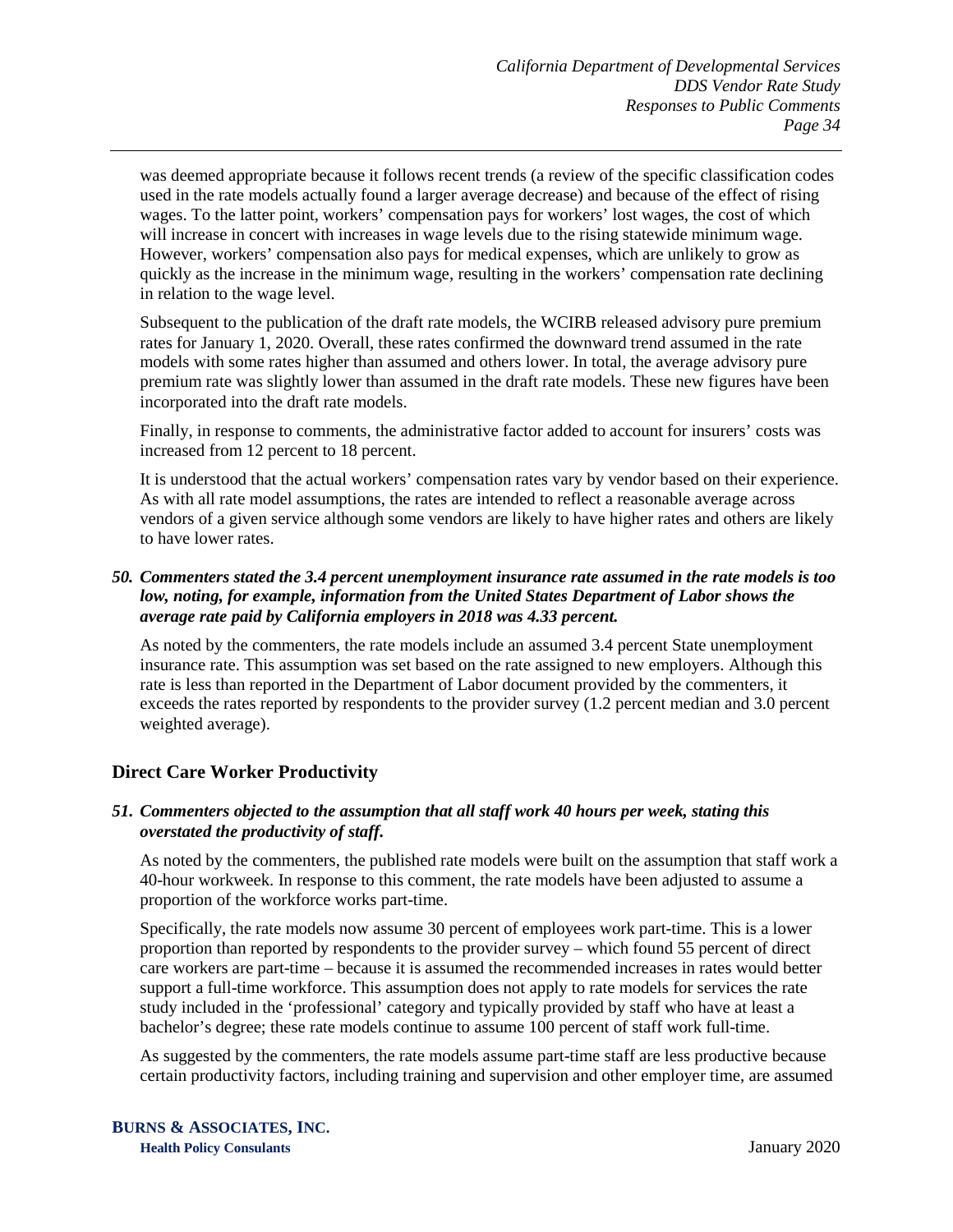to be fixed regardless of the number of hours worked. For example, the rate models assume staff receive one hour of supervision and other employer time regardless of whether they are full-time or part-time. This results in part-time workers spending a smaller proportion of time on billable activities, which produces a larger productivity adjustment. Other factors are assumed to be variable. For example, the rate models assume staff working part-time will spend less time on travel and recordkeeping because they will be working with fewer individuals. The productivity factors in the rate models now reflect a weighted average of full-time and part-time staff. Full-time staff are generally assumed to work 40 hours per week and part-time staff are assumed to work 22 hours, which is the average reported by participants in the provider survey excluding those who reported fewer than 10 hours or more than 30 hours.

Additionally, as discussed in the response to comment 43, the rate models also assume a less generous benefits package for part-time staff. The benefits rate is similarly weighted based on the assumed mix of full-time and part-time workers.

# *52. Commenters expressed support for including paid time off for direct care workers in the rate models, but stated the rate models do not account for the cost of substitute staff to cover the shifts of the worker who is absent.*

The rate models do account for the cost of substitute staff.

As noted by the commenters and as discussed in the response to comment 43, the rate models include an assumption that direct care workers have access to paid time off. For full-time workers, the rate models include 25 days of paid leave per year, which equals 200 hours annually or 3.85 hours per week. This assumption is treated as a productivity factor, which is the mechanism through which the cost of the primary direct care worker is funded.

For example, consider a service billed on an hourly basis and provided by a direct care worker who earns \$20 per hour in wages and benefits. Assuming a 40-hour workweek and that paid time off is the only productivity factor in the rate model, it is assumed the direct care worker is providing billable services for 36.15 hours per week. This translates to a productivity adjustment of 1.11 (40 divided by 36.15). This factor is applied to the wage and benefit cost, inflating that cost to \$22.20 per hour. Over the course of the year, the worker would bill for 1,879.8 hours of service (36.15 hours per week multiplied by 52 weeks) amounting to \$41,732. This covers the \$41,600 cost of the primary direct care worker (\$20 per hour multiplied by 2,080 hours; the rate model yields a slightly higher amount in this example due to rounding).

However, it is assumed the 3.85 hours per week that the primary direct care worker is on vacation are still being provided by the vendor using substitute staff. Thus, the vendor is billing for these hours and it is this revenue that covers the cost of the wages and benefits of the substitute staff.

#### *53. Commenters stated the proposed rate models do not take into account meal breaks, mandatory rest periods, or accommodations for nursing mothers.*

As noted by the commenters, the rate models do not include a productivity factor for on-duty meal periods or rest periods. Rather, the rate study assumes schedules can be arranged to accommodate mandatory breaks and rest periods. For instance, when a staff person provides services to different individuals during their work day (for example, they work with an individual for three hours in the morning and with another individual for three hours in the afternoon), breaks can be taken between these service encounters. Or, when multiple staff persons are involved in the service, their breaks can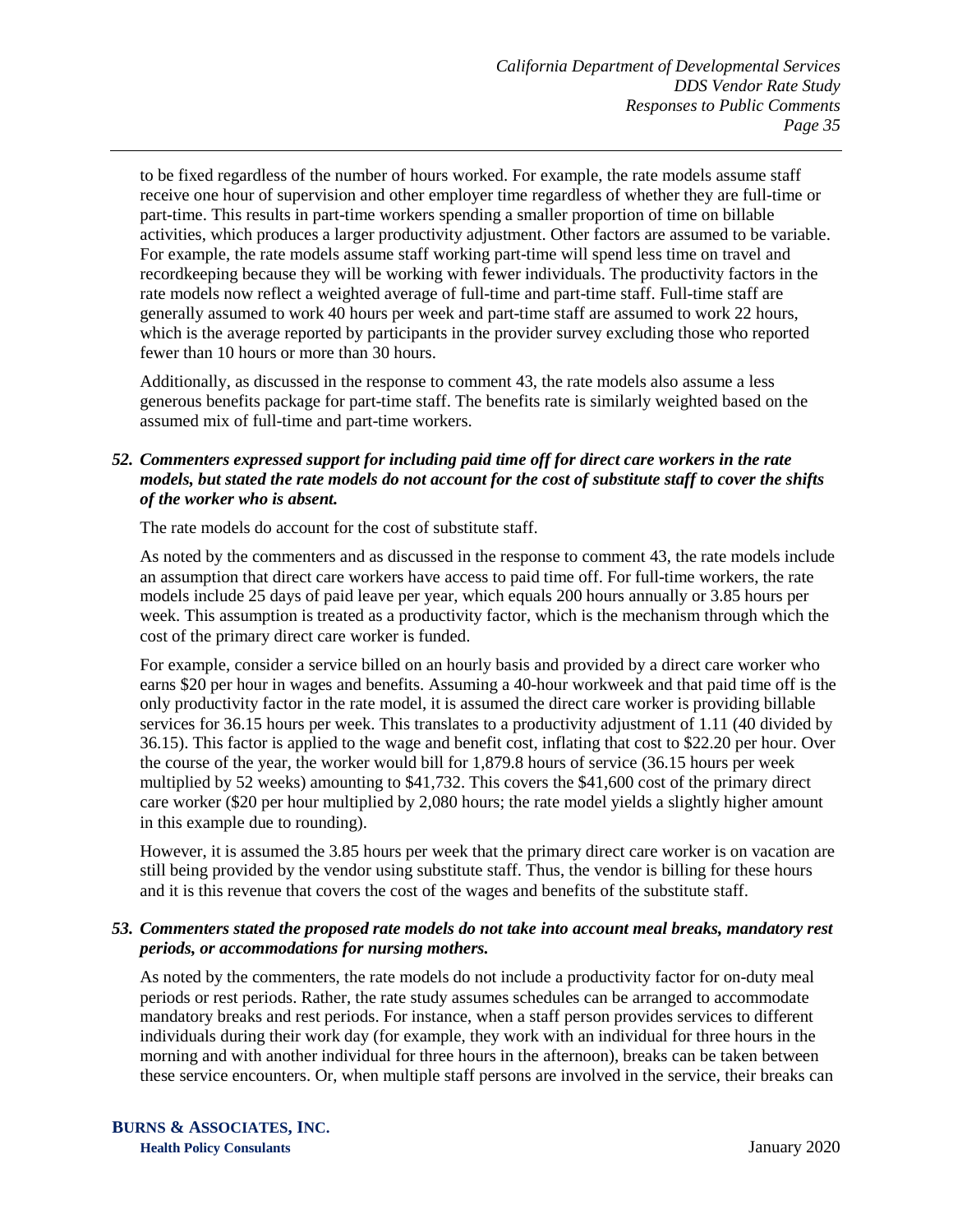be staggered to accommodate breaks while ensuring supervision of service participants. A provider may also use supervisory staff to provide coverage during break periods. Additionally, for meal breaks in particular, applicable California Industrial Wage Orders permit employers and employees to agree in writing to paid on-duty meal periods when the nature of the work prevents an employee from being relieved of all duty.

*54. Commenters expressed appreciation for the recommendation to extend the training requirements for direct support professionals in residential programs to other services. Other commenters stated the training requirements are too high and will increase vendors' costs while still other commenters said more training hours should be included in the rate models. Commenters suggested the training requirements should differentiate between full-time and part-time staff and between different services. Finally, commenters noted there may not be training available for staff to meet this requirement and consideration should be given to how to meet the training requirement for both current and new staff (for example, a probationary period before the training must be completed).*

To improve the quality of services, the rate study recommended the current requirement for direct support professionals (DSPs) working in Community Care Facilities – 70 hours of training within their first two years of employment – be extended to DSPs and paraprofessionals delivering other services. The rate models include a productivity factor of 35 hours per year for these staff (although the training requirement only covers two years, the rate models include 35 hours every year in recognition of both the importance of ongoing education and the high turnover in the field). As discussed in the response to comment 85, this requirement was reduced to six hours for Respite services provided through an employer of record model. The assumption in the rate models for participant-directed services was also reduced to six hours. The rate models do not otherwise differentiate by service or employment status as it is assumed a well-trained workforce is an important element of a high-quality system. Although the number of training hours reported by respondents to the provider survey varied by service code, the 35-hour assumption was somewhat greater than the average reported for most services.

If this rate study is implemented, the implementation concerns raised by the commenters would be considered as regulations are developed.

#### *55. Commenters suggested the rate models do not account for paying staff when they are traveling between service encounters although vendors are required to do so.*

The rate models recognize staff must be paid when they are traveling between service encounters or between the office and service encounters. The rate models for services delivered in individuals' homes or other community locations therefore include a productivity factor for travel time. Like other productivity factors, this assumption is used to adjust the staff wage and benefit expenses so the cost of this non-billable activity is spread over the billable hours. The specific number of hours assumed for travel time varies by service.

#### *56. Commenters suggested vendors should be allowed to bill for no-shows.*

The rate models for professional services account for the cost of some level of no-shows through a productivity adjustment for missed appointments. Similarly, group-based day programs and employment services include an attendance factor to account for participant absences. Services in the personal supports and training category do not include a productivity factor for missed appointments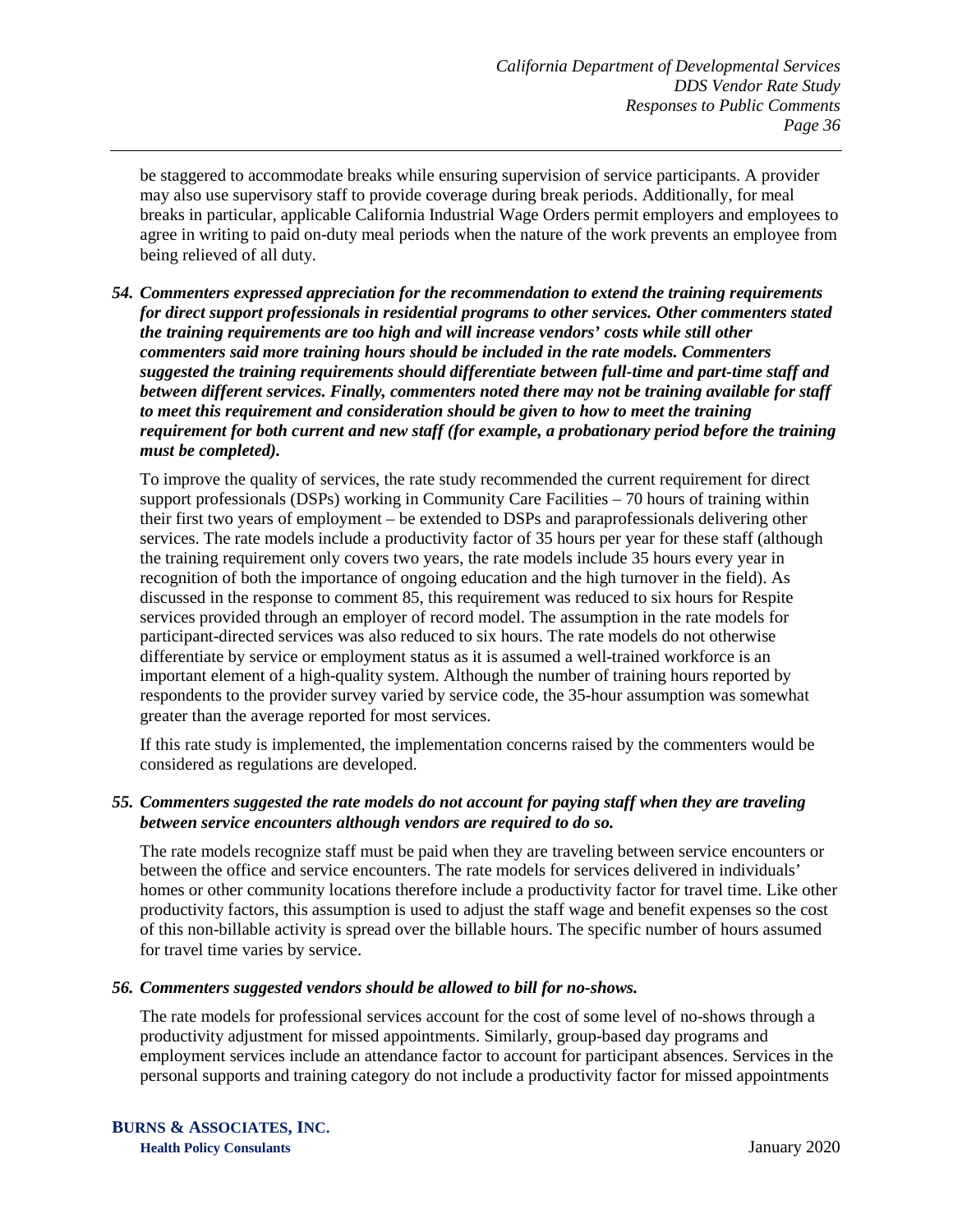because respondents to the provider survey reported minimal time lost to no-shows. That is, staff providing these services are redirected to another activity when there is a no-show. These other activities may not be billable, but are incorporated in other productivity assumptions (for example, catching up on training or recordkeeping).

# **Supervision and Program Operations**

*57. Commenters stated some rate models do not account for the cost of supervision. Commenters asked whether the supervisor specified in various rate models represents a program director or a middle manager, stating the wage assumption is too low for a program director, but if the assumption covers a middle manager there is no funding for the program director.* 

The rate models for services provided by direct support professionals or other paraprofessionals include a specific factor for the cost of first-line supervision. There are limited exceptions for services such as Housekeeping (service code 860) assumed to operate with limited supervision.

The rate models for professional staff (generally, those who have a degree and/or are licensed) do not include a supervision factor because it is assumed these staff require less supervision. However, the program operations assumption – which is discussed in the response to comment  $61 - in$  the rate models for professional staff is twice as much as in the rate models for paraprofessionals to account for a level of oversight and positions such as program directors.

*58. Commenters stated the assumption a supervisor is responsible for ten direct care workers is appropriate. Other commenters suggested the span of control is too large and should be reduced to one supervisor for every four-to-eight direct care workers to provide sufficient time for service documentation, staff training, and other development priorities. Conversely, other commenters noted the 1:10 ratio was unnecessarily restrictive, and could be increased to as high as one supervisor for every 40 direct care workers.*

The rate models for services provided by paraprofessionals include one supervisor for every ten paraprofessionals. As described in the rate study report, this ratio is consistent with results reported by researchers and assumptions built into rate models for home and community-based services in other states. This ratio is also consistent with data reported by participants in the provider survey. For example, respondents reported about 620,000 direct care worker hours for community-based services and 50,000 supervisor hours, implying a ratio of one supervisor for every 12 direct care workers, although this ratio may be somewhat overstated because the direct care hours likely include licensed staff. Based on these results, the general supervisor ratios are unchanged, although the ratio was increased to 15 direct care workers for Respite and Personal Assistance services as discussed in the response to comment 73.

## *59. Commenters noted supervisors require a significant amount of training, but the cost of this training was not built into the rate models.*

For rate models in which supervision is separately itemized, the rate model estimates the total annual cost of employing that supervisor based on the wage assumptions discussed in the response to comment 42 and the benefits package described in the response to comment 43. Then, rather than establishing productivity assumptions regarding the amount of time a supervisor spends on various tasks, such as training, this cost is allocated across the number of direct care workers they are assumed to supervise as discussed in the response to comment 58. The cost of supervisors' time to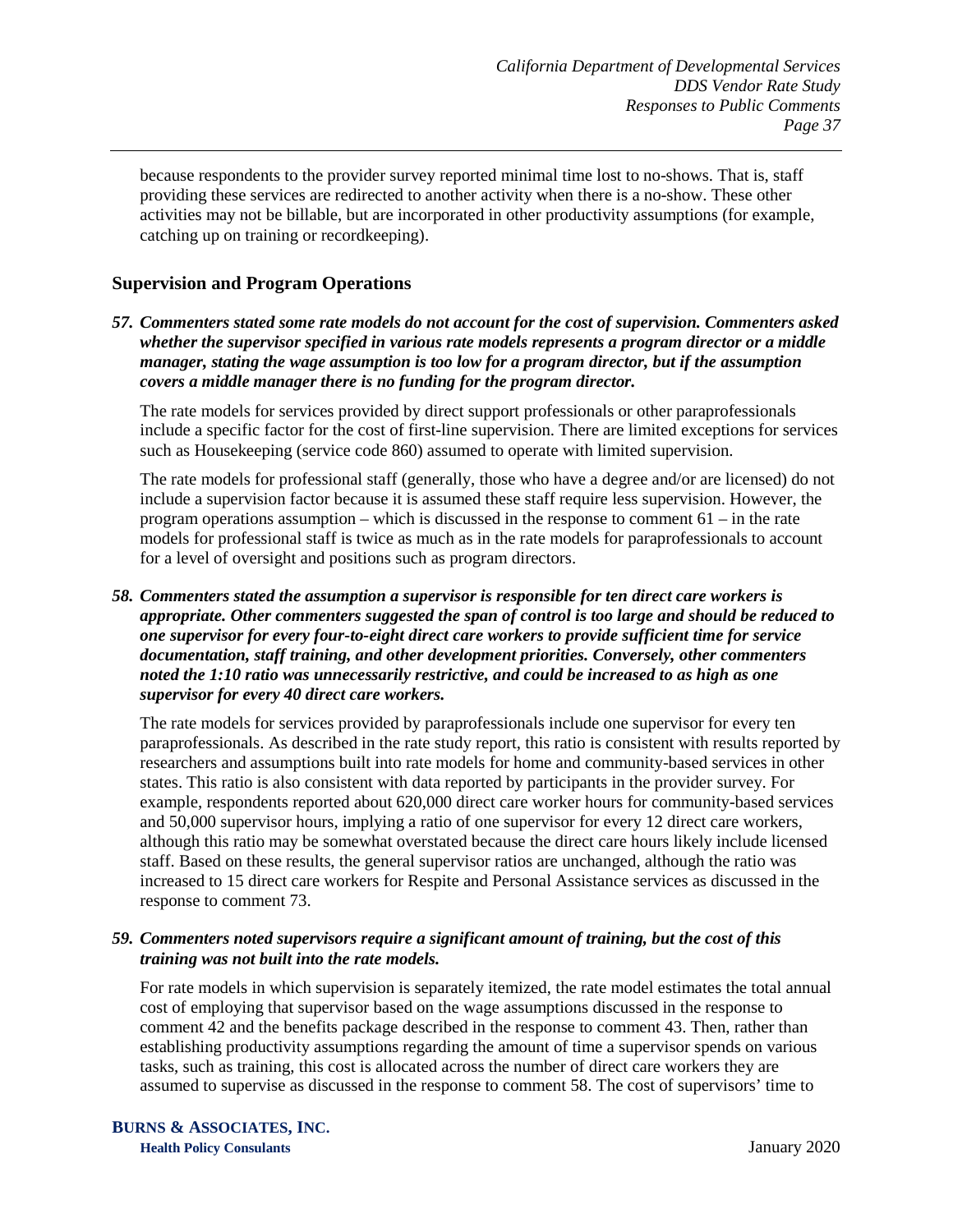receive training is therefore incorporated in that per-worker allocation. Costs such as registration fees are intended to be covered by the program operations assumption discussed in the response to comment 60.

- *60. Commenters asked what was included in the program operations funding incorporated in the rate models. Commenters stated the rate models do not account for a variety of expenses, including:*
	- *Turnover and hiring-related costs such as recruiting, screening, and onboarding,*
	- *The cost of employing various positions including clinical directors, schedulers, risk management and compliance staff, and case managers,*
	- *On-call payments and cellular phones for program staff,*
	- *Office space for direct care workers and other staff,*
	- *Travel for program staff to attend individual program plan and other meetings, support direct care workers, and perform quality assurance,*
	- *Activity fees for participants and staff, educational materials, supplies, and equipment for day programs,*
	- *Activity fees, supplies, and other expenses in residential programs,*
	- *Vehicle inspections performed by the California Highway Patrol,*
	- *The purchase and ongoing maintenance of clinical equipment,*
	- *Certification expenses for registered behavior technicians,*
	- *Office supplies for individual-specific reports, and*
	- *Highway tolls and parking fees for staff traveling to deliver services in the community.*

As discussed in the rate study report (see pages 41 through 43), the rate models include funding for program operations including supervision (discussed in the response to comment 57), quality oversight, training, curriculum development, and other program-specific expenses such as those noted by the various commenters. The rate models do not seek to delineate specific assumptions for every individual program operations cost, however, as costs are expected to vary by service and by vendor. For example, mobile devices and parking fees are applicable to community-based services, but not center-based services while the nature of supplies used in day programs differs from those used in other services. The rate models intend to account for these expenses through the fixed daily amounts discussed in the response to comment 61.

*61. Commenters noted the data limitations associated with the program operations expenses reported by respondents to the provider survey. Commenters also objected to the exclusion of programs that reported program operations expenses in excess of 50 percent of their reported revenue. Additionally, commenters objected to the resultant decision to establish more standardized assumptions for program operations costs, suggesting these assumptions should be tailored to each individual service code. Commenters stated the program operations cost assumptions are too low. Finally, commenters noted that, because the assumptions are established as a fixed dollar amount, they will not change over time and suggested this component of the rate models should be tied to some inflation measure.*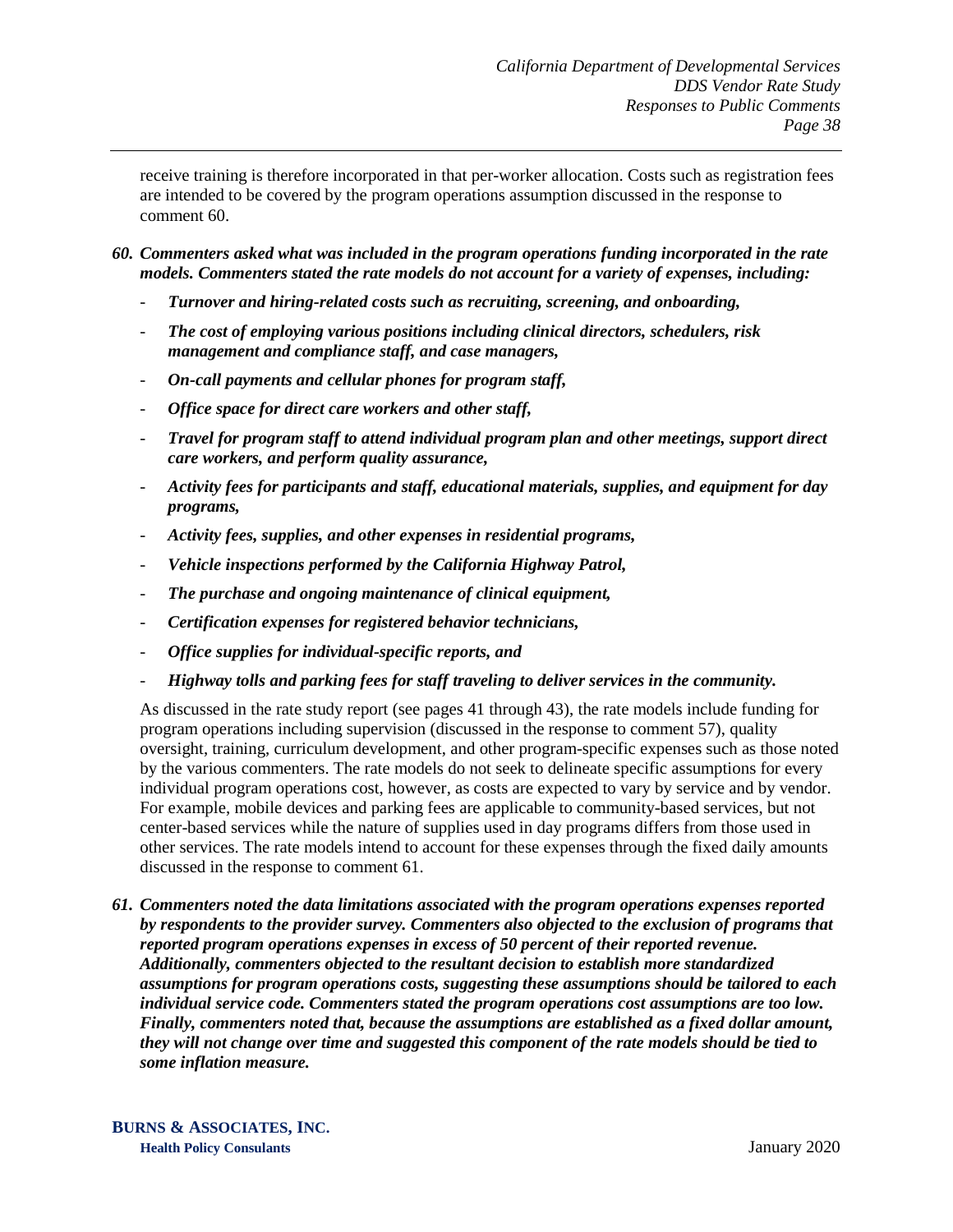As discussed in the rate study report, the provider survey was constructed to collect program operations data for individual service codes. However, analysis of survey results concluded the reported data was not sufficient to develop assumptions at this level of specificity. For example, a number of vendors reported program operations expenses for a service code that exceeded 50 percent of the revenue they reported for the same code. Although it is possible some of these responses may be accurate, it is likely most are not. In particular, the average program operations rate for excluded responses was 179 percent, which would require dramatic subsidies for the programs even before direct care and administrative expenses are considered.

Once these surveys were excluded, there were five or fewer responses for 29 of 69 service codes or service code variations and another 15 service codes had no more than ten responses. With the limited number of data points for these service codes, it is unknown whether the results are representative of all vendors within each service code.

Further, for those service codes with more than ten respondents, there was significant variability in reported program operations rates. On average, the gap between the highest and lowest reported rate was 41 percent and the standard deviation in responses was 11 percent.

Since program operations rates at the service code level could not be supported, the provider survey data was considered as a whole across services and the following standardized funding amounts were established:

- Services generally provided on a one-to-one basis with a rate model that includes a supervision factor were funded at \$10 per day per direct care worker,
- Services generally provided on a one-to-one basis with a rate model that does not include a supervision factor were funded at \$20 per day per direct care worker,
- Services generally provided to groups are funded at \$20 per day per direct care worker, and
- Residential services are funded at \$10 per day per participant.

To both compensate for potential variability in program operations costs across service codes and to support critical program operations expenses, these funding amounts were set such that they significantly exceeded reported costs. Considering both these program operations amounts and the supervision assumptions discussed in the response to comment 57, the program operations funding in the recommended rate models is about 53 percent greater than the amounts reported by respondents to the provider survey. As with all rate model assumptions, the assumed program operations expenses are intended to represent a reasonable average and it is expected some vendors would have higher costs while others would have lower costs.

As noted by the commenters, the program operations amounts are fixed and are not tied to any data source subject to regular revisions. Options to inflate these amounts over time can be considered when the rate models are updated.

## *62. Commenters stated the mileage cost assumed in the rate models is inadequate to cover the cost of specialty vehicles and the cost of maintaining, insuring, and replacing such vehicles. Separately, commenters stated they cannot afford to pay staff \$0.58 per mile for the use of their personal vehicles.*

The draft rate models accounted for the cost of vehicles by using the Internal Revenue Service's 2019 standard rate of \$0.58 per mile. Subsequent to publication of the draft rate models, the IRS published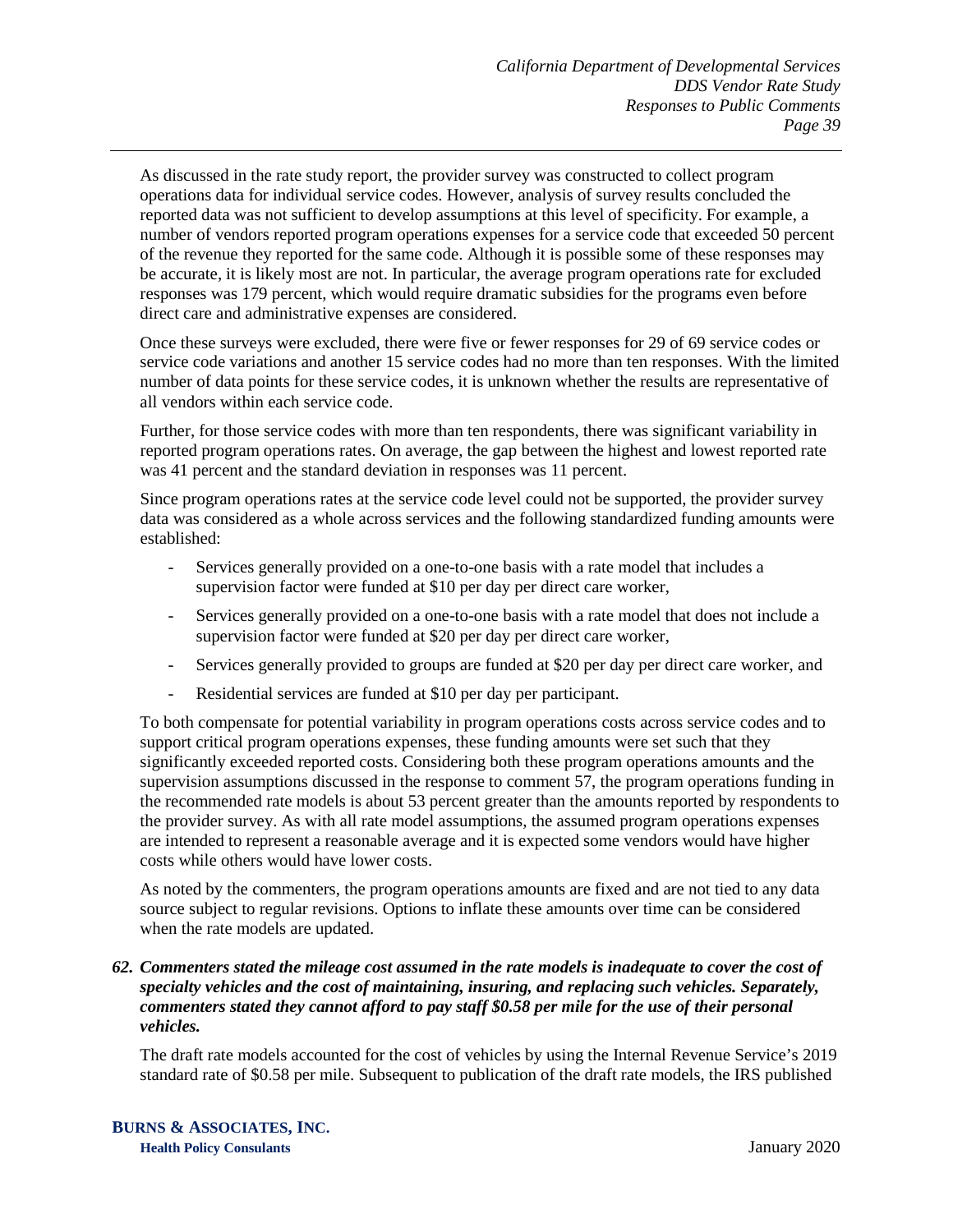its standard rate for 2020, which was a slight reduction to \$0.575 per mile. This updated rate has been incorporated into the updated rate models. The standard mileage rate incorporates all vehicle-related expenses, including acquisition and depreciation, registration, maintenance and repairs, gasoline, and insurance.

As noted by the commenters, the IRS mileage rate is based on typical vehicles and not large vans or modified vehicles that vendors may use. Although some vendors may use such vehicles, a review of provider survey results suggest the IRS rate should be adequate for most vehicles used in residential and day programs. In particular, vendors generally reported an average purchase price of \$30,000 to \$40,000 per vehicle and an average useful life of 125,000 miles. Based on a \$35,000 cost and a 10 percent salvage value, this suggests a depreciation cost of \$0.252 per mile. In comparison, the IRS' standard mileage rate for 2020 includes \$0.27 per mile for depreciation. Consequently, the mileage costs for most services are unchanged; as discussed in the response to comment 183, however, the rate model for Transportation Companies (service code 875) was updated to account for the significantly larger vehicles these vendors often employ.

As with all rate model assumptions, the assumed vehicle expenses are intended to represent a reasonable average and it is expected some vendors would have higher costs while others would have lower costs. Further, the rate model assumptions are not prescriptive so there is no requirement that vendors reimburse their staff for mileage according to the assumed mileage rate.

# *63. Commenters stated it was their hope that Regional Centers that currently do not pay mileage reimbursement will begin to do so.*

In general, the rate study assumes Regional Centers would *not* pay mileage reimbursement. Rather, the rate models for community-based services include assumptions related to the time direct care workers' spend driving and the number of miles traveled. These assumptions are intended to incorporate these costs into billable direct care hours so travel time or mileage would not be separately billable.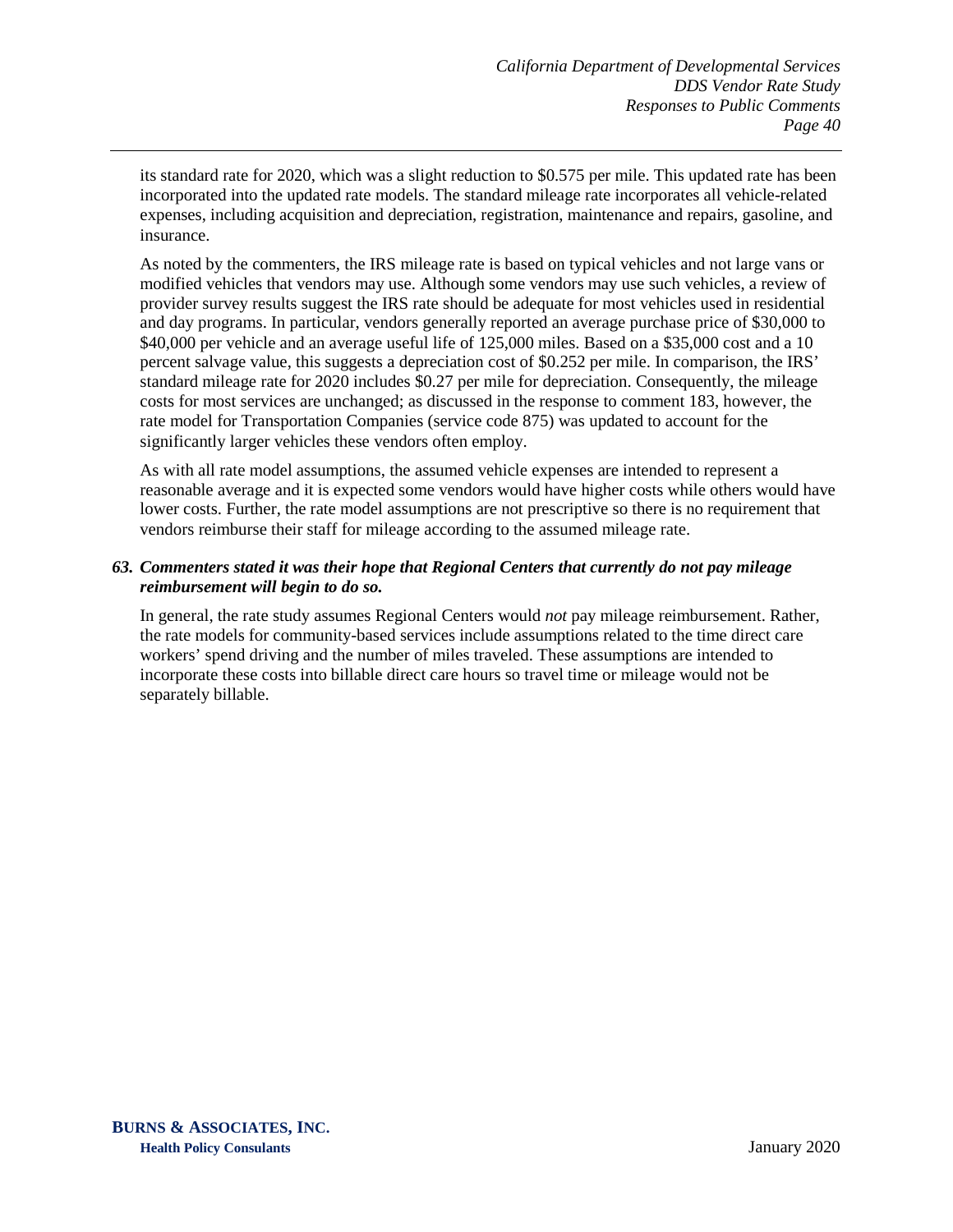# **Administration**

*64. Commenters asked where overhead expenses are included in the rate models. Commenters stated the administrative cost assumption did not adequately account for various expenses, including:*

- *Administrative salaries for case management, billing, reporting, and other functions,*
- *Collective bargaining,*
- *Administrative facilities,*
- *Information technology such as billing and credential-tracking software,*
- *Malpractice and liability insurance,*
- *Financial audits,*
- *Office supplies, and*
- *Taxes on profits.*

#### *Commenters noted such costs will vary for each vendor.*

As discussed in the rate study report (see pages 43 through 44), the rate models include funding to support vendors' administrative infrastructure. The rate models do not seek to delineate specific assumptions for every individual administrative expense, however, as the composition of costs is expected to vary from one vendor to the next. For example, vendors with a unionized workforce have expenses associated with collective bargaining that other vendors do not. As with all rate model assumptions, the assumed administrative rate discussed in the response to comment 65 is intended to represent a reasonable average and it is expected some vendors would have higher costs while others would have lower costs.

*65. Commenters objected to the inclusion of 12 percent of the total rate for administrative expenses, suggesting instead that the rate models should include 15 percent as allowed by statute or 16.9 percent as reported by participants in the provider survey. Commenters also noted rates are changing by varying amounts based on service and vendor so not all vendors are receiving an increase to their overall rate that justifies a reduction in the administrative rate. Finally, commenters noted the rate study will increase administrative costs and, more generally, administrative expenses will increase over time.*

Current statute (WIC § 4629.7) states vendors with negotiated rates may not spend more than 15 percent of Regional Center funds on administrative costs. Respondents to the provider survey reported an administrative rate of 16.9 percent across all developmental services. The submitted surveys were not audited so the reasons for the disconnect are not clear. There may have been errors in reporting, costs may have been misclassified as administrative (for example, expenses reported in the professional consultant services category may include the cost of clinical consultants in residential programs that are not considered administration), administrative costs may be higher for rates that are not set through negotiation and therefore not subject to the referenced statute, or vendors may shift more administrative expenses to revenues received from sources other than the Regional Centers.

As noted by the commenters, the rate models for most services include 12 percent of the total rates for administrative expenses. This assumption was intended to generally maintain existing administrative funding levels as rates increase overall. Much of the increases recommended in the rate study are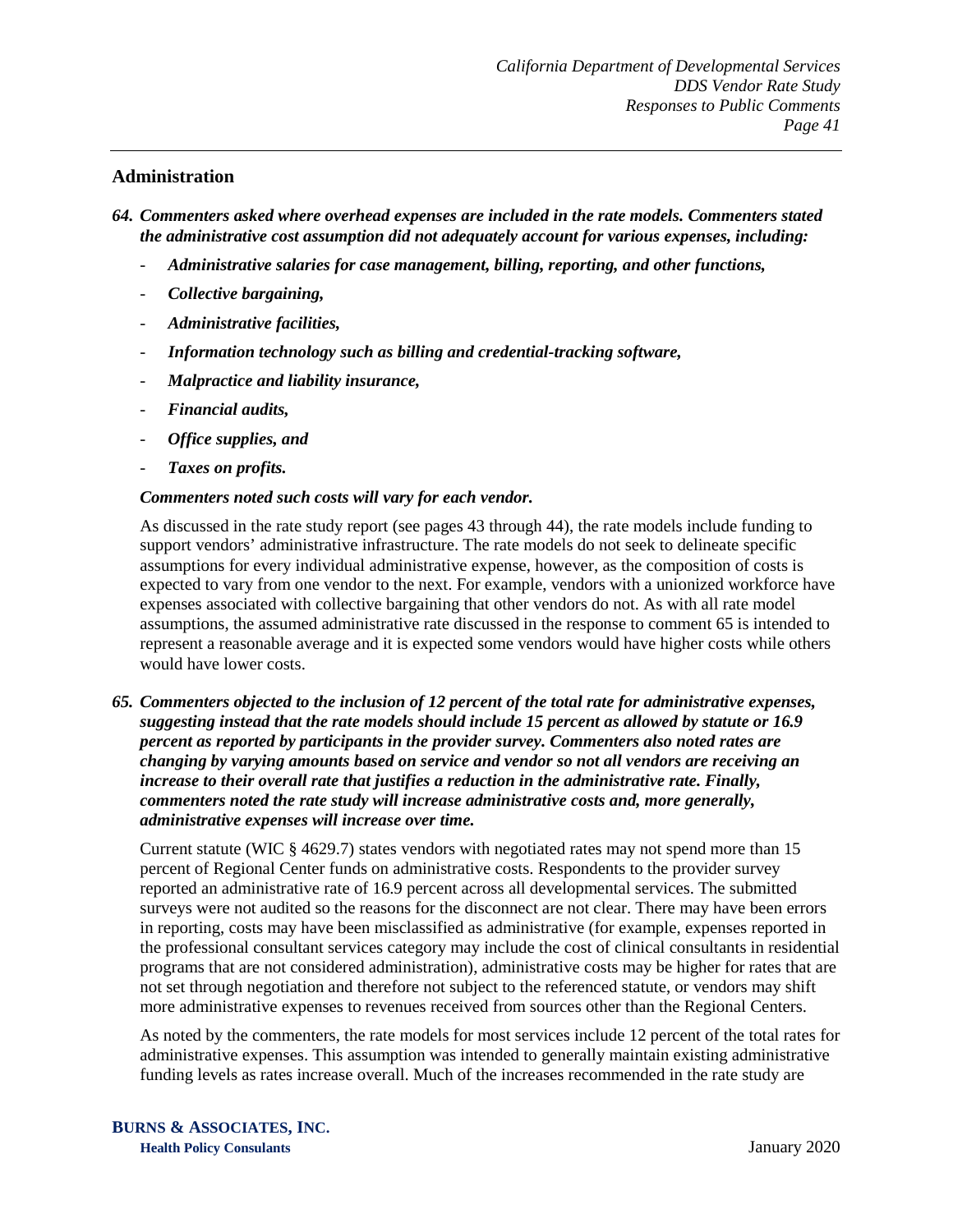associated with higher wage and benefit costs for direct care workers and greater spending on program operations. Increasing spending in these areas does not require commensurate increases in administrative spending. For example, increases to the minimum wage will affect direct support professionals, but are unlikely to have an impact on the wages of most administrative staff.

As described in the rate study report, despite a lower administrative *rate*, the administrative *funding* incorporated in the recommended rate models is roughly equivalent to current administrative funding. That is, although the 12 percent administrative rate assumed in the rate models is lower than the reported 16.9 percent rate, it is being applied to a much larger cost base due to the recommended increases in rates.

As also noted by the commenters, these figures are based on the overall rate increases across all services. The rate models would result in rate reductions for some vendors, meaning the amount of administrative funding built into their rates would also decline. Overall, the rate study is intended to increase fairness across vendors. That is, since vendors often have different negotiated rates for providing the same service in the same area, the amount of funding they are permitted to spend on administration also differs as vendors with higher negotiated rates are able to spend more on administrative expenses than vendors with lower negotiated rates. As discussed in the response to comment 20, the rate study would standardize rates within a Regional Center so vendors of the same service would receive the same amount of administrative funding.

# *66. Commenters stated the administrative rate does not account for regional differences in costs such as higher facility costs in Los Angeles or longer distances for staff to travel to receive training in rural areas.*

As discussed in the response to comment 65, the rate models generally include 12 percent of the total rate for administrative expenses. This rate does not vary by Regional Center so it does not directly account for regional cost differences. However, since the administrative rate is calculated against all other cost factors in the rate models and because the rate models include regional adjustment factors for certain direct care expenses as described in the response to comment 30, the administrative rate indirectly recognizes regional cost differences in administrative expenses.

For example, there is a regional adjustment factor for direct care worker wages, which is a factor in every rate model. This results in higher wage assumptions in higher-cost areas and, since the 12 percent administrative rate is calculated in relation to the assumed direct care worker wage (and all other cost factors in the rate models), the amount of administrative funding would also be higher in these areas.

This is also true for rate models that include cost factors for direct care worker travel or program space. There are regional adjustments for these cost factors so the rate models that include these factors would produce more administrative funding in areas with more extensive travel or more costly real estate.

### *67. One commenter indicated the calculation of administrative expenses did not account for in-kind contributions or the equivalent cost of office space when vendors operate their business from their home.*

In-kind contributions, such as volunteer time and donated supplies and equipment, were not accounted for in the provider survey or the rate models because they do not represent an actual cost to the vendor. Further, the rate study does not assume any changes to vendors' access to in-kind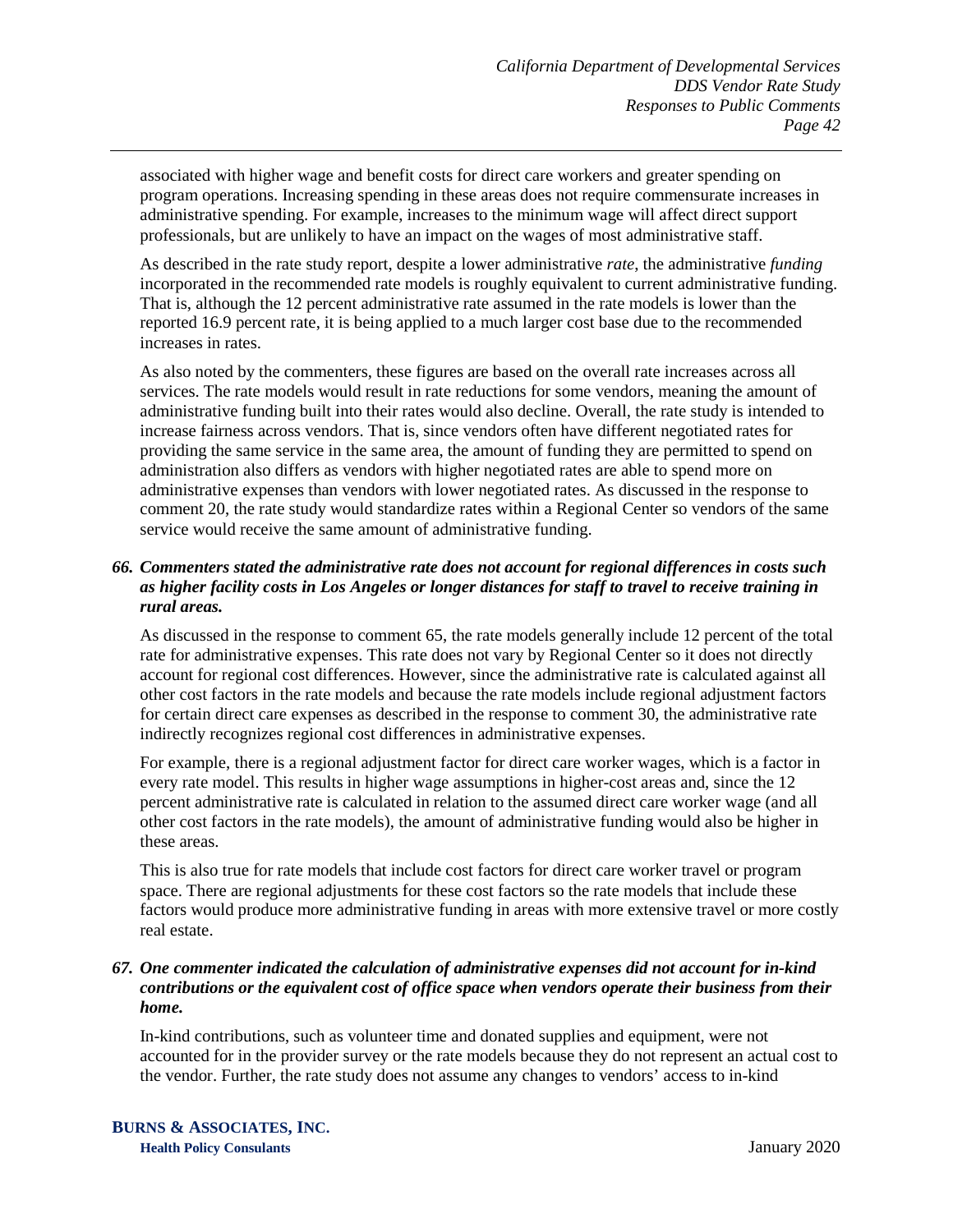contributions although it is understood that, in the absence of donations, some of these expenses would have to be funded with vendors' earned revenues while others would simply be foregone because they represent program enhancements beyond service requirements.

It is unknown how each vendor operating from a home office reported their expenses, but it would have been appropriate to report the value of this space (based on the amount claimed on their taxes, for example) when completing the survey in which case the cost would have been counted.

## *68. Commenters suggested the rate models should include a factor for vendor profits or retained earnings in order to support the improvement and expansion of services, to provide for long-term maintenance or replacement of critical equipment and grounds, and to cover unexpected expenses and losses.*

The rate models were designed to cover the estimated costs associated with providing services consistent with DDS' requirements and individuals' support plans. As noted by the commenters, the rate models do not include a factor for vendor profits or retained earnings although vendors have the ability to earn a profit by operating at a lower cost than assumed in the rate models.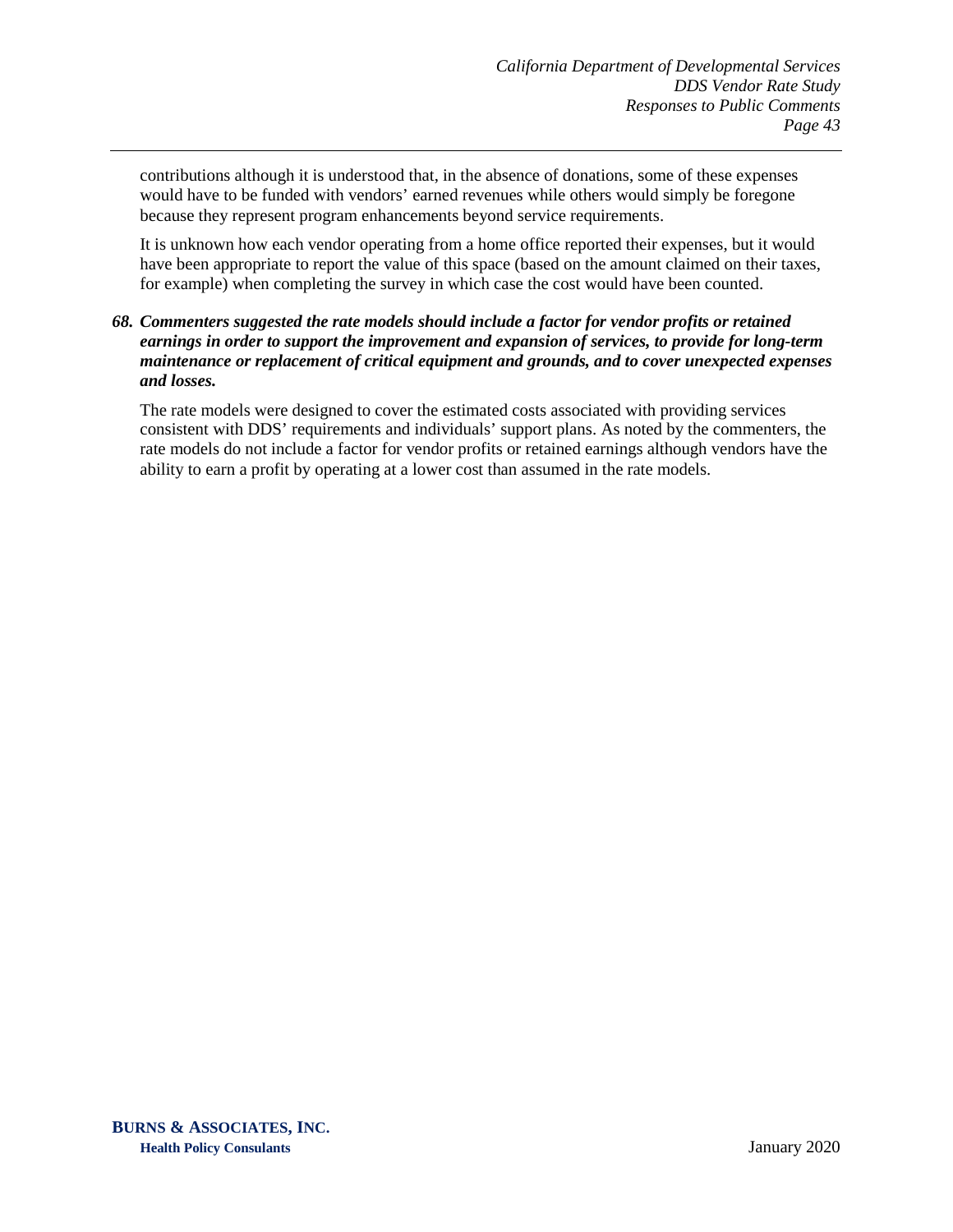## **PERSONAL SUPPORT AND TRAINING SERVICES**

This section summarizes comments related to services the rate study categorized as 'personal support and training services' and generally provided by paraprofessionals on a one-to-one basis in a participant's home or in the community, including Personal Assistance, Independent Living, most Supported Living, and Respite. Note that most comments related to wage, benefit, and administrative assumptions are addressed in the Across Services section.

# **Various Services**

# *69. Commenters stated that the creation of different rates and billing subcodes based on the length of the service encounter, the number of individuals served, tiered direct support professionals, and whether the service is provided in a non-English language will complicate billing for vendors.*

As the commenters observed, for many services included in the personal support and training services category, the rate study recommended rates that account for various factors, including the length of the service encounter, the number of individuals served (ranging from one individual per direct support professional to three individuals per worker), and direct support professional qualifications through a tiered DSP system and higher rates for staff who serve individuals in a language other than English. As noted in the response to comment 70, the recommendations for different short- and longterm rates have been withdrawn. The other rate variants, however, remain as they advance important system objectives.

The remaining recommendations are intended to increase transparency and to better align rates with vendor costs. For example, the per-person cost of providing services on a one-to-one basis is different than the per-person cost of providing services on a one-to-three basis so the rate models reflect these differences. Additionally, higher rates for more qualified direct support professionals and those who serve non-English speakers in their language are intended to strengthen the direct care workforce and to facilitate individuals' access to high-quality staff.

Although it is true vendors would need to ensure they have the administrative infrastructure to track the 'type' of service being provided (in terms of staffing ratio and the direct support professional delivering the service) to bill appropriately, the existing reimbursement system has its own complications. For example, rates are generally not standardized with different providers receiving different rates for providing the same service, there is a lack of transparency into how rates are established, and there are inconsistencies in the use of service codes and subcodes across Regional Centers.

### *70. Commenters expressed concerns regarding the establishment of 'short-term' and 'long-term' rates, noting complications associated with service authorizations and billing because the length of an encounter for a given individual may change from day-to-day.*

For many services included in the personal support and training services category, the rate study recommended different rates for short-term and long-term service encounters defined as more or less six hours.

In general, short-term encounters are more expensive to provide than long-term encounters. With short-term encounters, a direct support professional needs to see more than one individual to fill their workday. This results in more miles traveled, more non-billable time associated with travel between encounters and documentation, and administrative costs such as scheduling and billing. The rate study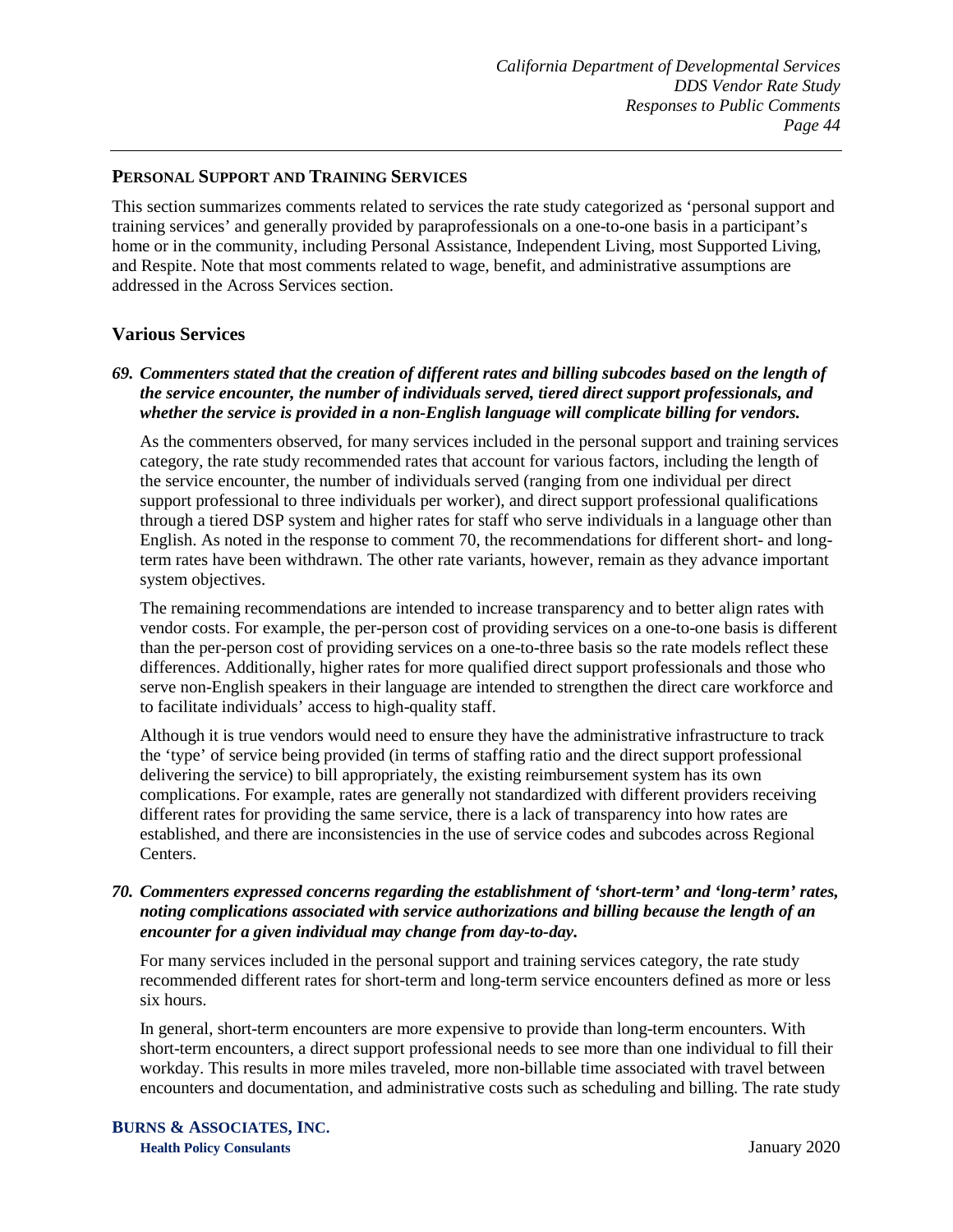therefore recommended higher rates for short-term encounters to encourage vendors to serve individuals who may not need extensive supports.

Despite this benefit, it was acknowledged that distinguishing rates based on encounter lengths would add administrative complications for vendors in terms of planning, tracking services, and billing. In response to the related concerns expressed by vendors, this recommendation has been withdrawn and the rate models no longer differentiate based on the encounter length.

# *71. Commenters stated the rates for shared services (one staff person serving two or three individuals) are too low. Further, commenters stated direct support professionals are paid a higher wage when providing services to a group of individuals.*

Although the services included in the personal support and training services are primarily delivered on a one-to-one basis, there are instances when it is appropriate for individuals to share supports, such as when roommates or siblings can be supported by a single direct support professional. In these instances, the vendor does not bill the full rate for each individual served as its costs have not doubled in a one-to-two setting or tripled in a one-to-three setting. However, the group rates do include a modest premium so the vendor earns more per staff hour to account for an increase in recordkeeping and reporting time when serving multiple individuals. For example, while the one-to-one personal assistance rate in the base rate model is \$30.47 per hour, the one-to-two personal assistance rate is \$15.48 per hour *per individual*, or \$30.96 per hour.

The rate model for group services do not include a wage premium. This is consistent with rates for day habilitation and residential programs traditionally provided to groups of individuals but do not generally offer higher wages based on the specific staffing ratio.

# *72. Commenters stated most staff providing personal support and training services work part-time, which increases administrative costs. Additionally, commenters argued that because most staff do work part-time, providers should not be forced to adopt tiered DSP levels.*

As discussed in the response to comment 51, the rate models have been adjusted to account for the fact that many staff work part-time. Specifically, each rate model now assumes 70 percent of direct support professionals work full-time (40 hours per week) and 30 percent work part-time (22 hours per week). This is a greater proportion of full-time workers than reported through the provider survey, but as part of the goal to make direct care a more viable career, a higher ratio was assumed to support more full-time workers. Additionally, while administrative costs may increase with a primarily parttime workforce, staff benefits costs decline by a more significant amount so increasing the assumed proportion of part-time staff would decrease rates.

The tiered DSP framework is described in response to comment 41. If tiered DSP rates are implemented at a future time, vendors would not be required to participate.

### *73. Commenters stated supervisors' spans of control should be increased by 50 percent (that is, supervisors should be responsible for more staff). Conversely, other commenters stated supervisors' ratios should be reduced. Additionally, commenters asked whether the supervisory assumptions will become mandatory in regulations.*

The span of supervisory control assumed in the rate model is one supervisor for every ten direct support professionals. As described in the rate study report, this ratio is consistent with current ratios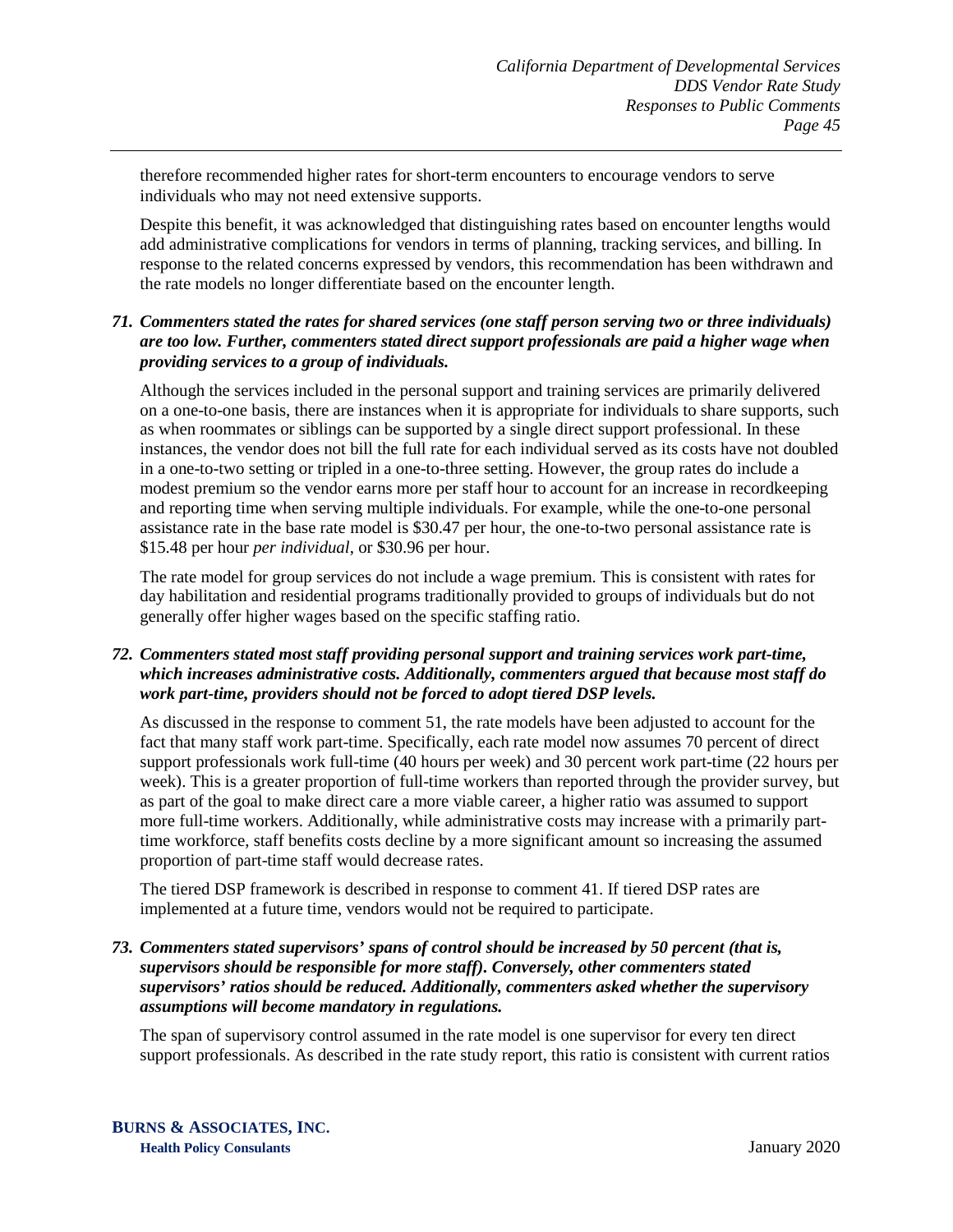reported by vendors as well as results reported by researchers and assumptions built into rate models for home and community based services in other states.

In response to comments that certain services require less-intensive supervision, the ratio was increased to one supervisor for every 15 DSPs for Respite and Personal Assistance.

As discussed in the response to comment 8, the rate model assumptions are generally not prescriptive. The rate study does not envision adding regulations relating to supervisory ratios.

#### *74. Commenters stated travel time associated with various personal support and training services should be billable.*

Rather than directly billing for travel time or mileage, the rate models for agency-provided personal support and training services 'bundle' these costs into the direct service rate through assumptions related to both mileage and non-billable travel time for direct support professionals. This approach is intended both to streamline authorizations and billing and to encourage efficient scheduling.

The mileage assumptions for DSP account both for travel to and from service encounters and for transporting individuals in the community. The rate models also include an assumption regarding DSPs' non-billable travel time. Given that the staff person must still be paid when traveling between service encounters, this 'productivity assumption' effectively spreads the non-billable expense over the billable hours.

The mileage and travel time assumptions are adjusted for geographic differences across the Regional Center catchment areas. Even with these adjustments, it is expected that some DSPs would travel more than assumed and others would travel less. As with all rate model assumptions, the travelrelated estimates are intended to reflect a reasonable average.

### *75. Commenters stated the proposed rates for various personal support and training services are not sufficient for individuals with medical or behavioral issues and asked whether such supports may be provided under different service models.*

The rate models for services in this category reflect supports provided by a direct support professional. If an individual requires more intensive support (for example, two-to-one staffing), additional staff can be authorized through Supplemental Program Support (service code 111). If an individual requires support from a staff person with specific qualifications (such as a behavior management technician or a home health aide), that support can be billed under the service codes established for those service providers.

# **Personal Assistance (Service Code 062)**

*76. Commenters stated the inclusion of mileage in the rate models is unnecessary because individuals are generally served in their homes and are not going out into the community. Conversely, other commenters stated the mileage and travel time assumptions are too low. Additionally, commenters state they reimburse staff mileage expenses at a rate lower than the \$0.58 per mile included in the rate models.*

As discussed in the response to comment 74, the Personal Assistance rate models include assumptions related to both mileage and non-billable travel time for direct support professionals.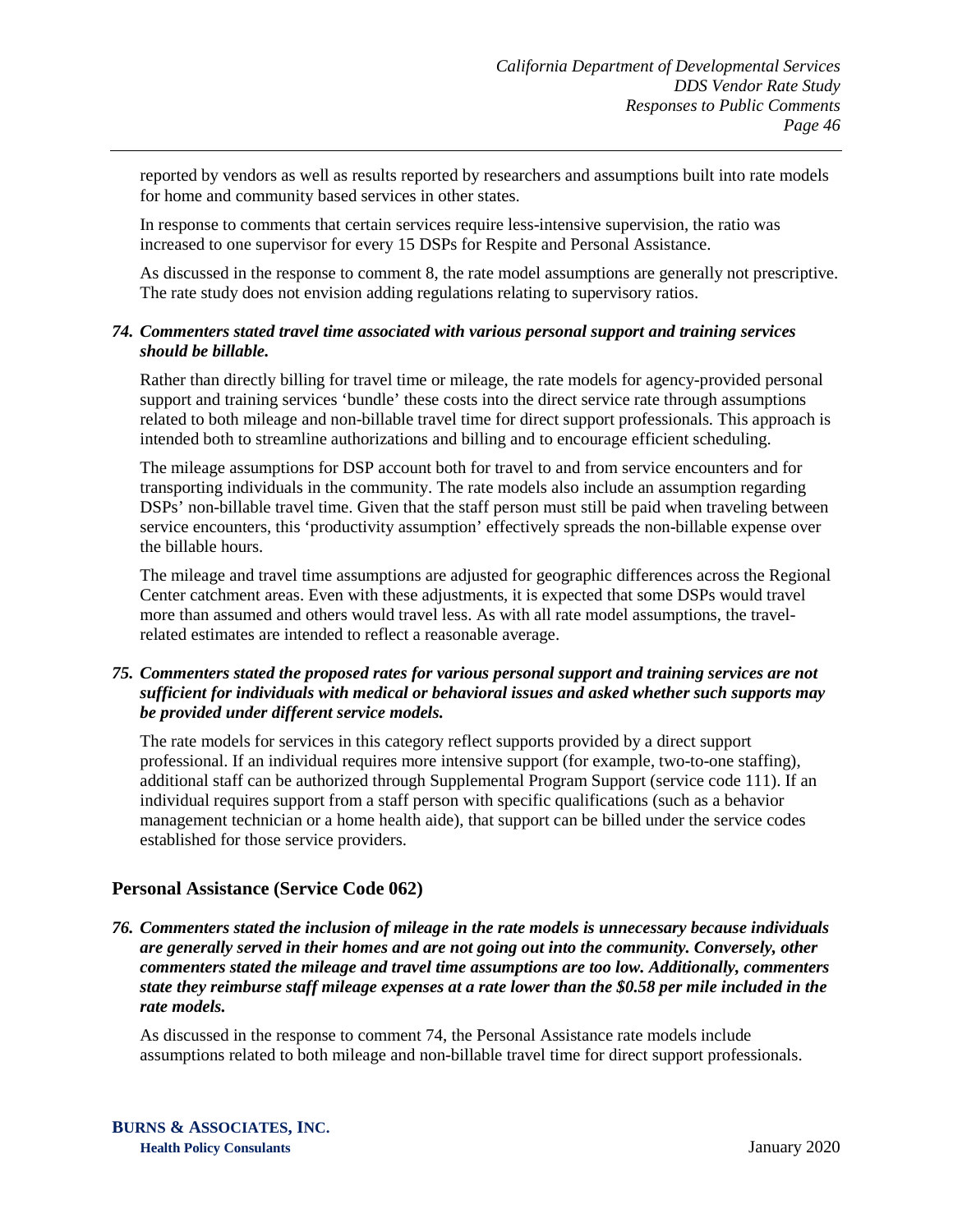Although some individuals may receive all of their Personal Assistance services in their home, the provider survey indicated some participants are transported into the community. After eliminating the proposed short-term and long-term rate structure as discussed in the response to comment 70, the base rate model assumes direct support professional travels, on average, 60 miles per week. As with all assumptions, it is expected that some staff would travel more than 60 miles and others would travel less, but the assumption is consistent with the average mileage reported in the provider survey.

The updated rate models provide \$0.575 per mile for vehicle-related expenses based on the Internal Revenue Service's standard mileage rate for calendar year 2020. As discussed in response to comment 8, vendors are not bound by the rate model assumptions so they may establish their own reimbursement policies.

Unlike the mileage assumption, the productivity factor for travel time only reflects time spent traveling between service encounters as any time spent transporting an individual is billable. Thus, non-billable travel time only occurs on days in which the direct support professional has multiple service encounters. According to provider survey respondents, the average length of a Personal Assistance service encounter is between five and six hours, meaning there are many days in which a direct support professional only sees a single individual. Reflecting this finding, the base rate model includes 0.75 hours per week for travel time between service encounters, which is consistent with the average reported in the provider survey. Again, it is expected that some staff would spend more time traveling between encounters and others would spend less.

# **Parent-Coordinated Supported Living (Service Code 073), Parent-Coordinated Personal Assistance (Service Code 093), and Voucher Respite / Participant-Directed Respite (Service Codes 420 and 465)**

## *77. Commenters indicated the standardized productivity assumptions will not apply to all clients, since some require additional support, more planning meetings, and additional recordkeeping.*

As discussed in the response to comment 8, all rate model assumptions – including productivity – are intended to reflect a reasonable estimate of the costs of providing services consistent with the State's requirements and individuals' service plans. It is therefore expected that for any given program, some costs would be higher than assumed and others would be lower.

# *78. Commenters stated the rate models should incorporate funding for the cost of transporting clients.*

The rate models for participant-directed services do not include any travel-related assumptions. Rather, individuals would be able to request a separate authorization for mileage reimbursement for direct support professionals at the Internal Revenue Service's standard mileage rate (\$0.575 per mile in 2020).

### *79. Commenters noted parent-coordinated services do not provide reimbursement for the parent who is required to manage and administer services for an adult disabled child, a responsibility often undertaken when no agency is available.*

The rate models for Parent Coordinated Supported Living (Service Code 073), Parent Coordinated Personal Assistance (093), Participant Directed Respite (465), and In-Home Respite Worker (864) are intended to cover the cost of the direct support professional hired by the individual or family. Given that these services do not include an agency and attendant overhead expenses, the rate models do not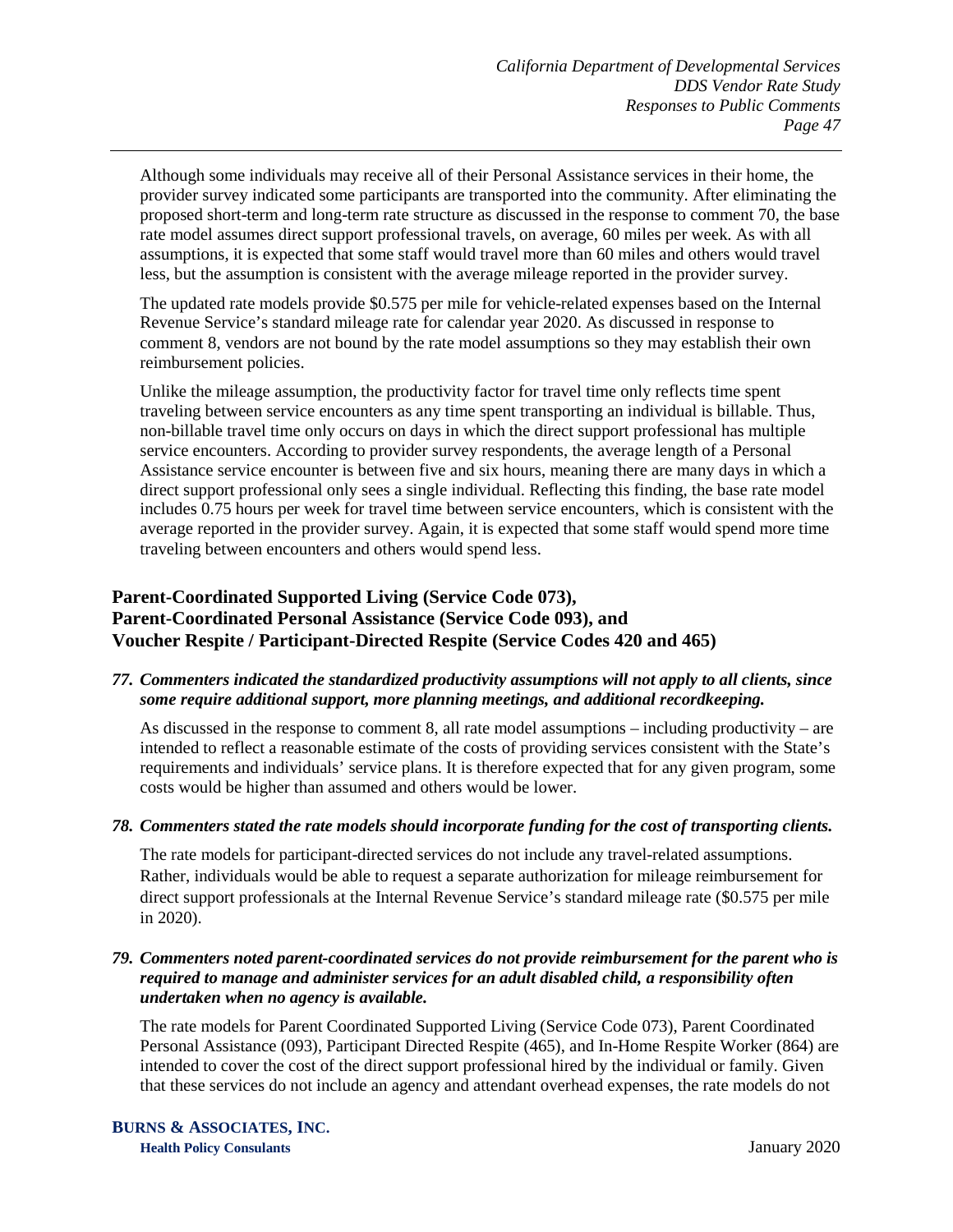include funding for program operations or administrative expenses. Although parents have certain responsibilities when coordinating these services, consistent with current and common practices, the rates do not include a mechanism for paying parents for these activities.

# **Independent Living (Service Code 520)**

#### *80. Commenters objected to various productivity assumptions, stating the allotted time should be increased for traveling between service encounters and recordkeeping, and assumptions should be added for missed appointments and on-behalf-of activities.*

In response to this comment and recognizing Independent Living service encounters are generally shorter than many other personal support and training services, the productivity assumptions have been revised. In the base rate models for full-time staff, the assumption for recordkeeping was increased to 1.25 hours per week and the assumption for travel between service encounters was increased to 3.00 hours per week. As with other services in the personal supports and training category, no specific allotments have been made for missed appointments or on-behalf-of activities; only minimal amounts of time were reported through the provider survey for these factors. With these revisions, the overall productivity assumption is consistent with the figures reported through the provider survey.

Relatedly, the base rate model assumption for miles traveled by a full-time direct support professional was increased from 100 miles per week to 150 miles, reflecting the increase in travel time and consistent with provider survey results.

## *81. Commenters stated Independent Living should not be combined with service codes 055 and 063 as these services are primarily provided as day programs.*

The rate study does not purport to combine Independent Living with service codes 055 (Community Integration Training Programs) and 063 (Community Activities Support Services). Rather, the rate study recommends service codes 055 and 063 be eliminated with the supports currently delivered through these codes transitioned to other service codes. As the commenters observed, service codes 055 and 063 are primarily used to provide 'look alike' day programs, which would transition to the Community-Based Day Program service codes. However, service codes 055 and 063 are also sometimes used to provide supports similar to Independent Living. In these cases, the supports would be transitioned to service code 520.

#### *82. Commenters stated Independent Living services need to extend beyond six months.*

The regulations for Independent Living do not include any time limit, but some Regional Centers have established their own limits. As noted in the response to comment 9, if the rate study is implemented, many of the recommendations would require regulations to be created or revised. The issue of service limits could be considered as part of that process.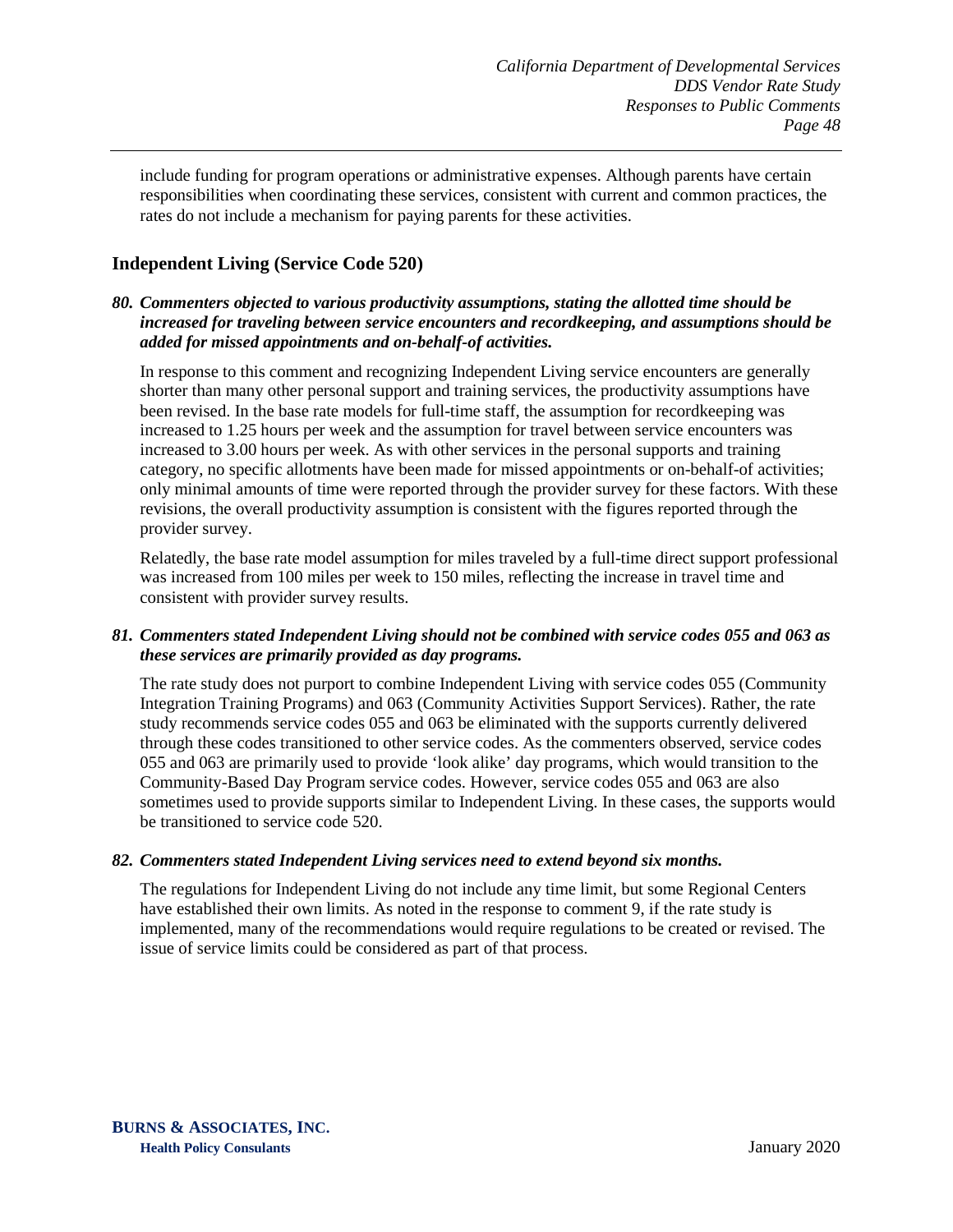# **Homemaker (Service Code 860, Repurposed as Housekeeping)**

#### *83. One commenter stated Homemaker services should include a geographic adjustment factor.*

As with nearly every service included in the rate study, the rate models for Housekeeping do include geographic adjustment factors to recognize differences in costs across Regional Centers. For this service, the geographic adjustment factors for wages and travel apply.

# **Respite (Service Codes 862)**

*84. Commenters objected to the recommendation that services provided through an employer of record (EOR) model be transitioned to Participant-Directed Respite with the agency registering as a Financial Management Services (FMS) provider and billing for their supports through the FMS rates. Additionally, commenters stated providers and families utilizing an EOR model may not be able to afford the costs of CPR and first aid training and background checks.*

In response to this comment, the recommendation to require services provided through an EOR model to be billed through the Participant-Directed Respite and FMS rates has been withdrawn. Instead, a separate EOR rate model has been developed. In comparison to the agency-managed Respite rate model, the EOR rate model excludes productivity adjustments for travel time and supervision and other employer time, excludes supervision costs, excludes staff meal costs, and cuts the administrative rate in half to six percent.

The EOR model accounts for direct support training costs – the requirement for which has been reduced to six hours annually for EOR services as discussed in the response to comment 85 – through a productivity adjustment. The administrative funding included in the rate model could be used to pay the cost of background checks.

If this rate study recommendation is implemented, regulations would need to be promulgated to define the characteristics of EOR services. The EOR model would be established as either a new service code or as a subcode attached to service code 862.

#### *85. Commenters objected to the recommendation that respite workers receive 35 hours of training per year. Commenters asked whether the training requirement will be established in regulation.*

The rate study recommended training requirements for direct support professionals across the service delivery system be standardized to match the requirement already in place for DSPs working in residential community care facilities, which is 35 hours per year for the first two years of employment. Recognizing the particular burden this requirement would place on services provided through an employer of record model (as well as participant-directed services), the recommendation for these services has been reduced to six hours per year.

As with existing requirements for staff providing residential services, the recommended training requirements would be established in regulation.

#### *86. Commenters stated that because providers transport members in the community, there should be a mileage component built into the rate model. Commenters indicated the mileage assumptions built into the rate models are too low, especially in rural areas.*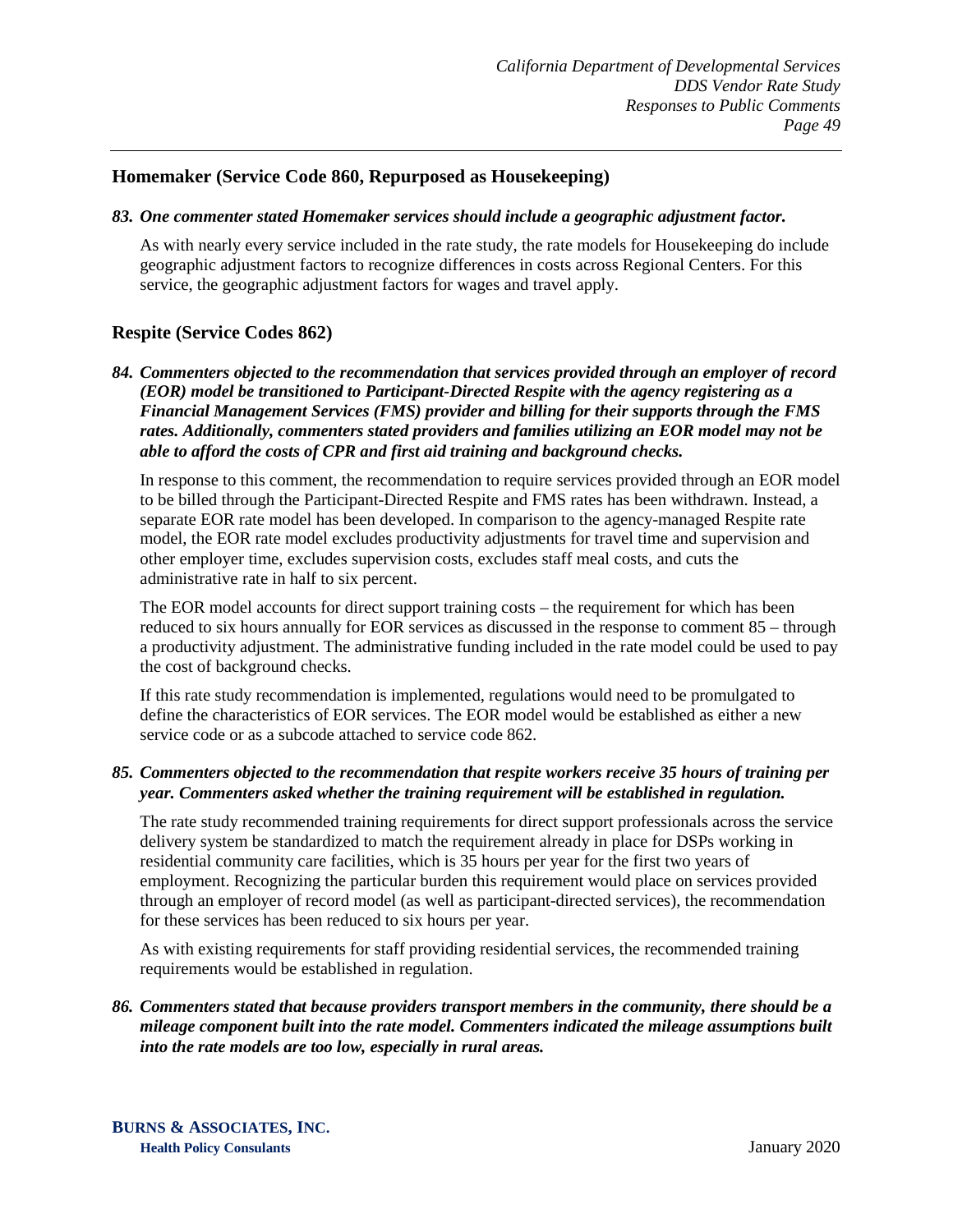The Respite rate models do include mileage-related assumptions. As discussed in the response to comment 74, this mileage accounts for both travel to and from service encounters and to transport individuals in the community. After eliminating the proposed short-term and long-term rate structure as discussed in the response to comment 70, the base rate model assumes a direct support professional travels, on average, 100 miles per week, which is consistent with the average reported through the provider survey. As with all assumptions, this is intended to represent a reason approximation and it is expected some staff would travel more than assumed and others would travel less.

#### *87. Commenters stated the rate models should include a provision for appointment cancellations.*

Provider survey respondents reported very little time associated with missed or cancelled appointments, which was defined as time that could not be redirected to another billable or nonbillable activity (for example, if an individual cancels an appointment and the direct support professional uses that time to catch-up on paperwork, the time would be reported for recordkeeping rather than for missed appointments). The rate models therefore do not include a productivity adjustments for missed appointments. Overall, the rate models provide more time for non-billable responsibilities than reported through the provider survey.

#### *88. Commenters questioned the omission of funding for program operations.*

The rate models for agency-managed Respite include funding for the supervision of direct support professionals. The models do not include any additional funding for other program operations as it is understood that Respite services do not require the same type of program infrastructure (program development or curriculum design, for example) as other services.

#### *89. Commenters stated administrative costs should be included in the Respite rate models.*

The recommended rate models for agency-managed Respite included 12 percent of the total rate for administrative costs, the same assumption incorporated in the rate models for other agency-managed services. The new rate models for respite provided through an EOR model discussed in the response to comment 84 include six percent for agency administration, reflecting the reduced workload for the agency. As described in the response to comment 79, the rate models for Participant-Directed Respite do not include administrative costs.

# **Supported Living Services (Service Codes 894 and 896)**

## *90. Commenters expressed support for the recommended Supported Living rate models in terms of both the rates and the standardization of the reimbursement model across Regional Centers.*

Support for the Supported Living rate models is appreciated. This service is a key tool to support individuals in their homes and communities. Consistent with the requirements of the rate study, various elements of the service would be standardized – including billing on an hourly basis and 'bundled' administrative costs – which would increase accountability and transparency across the State.

### *91. Commenters objected to the elimination of a separate service for Supported Living Administration (service code 894) and bundling these costs into the Supported Living service rate (service code 896). Additionally, commenters asked how fixed costs and 'case management' are covered in the*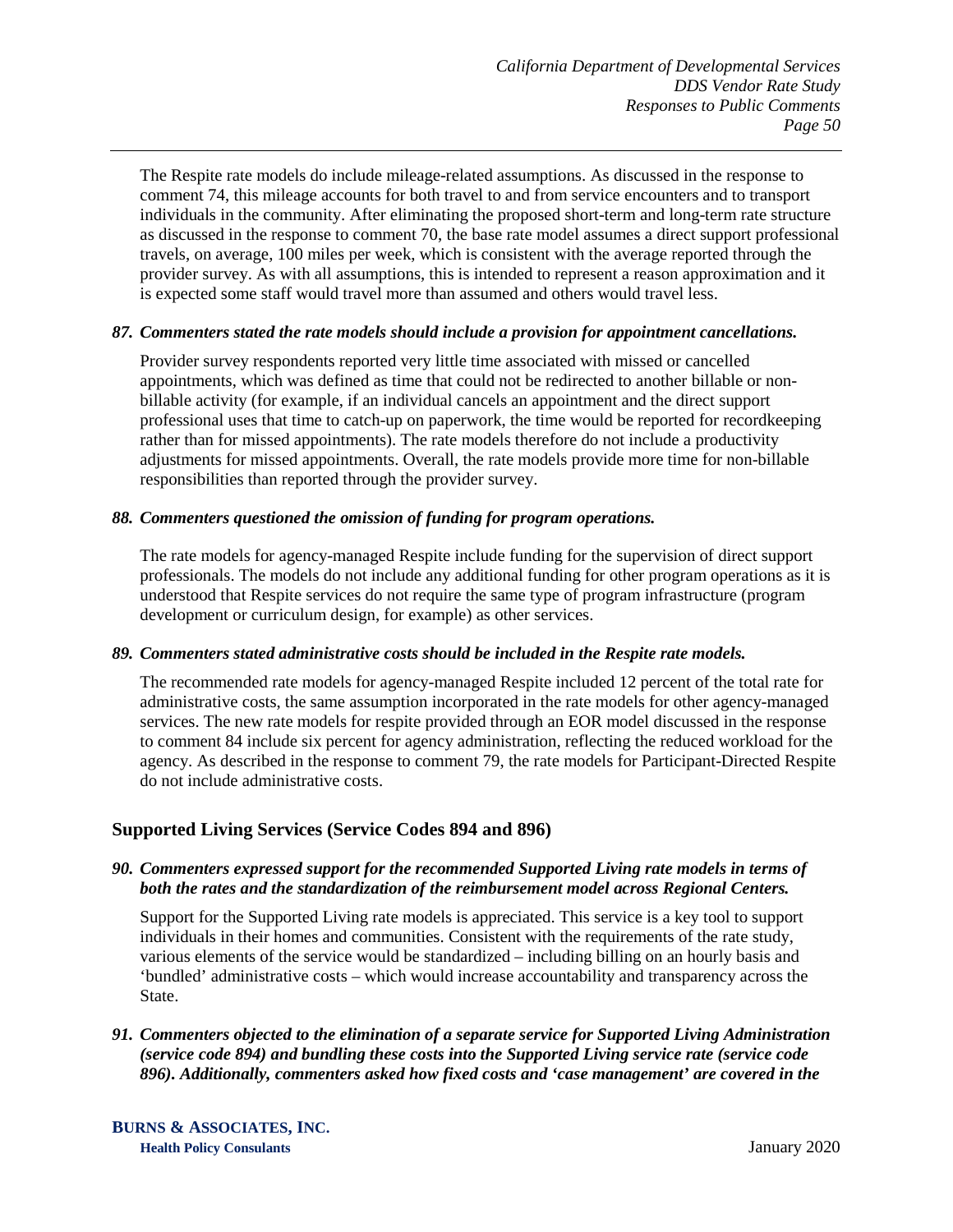# *hourly billing rate, including during periods in which an individual is hospitalized. Finally, commenters asked how session rates will be accommodated.*

As noted in the response to comment 23, the rate study generally recommends hourly billing for personal support and training services, including Supported Living. Although multiple billing units (months, sessions, etc.) exist today for Supported Living, the majority of these services are already billed hourly. Overall, the use of hourly rates within which administrative costs are bundled reflects a payment strategy that is already widespread for Supported Living and is consistent with the payment approach for other services in this category.

It is acknowledged the bundling of administrative costs into the billable hourly rate would be a change for vendors who currently receive a monthly payment for administrative expenses, but this is already commonplace across the State. Of the 21 Regional Centers, only 11 had any claims paid under service code 894 in fiscal year 2016-17. Of those 11, seven paid claims of less than \$100,000, meaning the use of service code 894 is a regular practice in only four Regional Centers. Some of the Regional Centers that rarely or never use service code 894 may pay for both administrative and service costs through a single monthly payment through service code 896. However, at least 57 percent of Supported Living claims (as measured by fiscal year 2016-17 spending) were paid on an hourly basis and more than two-thirds of the individuals receiving these services did not have any claims under service code 894.

# *92. Commenters expressed concern about the increased Supported Living rates exacerbating the current gap with In-Home Supportive Services (IHSS) rates. Commenters noted the same employees provide both services and no administrative funding is included in the IHSS rates.*

Although there is a relationship between In-Home Supportive Services and Supported Living, payment rates for IHSS were not part of the scope of work of the rate study since that program is administered by the Department of Social Services.

# *93. Commenters objected to various productivity assumptions, suggesting the allotted time should be increased for traveling between service encounters and recordkeeping, and assumptions should be added for missed appointments and on-behalf-of activities.*

The overall productivity assumptions in the recommended rate models were generally consistent with information reported through the provider survey. The survey also found service encounters are generally lengthier than many other services included in the personal support and training category, so the productivity expectations are higher (because a staff person will often see only one person during their shift so there is less travel time and recordkeeping). As a result, other than accounting for the elimination of separate short-term and long-term rates as discussed in the response to comment 70, no changes were made to the productivity assumptions.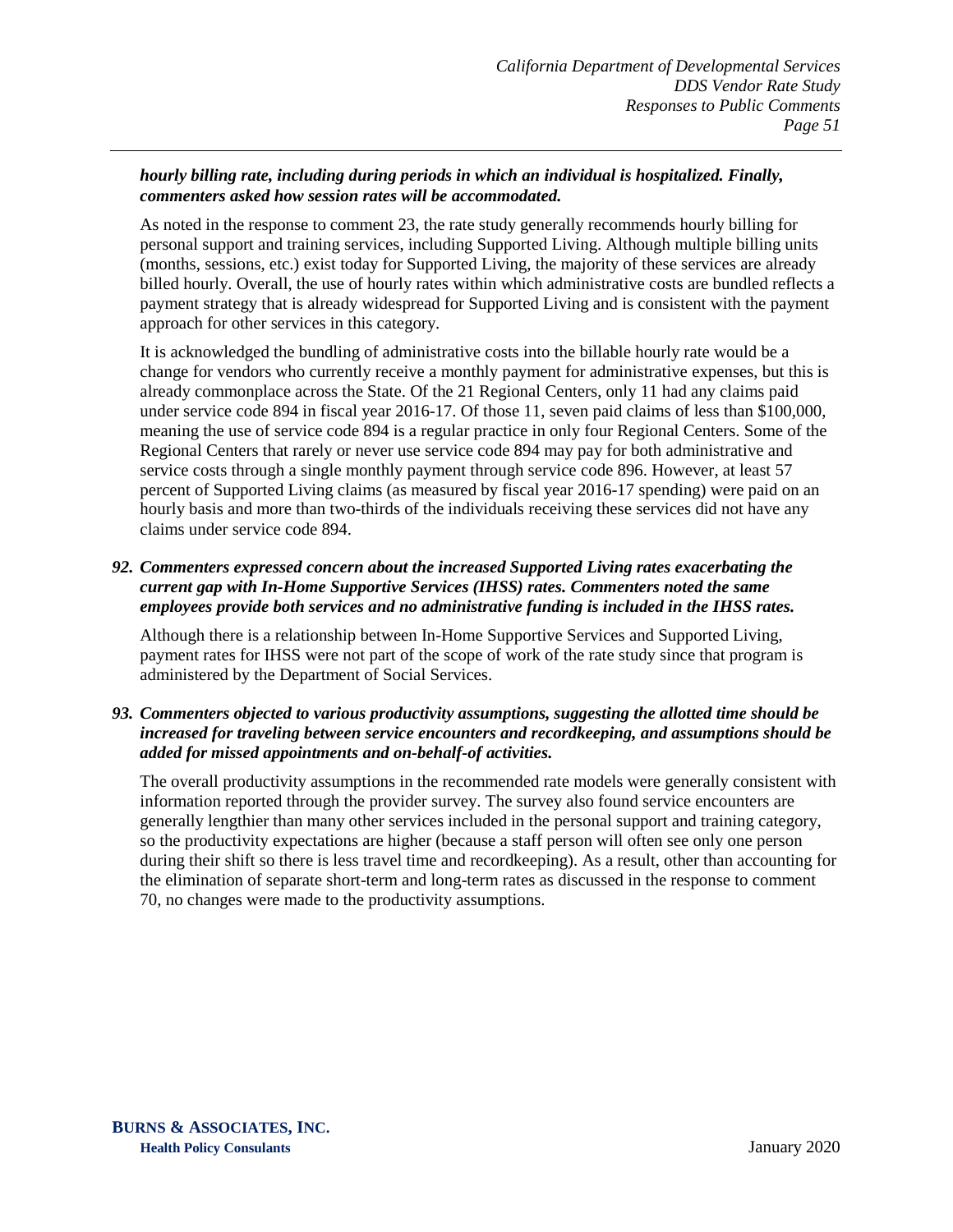#### **RESIDENTIAL SERVICES**

This section summarizes comments related to services the rate study categorized as 'residential services', including Community Care Facilities (CCF) providing services through service codes 905, 910, 915, and 920; Family Home Agencies (FHA); Adult Residential Facilities for Persons with Special Health Care Needs (AFRPSHN); Community Crisis Homes (CCH); and Enhanced Behavioral Support Homes (EBSH). Note that most comments related to wage, benefit, and administrative assumptions are addressed in the Across Services section.

# **Multiple Services**

## *94. Commenters sought clarification related to the customizable rate models for certain residential services. Commenters also suggested the rates produced by the customizable models were too low.*

Recognizing staffing levels vary across residential programs, particularly those serving individuals with the most significant needs, the rate study recommended the establishment of 'customizable' rate models for several services. In these rate models, certain values are fixed, but others would be determined on a home-by-home basis. For example, the number of staff hours to be provided in the home would be set according to the needs of the individuals in that home, but the wage and benefits assumptions for these staff would be fixed as they are in every other rate model produced as part of the rate study. The specific factors that may be customized differ somewhat in the various rate models. For example, the customizable rate model for Community Care Facilities fixes the cost for the home administrator, but the customizable rate model for Community Crisis Homes and Enhanced Behavioral Support Homes varies the cost based on the qualifications of the staff person in that position. Additional discussion of the specific factors that may be customized in the customizable rate models for each service are discussed in the service-specific subsections below.

The customizable rate models do not produce a complete rate until a value for each customizable factor is input. In the customizable rate models published in March, the only costs included in the 'total' rates are those that are fixed. For example, staffing levels were left blank as they are customizable; thus, this cost was not included in the total rates shown. As a result, these were not rates that would actually be paid since a home obviously cannot operate without any staff. As part of the updated rate models, the fillable Excel versions of the customizable rate models have been posted online so stakeholders may easily determine what rate would be assigned once values are reported for the customizable factors.

#### *95. Commenters stated Regional Centers may impose vacancy goals (also referred to as 'empty bed' goals) for CCFs, ARFPSHNs, EBSHs, and CCHs to provide system capacity for emergency placements, but the rate models do not account for lost revenue due to forced vacancies.*

The rate models do not include a specific provision to accommodate 'empty bed' goals and there is no specific authority to pay for vacant beds. The rate models for ARFPSHNs, EBSHs, and CCHs are 'customizable' to reflect the actual number of individuals in a given home and the staffing level for that home such that the vendor's payment reflects actual occupancy. In response to various comments, including comment 101, staffing expectations in CCFs would be prorated when a bed is not full, which would help to offset the lack of revenue for an empty bed.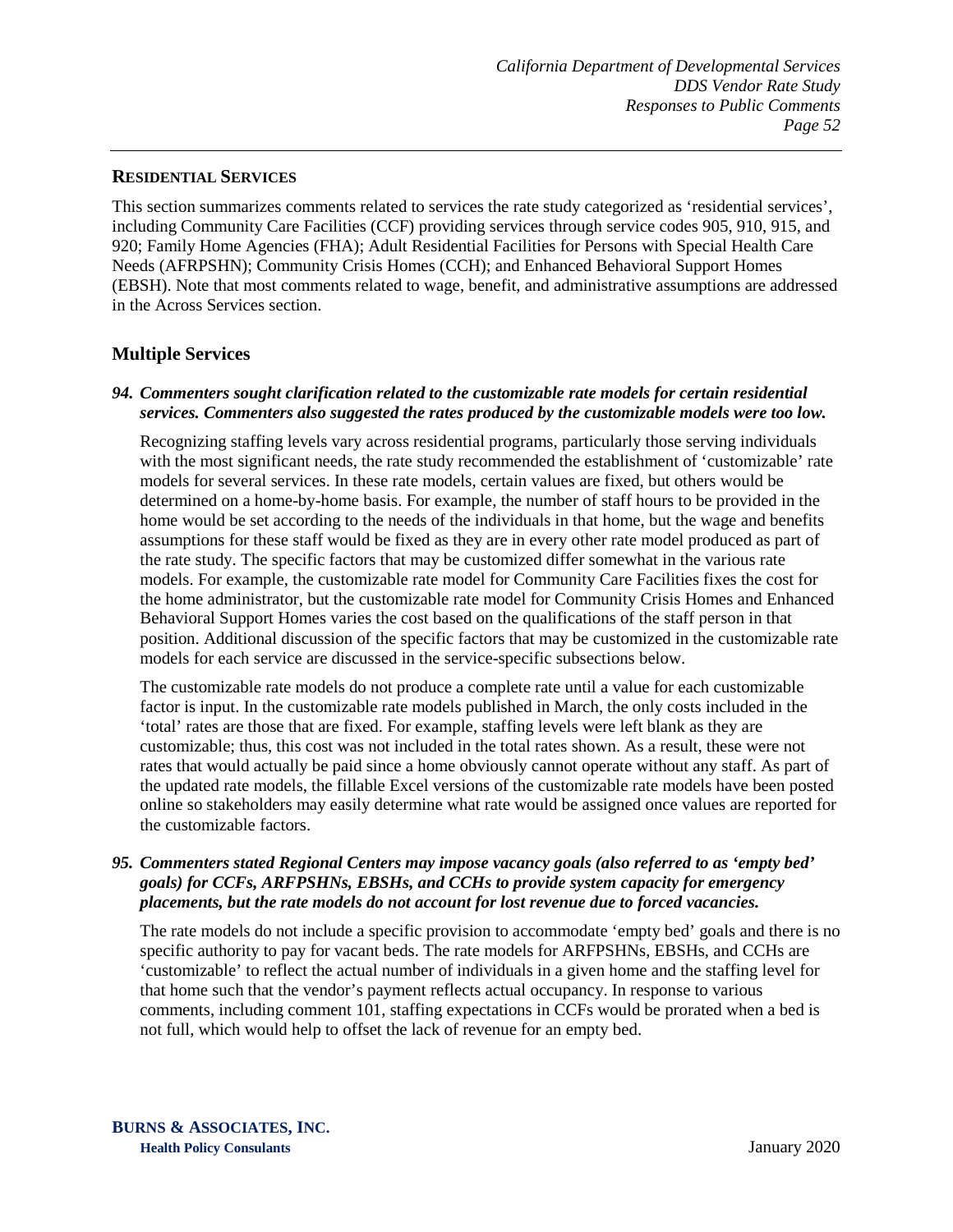*96. Commenters stated the consultant rate is too low and the position should be treated as a contractor rather than an employee with benefits. Commenters objected to using a single occupation to represent consultants when they may come from a variety of disciplines, including behavior analysts, registered nurses, therapists, psychologists, etc. Commenters indicated the number of consulting hours assumed in the rate models was too low.*

The consultant hours included in the residential rate models account for the professional and clinical supports required in these homes. The wage assumption for consultants reflects a behavioral specialist, which was the most common type of consultant reported by provider survey respondents. Further, the wage assumption for behavioral specialists is higher than for most other clinical positions that qualify as consultants, which means a weighted average of multiple occupations would have produced a lower wage assumption.

Vendors may provide consultant hours through clinicians they directly employ or with whom they contract. The rate models assume the clinicians are employees, but this is not intended to have an impact on the cost. The per-hour cost may be lower for an employee, but the rate model accounts for the full cost of employing that individual, including a full-time workweek, whereas contractors may have a higher per-hour cost, but the vendor will not be paying for all of the contractor's work hours (that is, the vendor would generally not be paying for the time the contractor spends on administrative tasks, on paid leave, driving time, etc.). To better recognize the full cost of employee consultants, including productivity-related expenses, the rate models now tie the hourly cost to the behavior analyst rate model before program operations and administration (since these costs are added to the total residential rate). In the base rate model, this has the effect of increasing the hourly cost from \$58.49 to \$107.92.

The number of consultant hours in CCF rate models reflect existing regulations and the consultant hours in the FHA rate models generally, but not exactly, track these figures. In the rate models for ARFPSHNs, EBSHs, and CCHs, consultant hours are one of the customizable factors discussed in the response to comment 94 so these hours would reflect what is actually provided in the home, subject to the minimum requirements established in statute and regulation.

## *97. Commenters stated the rate models for residential services should include a productivity factor for recordkeeping for direct care staff.*

The residential rate models account for the entire shift worked by a direct care worker (that is, residential services are not billed on an hourly basis for direct services). Thus, the productivity factors for residential services are only intended to account for instances in which the direct care worker is away from the home and substitute staff is needed. In particular, the models include productivity adjustments associated with paid time off, attending training, and employer and supervision time. The rate models assume recordkeeping occurs during the course of a worker's shift without the need for substitute staff so a productivity adjustment is not needed.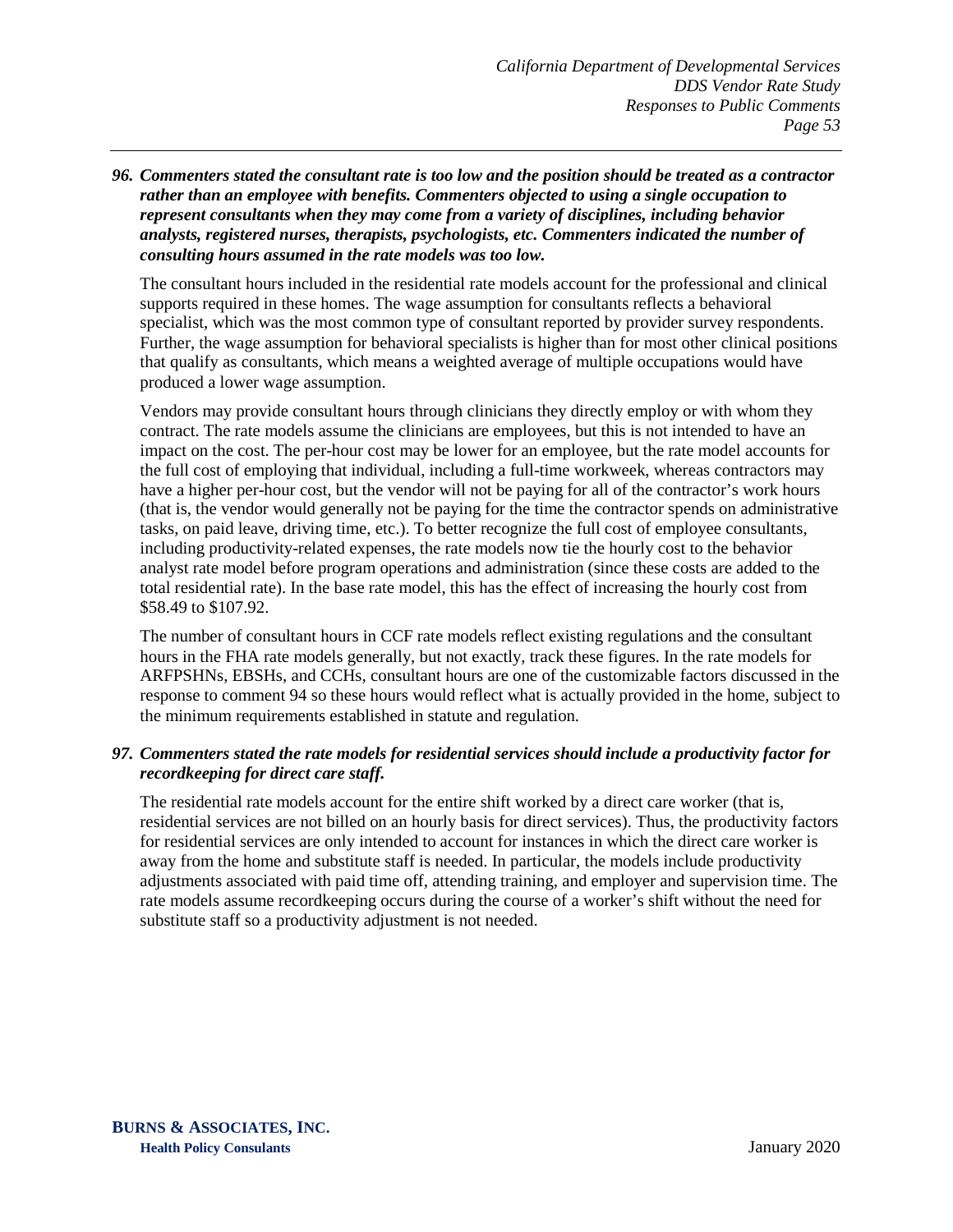*98. Commenters offered feedback relating to meal costs. Comments included:*

- *Staff are paid for the entirety of their shift, including on-duty meal time, and staff must be fed at the provider's expense,*
- *The number of staff hours used to calculate the number of meals to be provided to staff should be increased,*
- *The cost per meal should be increased, and*
- *Food expenses for participants may increase because of 2014 federal regulations that require that they have continued access to food.*

The rate models for residential services account for the cost of providing meals for staff.

In particular, the rate models include funding for one meal for every eight staff hours (that is, one meal for every full shift worked). For example, in a home funded for 320 staff hours per week, the rate model would include the cost of 40 staff meals during that week (320 divided by 8). The number of staff hours vary by model, reflecting either the fixed staffing assumptions in the CCF rate models based on home level or the number of staff hours approved by the Regional Center in the customizable rate models for ARFPSHNs, CCHs, EBSHs, and level 7 CCFs.

The cost per meal is derived from data from the United States Department of Agriculture (USDA), which publishes the cost of a nutritious diet at four different cost levels (thrifty, low, moderate, and liberal). These plans are further differentiated by sex and age. The rate models are based on a monthly cost of \$240, which is the approximate average for the low-cost plan for the most expensive adult demographic (males between 19 and 50 years). This monthly total is converted to a per-meal cost by dividing by 30 days and then dividing by three meals per day, resulting in a cost of \$2.67 per meal. Thus, in the example above, the rate models would include \$106.80 per week for staff meals (40 meals multiplied by \$2.67 per meal). As noted, the total cost would vary based on the number of staff hours applicable to a given home.

The rate models for ARFPSHNs, CCHs, and EBSHs also include assumptions for participant meal costs based on the same \$240 monthly cost described above. The USDA's data is based on food costs for individuals without disabilities who already have 24-hour access to food so no adjustment has been made in response to the 2014 federal rules requiring people with disabilities to have similar access.

#### *99. Commenters stated leap years are not factored into the rates, noting Regional Centers currently calculate daily rates based on 365.25 days to account for leap years.*

In response to this comment, the rate models for residential services reimbursed according to a monthly rate have been revised to reflect an average of 365.25 days per year.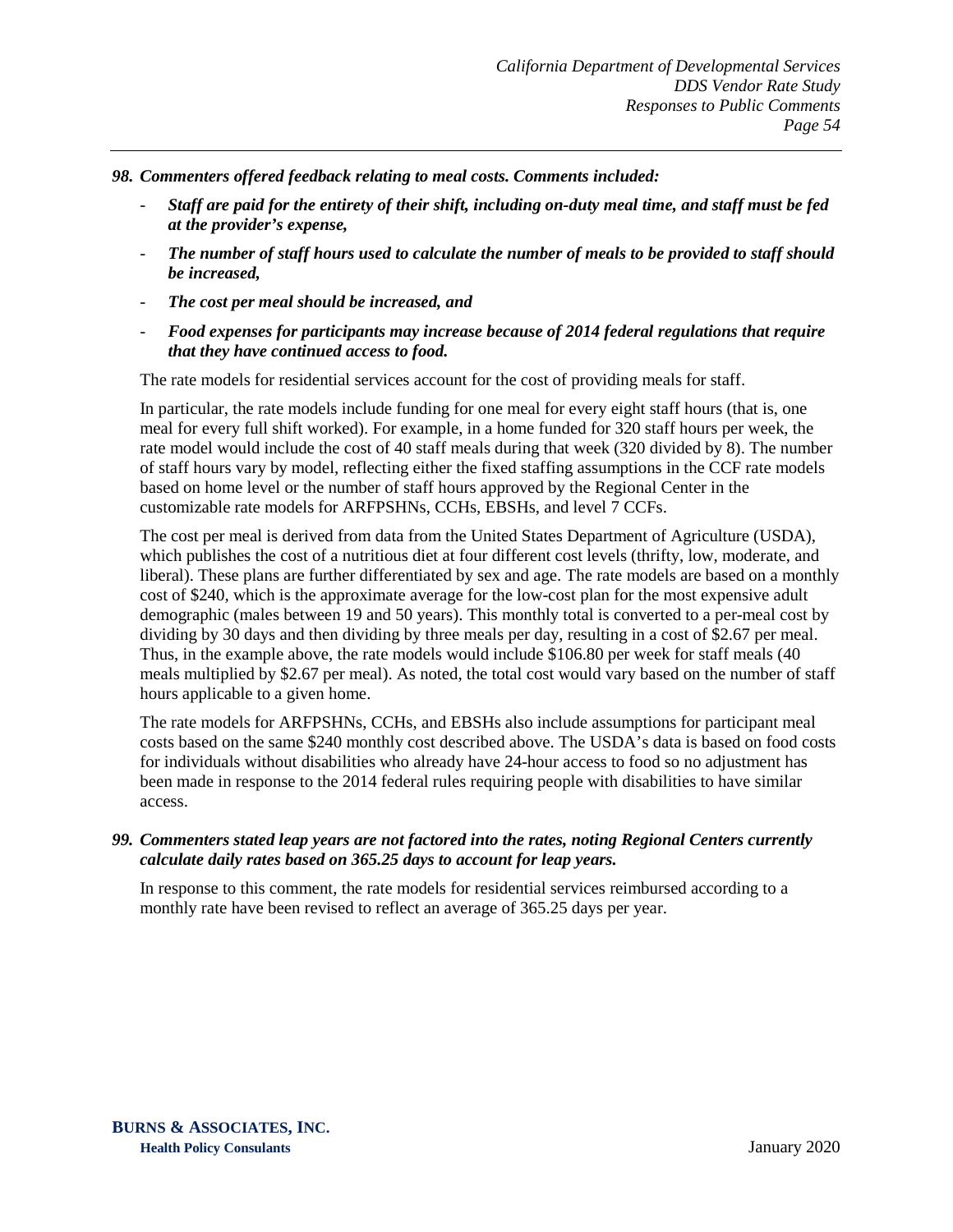# **Community Care Facilities (Service Codes 905, 910, 915, and 920)**

*100. Commenters expressed support for the recommended rate increases for Community Care Facilities. Conversely, commenters stated an existing level 4I rate of nearly \$18,000 would be cut to less than \$11,000.* 

The support for the recommended CCF rates is appreciated. The recommended increases aim to prevent more costly placements and reduce the need for vendors to seek approval to deliver services under service code 113.

In regards to the specific comment regarding an existing \$18,000 rate, it is unclear what the commenters may be referencing as the published rate for 4I homes as of January 2019 was \$8,170 per person in a home with four or fewer placements and \$6,953 in a home with five or more placements. The rate study recommends large increases for both rates, although the recommended rates remain substantially less than \$18,000. It may be that this vendor has a negotiated rate through a different service such as an EBSH or a home authorized under service code 113. As noted in the response to comment 94, rates for ARFPSHNs, CCHs, and EBSHs would be determined on a home-by-home basis. Additionally, as discussed in the response to comment 101, there is a customizable rate model for CCFs that require more staffing than assumed in the highest fixed rate model.

*101. Commenters indicated the consolidation of the existing 12 CCF rate levels to six levels would be easier to navigate. Conversely, commenters objected to the consolidation. This latter group of commenters stated the consolidation would result in a reduced ability to meet the individualized care needs of members especially at specialized homes where certified nursing assistants, nurses, psychiatrists, behaviorists, and nurse practitioners are employed. Additionally, commenters noted a 'sample budget' for a level 7 home was not provided. Further, commenters asked how existing homes will be assigned to a new level.*

As noted by the commenters, the rate study recommended the number of CCF levels be reduced from 12 to six based on the crosswalk displayed in the table below.

| Current Levels   | Recommended Level |
|------------------|-------------------|
| Level 2          | Level 2           |
| Levels 3 - 4B    | Level 3           |
| Levels $4C - 4E$ | Level 4           |
| Levels $4F - 4H$ | Level 5           |
| Level 4I         | Level 6           |

This recommendation both supports the requirement that the rate study identify opportunities to simplify the system and recognizes there were only modest differences between many of the existing levels. To the latter point, the existing difference in staffing expectations between one level and the next can be as little as four hours *per week*; the average difference is 18 hours per week, or less than three hours per day.

The recommended consolidation provides more meaningful differences in staffing expectations between the levels, which should result in more consistency in how home levels are determined (that is, when staffing differences are as minimal as they currently are, there is more ambiguity in how a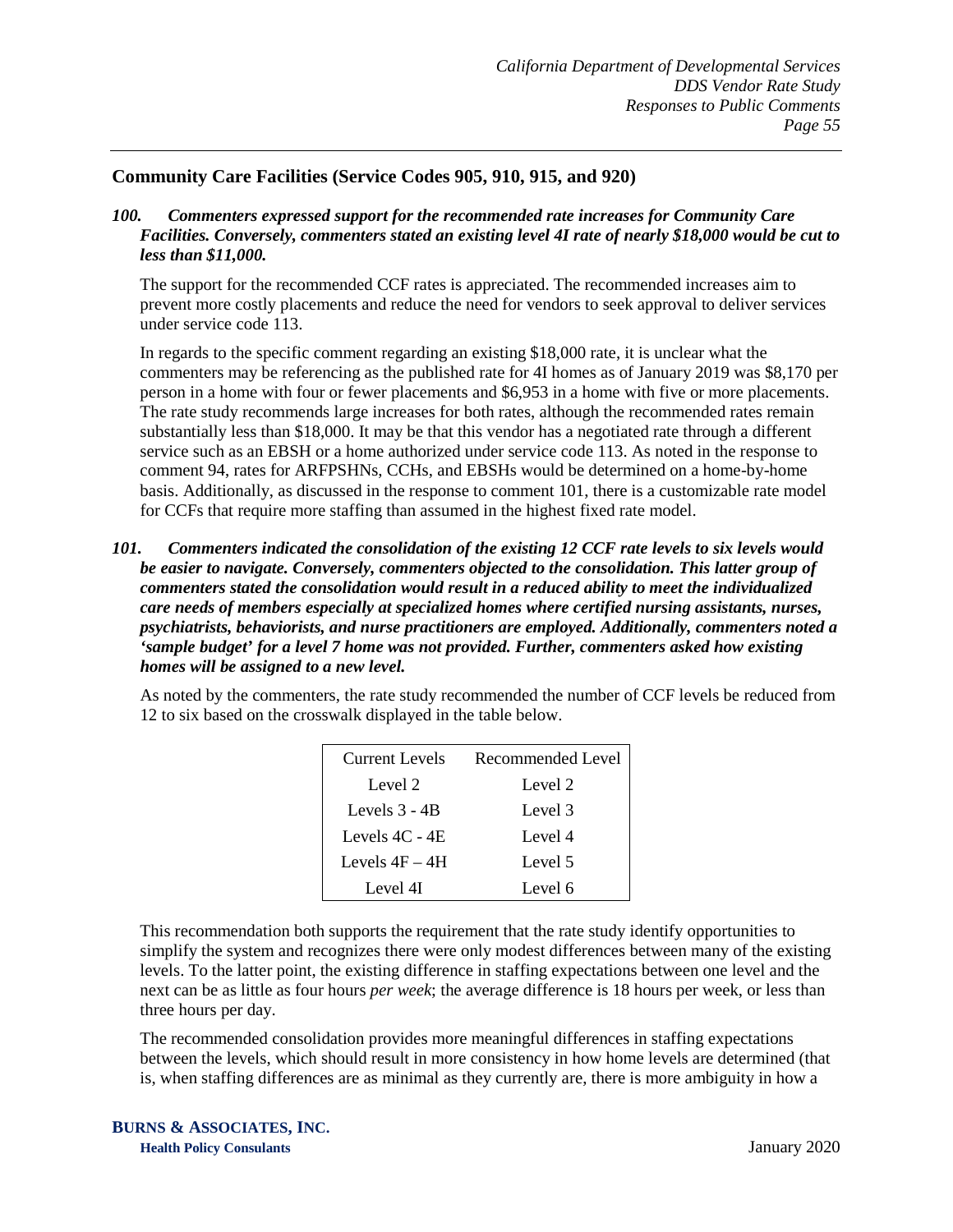level is selected). Although the new levels are intended to crosswalk from the existing levels as noted in the table above, the Regional Centers would work with the vendor to determine the appropriate level for each home based on the staffing needs of the individuals in the home.

In addition to the six home levels with defined staffing expectations, there is a seventh, 'customizable' level for homes with staffing needs that exceed level 6. In the draft rate model, all values are fixed except for the number of DSP staff hours and consultant hours to be provided in the home. These two values would be input into the rate model to calculate the rate that would be assigned to that home. In response to this comment, certain homes – such as specialized residential facilities owned by a housing developer organization – would also be able to customize the mortgage cost of the home. As part of the updated rate models, the fillable Excel versions of these rate models have been posted online so stakeholders may easily determine what rate would be assigned based on the Regional Center-approved staffing levels associated with specific homes.

As necessary, other services can be approved in addition to the CCF service to meet an individual's needs. For example, Supplemental Residential Program Support (service code 109) can be used to provide one-to-one support to an individual. Similarly, other service codes are available to provide specialized supports needed by individuals, such as a nurse's assistant or behavior technician.

## *102. Commenters questioned the staffing assumptions associated with the recommended CCF rate levels. Specific comments included:*

- *The rate models for higher level homes should account for additional costs associated with staff time required to develop quarterly reports, attend meetings, transport individuals to medical appointments, etc.,*
- *The staffing expectations in both the current and recommended levels are excessive,*
- *The hours were inadequate for certain homes, such as homes serving children and currently assigned to level 4H,*
- *Three-bed CCFs have the same staffing requirements as four-bed homes, but will receive 25 percent less revenue, and*
- *A question as to whether the staffing assumptions subtract the amount of time individuals spend in day programs or other outside activities and, if so, suggested the assumption should be limited to four hours per day since individuals may choose to stay home or attend for only a portion of the day.*

The staffing assumptions for each CCF were derived, to a significant degree, from the staffing requirements defined in regulation for the existing levels. This staffing represents the total number of direct support professional hours to be provided within the home over the course of a week so it is intended to account for different staffing levels at different times of day (for example, overnight hours or daytime weekday hours when one or more individuals may be engaged in outside activities). The home levels provide a continuum intended to account for the varying needs of homes and individuals with higher-level homes funded for more hours to provide more intensive staffing and to accommodate other, related responsibilities such as reporting and planning.

If a vendor believes the level of staffing associated with their home's level is more than needed to meet the needs of the individuals in the home, they can work with their Regional Center to step-down to a lower level. Additionally, as noted in the response to comment 101, Supplemental Residential Program Supports (service code 109) can be used to supplement the staffing in the CCF models.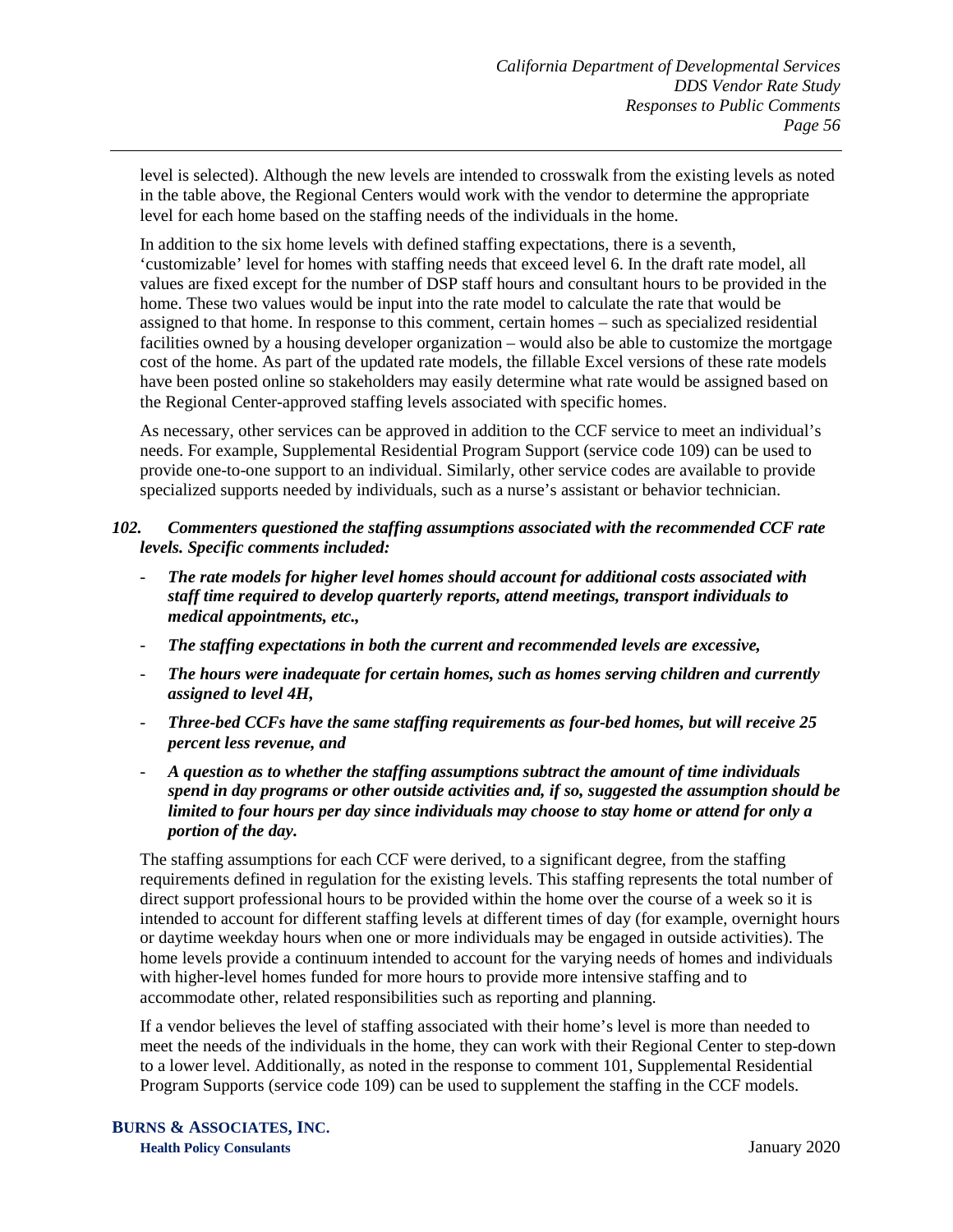As noted by the commenters, a single rate model was developed for three-and-four placement CCFs with the same overall staffing expectations. In response to this comment, the staffing assumptions would be prorated for three-bed homes so staff are expected to provide only three-quarters of the staff hours assumed for each home level. If this rate study recommendation is implemented, regulations would be developed to clarify these requirements.

### *103. Commenters stated the rate models incentivize larger home sizes (five and six bed homes) due to comparatively larger recommended rate increases and reduced staffing expectations. Other commenters stated the rate study does not recommend any rate increases for homes with five or more placements.*

The rate study *does* recommend rate increases for homes with five or six placements and, as noted by some commenters, these increases are larger than those recommended for homes with four or fewer placements (as noted in the response to comment 104, the rate study assumes rates for homes with seven or more placements will not change). Although all CCF rates would increase, the rate study suggested larger rate increases for five-and-six-placement CCFs based on a larger variance between existing rates and the estimated costs of services as reflected in the rate models.

### *104. Commenters expressed concern that rate models were not established for homes with seven or more placements. These concerns included non-compliance with federal regulations related to individual choice, the impact minimum wage increases will have on these homes, challenges in terms of pay equity across staff for providers operating both small and large homes, and the existence of operating deficits for existing homes.*

Consistent with the federal, state, and community goals of serving individuals in the most appropriate integrated setting and providing individuals with full access to the benefits of community living, the rate study recommended rate increases for CCFs with six or fewer placements. The rate study did not include rate models for homes with seven or more placements so these homes will continue to be reimbursed at existing rates. Consistent with current practices, these rates will be subject to future adjustments for changes in the statewide minimum wage.

Although commenters suggested federal rules mandate that states offer "larger home settings", there is no such federal requirement and, in fact, there are a number of states that do not allow such homes.

## *105. Commenters stated the number of staff hours and program operations funding is understated in children's homes since children are out of school and at home during the day for several months compared to adults who participate in activities away from the home year-round. Additionally, commenters stated the rates for children's homes are inadequate to assist the individuals with the highest needs.*

In response to this comment, the staffing assumptions for children's homes have been increased by 6.4 percent over the staffing in adult homes. This was calculated by assuming there would be an additional 70 shifts in a children's home compared to an adult's home (based on the difference between a 250-day 'work' year and a 180-day school year) out of 1,095 total shifts (365 days multiplied by three shifts per day).

As discussed in the response to comment 101, additional or specialized staffing may be approved to supplement the staffing and supports in the CCF rate to meet a child's specialized needs.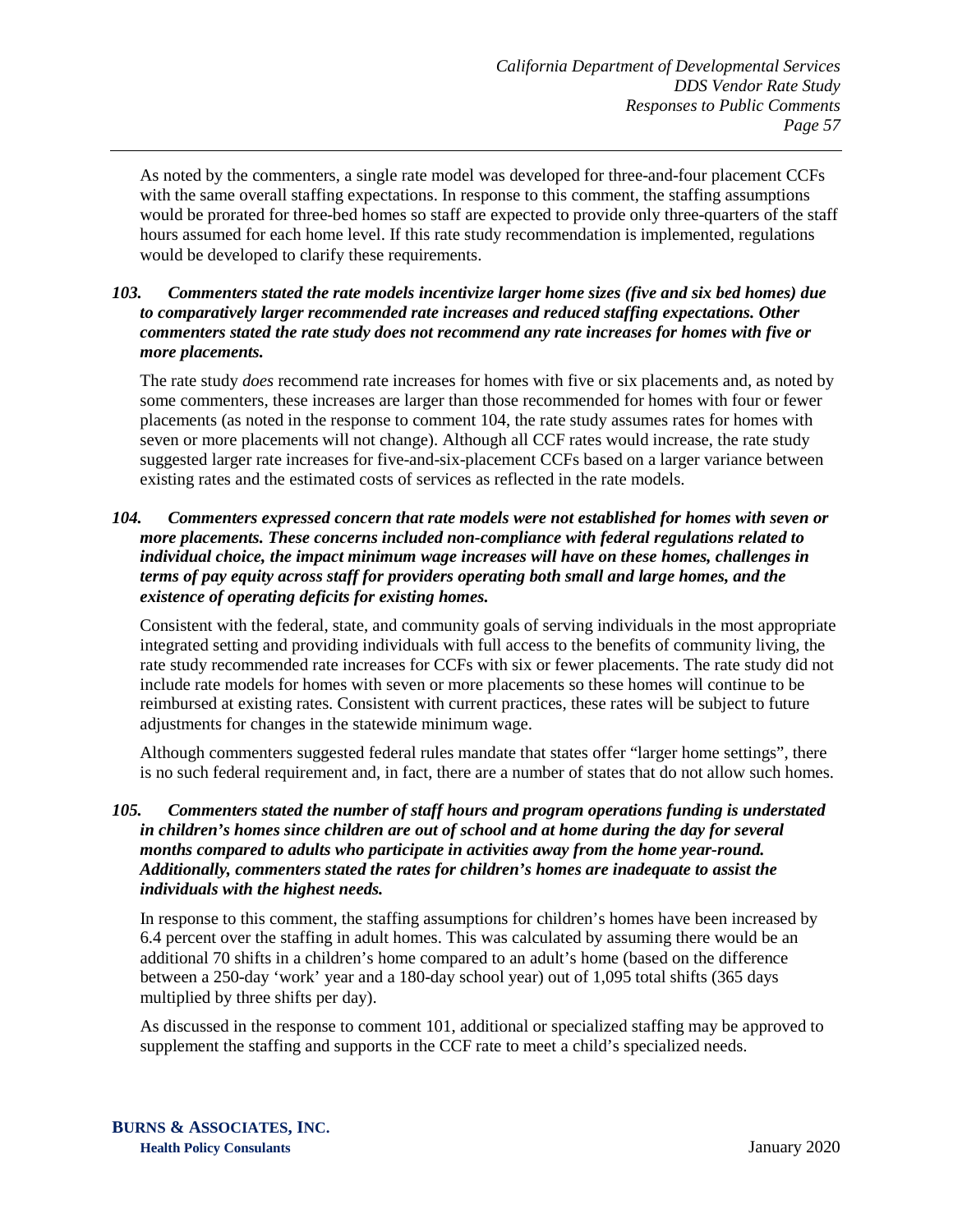# *106. Commenters questioned whether the CCF rate models will apply to residential care facilities for the elderly (RCFE).*

As is currently true, RCFEs would be reimbursed according to the CCF rates.

#### *107. Commenters asked what would happen to existing negotiated rates for Specialized Residential Facilities.*

Specialized Residential Facilities would be integrated into the rate models established for Community Care Facilities. As appropriate, SRFs may be assigned to the levels 2 through 6 rates. If the SRF's staffing exceeds the level 6 model, the customizable model discussed in the response to comment 101 would be used.

#### *108. Commenters stated the vacancy rate assumptions were too high. Additionally, commenters stated there should be an assumption related to the percentage of time a facility bed is vacant when an assigned member has been relocated, is on vacation, or is out due to short-term illness*

As discussed in the response to comment 95, the rate models for CCFs do not include a factor for vacancies. By reimbursing services on a monthly basis – consistent with current practices – the rate models do cover vendors' costs when an individual is temporarily absent. That is, as long as an individual is absent from the home for 14 days or fewer, the vendor is able to bill the full monthly rate.

Additionally, staffing expectations would be reduced when a bed is not filled. As noted in the response to comment 102, if this rate study recommendation is implemented, the approach to prorating staff hours would be defined in regulations.

### *109. Commenters stated the wage assumptions for direct support professionals working the overnight shift should be the same as for other DSPs. Additionally, commenters asked about the expectations in homes in which some participants' individual plans do not require awake overnight staff and others' plans do require awake staff. Commenters suggested staff should be permitted to sleep unless an individual's plan states awake staff are needed.*

The recommended rate models assumed 56 hours of staff time per week in CCFs assigned to levels 2, 3, and 4 would be paid at \$13.00 per hour (the minimum wage as of January 1, 2020). This assumption was intended to reflect that one overnight shift per day could be funded at the minimum wage based on the expectation that staff have more downtime and, in level 2 and 3 homes, may be able to sleep. In response to this comment, the rate models have been revised to use the same wage assumption for the overnight shift as for daytime shifts in level 3 and 4 homes. The rate model for level 2 homes continues to use a \$13 wage assumption for the overnight shift.

CCFs are expected to have awake staff during the overnight shift, which is why all of the rate models include an hourly wage for the overnight hours (including the \$13 wage in the level 2 homes) rather than a lesser stipend amount or even no payment for asleep time. There would be an exception for level 2 and 3 homes in which *all* participants' plans state that awake staff are not needed. If the plan for any individual does not expressly allow an asleep shift, vendors must have awake staff. If this rate study recommendation is implemented, regulations would be developed to clarify these requirements.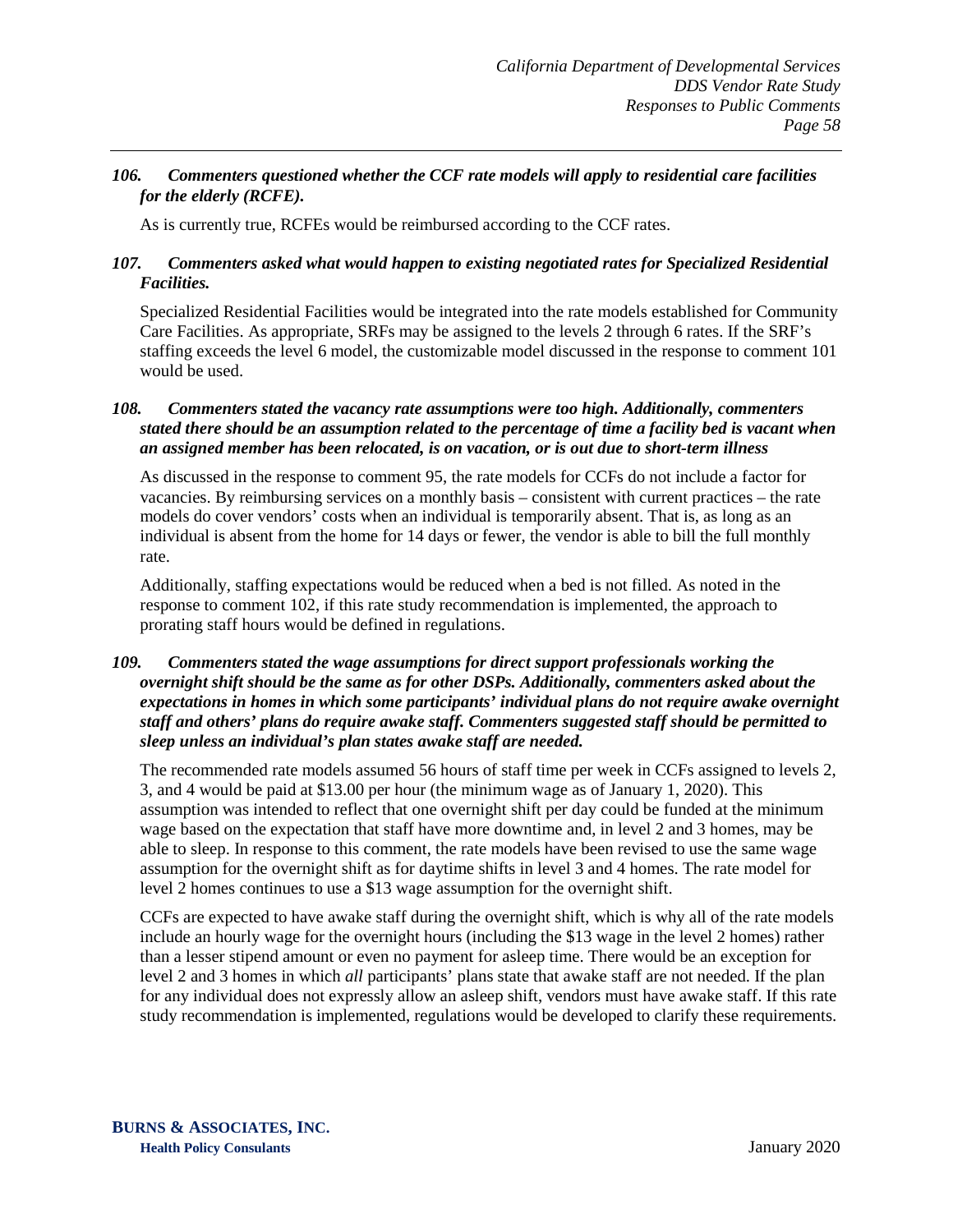# *110. Commenters stated there will be a negative impact if DSPs in staff-operated CCFs are no longer allowed to "live-in" as recommended by the rate study.*

The rate study does not include any direct recommendations related to live-in staff models. In any staffing model, vendors would be required to comply with the staffing expectations discussed in the response to comment 101 as well as the awake staff requirements described in the response to comment 109.

### *111. Commenters stated the home manager payment assumed in the rate models for owner-operated homes is too high. Conversely, commenters stated the home manager's payment should be increased because it is lower than the assumed DSP wage if they work 168 hours per week, which unfairly disadvantages owner-operated homes.*

The base rate models for owner-operated CCFs assumes an annual payment of \$127,750 for the home manager (home owner). This assumption is tied to the highest assumed payment to certified homes in the Family Home Agency rate models. Specifically, the level 6 FHA rate assumes a daily payment of \$175 per individual; since FHAs may have two placements, a home provider providing services to two individuals assigned to level 6 is assumed to receive \$127,750.

The rate models for owner-operated CCFs reduce the DSP staffing level by 168 hours for the home manager (home owner). This reduction reflects the number of hours 'counted' against the staffing requirement for the given home level and are not an indication of hours actually worked. For example, individuals may be away from the home during the day, but the home manager's time is still counted during this period. The home manager's hours are also counted during the overnight shift even if they are sleeping and there is no awake staff person in the home when permitted by all individuals' plans as described in the response to comment 109. Additionally, the home manager may opt to use a portion of their assumed payment to hire additional DSPs, but the home manager's hours would still be counted when the DSP is working even if the home manager is away from the home.

## *112. Commenters expressed concerns that the rate study did not recommend changes to room and board expenses, stating individuals' federal Supplemental Security Income (SSI) and State Supplementary Payment (SSP) benefits do not fully cover these costs. Commenters further noted some expenses are higher in CCFs than in other living environments, citing utilities, appliance replacement, and repairs.*

Federal law prohibits the use of Medicaid funding for room and board costs. Rather, these expenses are intended to be covered by the SSI and SSP benefits that individuals receive. These benefit levels are not established by DDS and the rate study did not include any recommendations to establish room and board rates for CCFs or to supplement SSI and SSP benefits.

As of January 1, 2019, the CCF rates include \$1,058.37 in SSI and SSP benefits per month per person, or \$12,700 annually. In comparison, respondents in the provider survey reported annual room and board related costs of approximately \$14,000 to \$15,000 per filled bed, though there is significant variability in these costs, particularly driven by whether the vendor is paying a mortgage or rent. As discussed in the response to comment 101, the customizable rate model for level 7 homes would allow certain homes – such as specialized residential facilities owned by a housing developer organization – to report their mortgage expense, which would be incorporated in their payment rate.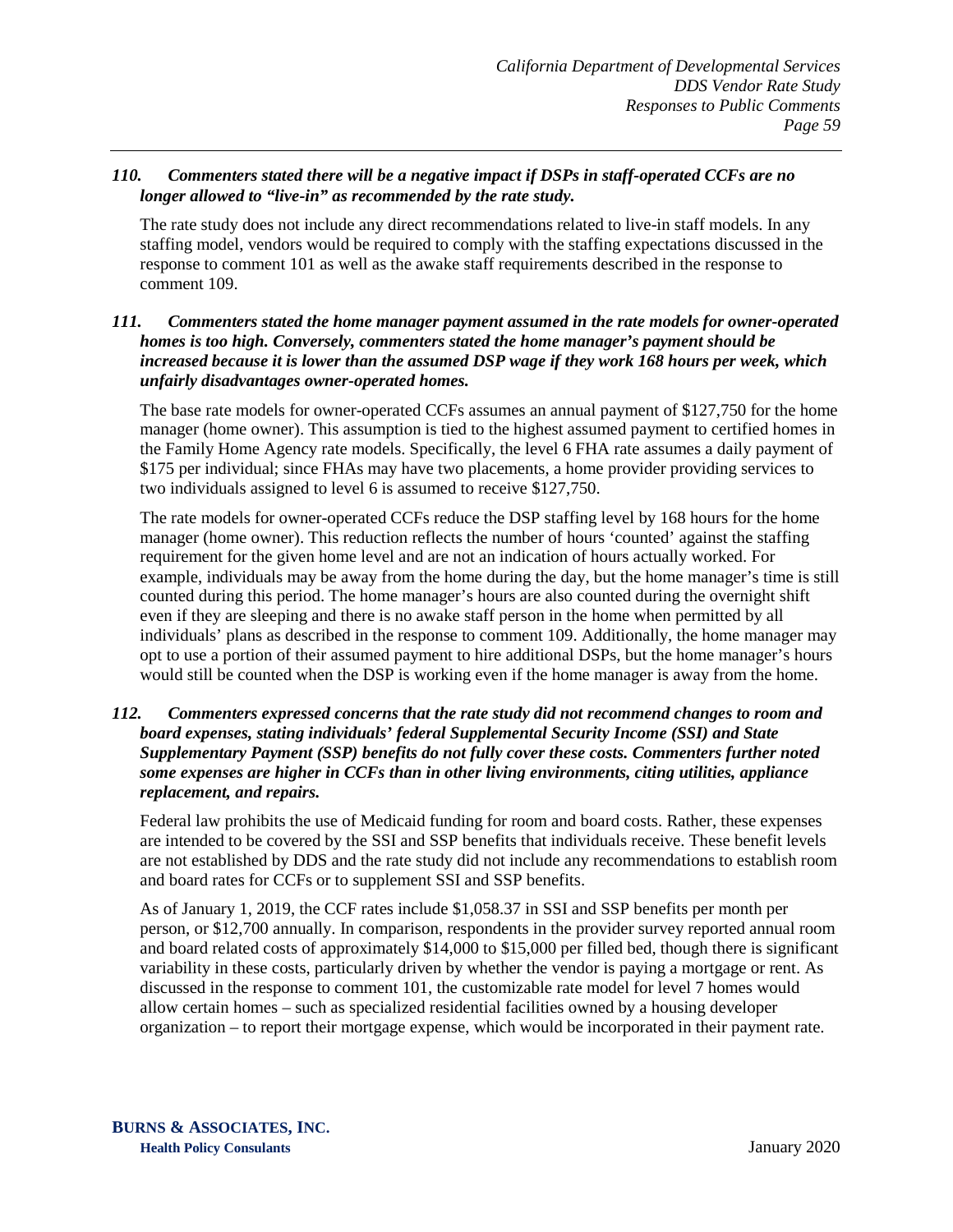#### *113. Commenters stated the weekly program operations costs of \$70 per individual per week are insufficient to cover activities, personal hygiene items, groceries, utilities, rent/ mortgage, house and care maintenance, etc. Additionally, commenters stated the cost of staff participation in outside activities they are required to attend with members was not accounted for in the rate study.*

The program operations funding is not intended to cover the cost of most of the expenses cited by the commenters –groceries and personal hygiene items, utilities, rent/ mortgage, and home maintenance – as these are considered room and board expenses, which are discussed in the response to comment 112. As noted by the commenters, there is not a specific assumption related to staff participation fees. Rather, these expenses are intended to be covered by the program operations funding, which is discussed in greater in detail in the response to comment 60.

### *114. Commenters objected to counting 40 hours of the administrator's time against the staffing expectations for level 2, 3, and 4 homes, noting current regulations only allow 20 hours to be counted. Conversely, commenters stated the 40-hour offset should also be applied to level 5 homes. Additionally, commenters suggested the wage assumption should be increased to a level that allows for the position to be considered exempt or overtime hours should be added.*

The rate models were revised in response to both comments.

The administrator's hours offset to the DSP staffing hours was reduced from 40 hours to 20 hours for the level 3 and 4 homes. The offset in level 2 homes remains 40 hours as it is expected that individuals in these homes are frequently engaged in activities away from the home, increasing the number of hours that can be 'covered' by the administrator. If the rate study is implemented, the recommended home levels, associated staffing expectations, and administrator's hour offset would be further defined in regulations.

The rate models have been further updated to assume five percent of administrators' total work hours are overtime hours.

# **Adult Residential Facilities for Persons with Special Health Care Needs (Service Code 113)**

#### *115. Commenters indicated the ARFPSHN rate models understate the costs of operating these homes, which are much more costly than level 4I CCFs.*

As discussed in the response to comment 94, there is a customizable rate model for ARFPSHNs. Once the customizable factors are completed, the ARFPHNS rate models provide significantly more funding than the CCF rates to reflect the cost of more specialized staff (that is, certified nursing assistants, licensed vocational nurses, and registered nurses). In response to this comment, however, a number of changes to the customizable rate model have been made:

- The number of hours for CNAs, LVNs, and RNs can all be customized whereas the draft rate model only allowed customization of the number of CNA hours,
- The home administrator can be reported to be a registered nurse or another staff with greater funding provided when the position is filled by an RN,
- Actual mortgage/ rent and property tax expenses can be input,
- The number of miles traveled per month in support of home operations can be customized, and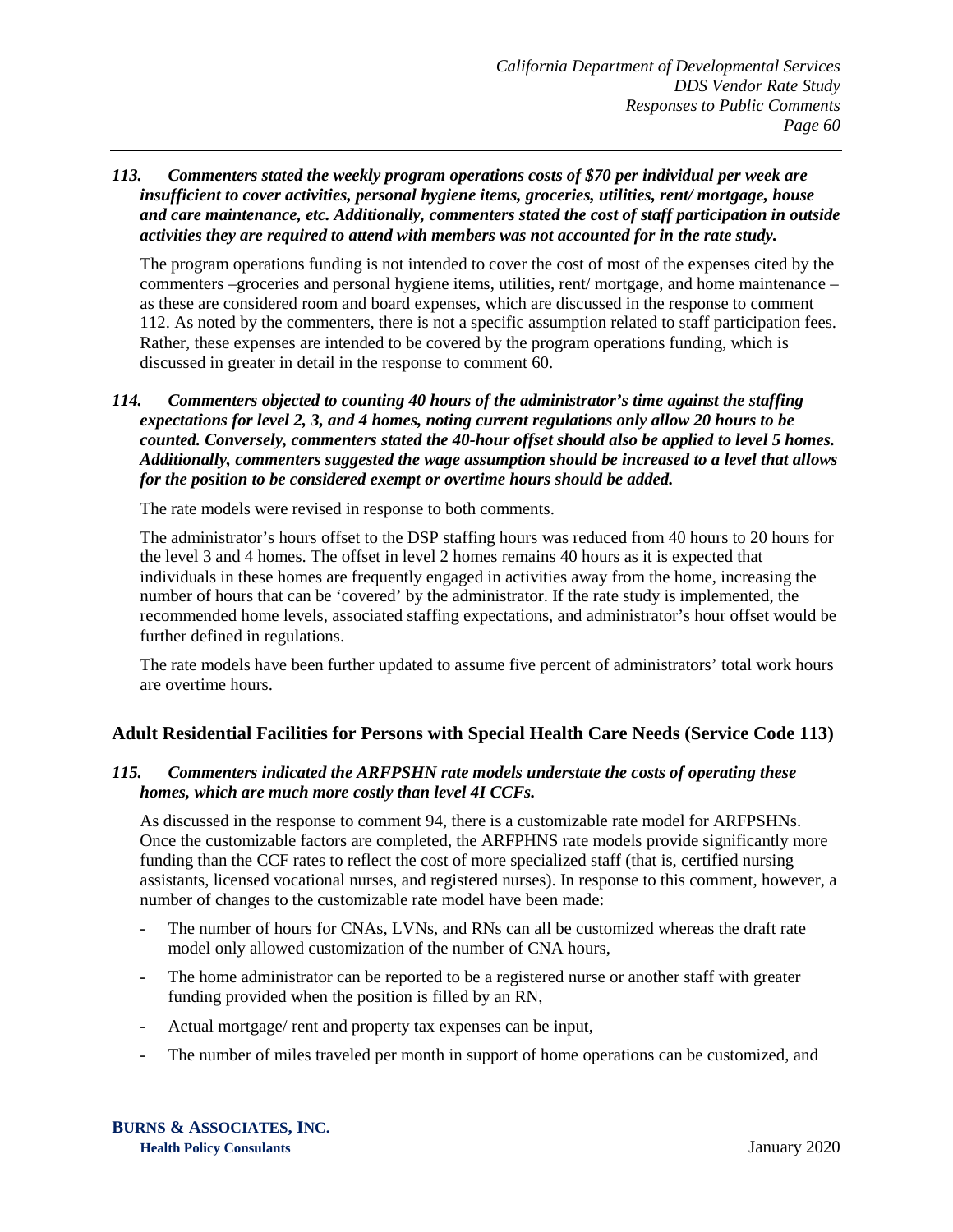The assumption for program operations funding is doubled from the amount included in the CCF rate models.

The administrative costs assumed in the rate model remain equal to the assumption in the four-bed level 6 adult CCF rate model, which is the highest funding level in any adult CCF rate model.

As part of the updated rate models, the fillable Excel versions of these rate models have been posted online so stakeholders may easily determine what rate would be assigned based on the Regional Center-approved staffing levels associated with specific homes.

### *116. Commenters stated it is difficult to analyze the expected direct care staffing hours and possible impact to current operations because the staffing methodology has not been provided.*

Recognizing the significant variability in staffing needs across ARFPSHNs, the rate study did not recommend fixed rates for this service. Rather, the rate study recommended a customizable rate model in which certain cost assumptions are fixed (such as the hourly wage and benefit package for staff), but the number of direct care ('line staff') hours to be provided are established on a home-byhome basis. The rate study does not include guidance on how the staffing levels would be approved by Regional Centers and assumes such decisions would be similar to existing practices.

## *117. Commenters asked whether the assumption that line staff are certified nursing assistants will become a regulatory requirement.*

As noted by the commenters, the ARFPSHN rate models assume line staff are certified nursing assistants. Decisions related to whether or not this becomes a requirement, whether there are other qualifications that may substitute, and whether existing staff would be grandfathered on a temporary or permanent basis have not been made and would be considered in the development of regulations that would be needed if the rate study is implemented.

# *118. Commenters stated the wage assumption for ARFPSHNs is too low and suggested the standard should be 150 percent of the minimum wage.*

The wage value in the ARFPSHN rate models reflects the assumption that line staff are certified nursing assistants. Specifically, the rate models assume a wage of \$17.06 per hour, which is in-line with wages reported by vendors that participated in the provider survey (\$14.85 median, \$16.99 weighted average).

### *119. Commenters questioned whether the ARFPSHN rate models provide enough licensed staff to comply with California statutes. Commenters also asked whether the number of registered nurse and licensed vocational nurse hours will vary by home or if the rate model relies on an average. Commenters stated the rate model only includes one lead staff per home.*

ARFPSHNs are required to have a licensed registered nurse, licensed vocational nurse, or licensed psychiatric technician awake and on duty 24-hours per day, seven days per week. The draft rate model reflected this requirement. Specifically, the draft rate model included one full-time registered nurse as the home administrator plus 128 hours per week for a lead staff, which is assumed to be a licensed vocational nurse. As noted in the response to comment 115, the updated rate model allows the number of licensed staff hours to be customized to exceed the minimum requirement based on the needs of the individuals in each home.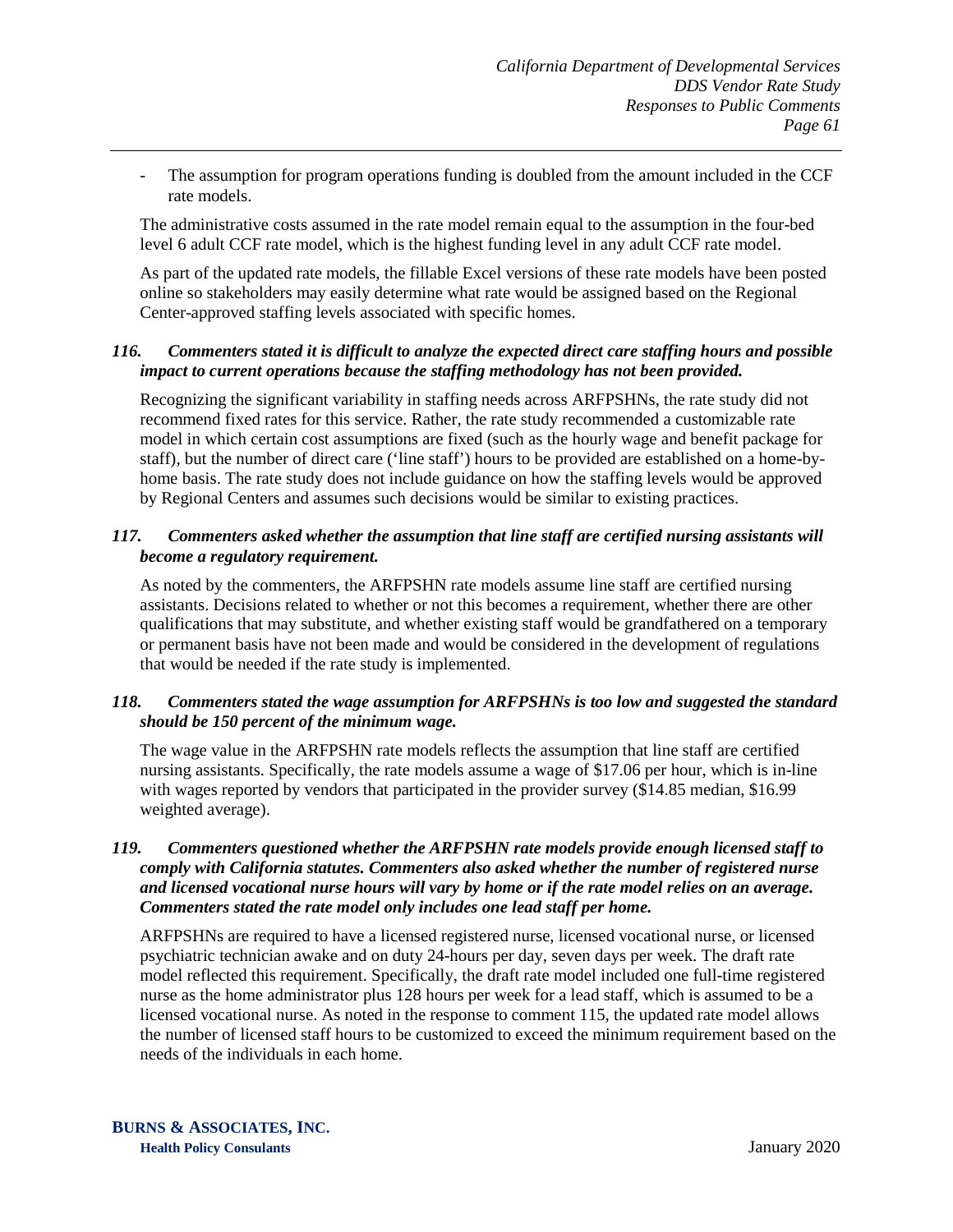### *120. Commenters stated the rate models should include at least 2.67 consultant hours per individual per month, consistent with the requirement for level 4I Community Care Facilities.*

As noted in the response to comment 94, rather than a fixed number of consultant hours based on the minimum requirement, the ARFPSHN rate models allow consultant hours to be customized to exceed the minimum based on the actual amount needed by the individuals in the home.

#### *121. Commenters stated service code 109 is used as an in-home day program for ARFPSHNs, and a rate model should be developed to reflect services provided by a certified nursing assistant or licensed vocational nurse.*

Supplemental Residential Program Support (service code 109) is used to supplement staffing in residential programs. Since these staff are intended to complement existing staff, the rate model assumes the services are provided by a personal assistant-type position rather than a certified or licensed position. In the case of ARFPSHNs, the customizable rate model allows for the total number of CNA hours to be tailored to the staffing needs of the home so there should not be a need to bill another service for in-home day programs.

# **Enhanced Behavioral Supports Homes (Service Codes 900 and 901) and Community Crisis Homes (Service Codes 902 and 903)**

- *122. Commenters objected to the wage assumptions for various positions included in the rate models. Comments included:*
	- *Wage assumption should not be the same across all homes, but should vary based on individual needs,*
	- *The wage assumption for registered behavior technicians (the line staff in the rate models) is too low and should not be tied to the BLS classification for psychiatric aides,*
	- *Lead staff must be registered behavior technicians or licensed psychiatric technicians so the wage assumption should not be based on the BLS classification for psychiatric aides, and*
	- *Board certified behavior analysts are often contractors rather than staff and the wage assumption is too low because it is based on the BLS classification for psychologists.*

One of the primary goals of the rate study was to establish greater consistency in rates across vendors. Thus, the rate models use a fixed wage assumption for each service as discussed in the response to comment 32. As further discussed in that response, the wage assumptions – like all rate model assumptions – are intended to reflect the estimated costs of providing services consistent with the State's regulations and individuals' service plans. It is therefore expected that for any given program, some costs would be higher than assumed and others would be lower.

As discussed in the response to comment 228, the BLS does not have a specific occupational classification for registered behavior technicians so they are often assigned to the psychiatric aide classification. In response to comments and recognizing RBTs often have greater qualifications than other staff included in the psychiatric aide classification, the wage assumption for RBTs was increased from the median wage for this classification to the  $75<sup>th</sup>$  percentile wage. This increased the wage assumption in the base rate model to \$18.48 per hour, or \$38,000 annually. As also detailed in the response to comment 228, this salary is generally consistent with average RBT wages in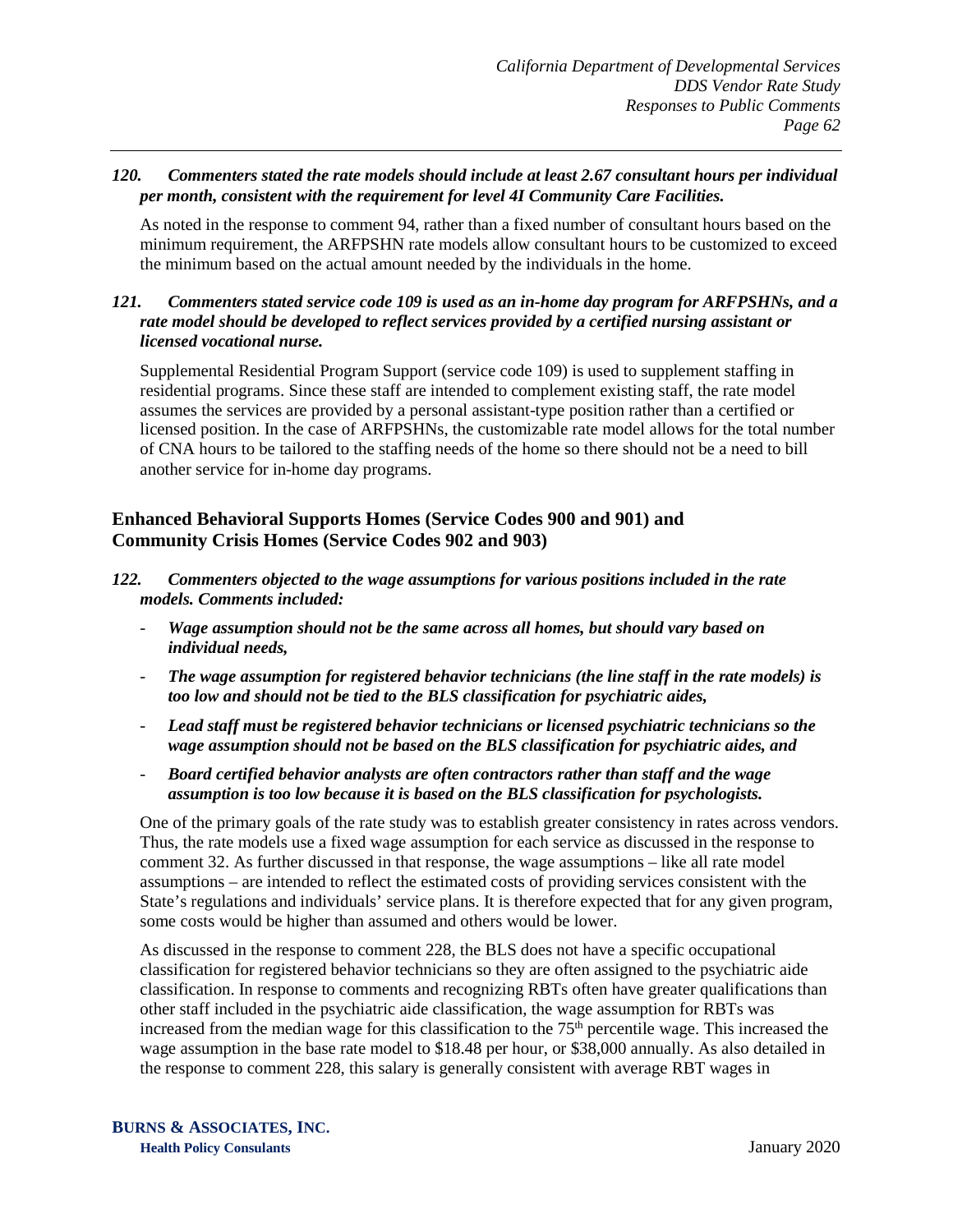California reported by various salary tracking firms. Similarly, the wage assumption for lead staff was increased to the  $90<sup>th</sup>$  percentile, increasing to \$21.35 per hour.

As with RBTs, there is not a standalone BLS classifications for behavior analysts and behavior management consultants. The wage for behavior analysts was tied to the median wage for clinical, counseling, and school psychologists, which is where the BLS generally includes BCBAs. The base rate model wage assumption is \$52.00 per hour, or \$108,200 per year. As detailed in the response to comment 228, this salary compares favorably to average BCBA wages in California reported by various salary tracking firms.

As discussed in the response to comment 96, vendors may directly employ or contract with a BCBA. The rate models assume the clinicians are employees, but this is not intended to have an impact on the cost.

## *123. Commenters stated the rate models do not include enough training time for registered behavior technicians. Suggestions ranged from 36 to 90 hours per year.*

Individuals must complete 40 hours of training to become a registered behavior technician and there are not specific continuing education requirements. To account for employer-specific training and additional training that may be needed due to the intensive nature of the services provided in CCHs and EBSHs, the recommended rate models included 70 hours of training for RBTs every year. This assumption is unchanged.

# *124. Commenters stated the rate models need to account for supervision of registered behavior technicians – including the home administrator – by board certified behavior analysts equivalent to five percent of their service hours.*

In response to this comment, the productivity adjustment for 'Supervision and Other Employer Time' for both line staff and lead staff was increased to two hours per week, which exceeds five percent of their direct service time.

The rate models already account for the full annual cost of the home administrator so no adjustment was made for this position. However, the rate model was revised to allow the user to specify whether the administrator position is filled by a BCBA, a registered nurse, or some other position.

## *125. Commenters stated the Facility Component rate models do not include mortgage/ rent or property tax cost assumptions. Commenters stated the facility rates are inadequate. As an example, one commenter noted they have currently approved monthly facility rates of as much as \$50,000, but the rate model reports a rate of less than \$8,000.*

The EBSH and CCH Facility Component rate models do not include fixed cost assumptions for all home expenses. Rather, as discussed in the response to comment 94, the rate study produced customizable rate models for EBHSs and CCHs. In particular, there are four customizable factors: the capacity of the home, the annual mortgage and rent cost for the home, the property taxes for the home, and the number of home-related miles traveled per month. Until all of those figures are reported, the total cost is incomplete.

The Facility Component rate models include fixed costs for the home administrator (about \$82,400 per year for wages and benefits), utilities (\$6,000 annually), newspaper/ telephone/ cable/ internet (\$2,400 annually), and repair and maintenance (\$6,000 annually).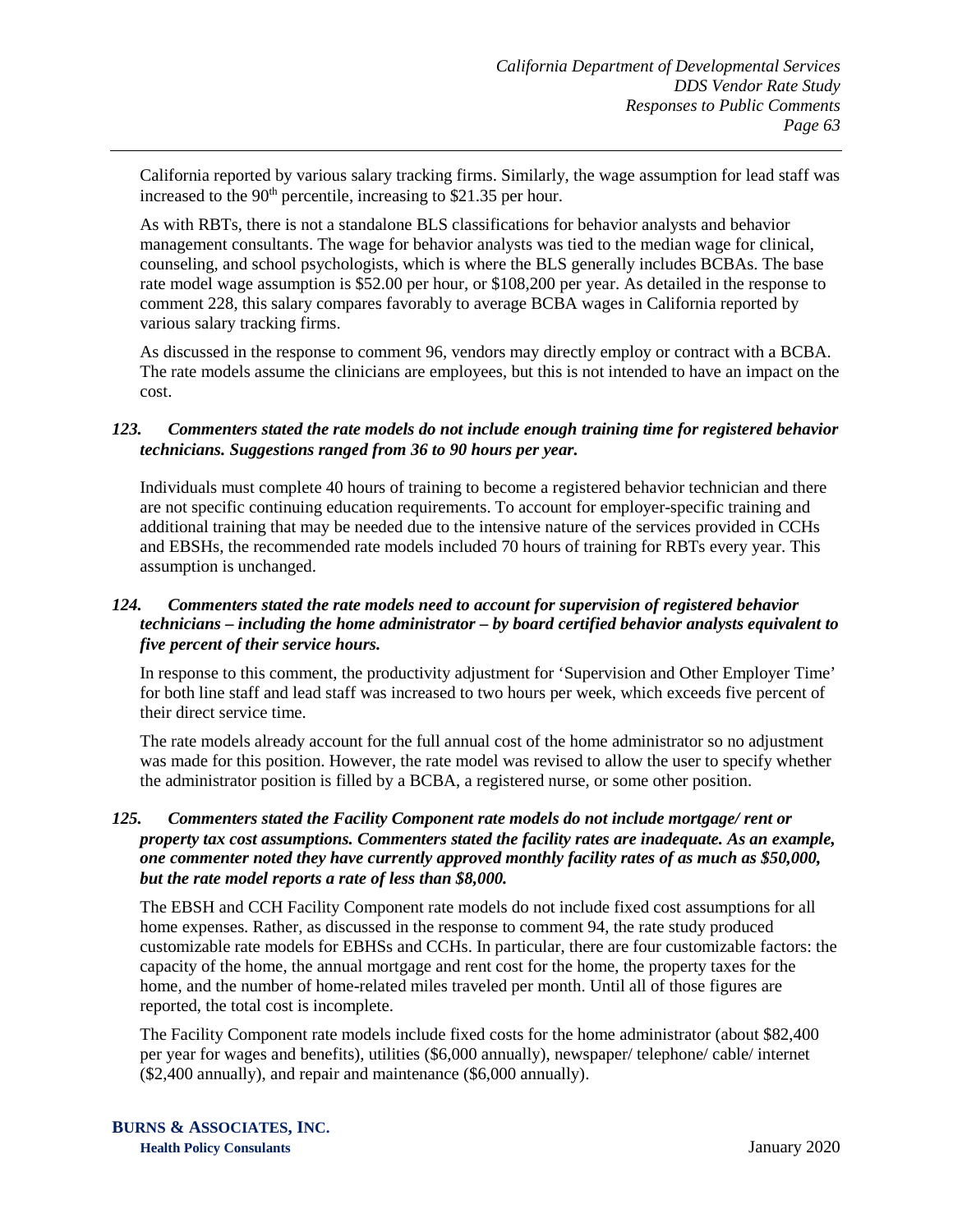As part of the updated rate models, the fillable Excel versions of these rate models have been posted online so stakeholders may determine what rate would be assigned based on the Regional Centerapproved costs associated with specific homes.

# *126. Commenters stated the lead staff should be included in the Facility Component rate model because the home must be fully staffed, trained, and functioning prior to the first placement.*

The rate study proposes to move the cost of the lead staff person from the Facility Component to the Individualized Services and Supports Component rate for the first individual placed in the home to provide greater transparency into per-person costs. Since the lead staff is counted as the first staff to support the first placement, but the Facility Component is spread across all participants, the cost of supporting the first placement is understated and the cost of additional placements is overstated.

For example, if there are two placements in the home who both require two-to-one support, under current practices the Facility Component rate will include the lead staff, the Individualized Services and Supports Component rate for the first placement will include their second staff person, and the Individualized Services and Supports Component rate for the second placement will include both of their staff. Thus, payments for the first placement will reflect one-and-a-half staff (one half of the lead staff in the Facility Component and one staff in the Individualized Services and Supports Component rate) while payments for the second placement will reflect two-and-a-half staff (one half of the lead staff in the Facility Component and two staff in the Individualized Services and Supports Component rate).

Including the cost of the lead staff in the Individualized Services and Supports Component rate for the first placement ensures the cost of serving this individual reflects two staff (and that the cost of serving subsequent placements similarly reflects the staff assigned to them). Additionally, since the Facility Component cannot be billed until a placement is made, there is no negative effect on vendors' billing.

## *127. Commenters stated the rate models assume only one lead DSP per home, but lead DSPs should be scheduled for 24-hour care.*

The EBSH and CCH rate models do not assume there is a single lead DSP per home. Rather, they assume 24-hour coverage by a lead staff person (168 hours per week), funded in the Individualized Services and Supports Component rate for the first placement as described in the response to comment 126.

#### *128. Commenters indicated the mileage expenses should be included in the Individualized Services and Supports Component rate model rather than the Facility Component rate model. Further, commenters stated vehicle expenses, such as lease payments, should be included in the rate models.*

The mileage assumption is incorporated in the Facility Component rate models rather than the Individualized Services and Supports Component rate models to allow vehicles to be budgeted for the entire home as it is assumed some portion of the mileage would support general home operations. This also eliminates the need to prorate mileage when a trip is shared by multiple individuals. The number of miles traveled in support of home operations is one of the 'customizable' elements of the Facility Component rate model.

As discussed in the response to comment 62, vehicle related expenses are reimbursed on a per-mile basis using the Internal Revenue Service's 2020 standard mileage rate of \$0.575 per mile. The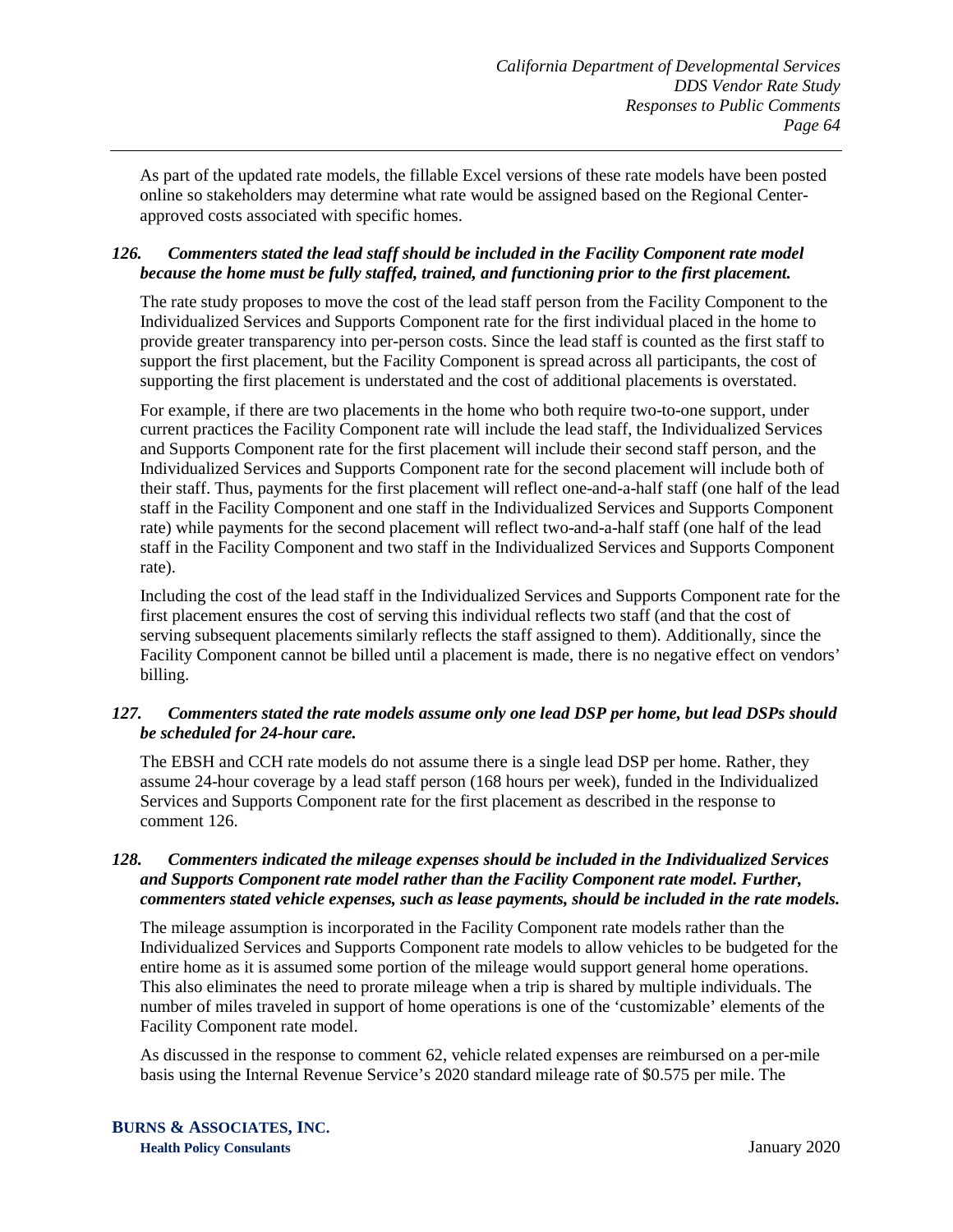standard mileage rate incorporates all vehicle-related expenses, including acquisition and depreciation, registration, maintenance and repairs, gasoline, and insurance.

# *129. Commenters stated the rate models exclude itemized costs for insurance (e.g., commercial general liability), alarm systems, licensing and membership fees, CPP development meetings, and quality assurance.*

Although not separately delineated, these costs are incorporated in the administration and program operations assumptions incorporated in the Facility Component rate models. Administration and program operations costs are discussed generally in the responses to comments 60 and 64. As it relates to EBSH and CCH rates specifically, the program operations funding is twice the amount included in other residential rate models to recognize the more intensive requirements of these programs. The administrative funding level is set equal to the assumption in the four-bed level 6 adult CCF rate model, which is the highest funding level in any adult CCF rate model.

## *130. Commenters stated the rate models excluded itemized costs for payroll taxes, unemployment insurance, health insurance, and other benefits.*

Although not separately delineated, these costs are incorporated in the employee benefit rate associated with each staff position in the customizable rate models. The specific assumptions related to individual benefits are detailed in Appendix C of the rate models.

# *131. Commenters stated the Individualized Services and Supports Component rate models should not include individual's Supplemental Security Income (SSI) and State Supplementary Payments (SSP) benefits, but rather, these costs should be moved to the Facility Component rate models.*

Individuals' SSI and SSP benefits were reflected in the EBSH and CCH rate models to provide transparency into how these services are funded. As the commenters note, however, these benefits should have been incorporated in the Facility Component rate model instead of the Individualized Services and Supports Component rate model. Since these benefits are considered a revenue source rather than a cost, they have been removed from the rate models, which are designed to reflect the cost of providing services and not how the services are funded.

## *132. Commenters suggested DDS retain the existing Community Crisis Home Transition Component (service code 899) rate model and remove the daily rate cap.*

The rate study does not include any recommendations related to the CCH Transition Component service. If the rate study is implemented, the appropriateness of the existing daily cap could be considered as changes to regulations are developed.

# **Family Home Agencies (Service Code 904)**

# *133. Commenters objected generally to the recommended rate models, stating the rates are less than they currently receive. Additionally, commenters stated they believe FHA rates should be aligned with CCF rates.*

There are significant differences in the manner in which services are provided in Community Care Facilities and Family Home Agencies. For that reason, rate models were developed specifically for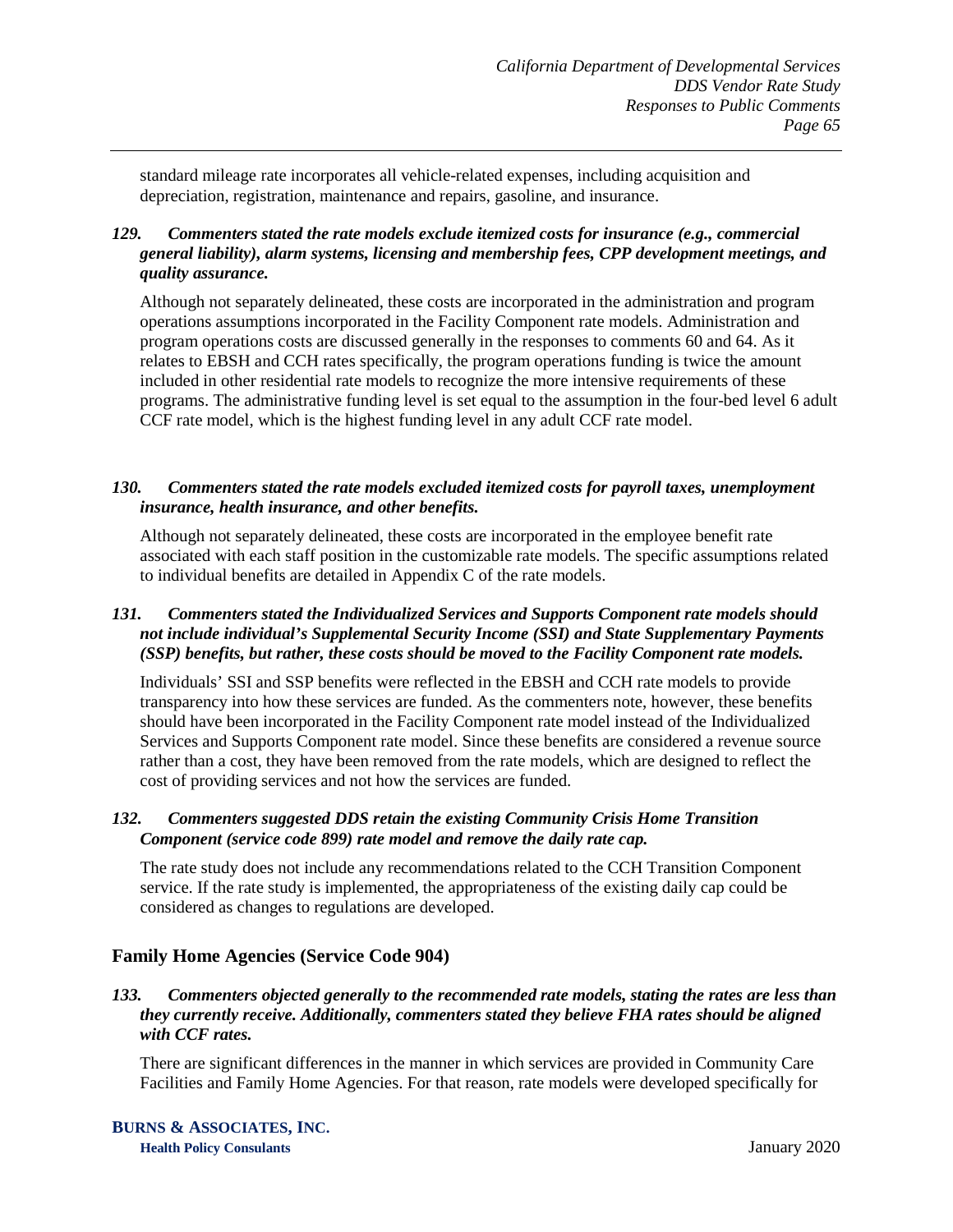FHAs, outlining the costs associated with this service, including recruitment, home oversight (coordination), training, agency-provided direct support professionals, consultants, and the payment to the home provider.

As detailed in the remainder of this subsection, a number of changes have been made to the rate models in response to specific suggestions from commenters.

### *134. Commenters stated the rate study recommended 6 FHA levels, but did not provide criteria for these levels. Additionally, commenters noted at least one Regional Center has a seventh level for higher-needs individuals.*

The rate study did not outline specific criteria for assignment to the six rate levels. Rather, the rate models outline assumptions regarding the intensity of supports associated with the home in terms of the coordinator's caseload, the number of agency-provided direct support professional hours, and the payment to the home. Similar to the process currently employed by Regional Centers with tiered rates, it is expected these assumptions would be used to inform the determination of the appropriate rate level for a given placement. If the rate study is implemented, more specific guidelines would be considered as changes to regulations are developed.

The sixth level, which provides funding of more than \$100,000 annually, is intended to support individuals with complex support needs.

## *135. Commenters stated the rate study reduces the number of direct support professional hours to be provided by the agency by six hours per month in their level 5 FHA homes and by 16 hours per month in their level 6 FHA homes.*

As discussed in the response to comment 134, the rate models include assumptions for agencyprovided direct support professional hours that vary based on the needs of the home. These assumptions include eight hours per month for level 1 FHA homes and 24 hours per month in level 6 FHA homes. If an existing home requires more DSP hours than assumed in the rate model, it may be appropriate to change the home's assigned level or Supplemental Residential Program Support (service code 109) could be authorized to supplement the FHA rate.

#### *136. Commenters stated the assumption that coordinators have caseloads of 15 homes is too high.*

The 15-home caseload assumption only applies to the level 1 rate models. Each higher level assumes a lower caseload; the level 5 and 6 rate models assume a caseload of only six homes. According to participants in the provider survey, the current average caseload is 14 FHA homes.

#### *137. Commenters stated the assumption that recruiters certify 24 homes per year is too high. Commenters instead recommended the assumption be lowered to ten homes per year.*

The rate models assume a *full-time* recruiter (that is, a staff person who has no other responsibilities) would be able to successfully recruit and achieve certification for 24 homes per year. According to participants in the provider survey, it takes an average of approximately 50 hours to recruit, train, and approve a home. Based on a 2,080-hour work year, this would translate to more than 40 successful recruitments per year. However, the rate models recognize not every hour worked can be attributed to a recruitment; for example, staff have paid time off, spend time driving to prospective homes, attend staff meetings, etc. The models assume 60 percent of a full-time recruiter's hours are spent on actual recruitment activities, translating to 24 homes per year.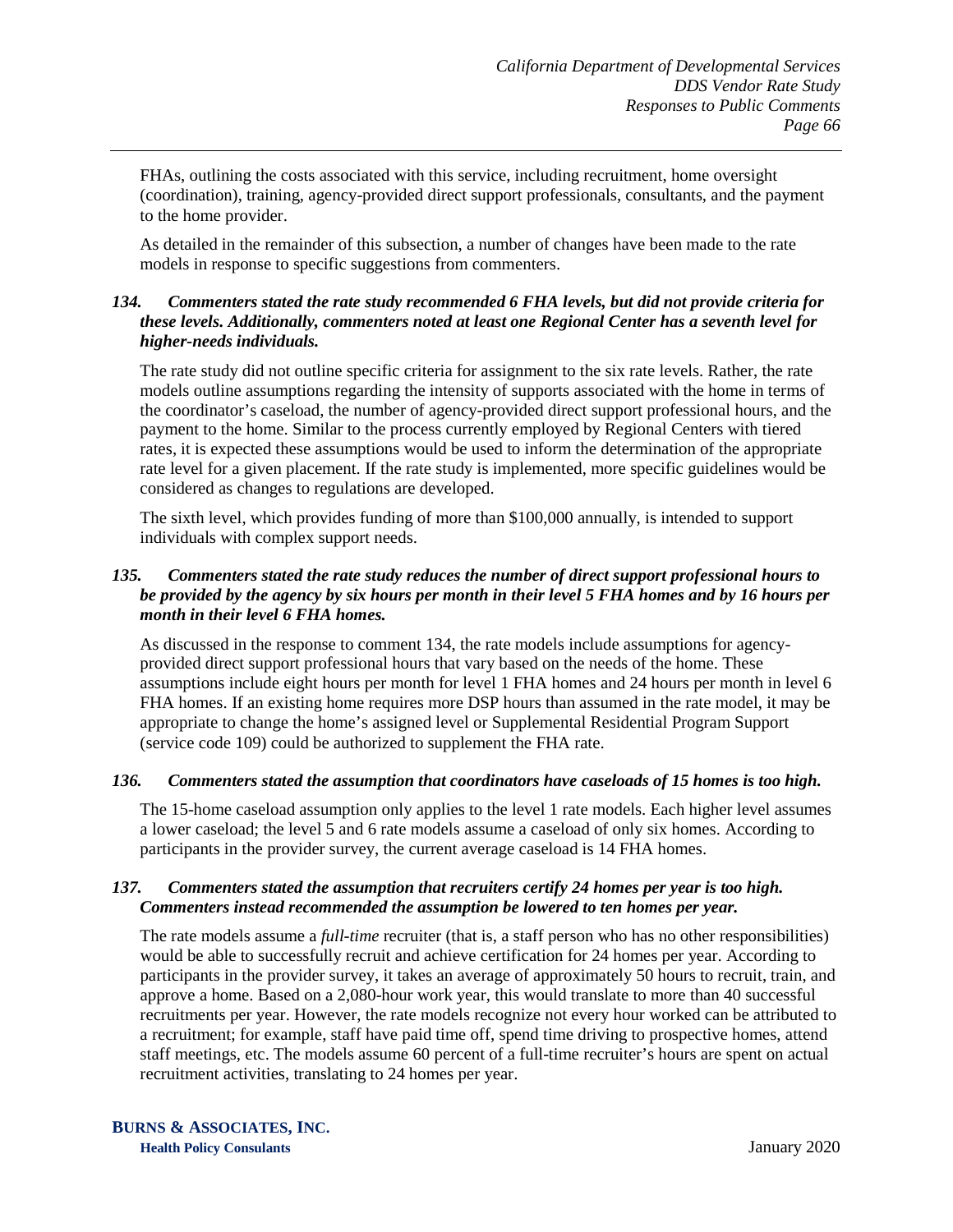It is acknowledged some agencies may not have full-time recruiters so they would successfully recruit fewer homes. In this case, both the work hours and the number of recruitments would change proportionally (that is, a half-time recruiter would be assumed to recruit 12 homes per month) such that the cost per home does not change.

## *138. Commenters stated the rate models exclude a program manager/ director position, and asked whether the recruiter position is assumed to include these responsibilities.*

As noted in the response to comment 137, the rate model assumes the recruiter is dedicated to the recruitment function. It is not intended to account for a program manager position. This position would be covered in the program operations funding discussed in the response to comment 60.

### *139. Commenters noted the rate models did not specify a number of home visits per participant and suggested that if rates are to be standardized, the number of home visits should also be fixed.*

The rate models do not include assumptions related to the number of times a coordinator or agencyprovided direct support professional visits a home. Rather, the rate models include assumptions related to the coordinator's caseload (which influences the number of visits provided) and the total number of agency-provided DSP hours provided (but not whether this consists of a larger number of shorter visits or a smaller number of longer visits).

If the rate study is implemented, establishing specific expectations regarding the number of visits to be provided could be considered as potential changes to regulations are developed.

### *140. Commenters objected to the wage assumptions incorporated in the rate models for coordinators, recruiters, trainers, and direct support professionals. One or more of these commenters additionally stated the positions other than DSPs should be classified as exempt.*

The rate models do not assume staff must be classified as exempt and the wage assumptions of an annual wage of \$48,600 for recruiters and \$42,900 for coordinators and trainers have only been updated to reflect the May 2018 BLS wage data. Additional discussion of wage assumptions for supervisory-type position is included in the response to comment 42. Wage assumptions for direct support professionals are discussed in the response to comment 33.

### *141. Commenters objected to various productivity assumptions for agency-provided direct support professionals, stating the allotted time should be increased for traveling between service encounters and supervision and other employer time, and time should be added for recordkeeping.*

In response to this comment, a productivity adjustment of 1.25 hours per full-time workweek was added for recordkeeping responsibilities. The remaining factors are unchanged, except for adjustments related to the assumptions of the distribution between full-time and part-time staff discussed in the response to comment 51. With these revisions, the base rate models assume a DSP provides about 25 hours of direct care during a 35-hour workweek.

## *142. Commenters stated the rate models should include mileage for the recruiter and direct support professional positions.*

In response to this comment, the base rate models have been revised to include 5,200 miles per year for both the recruiter and agency direct care staff positions.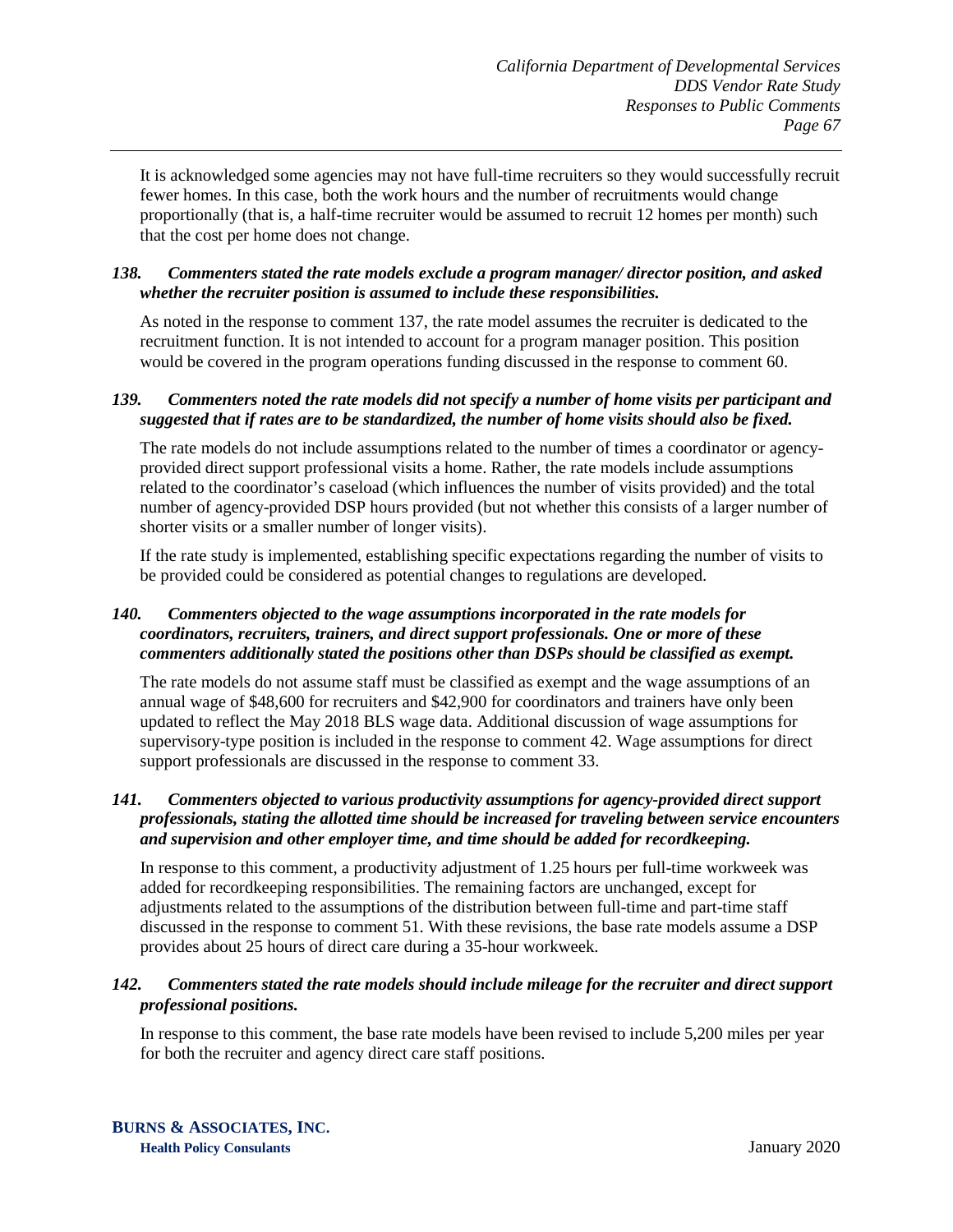#### *143. Commenters objected to the recommendation that a minimum of 45 percent of the total FHA rate be paid to the home provider, suggesting that figure was too high. Conversely, other commenters suggested the ratio was too low.*

The FHA rate models include specific assumptions related to the various costs associated with providing the service, including recruitment, home oversight (coordination), training, agencyprovided direct support professionals, consultants, and the payment to the home provider. In the draft rate models, the assumed payment to the home provider ranged from 47 percent to 65 percent of the total rate. While the rate study did not recommend that agencies be required to pay the exact amounts assumed in the rate models, it did recommend that home providers receive at least 45 percent of the rate. This minimum standard was less than the amounts actually assumed in the rate models to provide flexibility for agencies to tailor supports to the individual needs of the home. The home provider is additionally assumed to receive funding from individuals' Supplemental Security Income and State Supplementary Payment benefits for room and board expenses.

With the various changes made to the rate models, the assumed payments to the home provider now constitute 55 to 62 percent of the total base rate. Accordingly, it is now recommended that home providers receive at least 50 percent of the total rate.

# *144. Commenters objected to tying administrative costs for all levels of FHAs to the administrative rate for five-and-six person level 4 CCFs. It was alternatively suggested that administrative costs be tied to the four-and-fewer person CCF rates.*

In response to this comment, the administrative costs in the FHA rate models are no longer tied to CCF rates. Rather, they are funded at 12 percent of the total rate, consistent with most other rate models developed as part of the rate study. This has the effect of providing more administrative funding to support the higher-level homes.

# *145. Commenters indicated the rate models did not include funding for relief care.*

As noted by the commenters, the rate models do not include a specific assumption for relief care. Rather, it is assumed relief care can be provided by the direct support professional hours included in each rate model as discussed in the response to comment 135, or the agency may reduce the payment to the home provider for days during which they do not provide care and use that funding to pay relief staff.

# **Supplemental Residential Program Support (Service Code 109)**

## *146. Commenters stated in-home day programs should not be covered through the Supplemental Residential Program Support service.*

The rate study did not recommend that In-Home Day Programs be reimbursed through service code 109. Rather, it is assumed these programs would continue to be funded through service code 091.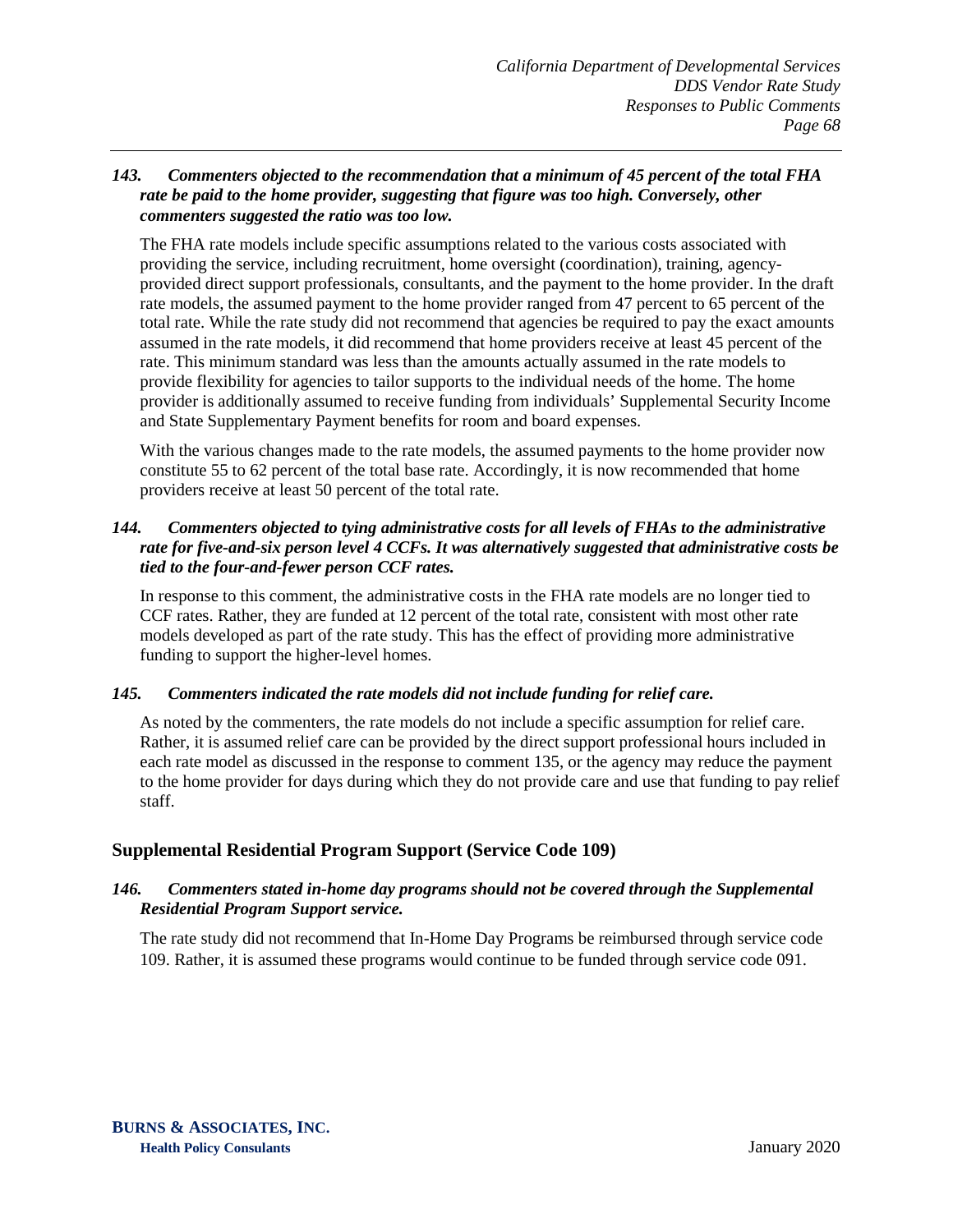### **DAY PROGRAM, TRANSPORTATION, AND EMPLOYMENT SERVICES**

This section summarizes comments related to services the rate study categorized as 'day, employment, and transportation services', including Community-Based Day Programs (including miscellaneous service codes covering similar programs), Supported Employment, Work Activity Programs, and Transportation. Note that most comments related to wage, benefit, and administrative assumptions are addressed in the Across Services section.

# **Multiple Services**

*147. Commenters objected to the recommended elimination of the 'miscellaneous service codes' for Community Integration Training Programs (service codes 055) and Community Activities Support Services (service code 063), stating these services provide individualized options. For example, commenters stated they use these service codes to offer a combination of employment and independent living services, typically at a one-to-one ratio; customized employment, job exploration, and volunteering opportunities; and programs that include augmentative alternative communication. Additionally, commenters noted rate models were not specifically developed for Project SEARCH and College to Career programs. Finally, commenters stated the recommended rate models may reduce some rates by more than 50 percent.*

A key requirement of the rate study was an evaluation of the number and type of service codes, including recommendations for simplifying and making service codes more reflective of the level and types of services provided. The rate study was also tasked with addressing the transparency and sustainability of services. Consistent with these charges, the rate study recommended the elimination of service codes 055 and 063, which lack regulations to define service requirements and are often used to provide supports that are duplicative of other services such as 'look-alike day programs' and supported employment services. Additionally, individuals can receive more the one type of support (for example, both day program and employment services) under the same service code, making it difficult to determine the number of individuals participating in various types of programs. Without defined requirements and consistent rate methodologies, these services are neither transparent nor sustainable.

The recommendations incorporated in the rate study still provide sufficient flexibility to meet the specific needs of individuals. There are a variety of service codes that cover many of the activities cited by the commenters, including Independent Living (service code 520) and Supported Employment-Individual (service code 952), which were activities specifically noted in the comments. The framework for Community-Based Day Programs includes rates for services provided in a centerbased location or in the community at a variety of staffing levels, and for programs with a medical or behavioral focus. Additionally, other services such as Supplemental Program Support-Day Programs (service code 110) and service codes that cover specialized supports such as a nurse's assistant or behavior technician can be approved to augment the day program. The specific activities worked on in these programs should be tailored to an individual based upon their needs and goals as determined through a person-centered planning process.

If the rate study is adopted and regulations are developed, vendors and stakeholders would be engaged to determine whether guidelines should be established for programs with already-defined structures such as Project SEARCH and College to Career programs.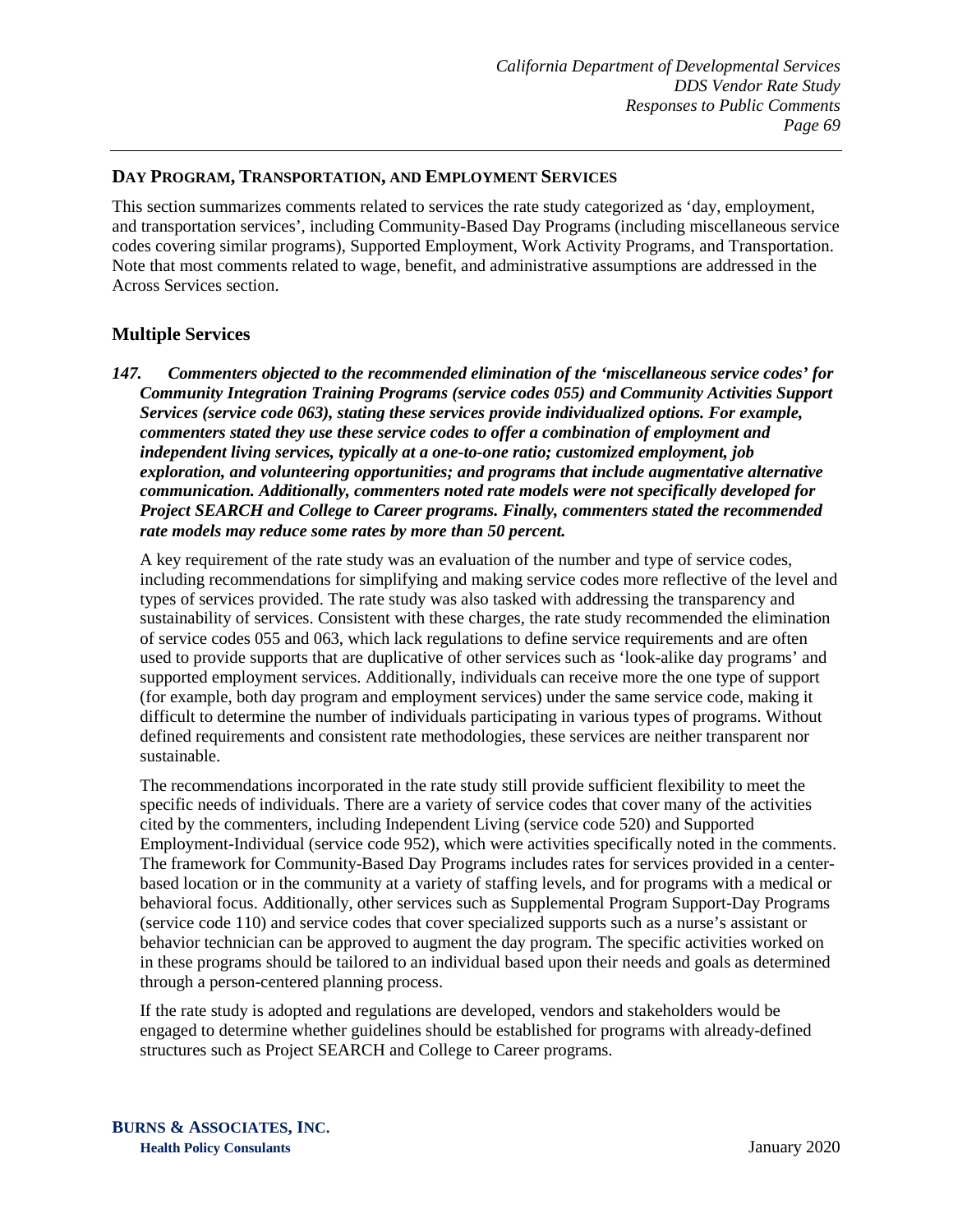Although it is likely the rate models would decrease rates for *some* programs authorized under these service codes – which would be true for many service codes – the actual impact would vary by vendor based on their current rate and the service or services to which their programs would be transitioned.

#### *148. Commenters stated the rate models for day programs that operate 100 percent of the time in the community and for Supported Employment-Individual should include facility costs.*

Only rate models for services that are delivered at least partly in a center or clinic environment include a cost factor for facility expenses to account for program space. As with all services, other facility-related expenses such as staff offices are incorporated in the program operations and administrative cost assumptions discussed in the responses to comments 60 and 64.

#### *149. Commenters expressed support for the recommendation that services currently billed on a daily basis be converted to hourly billing, including Work Activity Programs and certain day programs, stating this will support person-centered thinking and allow individuals greater choice in activities. Conversely, other commenters objected to this recommendation, stating this will create difficulties in scheduling and additional administrative burdens.*

The rate study recommends a number of services currently billed on a daily basis be billed based on an individual's hours of attendance. This recommendation is intended to provide several benefits.

First, it accommodates individuals who receive multiple services in a day. For example, the rate framework for Community-Based Day Programs includes separate rates for center-based and community-based supports. The higher rates for community-based supports are intended to encourage vendors to maximize individuals' participation in the community. Or, an individual may spend part of the day in a Community-Based Day Program and part of the day receiving Supported Employment.

Second, hourly billing increases transparency into the services individuals actually receive. With daily billing, it is difficult to know, for example, whether someone is spending one hour in a day program or six hours.

Third, hourly billing better aligns payments with costs. In a daily billing model, a vendor receives the same payment regardless of whether they provide three hours of service or six hours.

### *150. Commenters stated the attendance rates assumed in the rate models for group services are too high. Further, commenters stated attendance rates will decline with the transition to hourly billing because a participant may arrive late or leave early. Additionally, commenters stated attendance rates are lower in behaviorally- and medically-focused programs.*

The rate models for Community-Based Day Programs, Supported Employment-Group, and Work Activity Program services assumed a 90 percent attendance rate for program participants. This assumption was derived primarily from data collected through the provider survey as shown in the table below.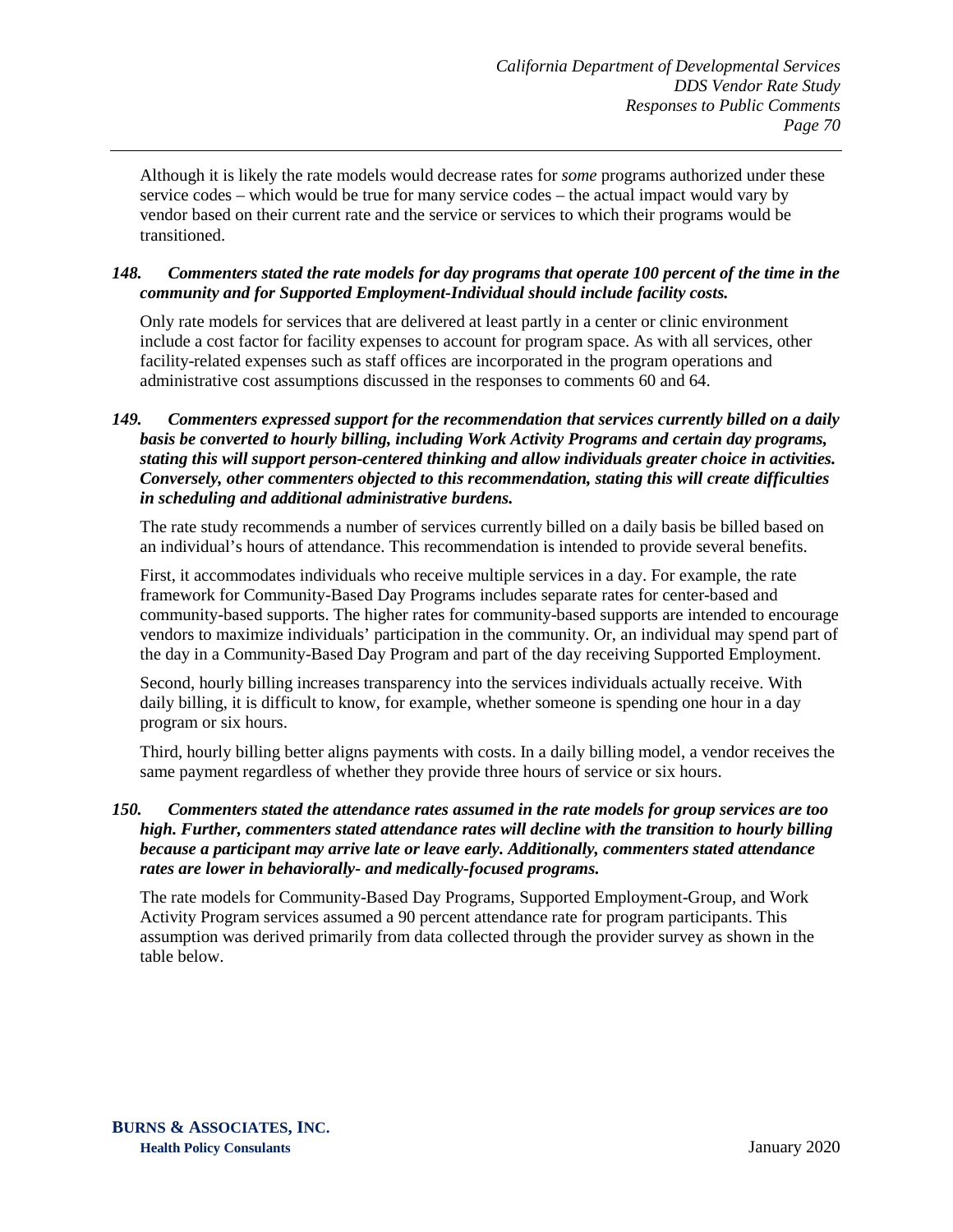*California Department of Developmental Services DDS Vendor Rate Study Responses to Public Comments Page 71*

| Service Name and Service Code                        | Service Type                    | Number<br>of Survey<br>Responses | Median<br>Attendance<br>Rate | Weighted<br>Average<br>Attendance<br>Rate |
|------------------------------------------------------|---------------------------------|----------------------------------|------------------------------|-------------------------------------------|
| Community Integration Training (service code<br>055) | Non-Medical/Non-<br>Behavioral  | 61                               | 90%                          | 88%                                       |
| Community Integration Training (service code<br>055) | Behavioral                      | 26                               | 90%                          | 87%                                       |
| Community Integration Training (service code<br>055) | Medical                         | 11                               | 85%                          | 85%                                       |
| Community Activities Support (service code<br>(063)  | Non-Medical/Non-<br>Behavioral  | 8                                | 94%                          | 91%                                       |
| Community Activities Support (service code<br>(063)  | Behavioral                      | 9                                | 90%                          | 93%                                       |
| Community Activities Support (service code<br>063)   | Medical                         | 1                                | 72%                          | 72%                                       |
| Activity Center (service code 505)                   | Non-Medical/Non-<br>Behavioral  | 33                               | 87%                          | 87%                                       |
| Activity Center (service code 505)                   | Behavioral                      | 5                                | 86%                          | 80%                                       |
| Activity Center (service code 505)                   | Medical                         | $\overline{c}$                   | 87%                          | 90%                                       |
| Adult Development Center (service code 510)          | Non-Medical/Non-<br>Behavioral  | 95                               | 88%                          | 88%                                       |
| Adult Development Center (service code 510)          | Behavioral                      | 20                               | 90%                          | 89%                                       |
| Adult Development Center (service code 510)          | Medical                         | 13                               | 89%                          | 91%                                       |
| Behavior Management Programs (service code<br>515)   |                                 | 82                               | 90%                          | 80%                                       |
| Social Recreation Programs (service code 525)        | Non-Medical/Non-<br>Behavioral  | 6                                | 92%                          | 92%                                       |
| Social Recreation Programs (service code 525)        | Behavioral                      | 1                                | 85%                          | 85%                                       |
| Supported Employment-Group (service code<br>950)     |                                 | 55                               | 91%                          | 91%                                       |
| Work Activity Programs (service code 954)            | Small (1-30<br>Participants)    | 18                               | 86%                          | 87%                                       |
| Work Activity Programs (service code 954)            | Medium (31-100<br>Participants) | 21                               | 88%                          | 86%                                       |
| Work Activity Programs (service code 954)            | Large $(101 +$<br>Participants) | 7                                | 88%                          | 88%                                       |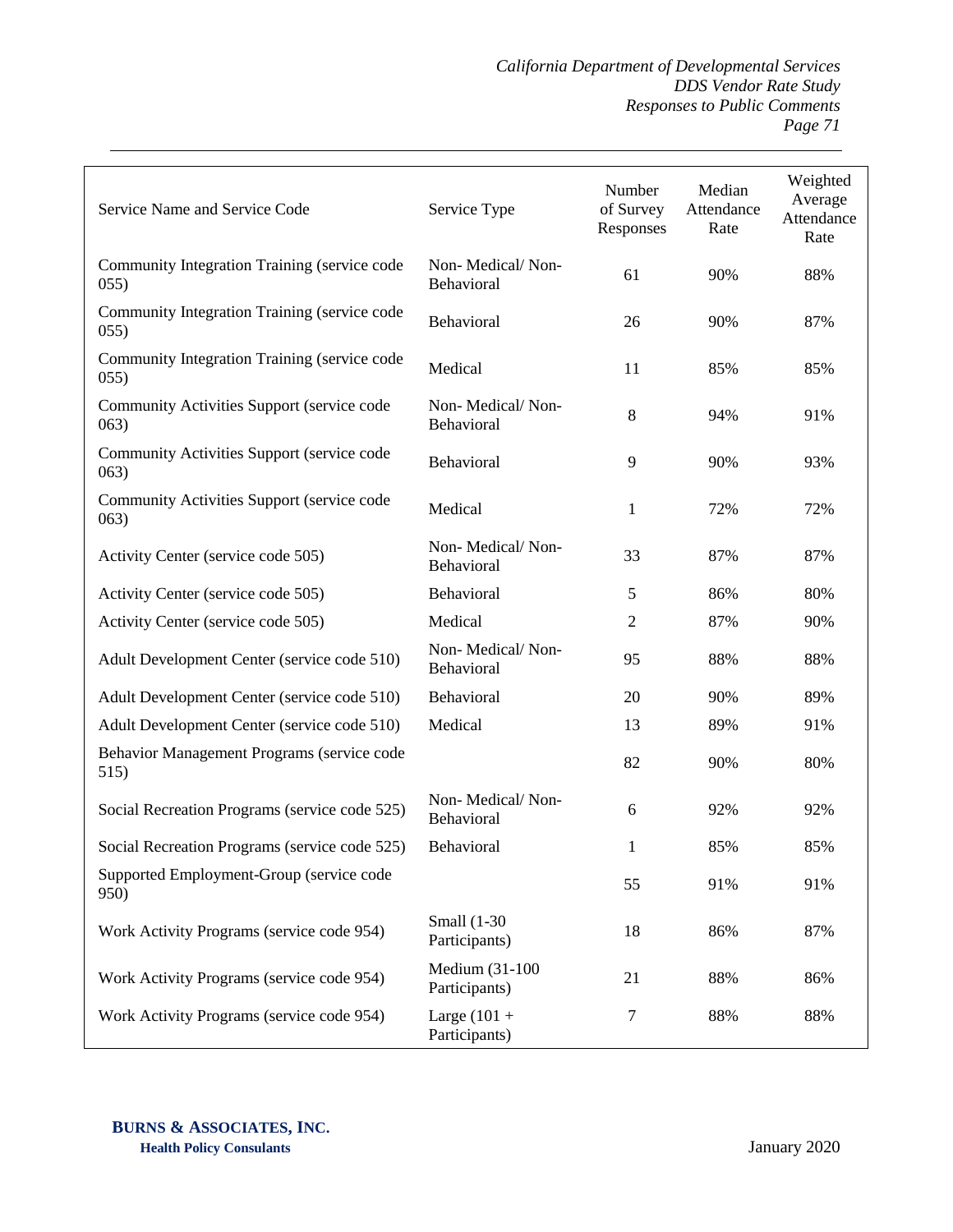Depending on how attendance is defined, transitioning from daily to hourly billing could affect the calculated attendance rate. For example, if an individual is scheduled to attend a program for six hours, but is only there for five hours, the attendance would likely be considered 100 percent under a system of daily billing, but would only be 83 percent for the purposes of hourly billing. Note that if the participant attends for five-and-a-half hours, that would be rounded to six hours for billing and attendance would still be 100 percent.

It is not clear, however, that the issue of daily versus hourly billing is impacting these reported attendance rates. First, anticipating that the system could shift to hourly billing, the survey was designed to capture hourly attendance with the instructions stating, "Report your organization's attendance rate by dividing the total hours of service provided to all individuals for the program being reported divided by the number of scheduled hours of service for those individuals." Second, some of the services included in the table above are already billed on an hourly basis: Social Recreation, Supported Employment-Group and at least some programs authorized under service codes 055 and 063. Comparing these services to those billed on a daily basis, there is not a substantial difference in reported attendance rates.

In response to this comment, however, the assumed attendance rate has been reduced from 90 percent to 88 percent in the rate models for group services. No additional adjustment was applied to medically- and behaviorally-focused programs as the data reported in the survey did not suggest substantial differences.

## *151. Commenters asked why attendance is reflected in both the direct support professional wages and benefits sections and the attendance sections of the rate models for Community-Based Day Programs, Supported Employment-Group services, and Work Activity Programs.*

The attendance assumptions perform a similar function in both sections. Specifically, the attendance assumptions serve to recognize vendors have certain fixed costs regardless of whether an individual attends the program as scheduled. As discussed in the response to comment 150, the assumed attendance in these programs is 88 percent. Costs allocated on a per-person basis are therefore 'inflated' by dividing by 88 percent. This adjustment is applied to the cost of the direct support professional, supervision, facilities, and mileage.

#### *152. Commenters stated the rate models assume individuals are scheduled to attend their Community-Based Day Programs, Supported Employment-Group programs, and Work Activity Programs six hours per day and five days per week, but some individuals are scheduled for fewer hours.*

This issue differs from the question of attendance rates discussed in response to comment 150 as it relates to *scheduled* attendance versus *unscheduled* absences. The rate models include an attendance factor as the basis to amortize certain fixed costs, including staffing, facility, and vehicle expenses. This assumption is separate from but related to the attendance assumption.

For example, the rate models for Community-Based Day Programs assume programs operate 250 days per year for six hours per day, which translates to 1,500 hours per year. This assumption is best understood as the hours associated with a 'slot' rather than, necessarily, an individual. That is, if someone is scheduled to attend a program for three days per week, it is assumed someone else is scheduled for the other two days so the program space does not go unused.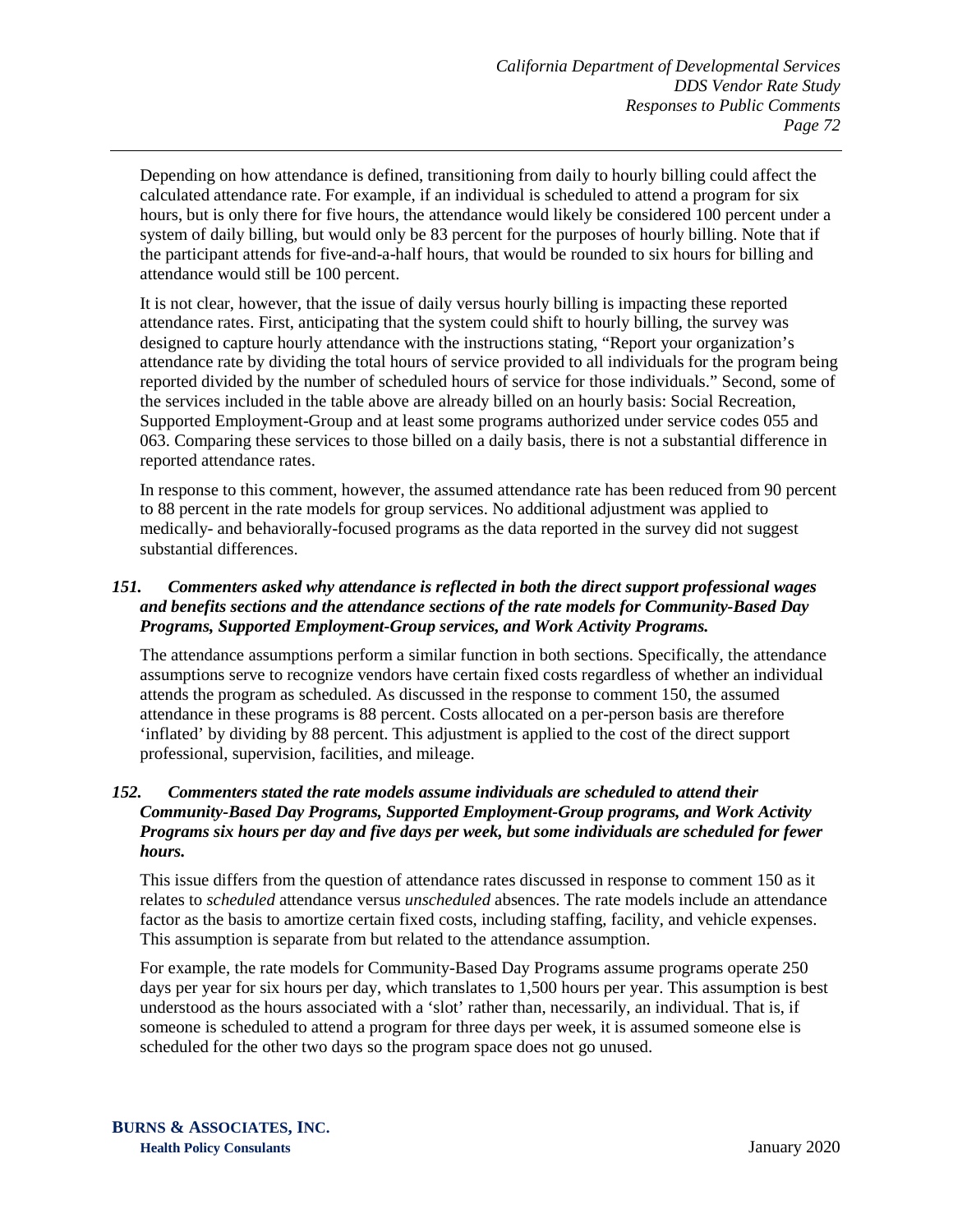Although this assumption relates to a slot, it is still adjusted for the attendance rate discussed in the response to comment 150 to reflect unscheduled absences that will occur. The 1,500-hour assumption is therefore multiplied by the 88 percent attendance factor so a slot is assumed to be filled 1,320 hours per year. This total is used to determine the per-hour amounts of fixed costs. Alternatively, the rate models could have assumed lower fixed costs per participant (for example, if someone is only scheduled for three days per week, they will travel fewer miles than assumed; or, if a program has a sizable number of part-time attendees, they would not need as large a physical space), but the overall rate would be effectively unchanged.

#### *153. Commenters stated it was inappropriate to assume staff provide more than 30 billable hours of service per week when individuals are limited to 30 hours of service.*

Although related, a direct care worker's billable hours are separate from the number of hours of service any given individual receives, as illustrated in the schedule below.

| Time     | −<br>Staff   | $\mathbf{\Omega}$<br>Staff <sup>:</sup> | Staff 3      | ⋖<br>Attendee | $\mathbf{a}$<br>Attendee | $\cup$<br>Attendee | $\Box$<br>Attendee | щ<br>Attendee | щ<br>Attendee | U<br>Attendee | Η<br>Attendee | $\overline{\phantom{0}}$<br>Attendee | J<br>Attendee | K<br>Attendee | ⊣<br>Attendee |
|----------|--------------|-----------------------------------------|--------------|---------------|--------------------------|--------------------|--------------------|---------------|---------------|---------------|---------------|--------------------------------------|---------------|---------------|---------------|
| 8:00 AM  | ✓            |                                         |              | $\checkmark$  | ✓                        | ✓                  |                    | ✓             | $\checkmark$  |               |               |                                      |               |               |               |
| 9:00 AM  | ✓            | ✓                                       | ✓            | ✓             | ✓                        | ✓                  |                    | ✓             | $\checkmark$  |               |               |                                      |               |               |               |
| 10:00 AM | ✓            | ✓                                       | $\checkmark$ | ✓             | ✓                        | ✓                  |                    | ✓             | $\checkmark$  | ✓             |               |                                      |               |               |               |
| 11:00 AM | ✓            | ✓                                       | ✓            | ✓             | ✓                        |                    |                    |               | ✓             | ✓             |               |                                      |               |               |               |
| 12:00 PM | ✓            | ✓                                       | ✓            | ✓             | ✓                        | ✓                  |                    |               | $\checkmark$  | ✓             |               |                                      | ✓             | ✓             |               |
| 1:00 PM  | ✓            |                                         | $\checkmark$ | ✓             | ✓                        |                    |                    |               | ✓             | ✓             |               |                                      |               | ✓             |               |
| 2:00 PM  | ✓            | ✓                                       | ✓            |               |                          |                    |                    |               |               | ✓             |               |                                      |               | ✓             |               |
| 3:00 PM  | $\checkmark$ | ✓                                       | ✓            |               |                          |                    |                    |               |               | ✓             |               |                                      |               | ✓             | ✓             |
| 4:00 PM  |              |                                         | $\checkmark$ |               |                          |                    |                    |               |               |               |               |                                      | ✓             | ✓             | ✓             |

In this example, the program provides services at a one-to-three ratio and operates nine hours per day (8:00 AM to 5:00 PM). The program serves 12 individuals (labeled A through L) who each attend for six hours per day, for a total of 72 attendance hours. Maintaining the one-to-three ratio requires three full-time staff working eight hours shifts (labeled 1 through 3), for a total of 24 staff hours. As shown in the schedule, staff and individuals arrive and depart at different times. However, no individual attends more than six hours per day (30 hours per week) and each staff person is providing direct care eight hours per day (40 hours per week). The actual staffing ratio varies throughout the day, translating to one-to-two during some hours and one-to-four during others, but staffing ratios are measured over the course of a month and the overall average is one-to-three. This is an overly simplistic example that does not attempt to account for productivity adjustments, absences, or other factors, and it does not purport to present an ideal model in terms of operating hours or scheduling. However, the example does demonstrate staff can provide more than 30 hours of support even when individuals are limited to 30 hours because the staff are serving different people at different times.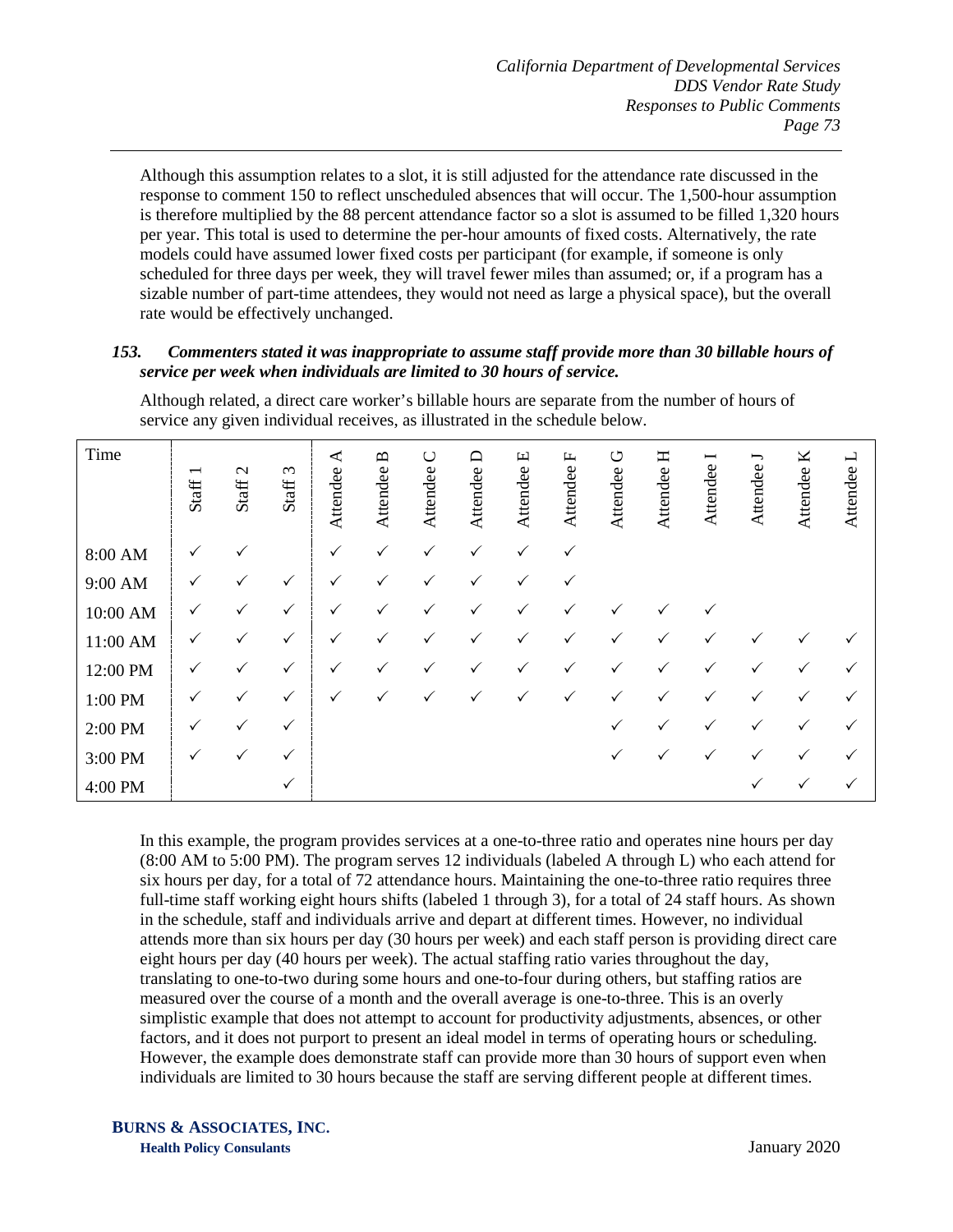However, in response to a separate issue related to the use of part-time workers to provide services discussed in the response to comment 51, the rate models now assume an average workweek of almost 35 hours. With this change, it is now assumed direct care workers are providing fewer than 30 hours of direct service per week.

#### *154. Commenters stated limiting billing for certain services to six hours per day does not recognize that some members arrive early or leave late and are onsite longer than six hours.*

The rate study did not make any recommendations related to six-hour billing limits. As discussed in the response to comment 149, the rate study does recommend a number of services currently billed on a daily basis be transitioned to hourly billing, including Community-Based Day Programs and Work Activity Programs. If the rate study is implemented, the issue of daily limits could be considered as regulations are revised or established for these service codes.

## *155. One commenter asked whether there was a calculation error in the formula for day programs related to administration and program operations costs per billable hour. The commenter believed the calculation should multiply by the client ratio rather than dividing by the client ratio.*

The rate models for Community-Based Day Programs, Supported Employment-Group, and Work Activity Programs are presented on a per-individual basis rather than per worker. As discussed in the response to comment 61, the program operations amount is established per employee; in the case of primarily group-based services, this amount is \$20 per day. The rate models for these services then spread this cost over the number of individuals served by a staff person, adjusted for the attendance rate discussed in the response to comment 150. Administrative costs are calculated as 12 percent of total costs. Since these costs are presented on a per-individual basis, no further adjustments to the administrative cost calculation are needed.

## *156. Commenters stated the rate models for Supported Employment-Group services and Work Activity Programs should include assumptions for facility costs related to the program as well as office space. In support of this suggestion, commenters noted Work Activity Programs may spend up to 50 percent of their time on work adjustment services such as resume development, interview skills training, and workplace safety training.*

The rate models for Supported Employment-Group and Work Activity Programs are intended to account for the training provided to individuals. The models did not include a program space component because these are considered to be revenue generating programs that should include operating costs in the prices charged to customers. However, as noted by the commenters, regulations allow up to 50 percent of the time in a Work Activity Program be spent on work adjustment services and supportive habilitation services. The Work Activity Program rate models have therefore been updated to include facility space with 50 percent of the assumed cost allocated to the service rate and the other 50 percent assumed to be covered by the revenue-generating program.

As discussed in the response to comment 64, costs associated with office space are incorporated in the administrative component of the rate models.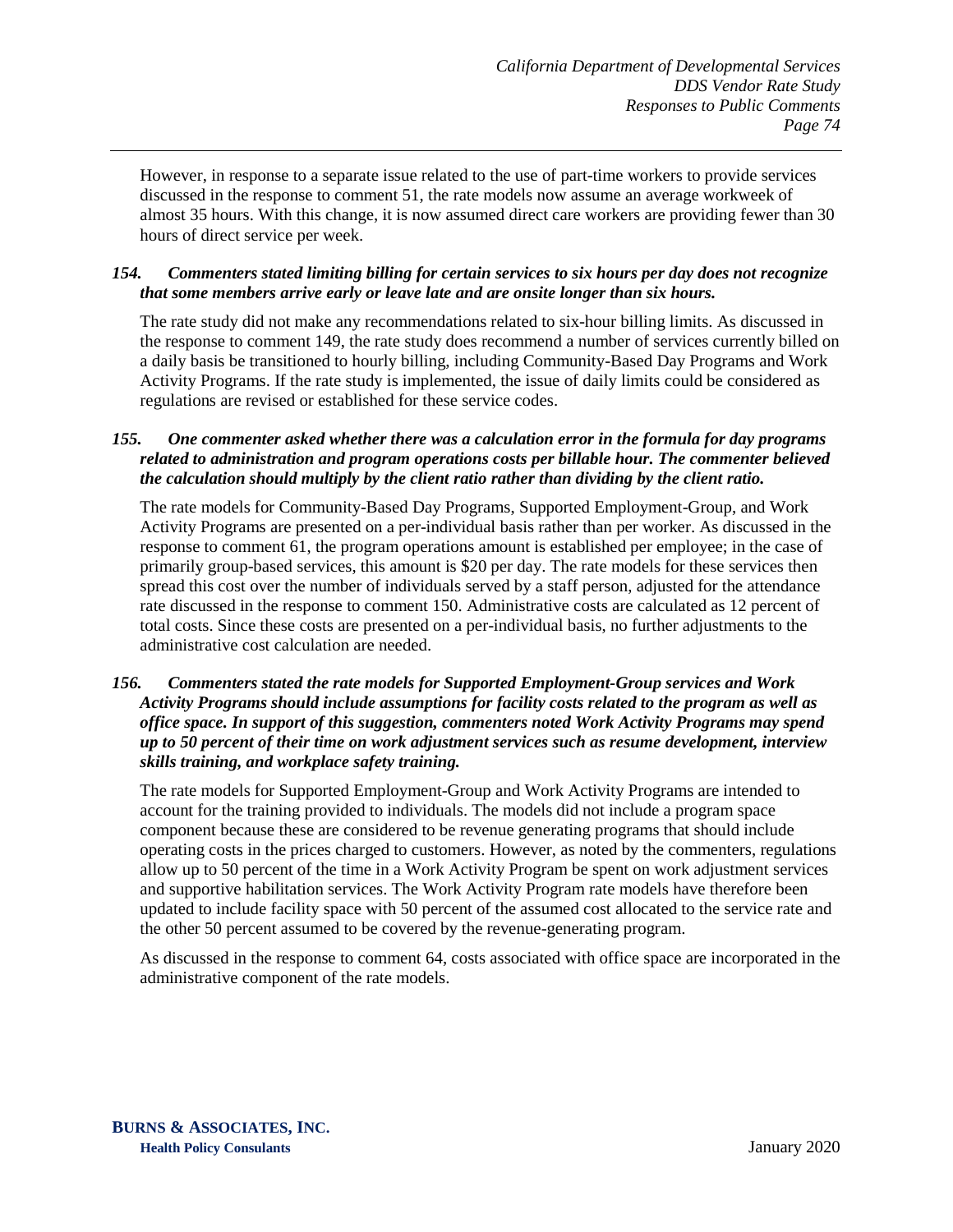**Activity Center (Service Code 505), Adult Developmental Center (Service Code 510), Social Recreation Program (Service Code 525), Behavior Management Program (Service Code 515), and Day Programs Provided Through Miscellaneous Service Codes**

- *157. Commenters asked whether rates would be different depending on the location of the service provided and the staffing ratio of the group. Commenters also asked whether vendors will be required to offer both center-based and community-based services. Commenters objected to rates that vary based on location and staffing ratio. Specific objections included:*
	- *Concern that individuals would be 'locked' into a particular staffing ratio rather than having access to flexible staffing ratios,*
	- *Changes to staffing practices that would be needed such as adding staff or using more parttime staff, and*
	- *The additional administrative effort that would be needed to track where individuals are receiving services.*

The rate study recommends rates that vary based on where services are provided, the staffing ratio of the program, and the 'type' of program (that is, whether the program has a behavioral or medical focus or not).

The majority of Community-Based Day Programs – operated as Activity Centers (service code 505), Adult Developmental Centers (service code 510), Behavior Management Programs (service code 515), and Social Recreation Programs (service code 525) – are already required to operate at a specified staffing ratio as outlined in regulations and their respective vendorizations and program designs. The rate study continues this approach. The revised rate models include staffing ratios that range from one-to-two to one-to-ten for center-based services and one-to-two to one-to-four for community-based services for non-medical and non-behavioral day programs. As is current practice for most day programs, each program would be vendored for a specific ratio, except that the ratio may vary for center-based and community-based services.

Establishing separate rates for community-based and center-based services – with higher rates paid for community-based services – is a change that is coupled with billing for services on an hourly basis as discussed in the response to comment 149. This framework is intended to offer two key benefits. One, the higher rates for community-based services are intended to better support services provided in the most integrated environments. Two, this approach would provide more transparency into how services are being provided.

There is no requirement that a program provide both center-based and community-based services; that is, a program may offer only center-based services or only community-based services. For those programs that do provide services in both locations, some changes to vendors' practices would likely be necessary. There would be additional effort on the part of vendors to more closely track where, when, and to whom they are providing services. There could also be changes to staffing approaches for day programs, but that would be dependent on how the program is structured. For example, a program may be vendored for the same ratio for both center-based and community-based services such that staffing needs are consistent throughout the day. Or, a program could be developed that has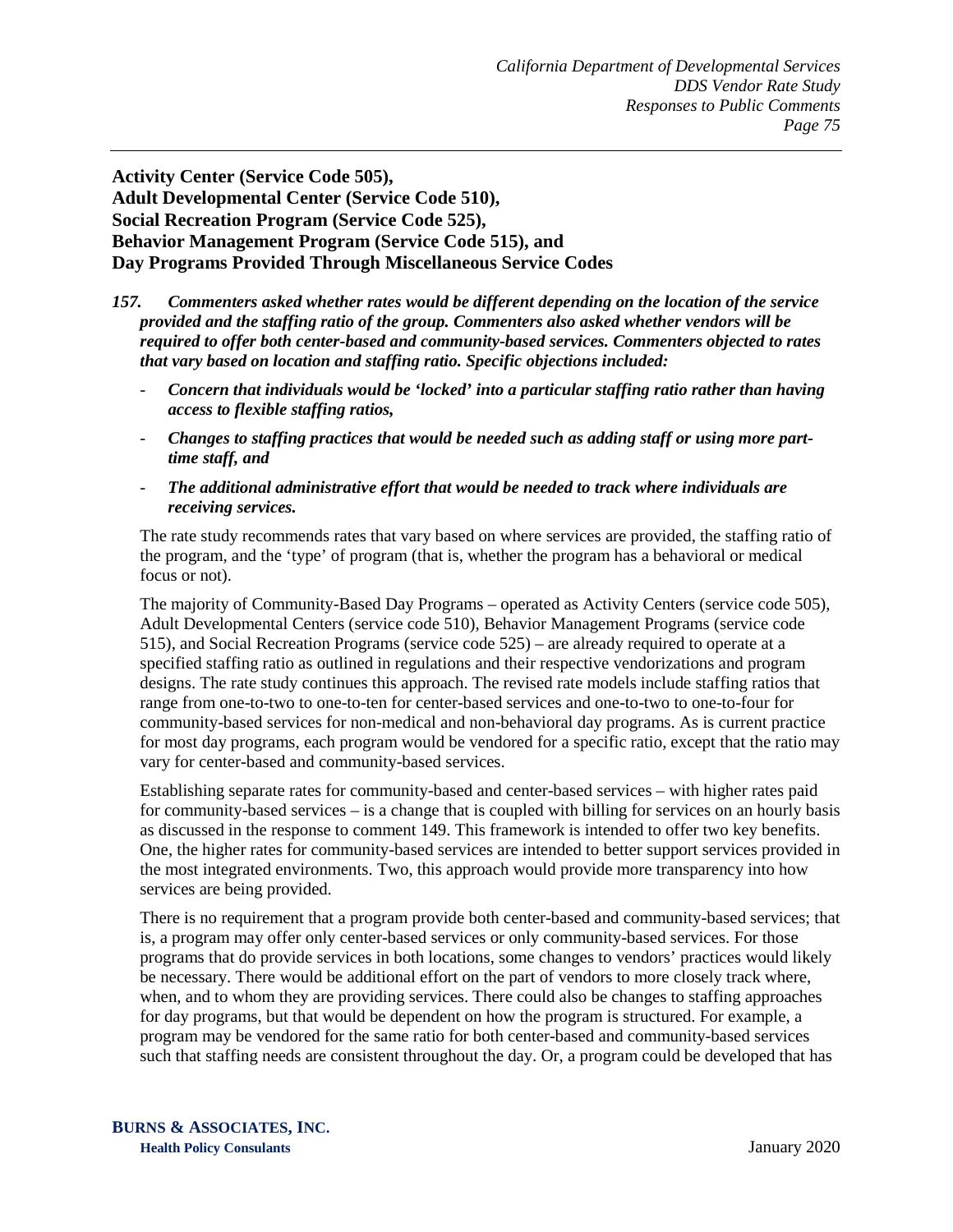both a center-based activity and a community-based activity scheduled in the morning and in the afternoon so that, again, staffing needs are consistent throughout the day.

Additionally, the rate study assumes – consistent with current practice – that the vendored ratios are measured over the course of a month rather than hour-to-hour. This provides flexibility to vendors to operate at different ratios at different times, as long as they deliver the average ratio over the course of the month. Ultimately, each vendor would have the opportunity to design the program – in terms of where services are provided and at what ratios – that best meets the needs of their staff and the individuals they serve.

### *158. Commenters expressed support for the inclusion of rate models for day programs with a medical focus. Commenters stated the recommended framework for day programs will limit opportunities for 'blended' programs serving a mix of individuals with medical or behavioral needs as well as those without such needs. Additionally, commenters asked which service an individual with both medical and behavioral needs would attend.*

The rate study builds upon the existing Behavior Management Programs (service code 515) intended to serve individuals who cannot attend other day programs due to their behavioral needs by recommending the establishment of medically-focused day programs. This framework is not intended to limit access to the types of 'blended' programs referred to by the commenters. In fact, it is expected most programs would not be medically- or behaviorally-focused, but would serve individuals with a variety of needs. As is already true for existing Behavior Management Programs, behaviorally-focused programs and the recommended medically-focused programs are intended for those individuals who would not be successful in these blended programs.

It would be up to the planning team to determine which type of program is most appropriate for a given individual. As necessary, the supports provided by the day program may be augmented by other services such as Supplemental Program Support-Day Programs (service code 110) and service codes that cover specialized supports. For example, a Behavior Technician/ Paraprofessional (service code 616) may be authorized to support an individual who is in a behaviorally-focused day program.

#### *159. Commenters stated the requirement that medically-focused day programs are staffed by certified nursing assistants and that behaviorally-focused day programs are staffed by registered behavior technicians is a positive improvement in some settings. Conversely, commenters expressed concern with this recommendation, stating it will be difficult to attract staff, particularly RBTs, and program quality will not be improved. Additionally, commenters asked whether staff with other credentials, such as psychiatric technicians, could provide the service.*

As noted by the commenters, the rate study recommended medically-focused day programs be staffed by certified nursing assistants and behaviorally-focused day programs be staffed by registered behavior technicians. These recommendations were based on the assumption that programs designed to meet the medical or behavioral needs of individuals should be provided by staff with expertise in these areas.

In response to this comment and recognizing there are other credentials that demonstrate competency in these areas, the permissible staff permitted to deliver behaviorally-focused day program services has been expanded to include psychological assistants and psychiatric technicians.

## *160. Commenters asked whether behaviorally-focused day programs must be supervised by a board certified behavior analyst. Commenters stated if medically-focused and behaviorally focused day*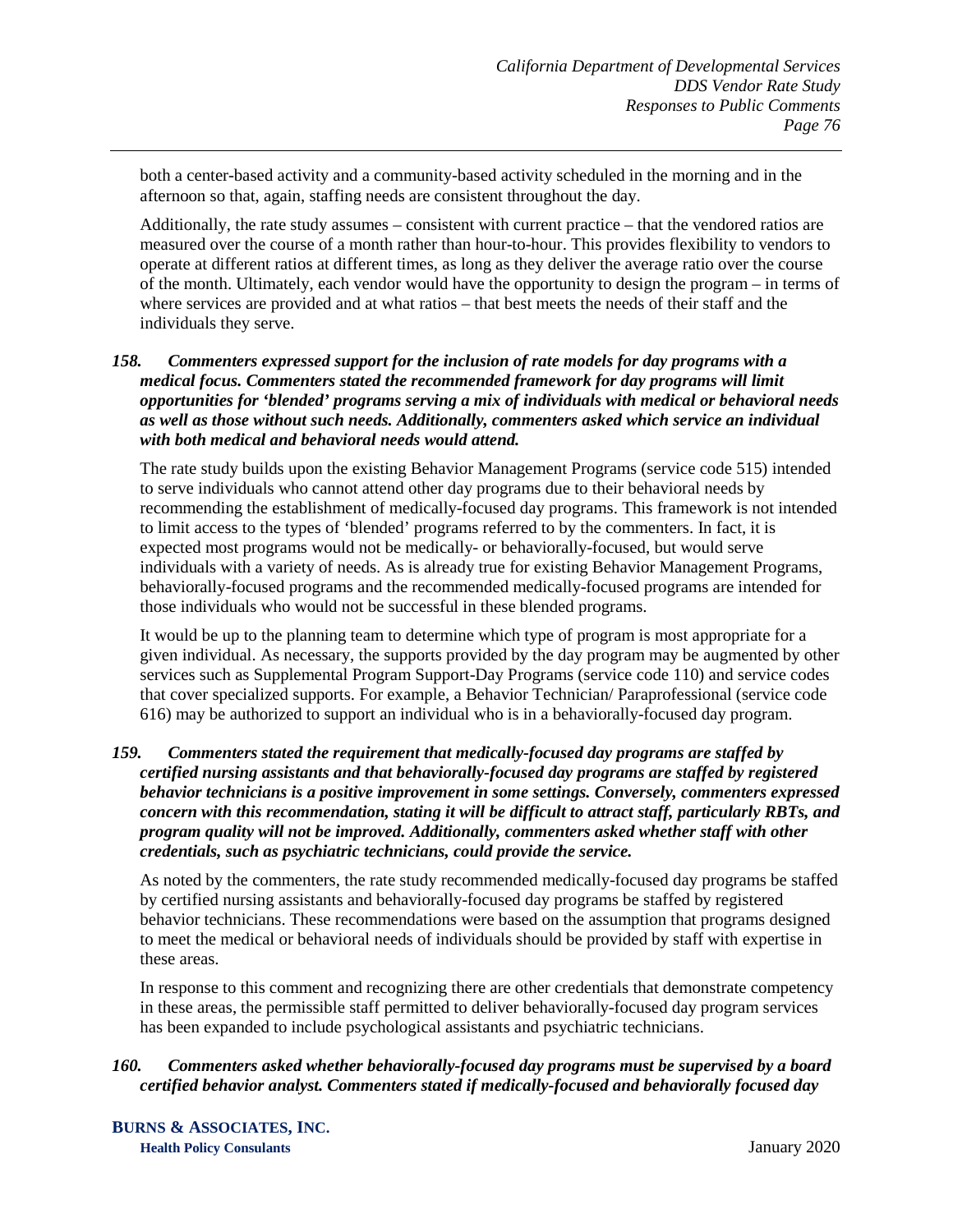*programs require certified nursing assistants and registered behavior technicians, respectively, the rate models need to account for supervision by registered nurses and BCBAs. Additionally, commenters stated supervision time for direct care staff should be increased. Commenters also stated the cost of BCBAs needs to be increased to reflect the fact vendors often contract with BCBAs rather than employ them. Separately, commenters objected to the requirement that the service supervisors be RNs and BCBAs, noting difficulties in recruiting these professionals and adding they may not have expertise in working with adults with disabilities or in managing staff.*

The recommended rate models assumed BCBAs supervise behaviorally-focused day programs and registered nurses supervise medically-focused day programs. In response to this comment, the rate models have been revised to include program supervisors comparable to supervisors in programs without a behavioral or medical focus.

Since certified nursing assistants and registered behavior technicians must practice under the oversight of a professional, the models continue to include oversight from the relevant professional, which would depend on the certification of the direct care worker (for example, a psychological assistant can be supervised by a psychologist or psychiatrist). Vendors may provide services through clinicians whom they directly employ or with whom they contract. As discussed in the response to comment 209, however, the rate models assume total costs are equivalent under either staffing model.

To support sufficient oversight of staff, the productivity assumptions for direct care workers in the rate models have been revised to include two hours per week for employer and supervision time.

## *161. Commenters stated the wage assumption for registered behavior technicians in the rate model for behaviorally-focused day programs is too low.*

The use of Bureau of Labor Statistics wage data to set wage assumptions in the rate models is discussed in the response to comment 32. As discussed in the response to comment 228, the BLS does not have a specific occupational classification for registered behavior technicians so they are often assigned to the psychiatric aide classification. In response to comments and recognizing RBTs often have greater qualifications than other staff included in this BLS classification, the wage assumption for RBTs was increased from the median wage for the psychiatric aide classification to the  $75<sup>th</sup>$  percentile wage. This increased the wage assumption in the base rate model to \$18.48 per hour, or \$38,400 annually. As also noted in the response to comment 228, this salary is generally consistent with average RBT wages in California reported by various salary tracking firms.

As discussed in the response to comment 159, the recommended staffing requirement for behaviorally-focused day programs has been expanded to include psychological assistants and psychiatric technicians. The wage assumption applies to these positions as well (that is, the rate models do not vary based upon whether the program is staffed by RBTs, psychological assistants, or psychiatric technicians).

#### *162. Commenters stated the number of training hours for registered behavior technicians in the rate models for behaviorally-focused day programs should be increased.*

In response to this comment, the number of annual training hours built into the rate models for the direct care staff in behaviorally-focused day programs (now including registered behavior technicians, psychological assistants, and psychiatric technicians) has been increased from 35 hours per year to 50 hours, consistent with the assumption in the rate model for Behavior Paraprofessionals/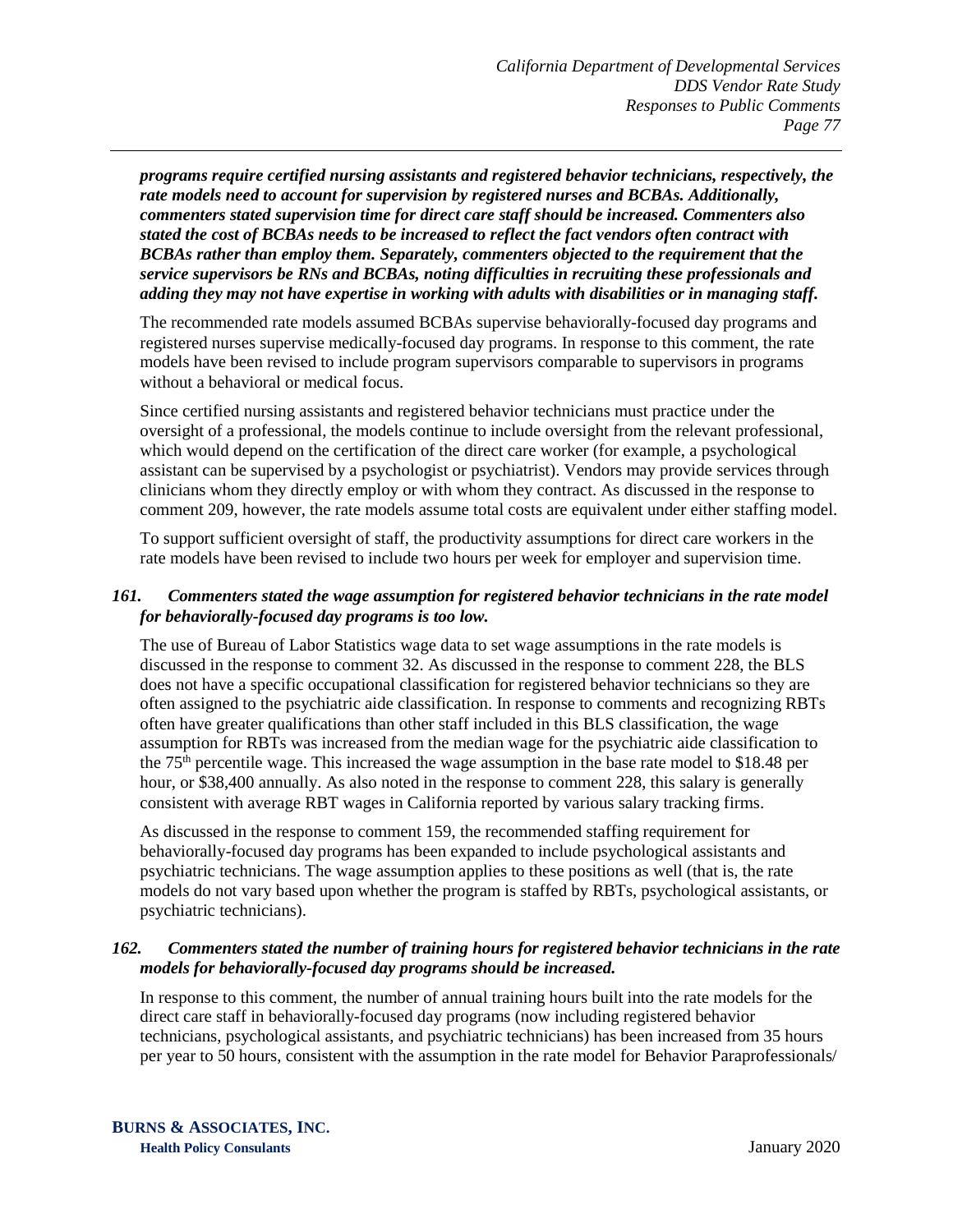Technicians (service code 616) that also covers RBTs. The rate models for medically-focused day programs include the same training assumption.

## *163. Commenters objected to limiting community-based services to ratios of no more than three individuals per direct support professional, noting existing programs operate at ratios as high as one-to-six.*

The rate study recommended the staffing ratio for community-based services be capped at three individuals per DSP to ensure individuals are safe and services are integrated to the extent possible. In response to this comment, the recommendation has been amended to allow ratios of one-to-four for community-based services. In comparison, center-based services could be delivered at ratios as high as one-to-ten.]

### *164. Commenters stated the additional staffing requirements for Social Recreation Programs are not accounted for in the consolidation of day programs.*

As noted in the response to comment 163, the framework for Community-Based Day Programs includes a rate model for center-based services delivered at a one-to-ten ratio, which is the ratio specified in regulation for Social Recreation Programs (service code 525). It is unclear what other staffing requirements the commenters may be referencing.

## *165. Commenters stated there should be one-to-one rate models, particularly for individuals transitioning from institutional care facilities and others with heightened behavioral or medical support needs. Commenters stated the rate study incorrectly equates these one-to-one services to Independent Living. Additionally, commenters noted staff providing these services are paid higher wages.*

The rate models for Community-Based Day Programs assumed these are shared services in which a direct support professional provides supports to multiple individuals. It is recognized there are instances when more staffing is needed. The rate study did not intend to imply *all* such one-to-one services should transition to Independent Living, only that *some* of these services could be converted to Independent Living depending on the nature of the supports provided. In other cases, additional staff can be authorized through Supplemental Program Support-Day Programs (service code 110).

As discussed in the response to comment 158, the rate study includes rate models for behaviorallyand medically-focused day programs for individuals who need more specialized supports. The rates for these programs are higher than the rates for programs without a behavioral or medical focus to account for higher costs, including staff wages.

#### *166. Commenters stated the rate models do not account for existing Behavioral Management Programs (service code 515) that provide one-to-one services, operate at a one-to-three ratio in the community, or support individuals with jobs in the community. Separately, commenters asked whether there was a need for behaviorally-focused day programs given the Behavior Technician/ Paraprofessional service (service code 616) can be delivered at a one-to-two ratio.*

As discussed in the response to comment 158, the rate study includes rate models for behaviorallyand medically-focused day programs for individuals who need more specialized supports. As with other day programs, the rate models for programs with a behavioral or medical focus are predicated on a group model. Existing regulations for Behavior Management Programs allow a ratio of no more than three individuals per staff and the rate model recommended maintaining that ratio for center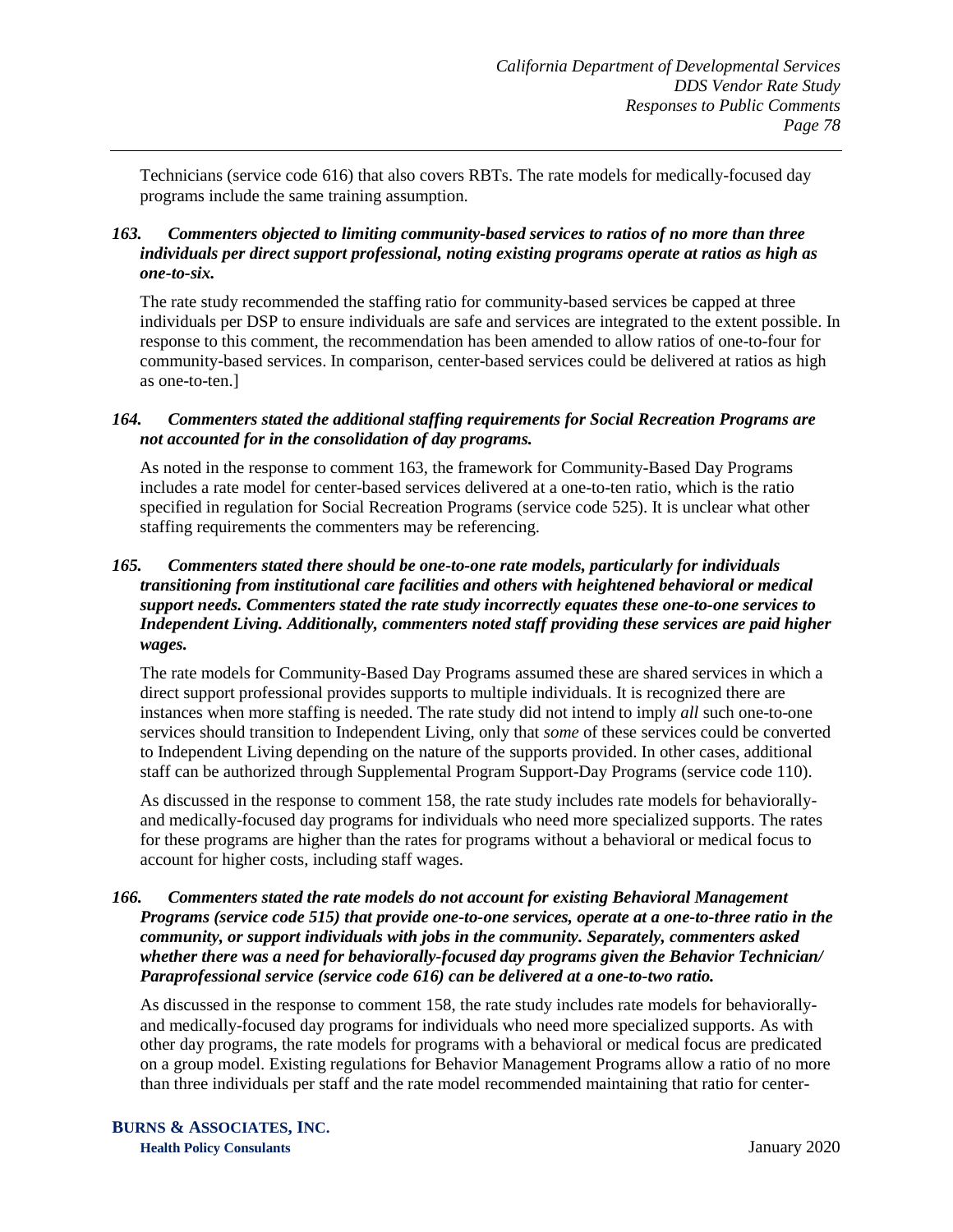based services. The rate study recommended community-based services be limited to a one-to-two ratio, but in response to this comment, the recommended cap has been raised to one-to-three consistent with the facility-based services and current regulations.

More intensive staffing could be provided through the use of Supplemental Program Support-Day Programs (service code 110). There may also be some existing programs that can be transitioned to one or more other service codes, *potentially* including Independent Living (service code 520), Supported Employment-Individual and -Group (service codes 952 and 950, respectively), and/or Behavior Technician/ Paraprofessional supports (service code 616).

As implied by the commenters, there is some overlap between behaviorally-focused day programs and Behavior Technician/ Paraprofessional supports. In general, the Behavior Technician service is largely delivered on a one-to-one basis and to assist individuals in improving behaviors while behaviorally-focused day programs are delivered to a small group of individuals with a focus on traditional day program goals such as developing community integration skills. Of course, behavioral management programs also involve behavior management and Behavior Technician services also include skill-building.

## *167. Commenters stated the rate models do not reflect non-mobility assistance that is currently funded for qualifying day programs.*

It is assumed this comment refers to the supplemental rates for day programs serving non-mobile consumers outlined in 17 CCR § 57530. This supplemental rate provides one-tenth of the prevailing minimum wage plus 20 percent for fringe benefits for each consumer hour of attendance. The rate study assumes this supplemental rate would be eliminated. Rather, vendors would be able to access additional staff through the use of Supplemental Program Support-Day Programs (service code 110).

#### *168. Commenters stated direct support professionals providing In-Home Day Programs (service code 091) have a productive day of less than 6 hours due to time spent traveling between service encounters and other non-billable responsibilities.*

The rate models for In-Home Day Programs implicitly assume staff do not work at more than one site in a day. Thus, the rate models do not include a productivity adjustment for travel time. More generally, the rate models assume most hours worked by direct support professionals providing In-Home Day Programs are billable. Based on a 40-hour workweek and before adjustments for paid time off and training, the rate models assume DSPs are providing 37.0 to 38.0 billable hours per week, depending on the size of the group with which they work. This is consistent with the results of the provider survey in which vendors reported 36.8 hours (weighted average) to 40.0 hours (median) of billable time per week.

After accounting for training and paid time off and adjusting for the use of part-time staff as discussed in the response to comment 51, the base rate models assume staff provide 28.5 to 29.0 billable hours in a 35-hour workweek.

## *169. Commenters objected to various productivity assumptions, stating the allotted time should be increased for program set-up and clean-up, supervision and other employer time, recordkeeping, and program planning and review.*

Before accounting for training and paid time off, the rate models assume direct support professionals in day programs provide direct services for between 34.75 and 36.75 hours per 40-hour week,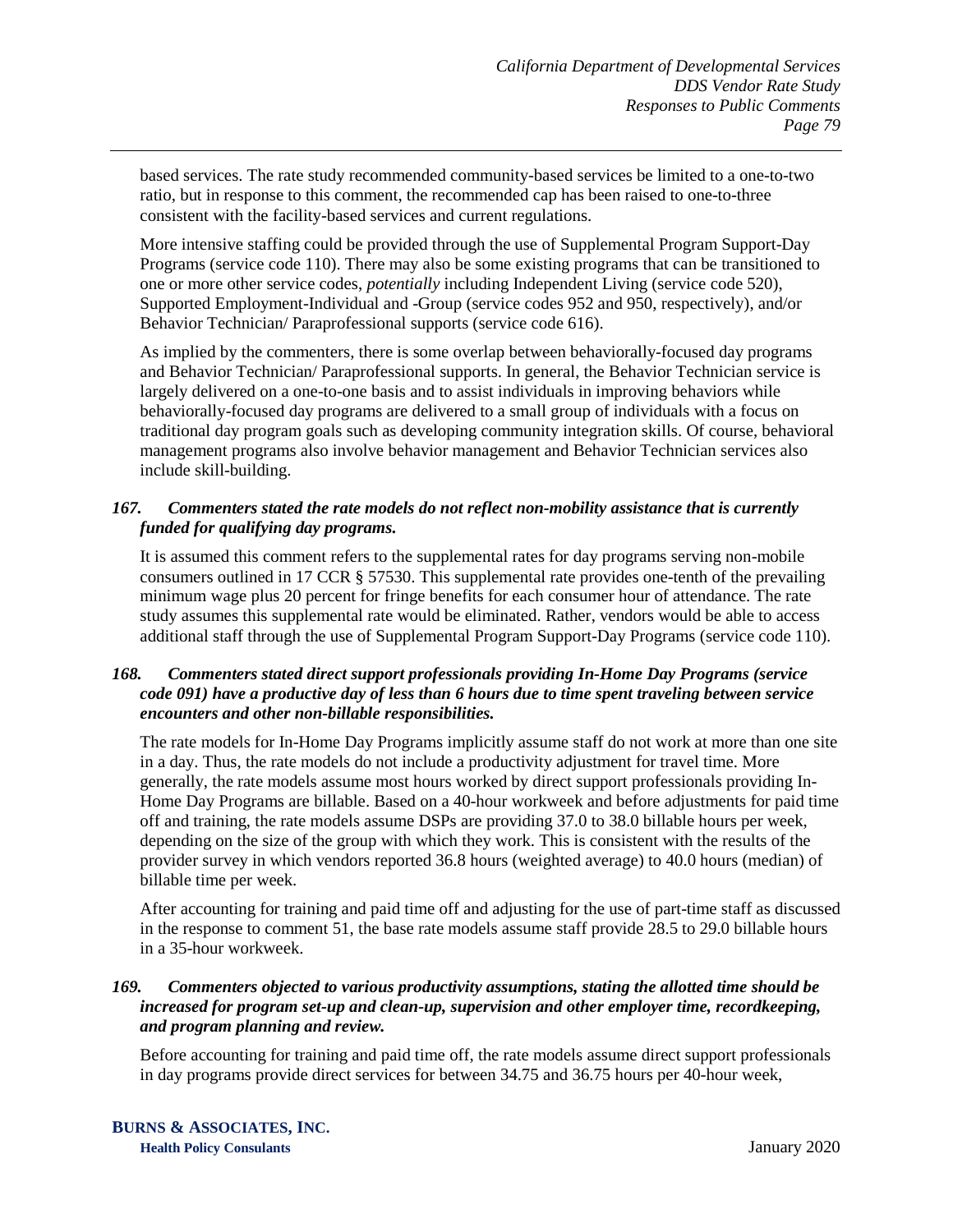depending on the staffing ratio (with lower productivity for DSPs serving more individuals). Other than adjustments for the mix of full-time and part-time staff discussed in the response to comment 51, these estimates are unchanged and are generally consistent with figures reported by participants in the provider survey as shown in the table below:

| Service Name and Service<br>Service Type<br>Code             |                                | Number of<br>Survey<br>Responses | Median<br>Billable<br>Hours per<br>Week | Weighted<br>Average<br>Billable<br>Hours per<br>Week |
|--------------------------------------------------------------|--------------------------------|----------------------------------|-----------------------------------------|------------------------------------------------------|
| Community Integration<br>Training (service code 055)         | Non-Medical/Non-<br>Behavioral | 61                               | 35.6                                    | 34.8                                                 |
| Community Integration<br>Training (service code 055)         | Behavioral                     | 26                               | 37.8                                    | 37.2                                                 |
| Community Integration<br>Training (service code 055)         | Medical                        | 11                               | 38.0                                    | 36.0                                                 |
| <b>Community Activities</b><br>Support (service code 063)    | Non-Medical/Non-<br>Behavioral | 8                                | 35.4                                    | 35.5                                                 |
| <b>Community Activities</b><br>Support (service code 063)    | Behavioral                     | 9                                | 37.7                                    | 37.6                                                 |
| <b>Community Activities</b><br>Support (service code 063)    | Medical                        | $\mathbf{1}$                     |                                         | $\overline{a}$                                       |
| <b>Activity Center (service</b><br>code 505)                 | Non-Medical/Non-<br>Behavioral | 33                               | 35.8                                    | 34.9                                                 |
| <b>Activity Center (service</b><br>code 505)                 | Behavioral                     | 5                                | 34.7                                    | 33.2                                                 |
| <b>Activity Center (service</b><br>code 505)                 | Medical                        | $\overline{2}$                   | 32.0                                    | 32.0                                                 |
| <b>Adult Development Center</b><br>(service code 510)        | Non-Medical/Non-<br>Behavioral | 95                               | 36.7                                    | 36.8                                                 |
| <b>Adult Development Center</b><br>(service code 510)        | Behavioral                     | 20                               | 35.4                                    | 35.8                                                 |
| <b>Adult Development Center</b><br>(service code 510)        | Medical                        | 13                               | 34.0                                    | 34.2                                                 |
| <b>Behavior Management</b><br>Programs (service code<br>515) |                                | 82                               | 36.3                                    | 35.7                                                 |
| <b>Social Recreation Programs</b><br>(service code 525)      | Non-Medical/Non-<br>Behavioral | 6                                | 32.3                                    | 34.2                                                 |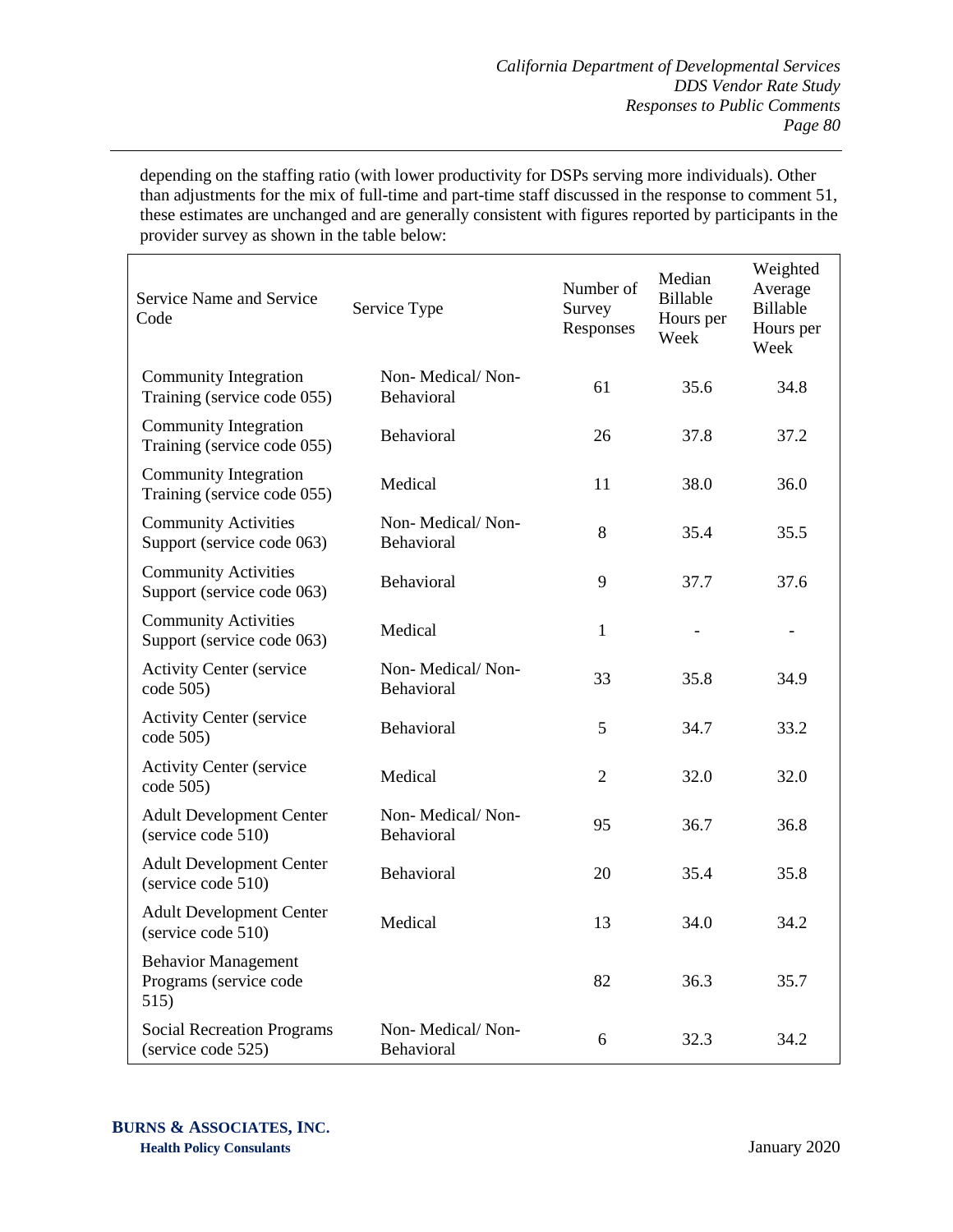| Service Name and Service<br>Code                        | Service Type      | Number of<br>Survey<br>Responses | Median<br>Billable<br>Hours per<br>Week | Weighted<br>Average<br><b>Billable</b><br>Hours per<br>Week |
|---------------------------------------------------------|-------------------|----------------------------------|-----------------------------------------|-------------------------------------------------------------|
| <b>Social Recreation Programs</b><br>(service code 525) | <b>Behavioral</b> |                                  | 35.3                                    | 35.3                                                        |

As with all rate model assumptions, the productivity estimates are intended to reflect a reasonable approximation of typical operations. It is therefore expected that for any given vendor, some productivity adjustments would be higher than assumed and others would be lower.

## *170. Commenters stated the square footage allotted per individual in the rate models is understated, particularly for medically- and behaviorally-focused programs. Additionally, commenters stated the assumed cost of facility space is too low, noting facilities must meet certain requirements that increase overall facility costs, such as ADA accessibility and close access to public transportation.*

The recommended rate models for center-based day programs that are neither behaviorally-focused nor medically-focused included 50 square feet of space per individuals. The rate models for behaviorally- and medically-focused day programs include twice as much space: 100 square feet per individual. These assumptions are only intended to account for the areas in which services are delivered (that is, program space or 'classroom' space). Other space, such as administrative offices, is intended to be incorporated in the administrative funding discussed in the response to comment 64, which is true for all rate models.

The base rate models assume a cost of \$15.00 per square foot. With the regional adjustment factor for real estate expenses discussed in the response to comment 30, the assumed cost ranges from \$12.00 per square foot in low-cost areas to \$19.50 per square foot in high cost areas.

| Service Name and<br>Service Code               | Service Type                              | Number<br>of Survey<br>Responses | Median<br>Square<br>Feet per<br>Individual | Weighted<br>Average<br>Square<br>Feet per<br>Individual | Median<br>Cost per<br>Square<br>Foot | Weighted<br>Average<br>Cost per<br>Square<br>Foot |
|------------------------------------------------|-------------------------------------------|----------------------------------|--------------------------------------------|---------------------------------------------------------|--------------------------------------|---------------------------------------------------|
| <b>Community Integration</b><br>Training (055) | Non-Medical/<br>Non-<br><b>Behavioral</b> | 61                               | 87                                         | 83                                                      | \$17.46                              | \$19.91                                           |
| Community Integration<br>Training (055)        | <b>Behavioral</b>                         | 26                               | 151                                        | 144                                                     | \$14.60                              | \$17.19                                           |
| Community Integration<br>Training (055)        | Medical                                   | 11                               | 345                                        | 277                                                     | \$8.46                               | \$12.27                                           |
| <b>Community Activities</b><br>Support $(063)$ | Non-Medical/<br>Non-<br><b>Behavioral</b> | 8                                | 18                                         | 9                                                       | \$13.61                              | \$37.43                                           |

The table below presents the comparable figures reported by respondents to the provider survey.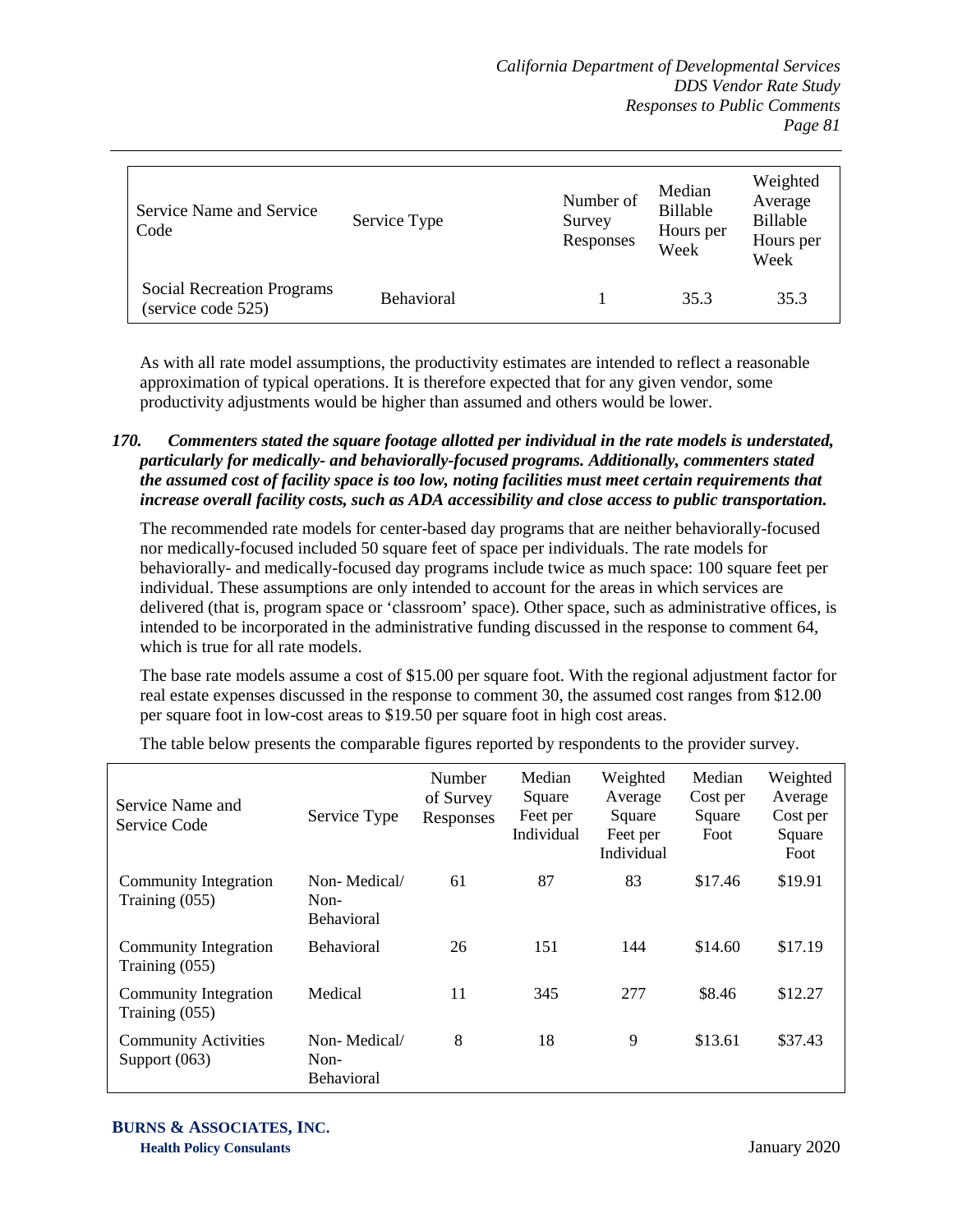*California Department of Developmental Services DDS Vendor Rate Study Responses to Public Comments Page 82*

| Service Name and<br><b>Service Code</b>      | Service Type                       | Number<br>of Survey<br>Responses | Median<br>Square<br>Feet per<br>Individual | Weighted<br>Average<br>Square<br>Feet per<br>Individual | Median<br>Cost per<br>Square<br>Foot | Weighted<br>Average<br>Cost per<br>Square<br>Foot |
|----------------------------------------------|------------------------------------|----------------------------------|--------------------------------------------|---------------------------------------------------------|--------------------------------------|---------------------------------------------------|
| <b>Community Activities</b><br>Support (063) | <b>Behavioral</b>                  | 9                                | 78                                         | 87                                                      | \$21.46                              | \$26.31                                           |
| <b>Community Activities</b><br>Support (063) | Medical                            | 1                                | 112                                        | 112                                                     | \$4.98                               | \$4.98                                            |
| Activity Center (505)                        | Non-Medical/<br>Non-<br>Behavioral | 33                               | 81                                         | 88                                                      | \$11.67                              | \$11.91                                           |
| Activity Center (505)                        | Behavioral                         | 5                                | 90                                         | 107                                                     | \$11.92                              | \$13.94                                           |
| Activity Center (505)                        | Medical                            | $\overline{2}$                   | 283                                        | 390                                                     | \$13.31                              | \$17.38                                           |
| <b>Adult Development</b><br>Center $(510)$   | Non-Medical/<br>Non-<br>Behavioral | 95                               | 90                                         | 82                                                      | \$16.26                              | \$17.30                                           |
| <b>Adult Development</b><br>Center $(510)$   | <b>Behavioral</b>                  | 20                               | 114                                        | 179                                                     | \$13.92                              | \$16.06                                           |
| <b>Adult Development</b><br>Center $(510)$   | Medical                            | 13                               | 126                                        | 101                                                     | \$17.25                              | \$12.98                                           |
| <b>Behavior Management</b><br>Programs (515) |                                    | 82                               | 107                                        | 106                                                     | \$17.36                              | \$19.87                                           |
| <b>Social Recreation</b><br>Programs (525)   | Non-Medical/<br>Non-<br>Behavioral | 6                                | 324                                        | 257                                                     | \$4.71                               | \$5.43                                            |
| <b>Social Recreation</b><br>Programs (525)   | Behavioral                         | 1                                | 42                                         | 42                                                      | \$6.24                               | \$6.24                                            |

It is expected space requirements would decline as more services shift to the community to reflect individuals' preferences because a location would be able to serve more individuals because some proportion would be in the community at any given time. However, in response to this comment, the rate models for center-based day programs that are neither behaviorally-focused nor medicallyfocused have been revised to include 75 square feet per individual to more closely reflect the results of the provider survey.

#### *171. Commenters stated the mileage and travel time assumptions in the rate models are too low. Additionally, commenters stated the rate models need to account for various vehicle expenses and reimbursements for staff who use their own vehicle to transport individuals.*

As discussed in the response to comment 172, the rate study recommends that any Community-Based Day Programs vendors transporting individuals to and from their program separately bill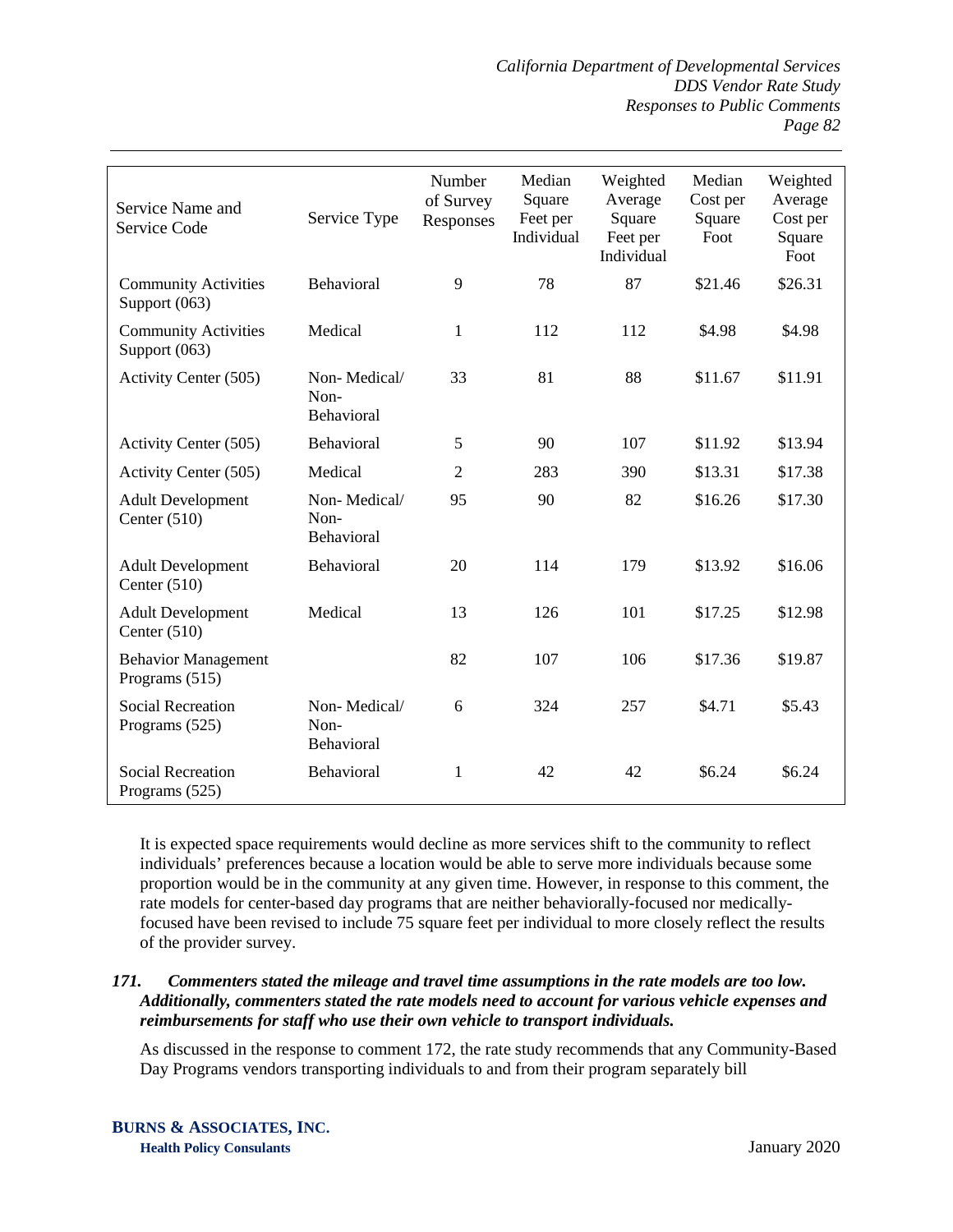Transportation-Additional Component (service code 880). Thus, the mileage assumption included in the rate models for Community-Based Day Programs is only intended to reflect in-program transportation (that is, transporting individuals between activities in the community). This assumption is intended to incorporate both the use of agency owned or leased vehicles as well as reimbursement to staff for the use of their own vehicles.

The rate models do not specify that these are agency owned or leased vehicles or direct support professionals' vehicles. The assumption in the base rate models is that a vehicle – regardless of ownership – travels 250 miles per week (50 miles per day) to transport a given group to their community-based activities.

As discussed in the response to comment 62, the rate models account for the cost of vehicles by using the Internal Revenue Service's 2020 standard rate of \$0.575 per mile. The standard mileage rate incorporates all vehicle-related expenses, including acquisition and depreciation, registration, maintenance and repairs, gasoline, and insurance.

### *172. Commenters stated the rate models do not account for Community-Based Day Program vendors that transport individuals to and from the day program.*

Currently, payments for transportation services provided by Community-Based Day Program vendors to transport individuals to and from the day program may either be bundled into the day program rate or separately billed under Transportation-Additional Component (service code 880). The approach varies by vendor and Regional Center. In order to increase consistency and transparency in terms of understanding the specific services provided to an individual, the rate study recommends that transportation to and from the program be unbundled from the Community-Based Day Program rates. If the day program vendor provides transportation they would bill through Transportation-Additional Component. In-program transportation (that is, transporting individuals to and from an activity that is part of their scheduled day) is included in the rate models for community-based services.

### *173. Commenters indicated there is no need to include mileage in the rate models for facility-based programs since services are only provided in a facility.*

The rate models for facility-based services do not include an assumption for travel or mileage. As discussed in the response to comment 172, transportation to and from the program provided by the day program vendor would be compensated through Transportation-Additional Component (service code 880). Additionally, as noted by the commenter, since these services are, by definition, provided in a facility, there is no in-program transportation included in the rate models. In-program transportation costs are captured in the rate models for community-based services.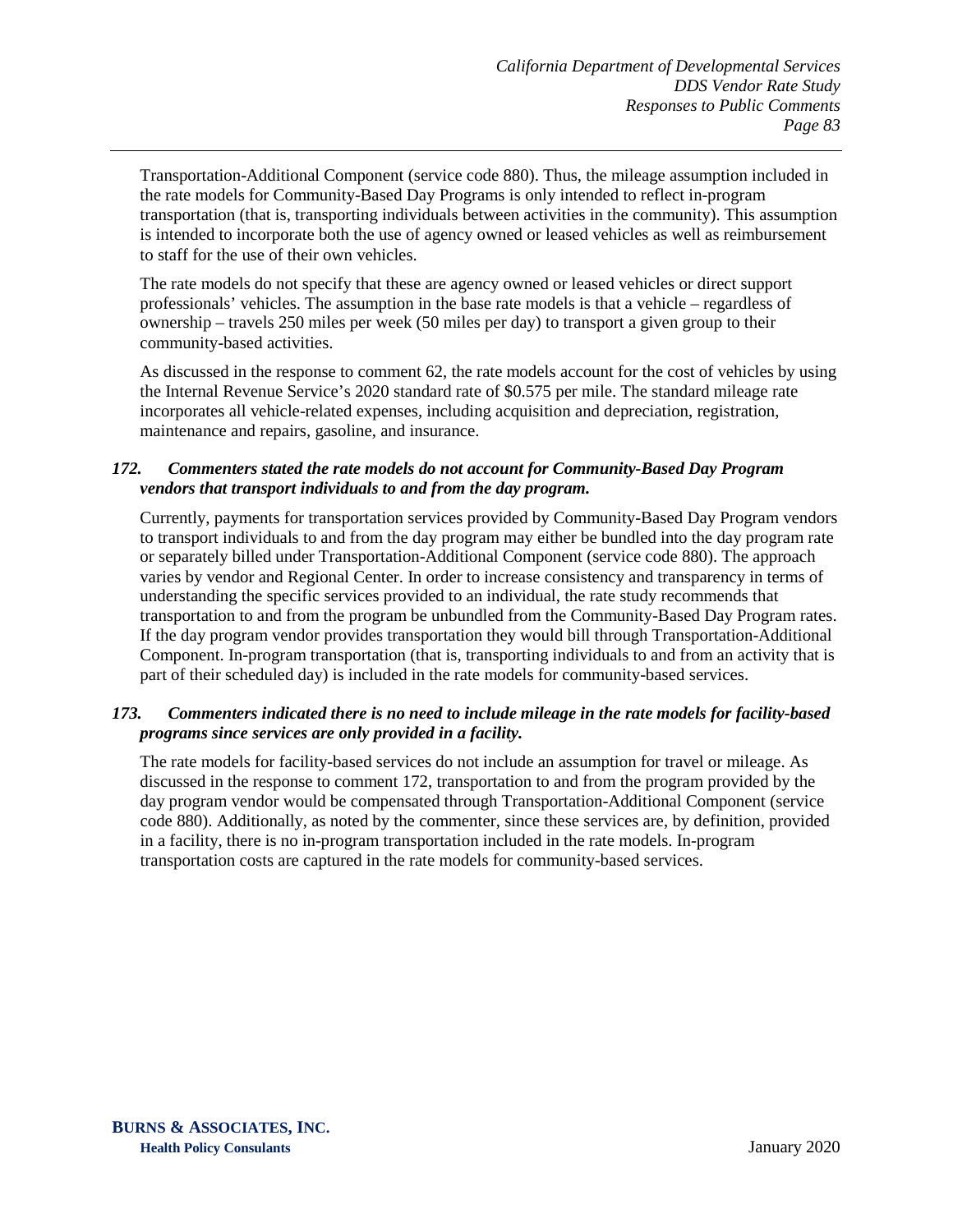# **Transportation Company (Service Code 875) and Transportation-Additional Component (Service Code 880)**

*174. Commenters objected to the development of a single rate model for Transportation Company and Transportation-Additional Component services. Commenters stated there are three primary approaches to providing transportation: 1) supplemental transportation in which day program staff transport individuals in a personal or company vehicle to and from the program, 2) transportation companies using class B vehicles such as minivans to transport a few individuals, and 3) transportation companies using class C buses to transport as many as 15 individuals, ordinarily along fixed routes.*

In response to this comment, separate rate models have been developed for Transportation Company (service code 875) and Transportation-Additional Component (service code 880) services. As discussed in other comments in this subsection, the Transportation Company rate model now assumes the use of larger, more expensive vehicles driven by staff with a commercial driver license and endorsement to transport more individuals while the Transportation-Additional Component rate model reflects direct support professionals using a smaller vehicle to transport only a couple of individuals.

*175. Commenters suggested that, rather than per-trip rates, transportation services should be billed on the basis of miles or vehicle service hours. Commenters stated the rate models only account for one-way trips, but they provide round trips. Additionally, commenters objected to the standardization of rates regardless of the distance of the trip and that only vary by Regional Center rather than individual and vendor. Commenters alternatively suggested the development of payment models with some fixed cost assumptions and other variable cost assumptions, competitive procurements, or the use of usual and customary rates.*

As discussed in the response to comment 20, the study recommends the standardization of payment rates for in-scope services – including transportation services – within a Regional Center, with rate models intended to reflect the reasonable cost of providing services. For any given vendor, it is expected that some costs would be higher than assumed in the rate model while other costs would be lower.

In addition to reflecting the estimated costs of providing services, the rate models for Transportation Company (service code 875) and Transportation-Additional Component (service code 880) services seek to reduce complications in authorizing, tracking, and billing. The rate study determined tripbased billing best balanced these interests. As observed by the commenters, transportation services would be billed for one-way trips. In the frequent instances in which a vendor provides two one-way trips to an individual (that is, a round trip), they would bill two, one-way trip rates.

There is currently wide variability in how these services are paid, typically reflecting differences in Regional Centers' approaches.

Considering fiscal year 2016-17 payments for which the unit of service could be determined, miles were the most common billing unit for Transportation Company services, but this still only accounted for 35 percent of billings and was the most common billing unit in only four Regional Centers. This was followed by days (29 percent of spending and the most common billing unit in seven Regional Centers), trips (24 percent, four Regional Centers), hours (11 percent, one Regional Center), and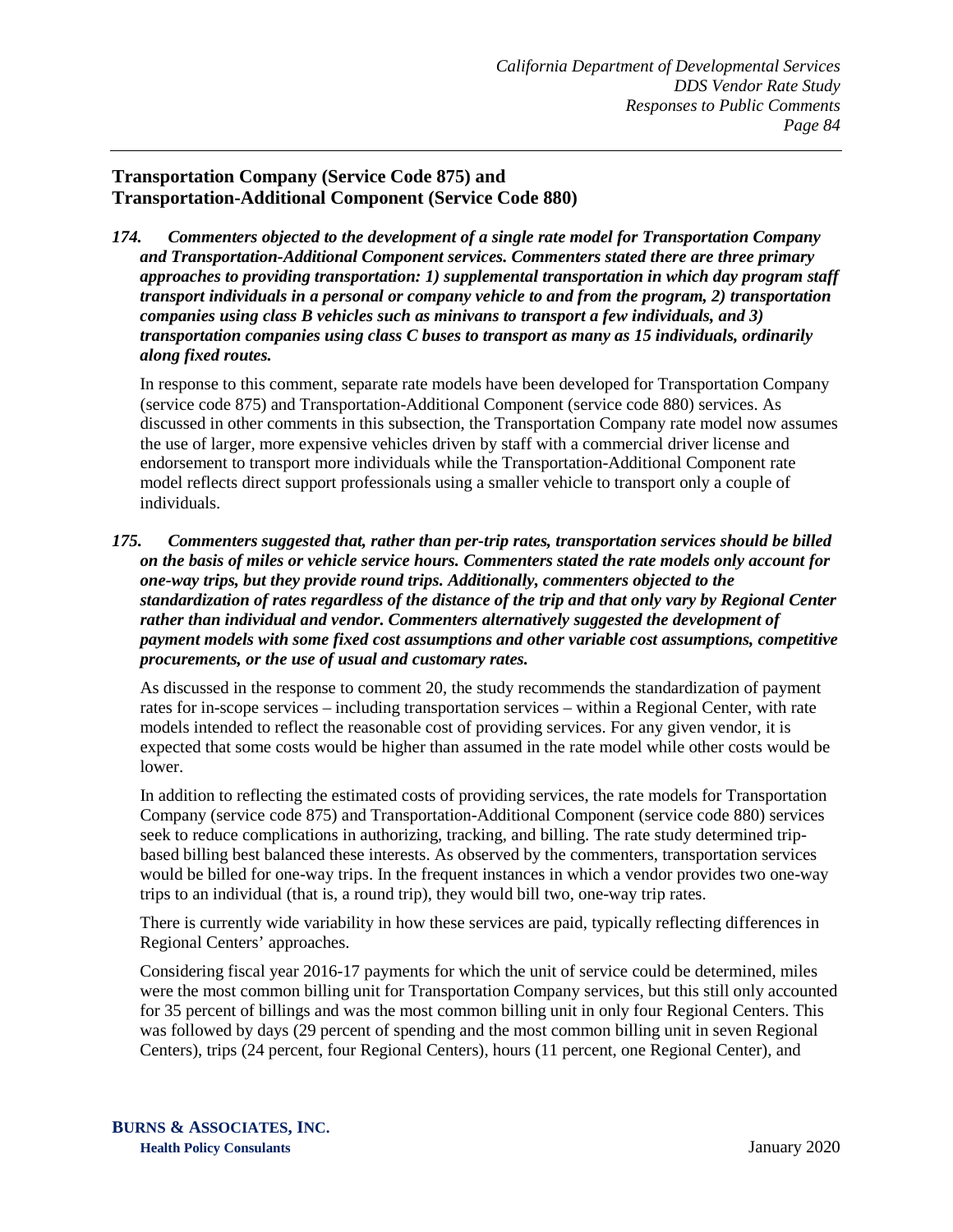months (1 percent, zero Regional Centers). In five Regional Centers, the most common billing unit was not immediately identifiable from a review of rate and billing data.

For Transportation-Additional Component services, the most common billing unit was days (57 percent of total spending on identifiable units and the most common billing unit in 11 Regional Centers), followed by miles (13 percent, three Regional Centers), hours (11 percent, two Regional Centers), trips (11 percent, one Regional Center, and months (8 percent, two Regional Centers). In two Regional Centers, the most common billing unit was not immediately identifiable from a review of rate and billing data.

Considering days and trips in combination since they are comparable as the only difference is whether the vendor bills for the number of trips provided (likely to be one or two) or for any day in which it provides one or more trips, most transportation services are already billed based on a fixed rate for a trip or round trip.

## *176. Commenters objected to the assumption that there are an average of five passengers per trip as Transportation-Additional Component services often have fewer passengers while Transportation Company services often have more.*

In response to this comment and reflecting the development of separate rate models for Transportation Company (service code 875) and Transportation-Additional Component (service code 880) services as discussed in the response to comment 174, the assumed number of passengers was revised to two for Transportation-Additional Component services and eight for Transportation Company services. It is acknowledged that the number of passengers may be more or less than assumed for either service. In these instances, total revenue per trip would also be more or less than assumed, but it is anticipated that costs would also be different; for example, if fewer individuals are transported, the time and distance of a trip may be shorter (noting again that – as with all rate model assumptions – this would vary from trip to trip).

When both Transportation Company and Transportation-Additional Component services are available, individuals would have choice amongst these options. There would be instances when this is not possible, however; for example, not all day programs choose to provide Transportation-Additional Component services. Transportation Assistant (service code 882) remains available for those individuals who require more intensive supports.

#### *177. Commenters objected to the assumptions regarding the number of miles traveled per trip and the amount of time associated with each trip, stating both were underestimated for both urban and rural parts of the State. Commenters indicated their vehicles do not incur any miles without passengers. Additionally, commenters stated the assumed mileage should differ based on the number of passengers transported (for example, a trip with five passengers should be expected to cover more miles than a trip with four passengers).*

As part of the development of separate rate models for Transportation Company (service code 875) and Transportation-Additional Component (service code 880), the mileage assumptions were revised. For the Transportation Company services that were the focus of the comment, the mileage assumption in the base rate model was increased to 45 miles per trip. This includes miles traveled without any passengers to account for driving to the first pick-up and returning the vehicle after the last drop-off. Assuming a vehicle performs 15 one-way trips per week, which was the average reported by respondents to the provider survey, this translates to 675 miles per week per vehicle. In comparison,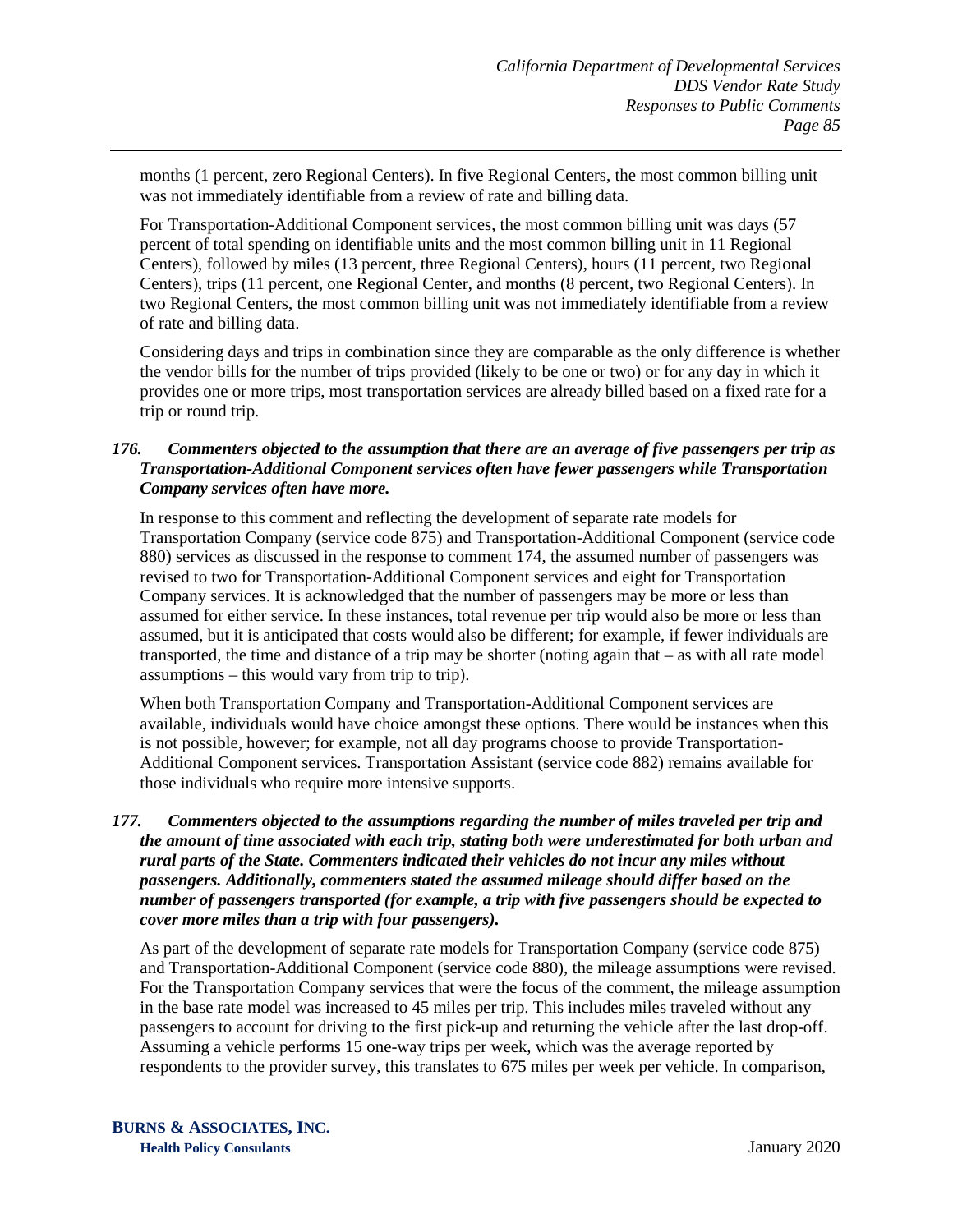provider survey respondents reported a median of 545 miles per vehicle per week (weighted average of 561 miles).

The staff time built into the base rate model for Transportation Company services was similarly increased, to 1.26 hours per trip. When accounting for the miles traveled without passengers (which are treated as a productivity factor in the rate models rather than as 'direct time'), the rate model includes 1.69 staff hours per trip.

Since the rate model produces a per-person rate, it has the effect of assuming more miles for trips with more passengers. As noted in the response to comment 176, the Transportation Company rate model assumes eight passengers per trip. Based on the 45 miles per trip assumed in the base rate model, the rate 'pays' for 5.6 miles per passenger. Thus, if there are 12 passengers on the trip, for example, the rate model effectively assumes a total of 67.5 miles.

#### *178. Commenters suggested the rate study relied on analyses based on traffic patterns on a Tuesday at 10 a.m. to generate average speed assumptions, but this was flawed because transportation to and from day programs usually occurs during rush hours.*

As discussed in the response to comment 30, this analysis was one element used to determine regional variability in travel time and distance, but not to determine average speed assumptions.

#### *179. Commenters stated the rate models should better account for the time it takes to load and offload individuals, indicating this can require between five and fifteen minutes per individual.*

The rate models for individuals who are ambulatory included three minutes per individual per trip for boarding or drop-off time while the non-ambulatory models included six minutes per individual per trip. Since the rate models represent a one-way trip, this assumption covers only loading or unloading time. For a round trip, the total amount of time per individual is doubled (that is, the non-ambulatory rate model provides a total of 12 minutes per individual for boarding and drop-off time when two one-way trips are billed for the round trip). In response to this comment, the assumption in the ambulatory rate model was increased to four minutes per individual. As with all rate model assumptions, these are intended to represent reasonable averages and it is expected that some individuals would require more assistance (and time) and others would require less.

*180. Commenters stated paying different rates based on whether or not an individual is ambulatory represents a "discriminatory billing practice" based on the disability of the individual. Commenters stated the assumption that there will be four individuals who are non-ambulatory on a trip is not reasonable for individuals using their own vehicles to transport individuals. Commenters stated there are accommodations needed by individuals beyond wheelchair modifications. For example, commenters stated there should be a higher rate for individuals who have behavioral or other challenges that require they be transported individually.* 

As noted by the commenters, there are distinct, higher rates for transporting individuals who are nonambulatory, accounting for the cost of vehicle modifications and additional time for picking-up these individuals. The assumed number of passengers is unchanged from the rate models for individuals who are ambulatory as it is expected most trips would include a mix of individuals who are and are not ambulatory. As it relates to Transportation-Additional Component services (service code 880), it is not expected that staff would have modified vehicles so it is more likely that these services would involve agency-owned or leased vehicles that can accommodate more than a single individual.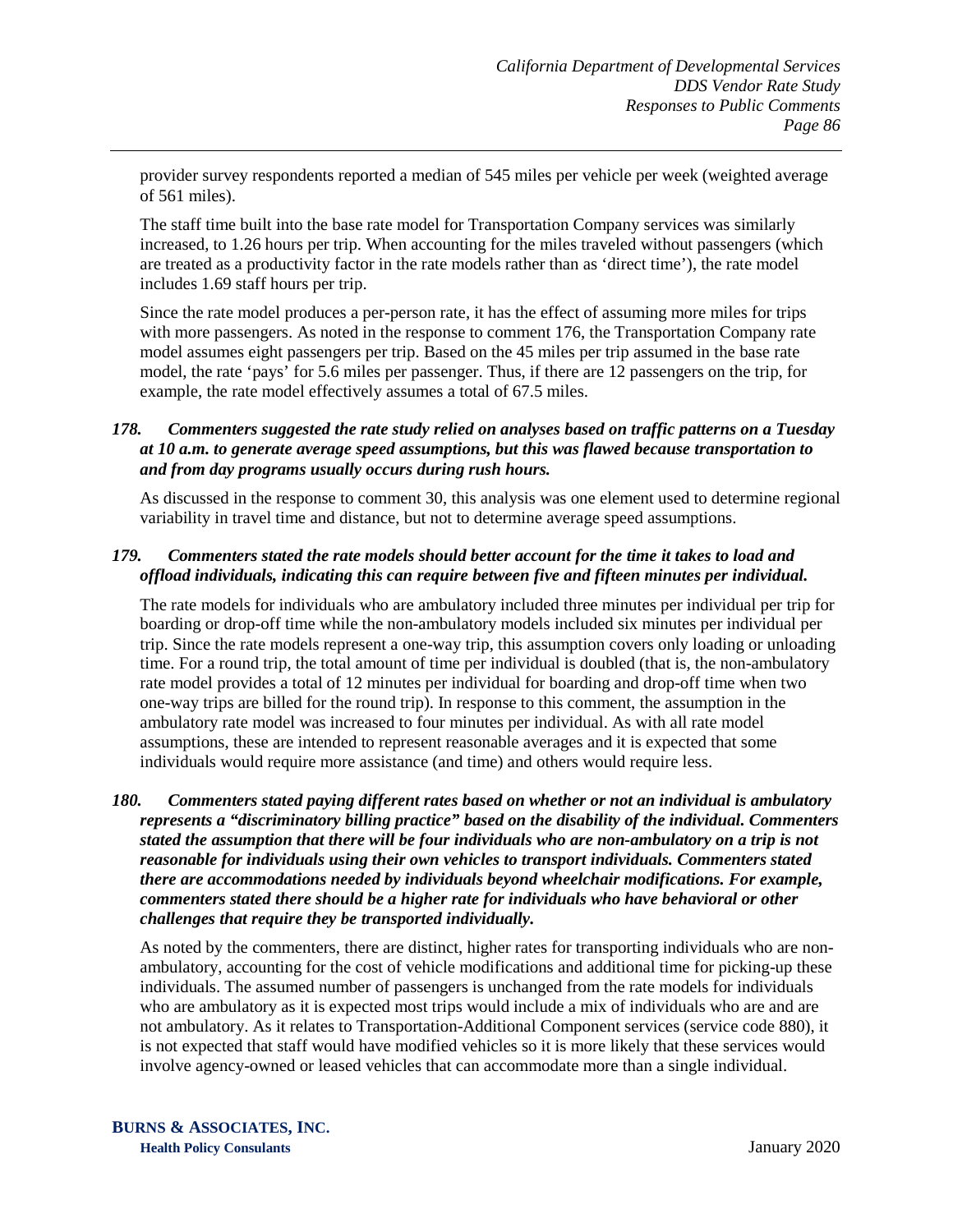There are not specific rates targeted to individuals who may have behavioral or other challenges and it is expected these individuals would be served at the recommended rates. Additionally, Transportation Assistant (service code 882) can be used to support individuals who require more intensive staffing.

## *181. Commenters stated the rate models assume full attendance, but should include an absence factor, stating it is inconsistent to include an absence factor for day programs but not for transportation services.*

The rate models for transportation services include an assumption regarding the typical number of passengers transported: two passengers per one-way trip for Transportation-Additional Component (service code 880) and eight passengers for Transportation Company services (service code 875). As observed by the commenters, the rate models for transportation services do not include a specific absence factor. Unlike day programs – which are assumed to be vendored for a specific ratio, necessitating the need for an absence factor to account for absences that result in attendance lower than the approved ratio – the rate models for transportation services do not seek to differentiate between scheduled and actual attendance; they only seek to reflect the actual average number of passengers who will be transported.

#### *182. Several commenters stated the wage assumption in the Transportation Company rate models are too low, noting drivers must have Class A or Class B licenses and other transportation providers (for example, city bus lines and school districts) pay higher wages.*

The recommended rate model for the combination of Transportation Company (service code 875) and Transportation-Additional Component (service code 880) services used the same wage assumption as for direct support professionals in day programs. As part of the establishment of separate rate models for the two services as discussed in the response to comment 174, the wage assumption in the Transportation Company rate model has been revised to reflect the Bureau of Labor Statistics occupational classification for 'bus driver, school or special client'. This change increases the wage assumption in the base rate model from \$14.89 per hour to \$19.86.

## *183. Commenters objected to the use of the Internal Revenue Service's standard mileage rate to estimate the cost of acquiring and operating a vehicle, noting high costs associated with purchasing and modifying larger vehicles, maintenance, insurance, and fuel.*

As discussed in the response to comment 62, the updated rate models rely on the Internal Revenue Services' 2020 standard rate of \$0.575 per mile to account for all vehicle-related expenses, including acquisition and depreciation, registration, maintenance and repairs, gasoline, and insurance.

The IRS does not detail the individual cost estimates for each component of its mileage rate, except for the value of depreciation, which is \$0.27 per mile in 2020. As noted by the commenters, however, the IRS mileage rate is based on typical vehicles and not large vans or modified vehicles that transportation providers may use. In response to this comment, the Transportation Company (service code 875) rate model was updated with a customized depreciation rate. Based on an assumed acquisition cost of \$40,000, a useful life of 125,000 miles, and a 10 percent resale value, the depreciation rate is \$0.27 per mile. Respondents to the provider survey for Transportation Company services reported an average acquisition value of less than \$40,000 and generally reported operating vehicles for more than 125,000 miles. No changes to the IRS rate were made for operating costs.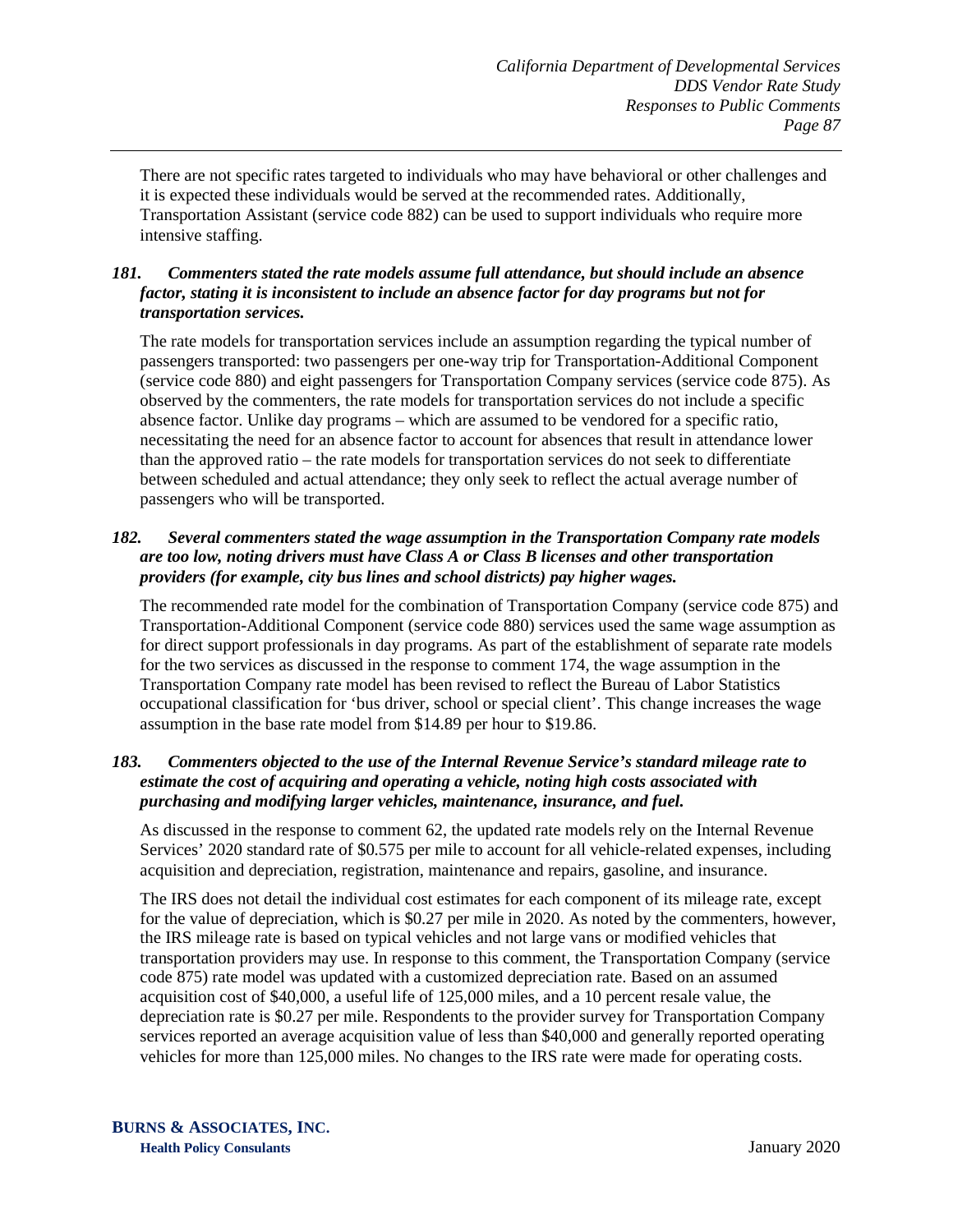The IRS' standard mileage rate continues to be used in the Transportation-Additional Component (service code 880) rate model as these services are assumed to generally use typical sedans and minivans.

The non-ambulatory rates for both Transportation Company and Transportation-Additional Component services additionally include depreciation costs for vehicle modifications.

*184. Commenters objected to the "linking" of the transportation broker to transportation providers as brokers are unable to provide transportation services. Commenters stated Transportation Coordination is not necessary for day programs or residential providers. Commenters also stated transportation brokers should not receive all administrative funding while transportation companies absorb all the costs. Additionally, commenters stated program operations and administrative funding should be added to the rate models for transportation services to account for expenses such as depreciation; repair and maintenance; tolls, vehicle storage costs; parking fees; interior and exterior vehicle cleaning; vehicle purchase costs; general, liability, and vehicle insurance; communication devices; dispatch operations; and uniforms.*

The rate study did not recommend transportation brokers be part of all transportation services or suggest brokers can provide transportation services. Rather, the rate study recommended the establishment of a Transportation Coordination service to account for the program operations and administrative costs of transportation services. It was envisioned that every one-way trip would consist of two billings: one for Transportation Coordination and one for transportation services. When the transportation was arranged through a broker, the broker would bill the Transportation Coordination rate while the transportation provider would bill the transportation services rates. For instances in which no broker is involved, the transportation provider (such as a Community-Based Day Program vendor) would bill both rates. In response to this comment, however, that recommendation has been withdrawn.

Instead, 12 percent for administration was added to the rate models for Transportation-Additional Component (service code 880) since this would be the result if transportation costs were bundled into the rate. No additional funding was added for program operations since these costs are assumed to already be included in the Community-Based Day Program rate models (that is, the program operations funding is based on a fixed daily amount per direct support professional so this assumption would not change if transportation had been bundled into the Community-Based Day Program rate models).

Both 12 percent for administration and \$10 per trip for program operations was added to the rate models for Transportation Company (service code 875). These assumptions are intended to cover the non-vehicle costs mentioned by the commenters while vehicle-related expenses are intended to be covered by the mileage rate as discussed in the response to comment 183.

#### *185. Commenters indicated not all members transported are authorized for transportation services.*

Current regulations allow two different approaches for paying for transportation services provided by Community-Based Day Programs. Regional Centers and vendors may establish Community-Based Day Program rates that include the cost of transporting individuals to and from the day program. Individuals served by these vendors would not have a separate authorization for transportation. Or, Regional Centers may establish Community-Based Day Program rates that do not include the cost of transportation. In these instances, an individual receiving transportation to and from their day program would have two authorizations: one for the day program and one for transportation. As part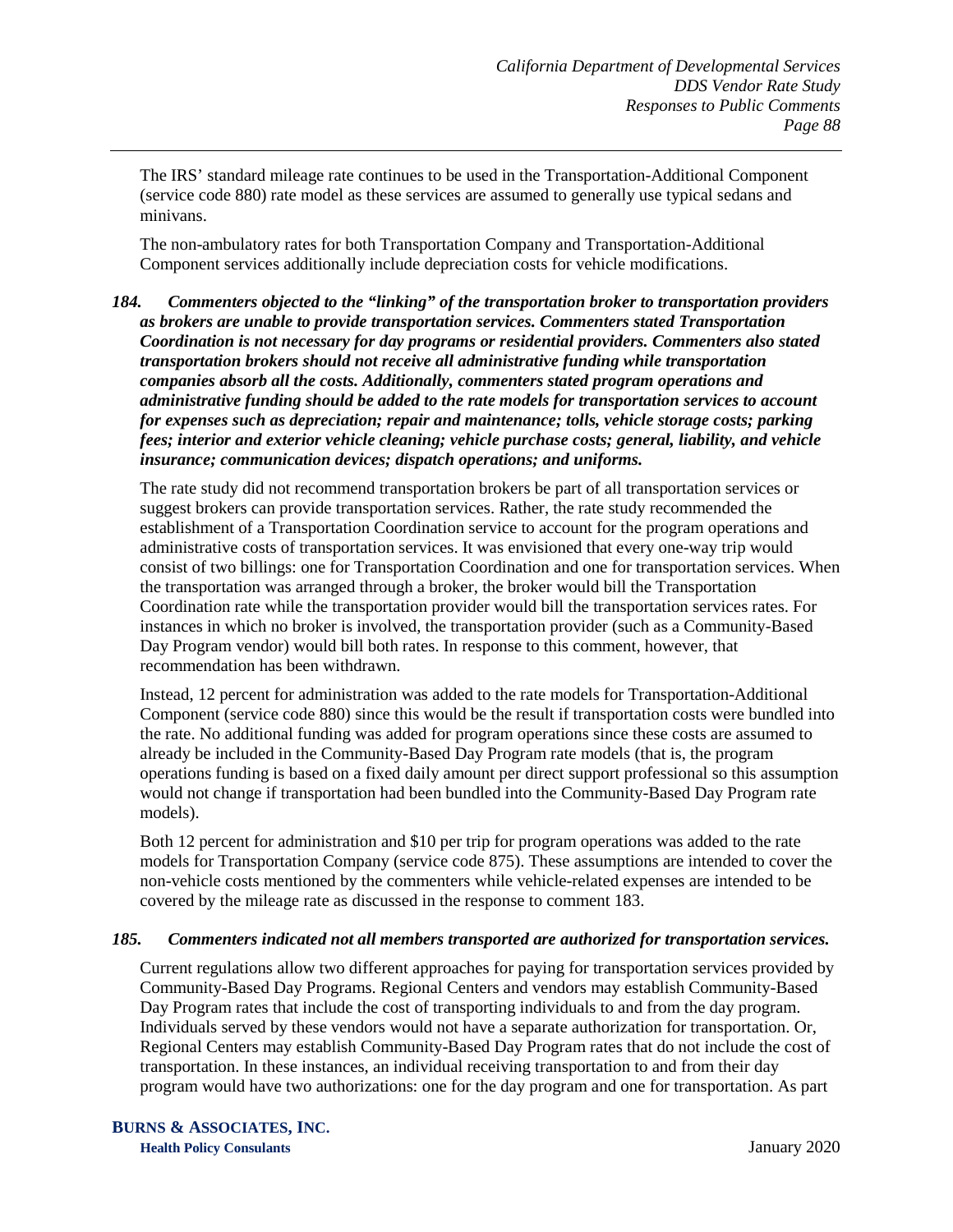of the standardization of rate methodologies, the rate study assumes there would no longer be Community-Based Day Program rates that include transportation costs. So individuals receiving transportation services would have separate authorizations for their day program service and for transportation. Other than that, the rate study did not include any recommendations regarding who receives an authorization for transportation services.

## **Transportation Broker (Service Code 883)**

*186. Commenters objected to the replacement of the Transportation Broker service with a Transportation Coordination service. Commenters outlined the various responsibilities of brokers, including transportation routing and scheduling, maintaining a database of vehicle capacities by vendor across a Regional Center, overseeing transportation companies' invoices, providing vendor contract administration and contract compliance training, providing toll-free bilingual customer service, and travel training and re-training.*

As discussed in the response to comment 184, the recommendation to establish a Transportation Coordination service that accounts for the operating and administrative functions of transportation services and is billed by the entity responsible for these functions (a transportation broker when applicable or the transportation provider when no broker is involved) has been withdrawn. Instead, the existing Transportation Broker service (service code 883) would be retained, reflecting their current functions.

### *187. Commenters stated the rate model assumptions related to program operations and administration are insufficient.*

The rate models for Transportation Broker services (service code 883) include \$10.00 per one-way trip for program operations and 12 percent of the cost of a trip provided by a Transportation Company (service code 875) for administration. As discussed in the responses to comments 61 and 65, respectively, these assumptions are based on data collected through the provider survey and standardized across services.

### *188. Commenters stated there should not be separate rates based on the mobility status of the individual.*

The rate study recommends a different, higher rate for brokering services for individuals who are non-ambulatory because there are fewer options for these individuals, requiring more effort on the part of the broker to arrange transportation.

## **Transportation Assistant (Service Code 882)**

### *189. Commenters asked whether the "Transportation Assistant" service was the same as the previous "Transportation Aide" service.*

The rate study uses the service title found in regulations for service code 882, which is Transportation Assistant, although it is noted that regulations define the worker providing the service as a transportation aide.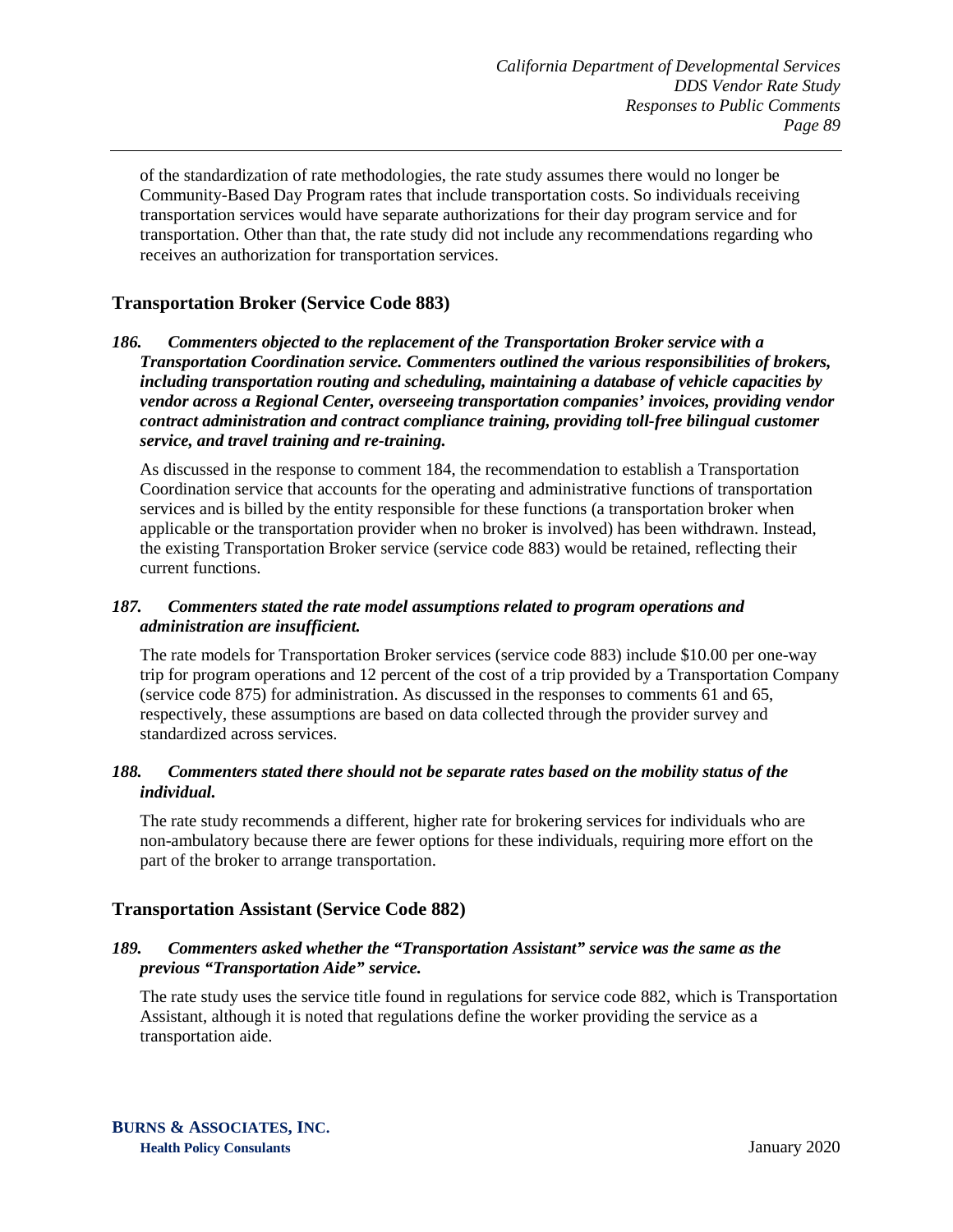#### *190. Commenters questioned how a one-to-five ratio would work for a transportation assistant in a small car that only accommodates two or three passengers in addition to the driver.*

As discussed in the response to comment 174, separate rate models have been established for Transportation Company (service code 880) and Transportation-Additional Component (service code 875) rather than a single, combined rate model based on five passengers as originally recommended. The Transportation Company rate model assumes eight passengers and the Transportation-Additional Component assumes two passengers. These passenger assumptions are intended to accommodate individuals who require an assistant, but vendors must continue to ensure the appropriateness of transportation arrangements based on the needs of individuals.

#### *191. Commenters stated there should be a higher wage assumption for services provided to individuals with complex behaviors. Commenters stated the general wage assumption should reflect a behavioral paraprofessional.*

The only regulatory qualifications for staff providing Transportation Assistance services (service code 882) is that they must be at least 18 years of age and competent in the use of equipment to transport, board, and exit individuals when applicable. The wage assumption in the rate model for the service therefore reflects staff providing personal assistance type support. If an individual requires more specialized support when being transported, those services can be billed through the service code applicable to the staff person (for example, behavioral paraprofessionals and technicians may be billed through service code 616).

### *192. Commenters stated the Transportation Assistant rate model should be revised to acknowledge that workers' time is only billable when an individual needing assistance is in the vehicle.*

The rate study recognizes Transportation Assistance services (service code 882) can only be billed when the worker is supporting an individual. As with the rate models for nearly every service included in the rate study, the Transportation Assistant rate model includes productivity factors to account for workers' other, non-billable responsibilities. In response to this comment, an additional factor was included for time spent in the vehicle without an individual present. Before adjustments for training and paid time off, and the assumed mix of full-time and part-time staff discussed in the response to comment 51, the base rate model now assumes staff provide 37.0 hours of direct service per week compared to 36.8 hours (weighted average) to 37.4 hours (median) reported in the provider survey.

#### *193. Commenters stated the rate model for Transportation Assistant services should include \$10 per day for program operations and 12 percent for administration as in the rate models for other services.*

Since the Transportation Assistant service (service code 882) is additive to other services that already account for program operations and administrative expenses (that is, Transportation Company through service code 875 and Transportation-Additional Component through service code 880), the rate model for Transportation Assistant includes a reduced amount for these factors. Specifically, the rate models include six percent for administration to account for additional costs for providing the service (such as hiring and billing) and do not include a factor for program operations.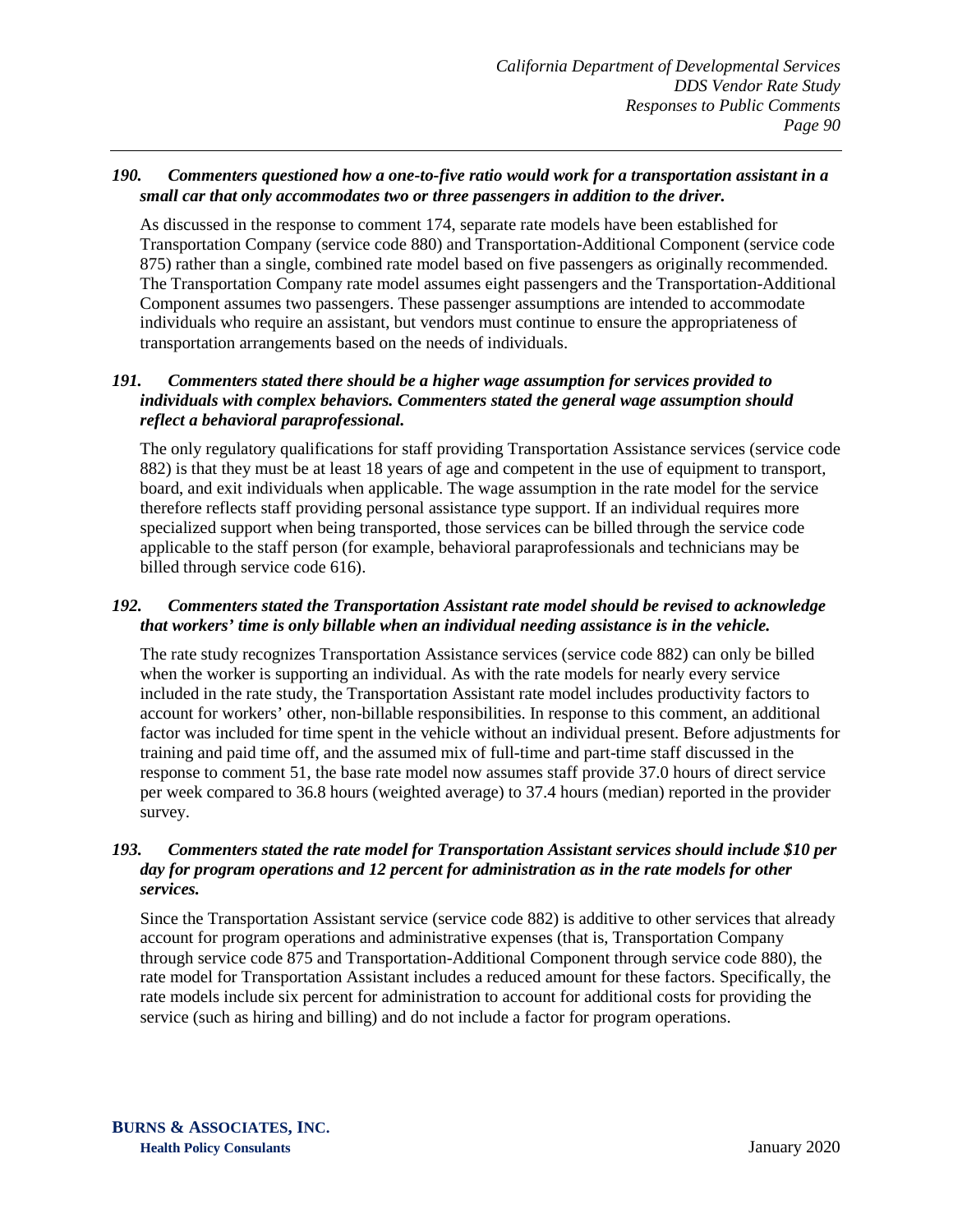# **Supported Employment-Individual (Service Code 952), Supported Employment-Group (Service Code 950), and Employment Services Provided Through Miscellaneous Service Codes**

#### *194. Commenters stated the recommended rates for individual services are lower than current rates while recommended rates are higher for group and sheltered employment services. Commenters stated these rates do not support system goals for individualized jobs in integrated settings and do not limit the approval of subminimum wage certificates. Commenters stated Supported Employment-Group rates will be reduced by as much as 62 percent.*

As noted by the commenters, the base rate model for Supported Employment-Individual Job Coaching services produced a rate about two percent lower than the current rate. That said, the rate models produced higher rates for Job Coaching in some Regional Centers, Supported Employment-Individual Job Development, and Supported Employment-Group services. For these services overall, the rate study recommended an increase in rates. With the various changes to the rate models described in this subsection, all of the rate models exceed the existing rates. For Job Coaching rates in particular, the rates are at least 16 percent greater than the rate in effect on July 1, 2019, although this is moderated by the fact that vendors would no longer be permitted to bill for time spent traveling to individuals since this time is built into the rate model as a productivity adjustment. These changes emphasize the importance of employment services.

It is unclear what rates commenters may have been referencing when asserting that Supported Employment-Group rates would be reduced by more than 60 percent. Even before the rate adjustments described in this subsection, all group rates exceeded the current rate when taking into account that the rates are billed per individual served (for example, the base rate model for an eightperson group is \$6.67 per person per hour, which translates to \$53.36 per job coach hour compared to the July 1, 2019 rate of \$36.57).

The rate study did not consider the issue of subminimum wage certificates.

## *195. Commenters suggested the establishment of a specialized rate for customized employment or other one-to-one integrated employment that includes enhanced rates and differing productivity, wage, and other assumptions from what was presented in the proposed rate models.*

The rate models for Supported Employment-Individual services are intended to reflect the costs associated with providing one-to-one employment. As discussed in the response to comment 8, all rate model assumptions are intended to reflect a reasonable approximation of the costs of providing services consistent with the State's regulations and individuals' service plans. It is therefore expected that for any given program, some costs would be higher than assumed and others would be lower.

#### *196. Commenters stated current funding for job development is insufficient to cover the cost of job placement, even when considering the incentive payments received upon job placement. Commenters objected to the recommendation to limit job development activities to 40 hours per individual plan year. Additionally, commenters indicated a need for a job discovery service to cover activities such as skills assessment and vocational profile development.*

The rate study recognizes Job Development services – including the job discovery activities cited by the commenters – differ from Job Coaching services as it relates to the skillset, wage level, and productivity of the staff providing the services. For this reason, the rate study recommended the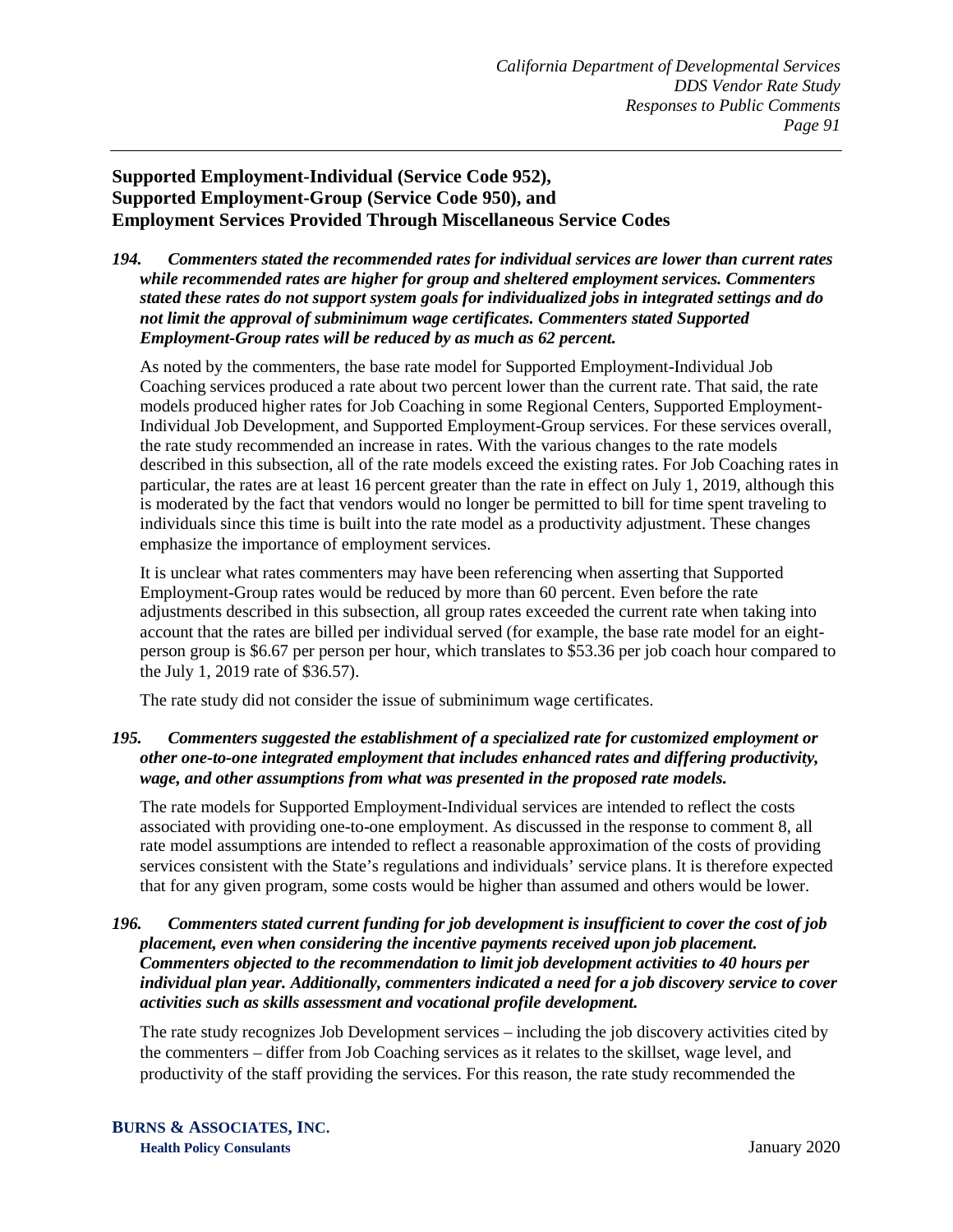establishment of a separate, higher rates for Job Development. With the various changes to the rate models described in this subsection, all of these rates are at least 48 percent greater than the existing Supported Employment-Individual rate. The rate study did not recommend any changes to the existing incentive payments.

The rate study recommended a limit of 40 hours of Job Development services per individual plan year based on a review of limits in place in other states. In response to this comment, the recommended limit has been increased to 100 hours, which was the median number of hours needed to place an individual in employment according to participants in the provider survey (the weighted average was 108 hours). There would also be a process to request an exception to this limit.

### *197. Commenters suggested changes to Department of Rehabilitation requirements regarding eligibility, payments, and fading.*

If the rate study is implemented, the Department of Rehabilitation would be involved in the development of policies that affect their programs.

## *198. Commenters expressed support for the addition of a one-to-two staffing ratio for Supported Employment-Group. Separately, commenters expressed concern that the rate models favor smaller groups because the rate models for larger groups did not account for additional costs, such as the need for more program staff and more time for recordkeeping.*

Support for the recommendation that Supported Employment-Group services be available at a one-totwo staffing ratio is appreciated. This is intended to fill a gap in which Supported Employment-Individual provides one-to-one support, but Supported Employment-Group does not allow for groups with ratios less than one-to-three.

The rate models do include more time for recordkeeping as the size of the group increases. As noted by the commenters, this is the only difference in the rates models for the various staffing ratios. This results in slightly more funding per staff hour for larger groups than for smaller groups. Using the base rate models as an example, a vendor delivering services at a one-to-eight ratio would bill \$53.36 per hour compared to the \$52.00 billed by a vendor operating at a one-to-two ratio. The rate models for all Supported Employment-Group services exceed the Supported Employment-Individual rate models to account for the additional costs associated with group services. As of July 1, 2019, vendors earn the exact same amount – \$36.57 – per staff hour for one-to-one services and for group services regardless of the size of the group.

### *199. Commenters stated Supported Employment-Group services should be billed by job coach rather than by individual to account for potential absences. Separately, commenters asked whether a vendor's rate would change when a participant is absent (for example, if one individual in a fourperson group is absent, does the vendor bill the three-person rate).*

Supported Employment-Group services are currently billed according to the hours worked by the job coach. The rate study recommends services be billed by individual based on the number of hours of service that each receives. This change was recommended to increase transparency into the amount of support individuals actually receive and the cost of those supports.

An individual would be authorized for a specific group size based upon the staffing ratio of the group in which they are working. As discussed in the response to comment 150, the rate models include an attendance factor to account for absences so the rate billed by the vendor does not change when one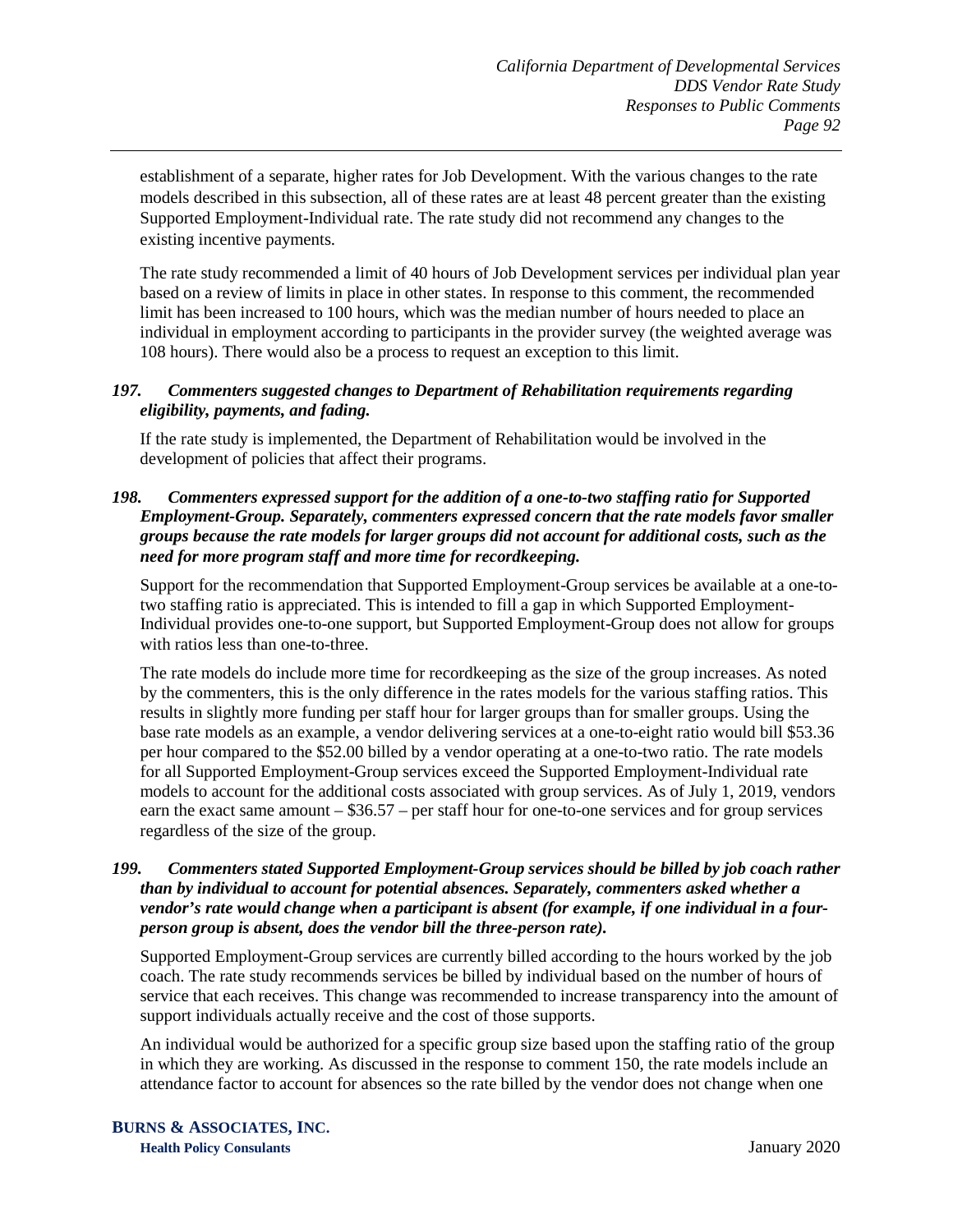or more group participants is absent. If the group composition permanently changes, the authorizations for the individuals in the group can be revised to reflect the new ratio.

### *200. Commenters stated the wage assumption in the Supported Employment rate models is too low.*

As discussed in the response to comment 32, the rate models rely upon data from the Bureau of Labor Statistics to set the wage assumptions. The wage assumption for Supported Employment-Individual and Supported Employment-Group was tied to the median wage for rehabilitation counselors although this position typically requires a master's degree and there is no such requirement for Supported Employment-Group staff. The resulting wage assumption was \$16.20 per hour, which was significantly higher than the average of less than \$14.00 reported by respondents to the provider survey.

In response to this comment and to provide further support for employment services, the rate model was adjusted to include the BLS classification for educational, guidance, school, and vocational counselors (also a master's level position), weighted at 25 percent of the overall wage. This increased the wage assumption to \$20.81 per hour.

## *201. Commenters stated the direct support professional rate 'tiers' should apply to Supported Employment services.*

The rate study did recommend Supported Employment-Individual Job Coaching and Supported Employment-Group services be eligible for the tiered DSP rates. The tiered DSP rates would not apply to Job Development services as these staff are providing services that are meaningfully different from direct support.

## *202. Commenters stated the Supported Employment rate models should include an assumption for supervision, stating the lack of an assumption implies the job coach is a professional, but the hourly wage is too low to be considered a professional.*

As discussed in the response to comment 58, the rate models for services provided by paraprofessionals include one supervisor for every ten paraprofessionals. For professional staff (generally those with at least a bachelor's degree), the rate models assume less supervision is needed. As discussed in the response to comment 200, the Supported Employment rate models are based on Bureau of Labor Statistics wages for various master's level occupations. That response also notes the recommended wage assumption has been increased. Consequently, the Supported Employment rate models do not include a specific provision for supervision. However, the program operations assumption, which is discussed in the response to comment 61, in the rate models for professional staff – including Supported Employment – is twice as much as in the rate models for paraprofessionals to account for a level of oversight.

## *203. Commenters stated the rate models should include the cost of accreditation from the Commission on Accreditation of Rehabilitation Facilities (CARF), which is statutorily required for Supported Employment services. Commenters proposed eliminating the CARF accreditation requirement.*

In response to this comment, a cost factor for CARF accreditation was added to the Supported Employment rate models. Specifically, the models assume a \$10,000 cost incurred every three years (for an annual cost of \$3,333) spread over five job coaches or job developers.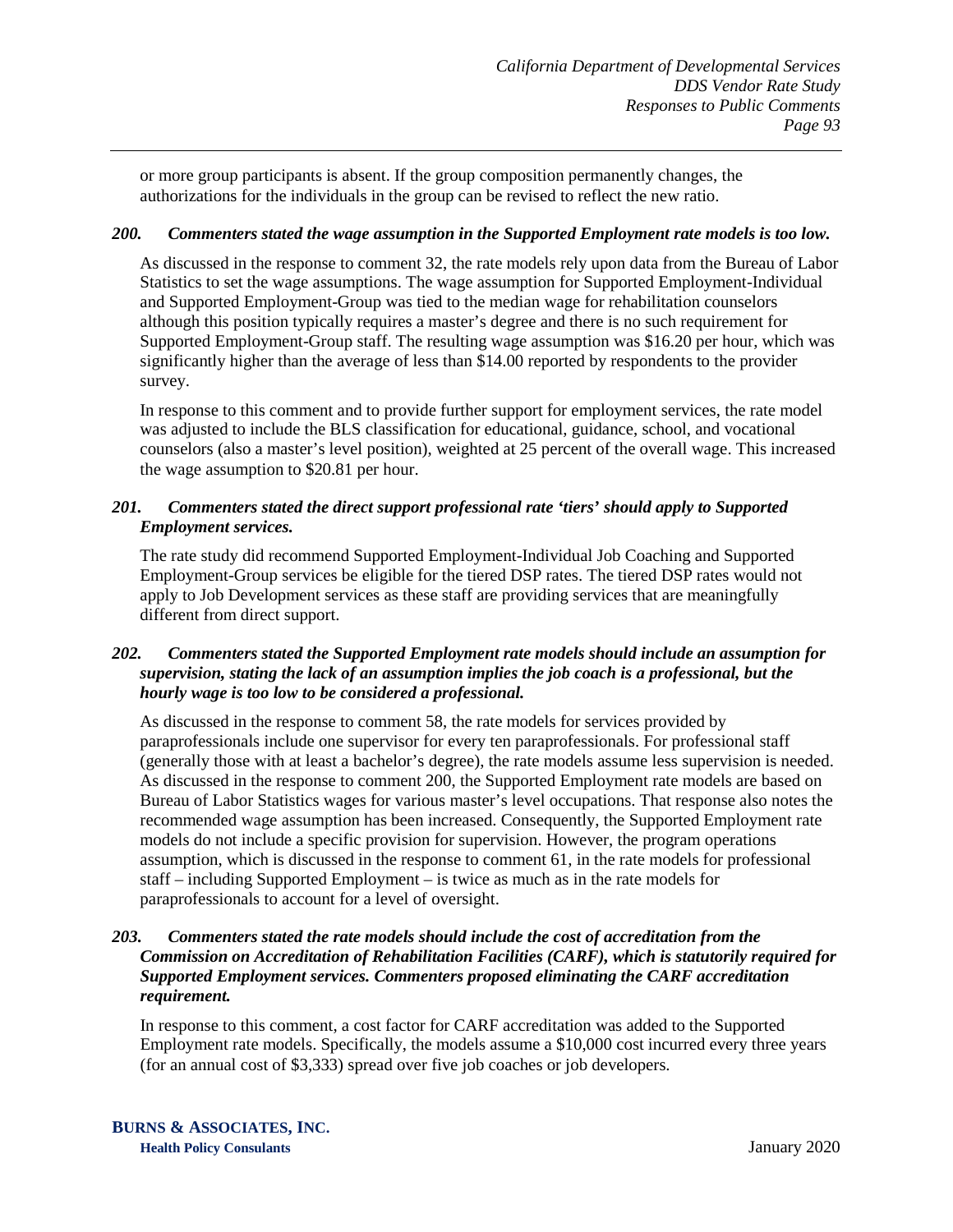#### *204. Commenters objected to various productivity assumptions, stating the allotted time should be increased for traveling between service encounters, supervision and other employer time, collateral contacts, and recordkeeping.*

In response to this comment, assumed travel time in the base rate model for Supported Employment-Individual Job Coaching was increased to three hours per week for a full-time job coach. The productivity assumptions were otherwise unchanged and are consistent with the total reported in the provider survey. Before adjustments for training, paid time off, and the assumed mix of full-time and part-time staff discussed in the response to comment 51, the rate models assumed job coaches providing individual supports deliver 34.25 billable hours per week compared to 33.8 hours (weighted average) to 34.6 hours (median) reported in the provider survey. Depending on the group size, the rate models for Supported Employment-Group assume the job coach provides 36.75 to 38.25 billable hours per week compared to 36.6 hours (weighted average) to 37.5 hours (median) reported in the provider survey.

The number of miles assumed in the Supported Employment-Individual rate model was also increased from 100 miles per job coach per week to 150 miles. Respondents to the provider survey reported 66 miles (median) to 109 miles (weighted average) for job coaches.

### *205. Commenters stated costs to transport members to work were not included in the rate models but are incurred by their program. Commenters suggested travel time should be billable when transporting members to their worksite.*

The rate models for both Supported Employment-Individual and Supported Employment Group services include a mileage assumption, which is intended to include miles traveled to transport individuals to the worksite. There is not a productivity adjustment for the job coach's time because the time spent transporting an individual or individuals to the worksite is intended to be billable.

# **Work Activity Program (Service Code 954)**

### *206. Commenters objected to rate reductions they stated could be as much as 50 percent, particularly because existing rates were based on past cost statements. Separately, commenters stated the proposed rates will push vendors to higher staffing ratios, which may result in the closure of lower ratio programs.*

As with all rate models, the recommended rates for Work Activity Programs are based upon specific, detailed assumptions. Based on these rate models, it is estimated rates would be reduced by an average of 17.4 percent.

Whereas current rates are based on the overall size of the Work Activity Program vendor (as measured by the total number of individuals served), the rate models vary rates based on staffing ratio. That is, vendors operating at lower ratios require more staff so the rates for these programs are higher. Thus, the actual impact would vary by vendor with programs with smaller staffing ratios (that is, fewer individuals per direct support professional) being impacted the least. For example, for a program serving individuals at a one-to-four ratio, vendors would experience a rate increase; based on the current upper limit rates and assuming a six-hour day, the base rate model is five percent higher for small vendors, 32 percent higher for medium vendors, and 68 percent higher for large vendors. Conversely, if vendors currently operate at very high ratios, they would experience significant reductions. For example, for any program operating at a ratio of one DSP for 35 individuals, the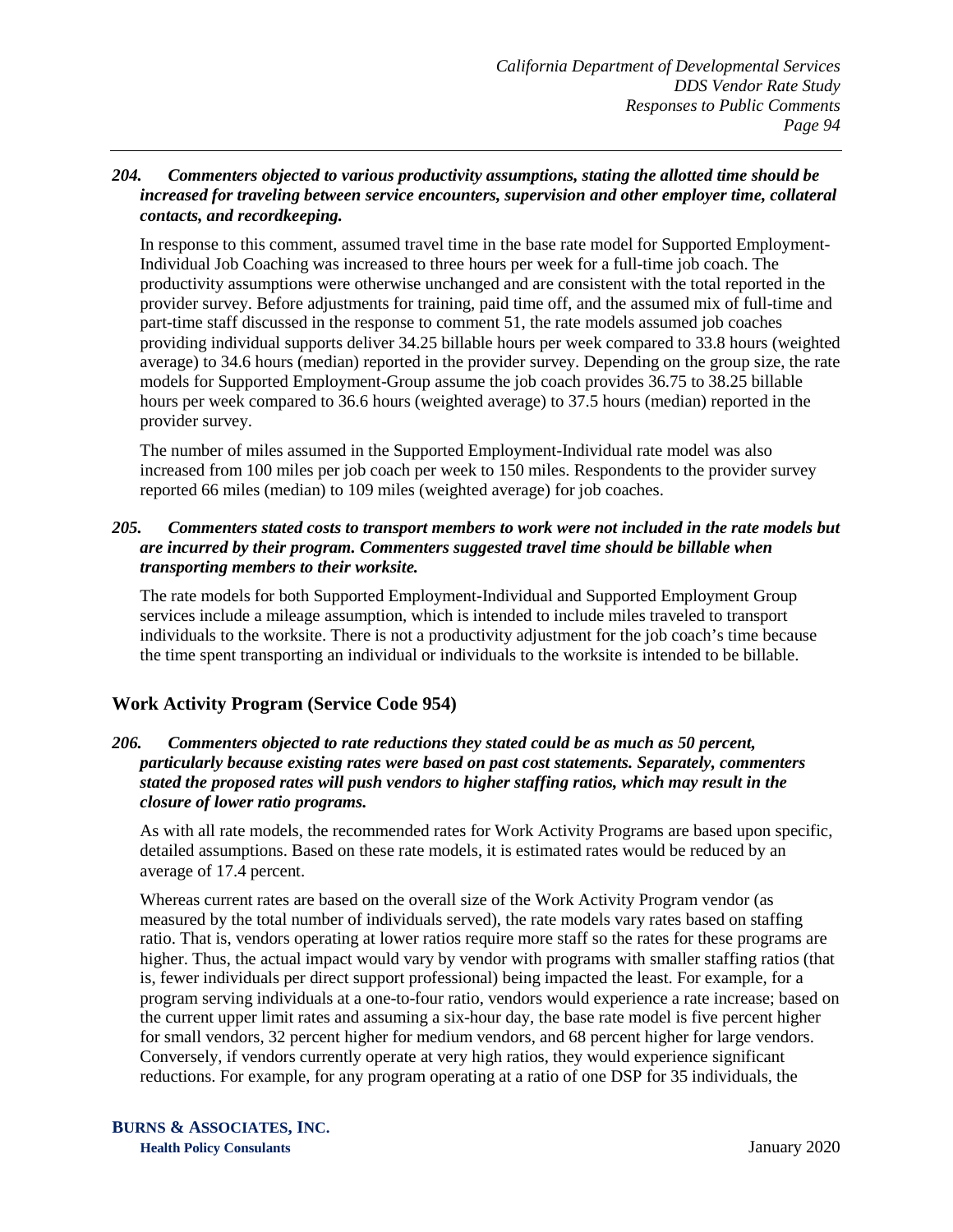upper limit rates translate to between \$194 and \$363 per DSP work hour, but the recommended rate model would pay \$79.10 per staff hour.

## *207. Commenters objected to various productivity assumptions, stating the allotted time should be increased for program set-up and clean-up, supervision and other employer time, and recordkeeping. Additionally, commenters stated standardized productivity factors are inflexible and not responsive to individual needs.*

Before accounting for training and paid time off, the rate models assume direct support professionals in Work Activity Programs provide direct services for between 35.25 and 36.75 hours per 40-hour week, depending on the staffing ratio (with lower productivity for DSPs serving more individuals). Other than adjustments for the mix of full-time and part-time staff discussed in the response to comment 51, these estimates are unchanged and are generally consistent with figures reported by participants in the provider survey: large programs reported 34.6 hours (weighted average)/ 36.1 hours (median), medium programs reported 35.3 hours (weighted average)/ 34.8 hours (median), and small program reported 34.2 hours (weighted average)/ 35.9 hours (median).

As with all rate model assumptions, the productivity estimates are intended to reflect a reasonable approximation of typical operations. It is therefore expected that for any given vendor, some productivity adjustments would be higher than assumed and others would be lower.

# **Socialization Training Program (Service Code 028) and Creative Arts Program (Service Code 094)**

## *208. Commenters objected to the proposal to eliminate the separate service codes for Socialization Training Programs and Creative Arts Programs, and to bill for these services based on the rate models for Community-Based Day Programs.*

In response to this comment, the proposal to wrap Socialization Training Programs and Creative Arts Programs into the Community-Based Day Program rates framework has been withdrawn at this time. Consistent with the goals of the rate study to ensure the appropriateness and consistency of rate methodologies, rates for these services may be reconsidered if the rate study is implemented and regulations are developed.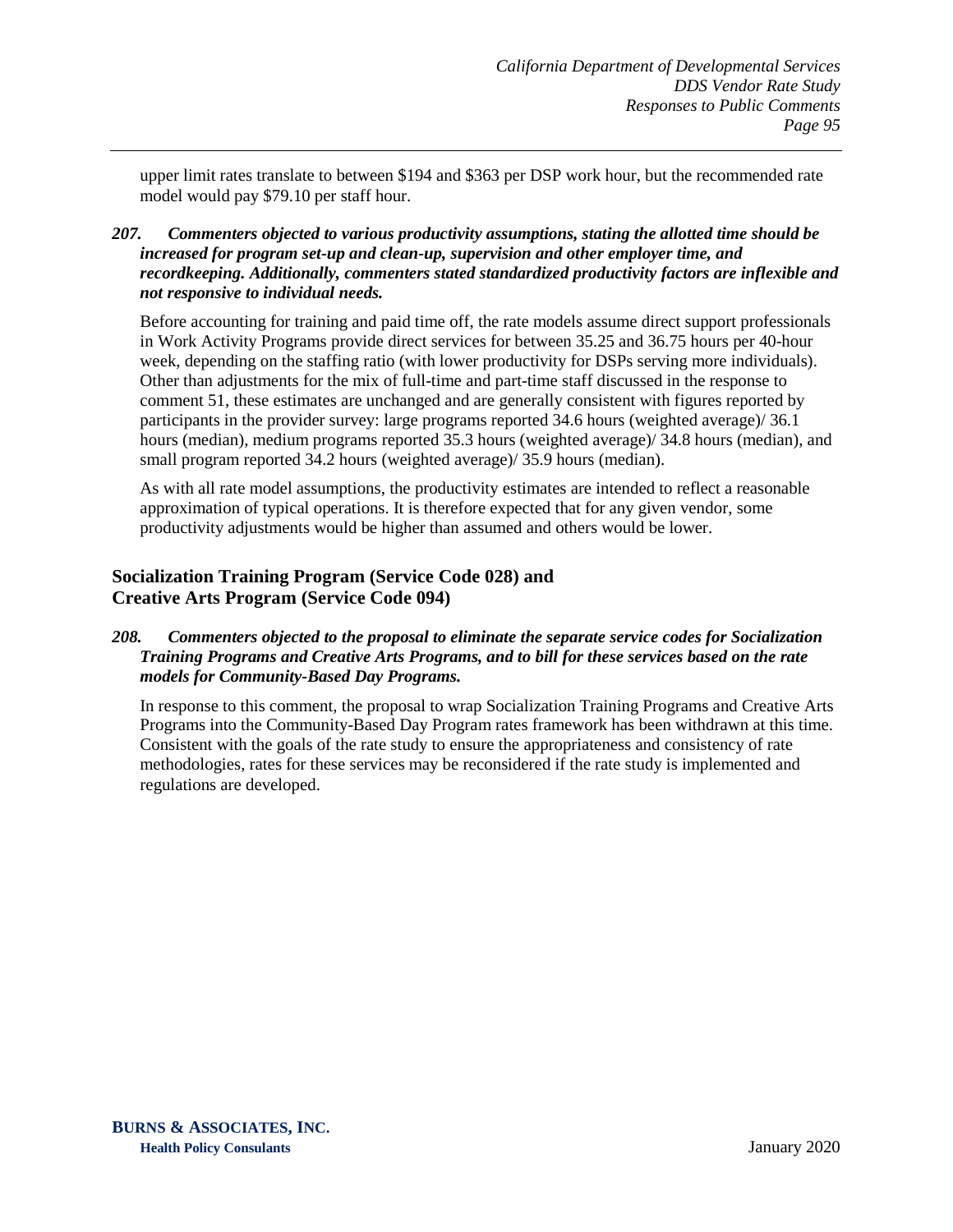#### **PROFESSIONAL SERVICES**

This section summarizes comments related to services the rate study categorized as 'professional services', including behavioral services; Adaptive Skills Training; Specialized Therapeutic Services; Infant Development Programs; Crisis Supports; Specialized Health, Treatment and Training services; and Specialized Recreational Therapy. Note that most comments related to wage, benefit, and administrative assumptions are addressed in the Across Services section.

# **Multiple Services**

*209. Commenters stated vendors provide therapy and other clinical supports through independent contractors, not employees, who are paid at a higher rate to cover taxes, insurance and other benefits, and overhead expenses. Similarly, commenters stated some vendors themselves are independent contractors who must pay the employer share of payroll taxes and who do not receive health benefits, sick leave, retirement contributions, or vacation time.*

Vendors may provide services through clinicians they directly employ or with whom they contract. The rate models assume the clinicians are employees, but this is not intended to have an impact on the cost. Regardless of whether the clinician is an employee or a contractor, the rate models seek to cover the same costs: salary, the ability to access benefits, non-billable responsibilities, administrative costs, etc. In an employment model, these are separate costs. In a contractor model, all of the costs are combined into the hourly rate charged by the contractor, which must cover all their costs (for example, covering the value of their time when performing non-billable tasks or taking time off as well as business costs such as payroll taxes and administrative functions). Thus, while there are differences in the manner in which costs are incurred (that is, as separate expenses or in a single bundled rate) and in how clinicians are paid (that is, for every hour worked or only for time spent providing the contracted service), the rate models assume total costs are equivalent.

# **Infant Development Program (Service Code 805)**

*210. Commenters expressed support for increasing standardization in payment models for Infant Development Programs across Regional Centers and further suggested various service requirements should be standardized, including credentialing, programming, documentation, and billing. Separately, commenters objected to recommended reductions in payment rates for Infant Development Programs and Early Start Specialized Therapeutic Services provided through service code 116, stating this is inconsistent with the State's goals for early intervention services.*

As noted in the response to comment 20, one of the purposes of the rate study is to increase the consistency of services and payment models across California. As discussed throughout this subsection, a number of changes have been made to the rate models for Infant Development Programs and Early Start Specialized Therapeutic Services in response to public comments.

The suggestions related to standardization of service requirements are appreciated. If the rate study is implemented, these suggestions would be considered.

*211. Commenters questioned whether Infant Development Programs should have been included in the rate study since the service is largely funded by Part C of the federal Individuals with Disabilities Education Act (IDEA). Additionally, commenters stated the rate study recommended*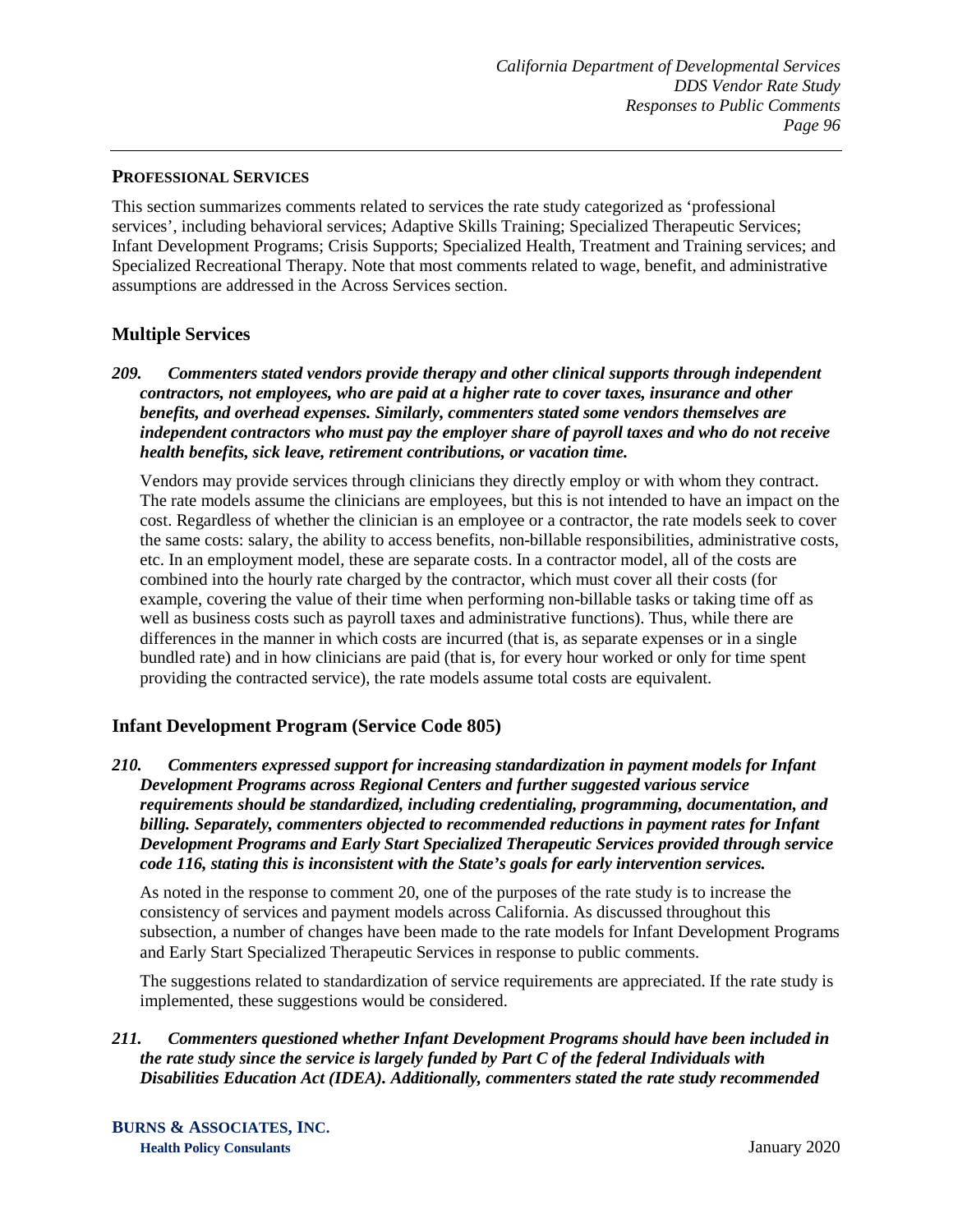### *changes that do not comply with program regulations requiring a multi-disciplinary, team-based approach, which may compromise the State's ability to access Part C funds.*

The funding composition for a given service was not a consideration in determining the scope of the rate study. Federal funds granted through Part C of IDEA cover only a small portion of the cost of Infant Development Programs and other early intervention services. For example, the State received approximately \$55 million in Part C funds in fiscal year 2017, but spent more than \$180 million on Infant Development Programs alone.

The rate study does not include recommendations for changes to service requirements for Infant Development Programs. That is, early intervention services must still be family-centered, multidisciplinary, and delivered in the most natural environment. Changes to how the State pays for services do not conflict with federal or State requirements and do not put at risk the State's Part C funds.

### *212. Commenters questioned why therapy services were excluded from the rate study. Additionally, commenters suggested rates should be established for therapy assistants.*

As discussed later in the response to comment 221, the rate study recommended rates for therapists and other clinicians be tied to Medi-Cal's rates for these clinicians. In response to this comment, this recommendation has been withdrawn and specific rate models have been developed for therapists and therapy assistants, which are further discussed in the response to comment 213.

## *213. Commenters suggested vendors should continue to have a single rate regardless of the staff person delivering the service, stating this promotes an integrated and interdisciplinary service model, allows vendors to hire new staff, minimizes billing complexity, and supports flexibility in service delivery. Conversely, commenters suggested there should be different rates for different service providers, particularly for therapists.*

A fundamental goal of the rate study is the development of rate models that reflect the estimated costs to deliver services. The single largest cost for most vendors is the wages of the staff providing services. In general, it is expected vendors set wages based on staff qualifications. For example, an employee with a master's degree is expected to earn more than an employee with a bachelor's degree and a therapist is expected to earn more than a therapy assistant. Since vendors' costs vary based on who they employ, the rate they are paid should similarly vary. Further, if a single, blended rate is created, it would have the impact of underpaying the 'higher-level' staff and overpaying relatively less-qualified staff, thereby disincentivizing the use of the highest-cost staff.

For this reason, separate rate models have been established for the variety of disciplines that provide early intervention services, including early intervention specialists, therapists, audiologists, family therapists, registered nurses, dieticians, social workers, and psychologists. The establishment of these rates is intended to account for differences in the cost of employing these various professionals, but does not change the integrated and interdisciplinary service model.

For therapists specifically, it is recognized these are different disciplines, but it is assumed the structure of the services – in terms of the typical length of a service, the number of billable hours that can be provided, etc. – are similar. Further, according to the Bureau of Labor Statistics data used to develop wage assumptions, the difference in the median wage for the three disciplines was only five percent so the rate models used the highest of the three wages (\$50.34 per hour for a physical therapist).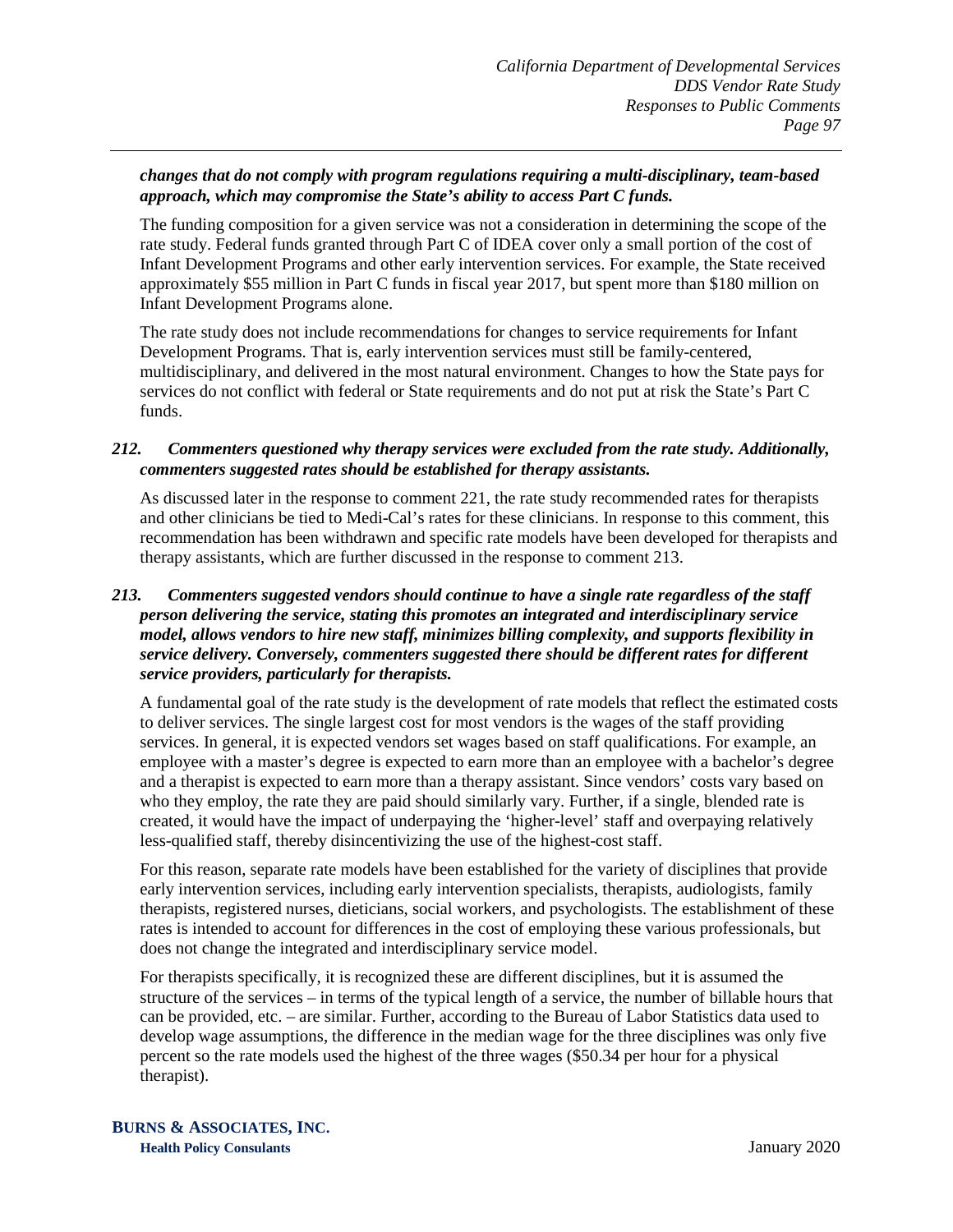Rate models were also developed for therapy assistants. As with therapists, there is a single rate model for certified occupational therapy assistants (COTAs), physical therapy assistants, and speechlanguage pathology assistants based on the highest median wage reported by the BLS for these occupations (\$36.19 per hour for COTAs).

To better track early intervention services and spending, services that are part of the infant development program and provided by occupational therapists, physical therapists, and speech language pathologists would be billed through service code 805 rather than service code 116. Separate subcodes under service code 805 would be established for each staffing classification and tied to the appropriate rate model.

## *214. Commenters asked about the qualifications of staff included in the 'licensed professional', 'specialist', and' paraprofessional' rate models. Commenters stated the rates should be the same for staff with master's and bachelor's degrees because they "perform exactly the same work". Regarding the paraprofessional job type, commenters stated tying the wage assumption to therapy aides does not reflect the responsibilities of these staff and additionally noted this position would be supervised by a therapist-level staff. Separately, commenters stated requiring an early childhood specialization or certification is not appropriate for "behavioral services" and these positions should require registered behavior technicians.*

In response to this comment, the rate models for early intervention staff have been reworked to reflect the definitions found in the 2010 Early Start Personnel Manual.<sup>[4](#page-100-0)</sup>

The Early Intervention Specialist (EIS) must have at least a bachelor's degree and either a current California Education Specialist Credential granted by the California Commission on Teacher Credentialing (CCTC), a current Added Authorization in Early Childhood Special Education granted by CCTC, or a California University Certificate in Early Intervention.

The Early Intervention Assistant (EIA) must have either a minimum of an associate's degree plus a California Community College Early Intervention Assistant Certificate, or an associate's degree in Child Development or a related field plus the equivalent of an associate teacher California Child Development permit (12 units) plus coursework to meet EIA competencies including supervised fieldwork in early intervention. To better reflect the educational requirements and responsibilities of the EIA, the wage assumption is now tied to teacher assistants. The rate models for EIAs assume they are supervised by EISs.

Given the nature of Infant Development Programs, the early intervention focus of these personnel are appropriate. Different services and service codes are available for individuals who require behavioral supports, including services provided by registered behavior technicians.

As discussed in the response to comment 213, separate rate models have been developed to reflect differences in the cost of employing various types of staff, including EISs and EIAs. Further, as also noted in the response to comment 213, separate rate models have been developed for other staff who provide early intervention services, such as therapists and psychologists.

### <span id="page-100-0"></span>*215. Commenters stated supervisors' spans of control should be reduced (that is, supervisors should be responsible for fewer staff). Additionally, commenters stated the rate models for licensed staff*

 <sup>4</sup> California Interagency Coordinating Council on Early Intervention. (November 2010). Retrieved from https://www.dds.ca.gov/EarlyStart/docs/ICC\_PersonnelManual.pdf.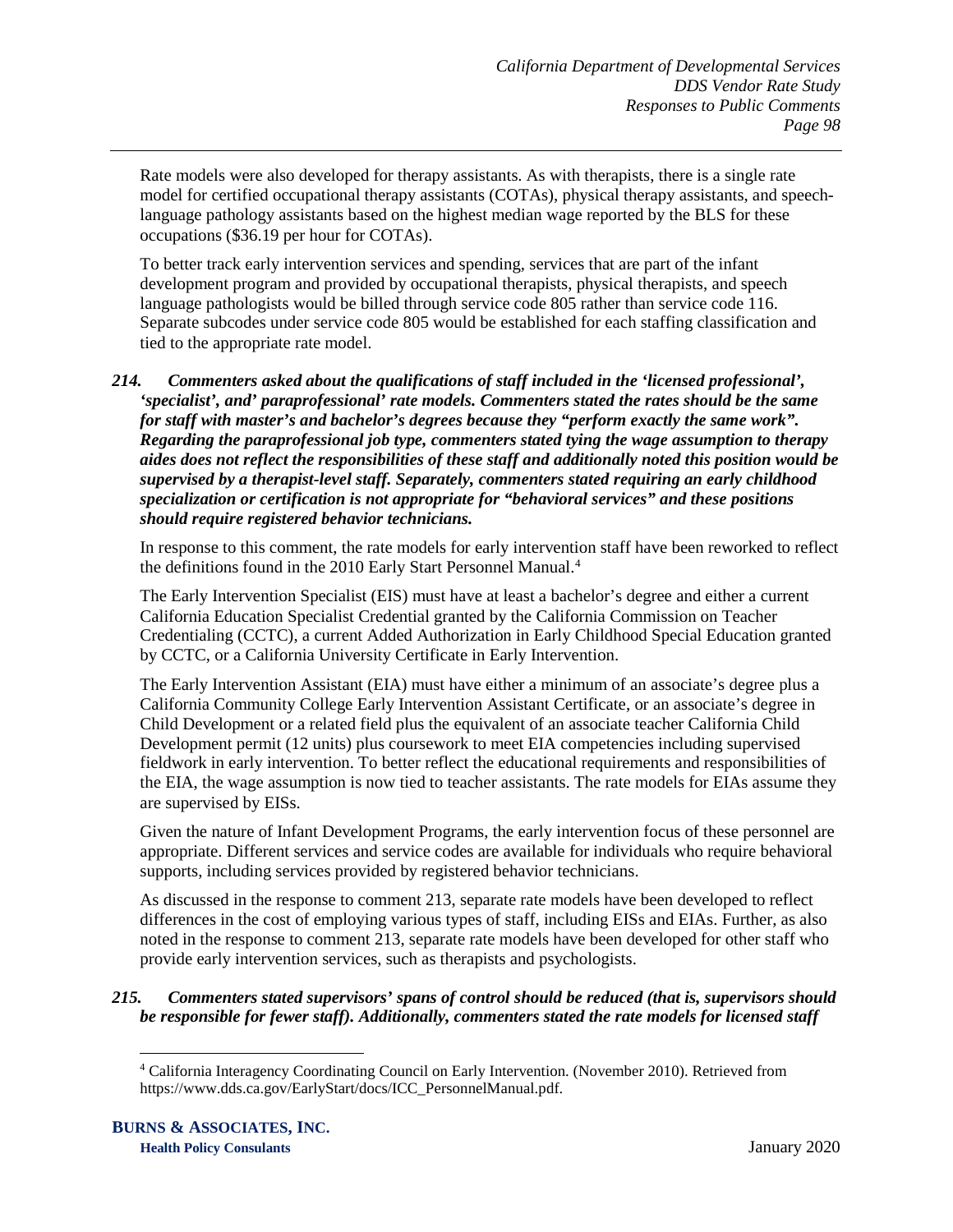## *should include an assumption for supervision. Further, commenters stated the wage assumptions for supervisors are too low.*

As discussed in the response to comment 58, the rate models for services provided by paraprofessionals include one supervisor for every ten paraprofessionals. As described in the rate study report, this ratio is consistent with results reported by researchers and assumptions built into rate models for home and community-based services in other states. Although these findings primarily relate to direct support professionals, the assumed ratio is also consistent with data reported by participants in the provider survey. For example, respondents reported about 620,000 direct care worker hours for community-based services and 50,000 supervisor hours, implying a ratio of one supervisor for every 12 direct care workers, although this ratio may be somewhat overstated because the direct care hours likely include licensed staff.

The rate models for licensed staff do not include a supervision assumption because, by definition, these staff are permitted to work without supervision. However, the program operations assumption – which is discussed in the response to comment  $61 -$  in the rate models for licensed staff is twice as much as in the rate models for paraprofessionals to account for a level of oversight.

The rate models for Early Intervention Assistants assume they are supervised by Early Intervention Specialists and the rate models for EISs assume they are supervised by a therapist. The wage assumptions associated with the EIS and therapist positions are unchanged.

### *216. Commenters stated the 'specialist' position as defined in the rate study will not be qualified to complete an evaluation.*

As discussed in the response to comment 214, the categorization of early intervention staff has been revised to reflect the Early Intervention Specialist and Early Intervention Assistant positions as described in the 2010 Early Start Personnel Manual. Further, as discussed in the response to comment 213, separate rate models have been established for other professionals who provide early intervention services, including therapists. The rate study does not seek to change the scope of practice – including qualifications to perform evaluations – for any staffing classification.

#### *217. Commenters objected to various productivity assumptions, stating the allotted time should be increased for traveling between service encounters, collateral contacts, recordkeeping, missed appointments, and training. Additionally, commenters suggested set-up and clean-up time should be added to the rate models. Commenters also stated all Infant Development Program rate models, regardless of staff position, should include the same productivity assumptions.*

In response to this comment, a number of changes to the productivity assumptions have been made, including:

- An increase in assumed travel time for community-based services, coupled with a related increase in the mileage assumption,
- An increase in the assumed time for recordkeeping and reporting,
- An increase in the assumed time for collateral contacts,
- The establishment of a productivity adjustment for 'interdisciplinary team case reviews/ planning', and
- The addition of time for program set-up and clean-up for center-based services.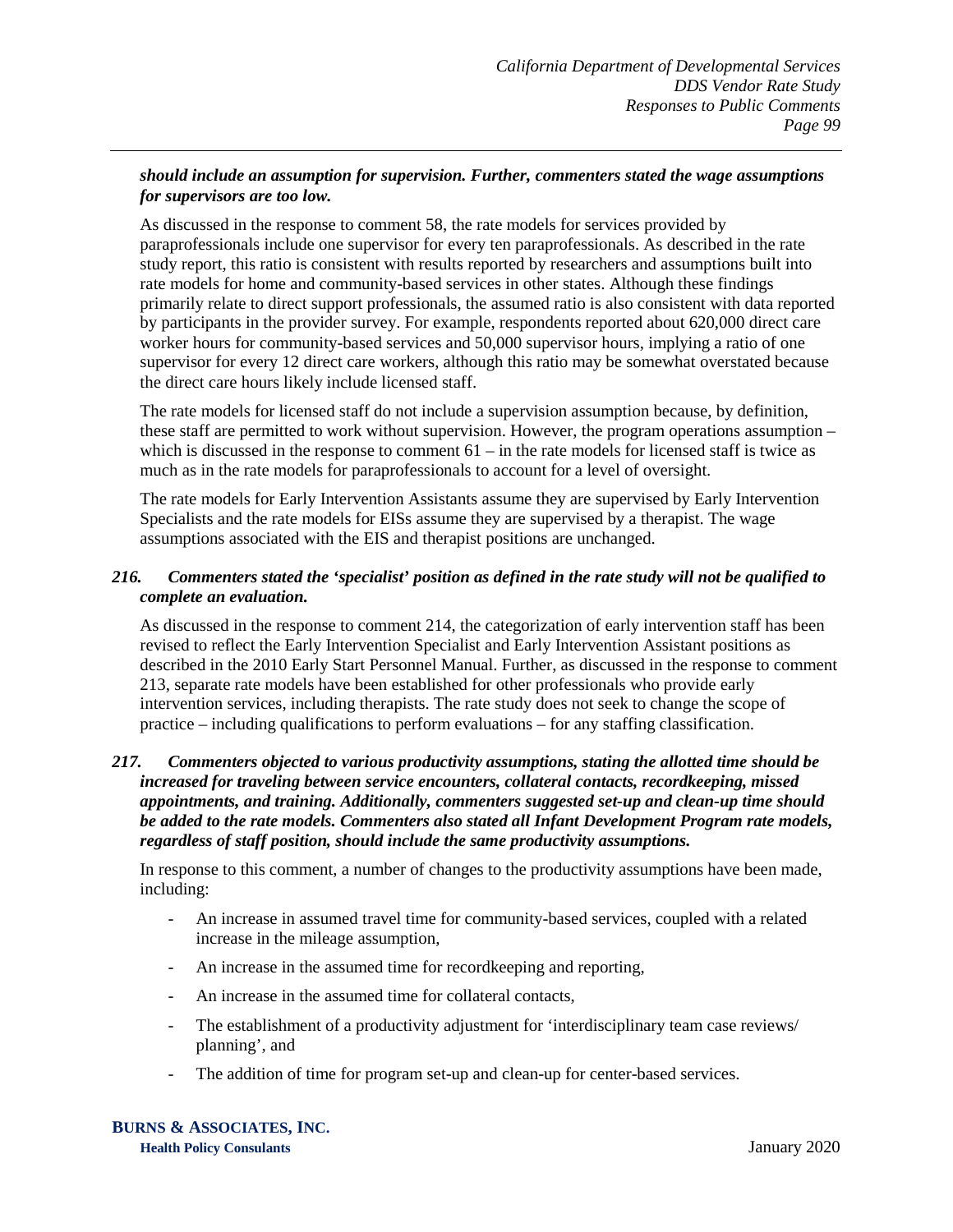With these changes, the assumed number of billable hours delivered by staff has decreased, thereby increasing the resultant rates. In general, the assumed productivity is now less than reported in the provider survey. For example, the rate model for Early Intervention Specialists assumes staff provide 26 hours of direct services per week – before further downward adjustments to account for training and paid time off – compared to the 27 hours (weighted average) to 31 hours (median) reported in the provider survey.

In general, the productivity adjustments are similar across the various staff who may provide Infant Development Program services. The rate models for Early Intervention Assistants provide more time for supervision and other employer time as well as training, but less time for collateral contacts.

#### *218. Commenters indicated the square footage assumption for center-based services was too low as it does not accommodate areas for learning activities and playground space. Additionally, commenters stated the cost per square foot assumption is too low.*

The rate models for center-based services include 100 square feet of program space for one-to-one services (and more space for one-to-two and one-to-three services). This assumption is consistent with the average reported by provider survey participants.

The \$15.00 cost per square foot was generally derived from data collected through the provider survey across various center-based services (the average reported cost for Infant Development Programs was actually lower, about \$11.00). As discussed in the response to comment 30, this cost is adjusted based on regional adjustment factors that account for differences in real estate costs across the State: the multiplier is 80 percent (\$12.00) for relatively lower-cost areas assigned to category A, 115 percent for category B (\$17.25), and 130 percent (\$19.50) for high-cost areas assigned to category C.

## *219. Commenters asked whether multiple staff can bill for the same hour of service when a team approach is employed during the session (for example, two staff are working with the child and family).*

More than one staff person would be permitted to bill for the same hour of service when it is determined appropriate for multiple personnel to be working with the child at the same time.

#### *220. Commenters suggested strategies to alleviate the effects of the limited supply of early intervention specialties amidst a high demand for services. Suggestions included shortening the length of therapy sessions, approving tele-practice to reduce travel-related costs, and allowing one discipline to visit the home while devising strategies to ensure input from other disciplines through indirect interventions.*

These specific strategies were not considered as part of the rate study, but could be if regulations are developed to implement the rate study.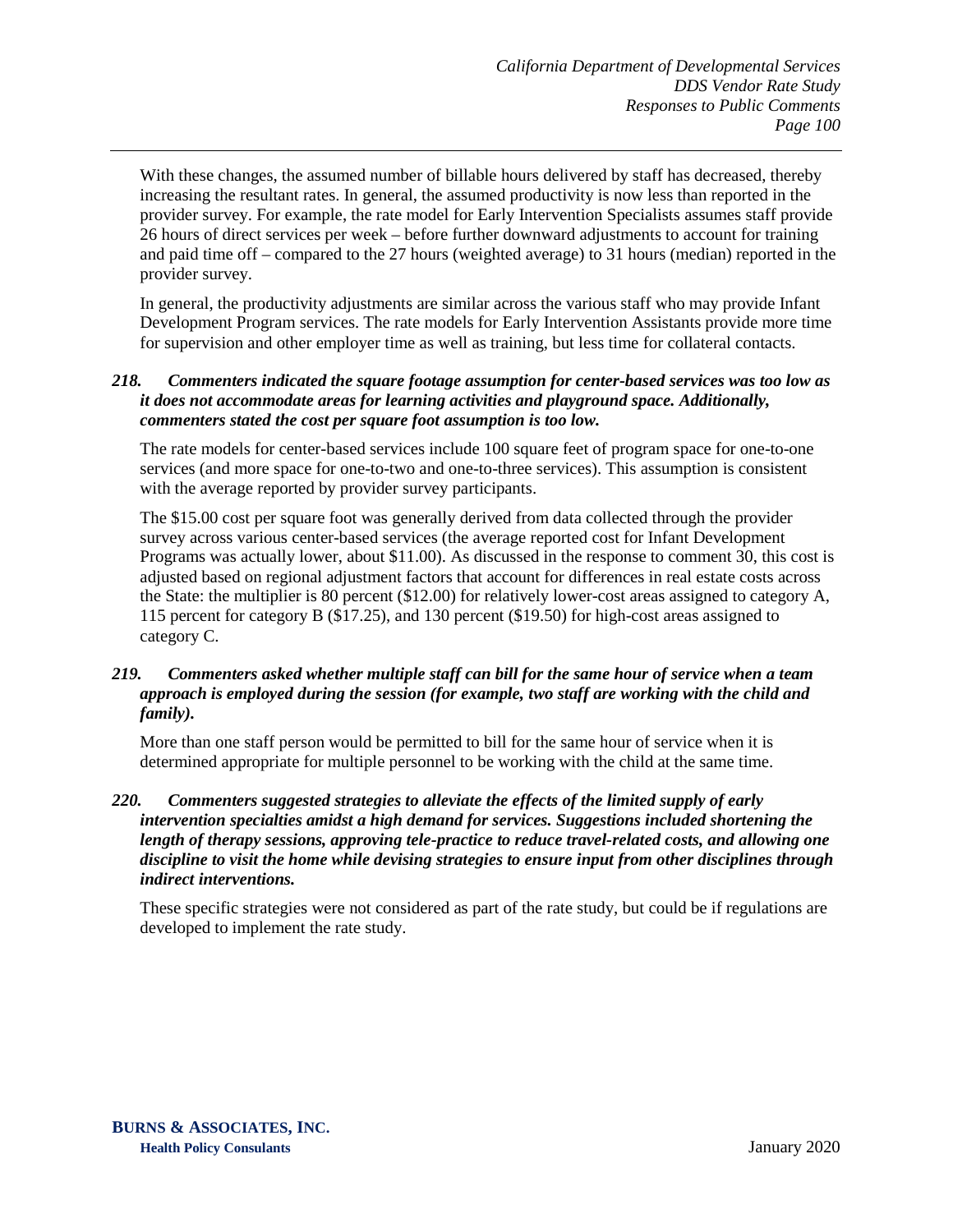## **Specialized Therapeutic Services (Service Codes 115, 116, and 117)**

221. *Commenters objected to the recommendation that services currently billed under service codes 115, 116, and 117 be instead billed under other service codes established for therapists and tied to Medi-Cal rates, stating these rates are insufficient and expressing concern about the impacts on service recipients and staff.*

In an effort to increase conformity across the Medi-Cal system, the rate study recommended services currently billed under service codes 115, 116, and 117 be tied to other service codes specifically established for therapy services (for example, service code 772 for physical therapy) with rates tied to those paid by Medi-Cal for fee-for-service. Recognizing there could be key differences in serving the DDS population – for example, to account for the cost of primarily community-based (rather than clinic-based) services and of additional training to effectively work with people with disabilities – the rate study recommended Regional Centers be able to approve a rate enhancement of up to 39.7 percent above the Medi-Cal rates.

In response to this comment, however, that recommendation has been withdrawn and specific rate models for Specialized Therapeutic Services have been developed.

### *222. Commenters stated the elimination of the 116 service code would prevent early intervention services.*

The rate study did not recommend the elimination of service code 116 and other Specialized Therapeutic Services. Rather, the rate study recommended the payment rates be tied to Medi-Cal payment rates. As noted in response to comment 221, however, this recommendation has been withdrawn and rate models have been established for these services.

As noted in the response to comment 213, it is recommended that services provided as part of an Infant Development Program and currently billed under service code 116 would be billed through service code 805 – based on the rates established by the rate models for therapy services created in response to public comments – in order to 'capture' early intervention spending in one service code.

#### *223. Commenters suggested speech and language pathologists should have a separate service code.*

As discussed in the response to comment 213 related to therapy services within early intervention programs, there is a combined rate model for services delivered by occupational therapists, physical therapists, and speech language pathologists based on commonalities related to therapist wages and service structures. Depending on the age of the individual receiving services, the therapist may bill under service codes 115, 116, 117, or 805. Although the rates would be the same, subcodes may be established for each therapeutic discipline to track who is providing services.

#### *224. Commenters stated the wages for licensed vocational nurses, licensed psychiatric technicians, psychiatric nurses, and licensed marriage and family therapists should be raised to the 75th percentile of the BLS wage for each occupation.*

As discussed in the response to comment 32, the rate study uses the median wage value reported by the Bureau of Labor Statistics for selected occupations. Since the median represents the wage at which half of the employees in an occupation earn more and half earn less, this is assumed to be a reasonable market wage.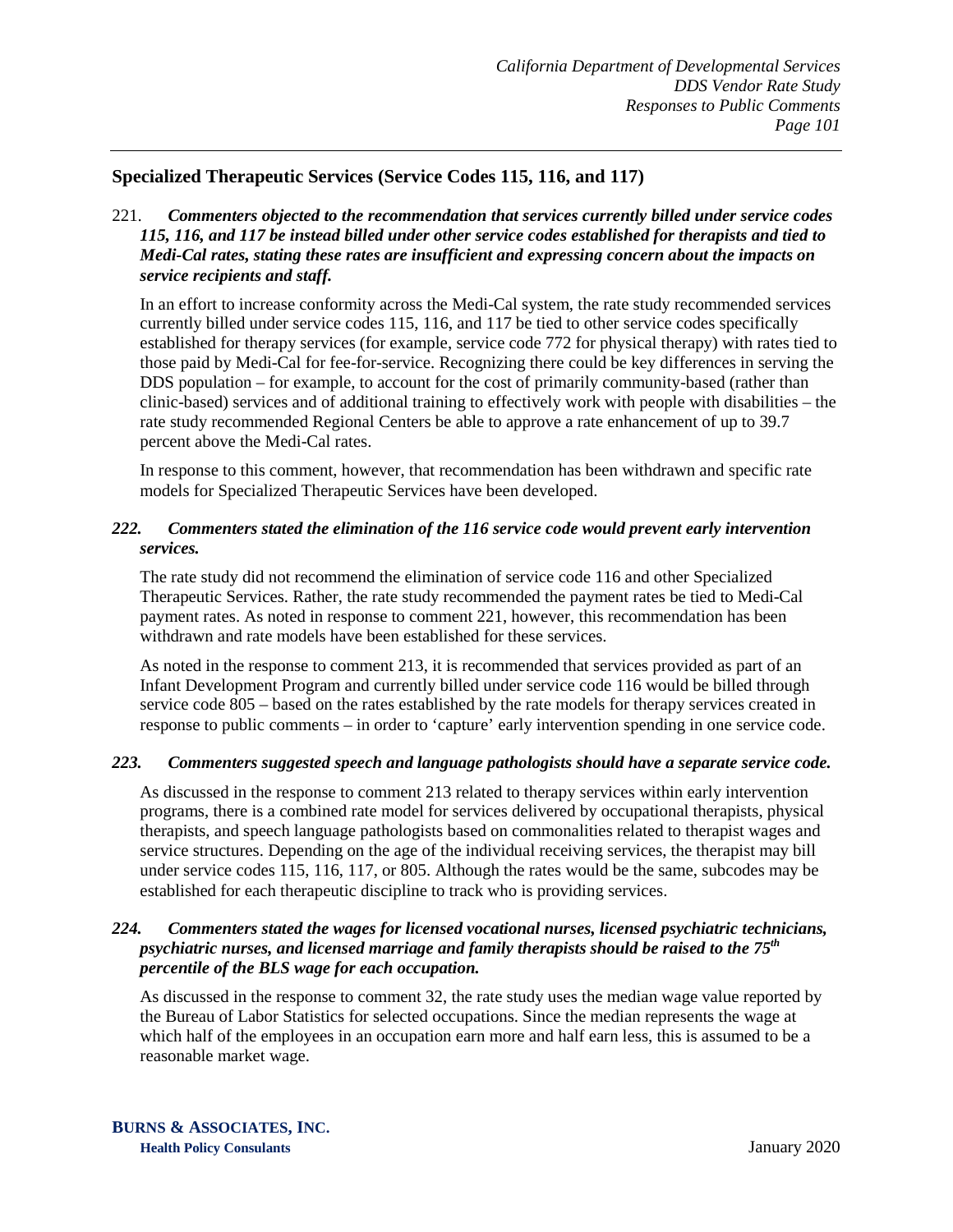### *225. Commenters stated there should be rates for two-to-one and three-to-one staffing ratios because of the complexity of issues with some individuals.*

More than one staff person would be permitted to bill for the same hour of service when it is determined appropriate for multiple personnel to be working with the individual at the same time.

*226. Commenters made suggestions to narrow the scope of Specialized Therapeutic Services, including increasing staff experience and training requirements, requiring all services to follow a time-limited model with continuous caregiver training and transition planning from the outset, and establishing entrance criteria that define an extremely high level of problem behavior severity to qualify.*

If the rate study is implemented, these specific strategies could be considered as regulations are developed.

# **Behavioral Analysts and Related Services (Service Codes 612, 613, 615, 616, and 620)**

*227. Commenters stated the use of subcodes for non-English rates and short- and long-term rates adds unnecessary complexities for tracking and billing services. Commenters also stated the 'tiered' rates for direct support professionals are unnecessary for these services as there is already a hierarchy of board certified behavior analysts, board certified assistant behavior analysts, and registered behavior technicians*

It is acknowledged that the use of additional subcodes would add some complexity in terms of billing, but creating rates to account for differences in vendor costs based on various service characteristics would increase the fairness and transparency of the overall system and support other goals such as reducing service disparities through the establishment of non-English rates.

That said, short- and long-term rates were never proposed for behavioral services (further, this recommendation for various services in the personal supports and training category has been withdrawn). Additionally, there is no requirement that vendors bill the non-English rate when they are eligible to do so. That is, vendors delivering services in the native language of individuals who do not speak English can bill the 'standard' rates rather than the higher non-English rates.

The service codes for behavioral services already reflect the hierarchy of staff qualifications described by the commenters and the rate study includes rate models for each of the service codes. The rate study would also apply the tiered direct support professional framework described in the response to comment 41 to the rates for registered behavior technicians (service code 616) to recognize there are different skillsets associated with being an RBT and a DSP. Thus, the rate study recommends higher rates for employees who are RBTs *and* receive certification for a higher DSP tier. There is no requirement that RBTs pursue the DSP tier certifications.

#### *228. Commenters stated the Bureau of Labor Statistics occupational classifications used to establish wage assumptions in the rate models do not reflect the requirements of these staff. Commenters stated the wage assumptions are too low.*

The use of Bureau of Labor Statistics wage data in the rate models is discussed in the response to comment 32. Although extensive, the BLS' classification system does not include standalone occupations for certain behavioral positions. Rather, these positions are folded into broader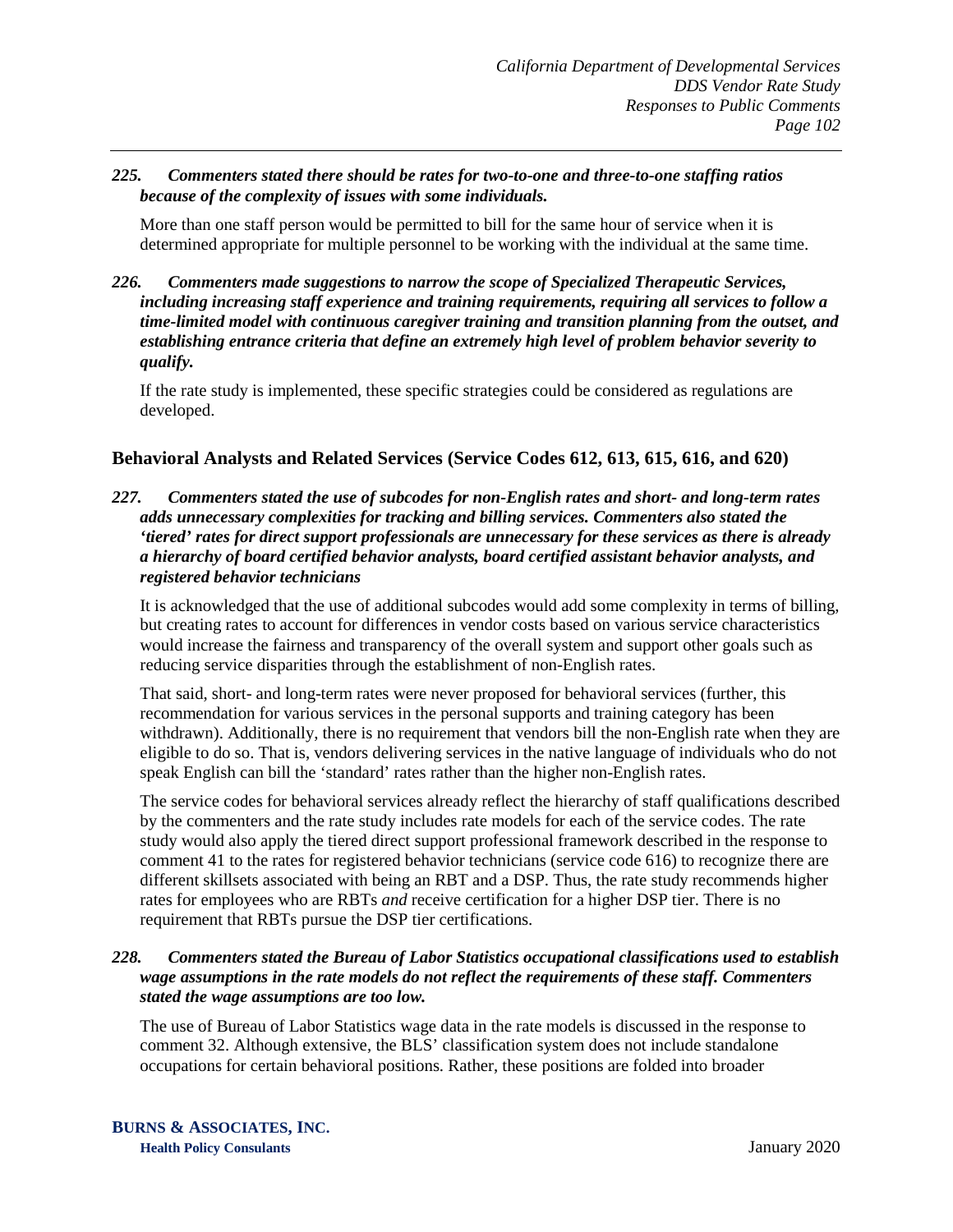occupational classifications. In these cases, the rate study seeks to identify the occupation that is the best fit for a given position in terms of educational requirements and the occupational description.

The BLS does not have a specific occupational classification for registered behavior technicians so they are often assigned to the psychiatric aide classification. In response to this comment and recognizing RBTs often have greater qualifications than other staff included in this BLS classification, the wage assumption for line staff is now tied to the  $75<sup>th</sup>$  percentile wage level for this BLS classification, which increased the wage assumption in the base rate model from \$16.23 per hour to \$18.48, or \$38,400 annually. This salary is generally consistent with average RBT wages in California reported by various salary tracking firms as of August 15, 2019: Glassdoor.com (\$40,300 for a behavior technician in Los Angeles), Indeed.com (\$39,100 for an ABA therapist, \$39,800 for a behavioral therapist), Payscale.com (\$34,600 for an RBT in Los Angeles), Salary.com (\$35,600 to \$45,700 for an RBT in Los Angeles), and ZipRecruiter (\$43,600 for an RBT in Los Angeles).

As with RBTs, there is not a standalone BLS classification for board certified behavior analysts. Rather, BCBAs are included in the classification for clinical, counseling, and school psychologists. The rate models use the median wage for this occupation, which is \$52.00 per hour, or \$108,200 per year. This assumption is unchanged as the salary compares favorably to average BCBA wages in California reported by various salary tracking firms as of August 15, 2019: Indeed.com (\$78,587), Payscale.com (\$65,740 in Los Angeles), Salary.com (\$65,023), and ZipRecruiter (\$88,428).

For behavior management consultants, the rate study uses the average of the median wages for the BLS classifications for mental health and substance abuse social workers and for marriage and family therapists, producing a wage assumption of \$26.84 per hour, or \$55,800 per year. The average wage reported in the provider survey was \$19.16 per hour.

For associate behavior analysts and behavior management assistants, the rate study matches the wage assumption to the median wage for the BLS classification for mental health and substance abuse social workers, which is \$23.32 per hour, or \$48,500 per year. This assumption is unchanged. Although comparable data from salary tracking firms was not identified for these positions, the wage assumption is consistent with current wages based on the provider survey in which respondents reported an average hourly wage of \$21.97 for associate behavior analysts (albeit based on a single response) and \$18.14 for behavior management assistants (11 respondents).

*229. Commenters asked whether these service codes will be limited to board certified behavior analysts and registered behavior technicians or whether psychologists, psychiatric technicians, etc. would be able to bill under these service codes. Relatedly, commenters recommended that, due to the high demand for RBTs, a rate be developed for uncertified behavior technicians (that is, someone who receives the 40 hours of training for an RBT but who does not require supervision). Additionally, commenters stated licensed marriage and family therapists can oversee behavior programs and that BCBA oversight is unnecessary.* 

The rate study makes assumptions about the specific staff involved in each service in order to construct rates that reflect these staff. As discussed in the response to comment 228, for example, the rate study assumes behavior analysts (service code 612) are board certified behavior analysts and the paraprofessional service (service code 616) is provided by registered behavior technicians who are supervised by BCBAs.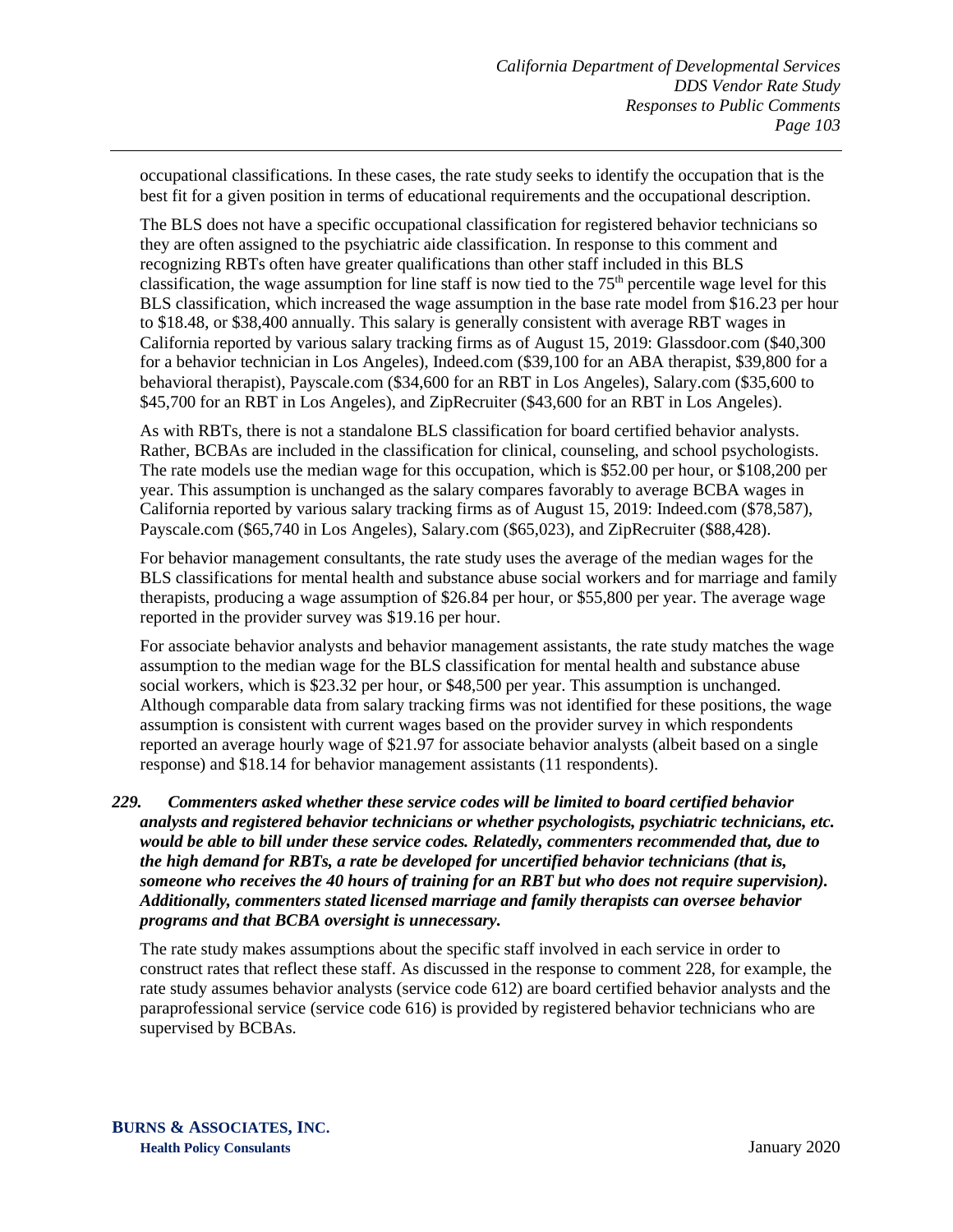#### *230. Commenters stated the rate models do not include enough supervision time, noting, for example, that registered behavior technicians must receive supervision equivalent to five percent of their hours worked. Additionally, commenters stated the wage assumption for supervisors is too low.*

The rate models for Associate Behavior Analysts (service code 613), Behavior Management Assistants (615) and Paraprofessionals/ Technicians (616) all include supervision time. The rate models for paraprofessionals/ technicians include two hours of supervision per week. This equates to more than seven percent of their assumed direct care hours, exceeding the five percent minimum cited by the commenters. The rate models for associate behavior analysts and behavior management assistants include one hour of supervision per week. The rate models assume all supervision is performed by board certified behavior analysts so the supervisor wage assumption reflects the \$108,200 salary for BCBAs discussed in the response to comment 228. To better recognize the full cost of the supervisor, including productivity-related expenses, the rate models now tie the hourly cost to the behavior analyst rate model before program operations and administration (since these costs are added to the total rate). In the base rate model, this has the effect of increasing the hourly cost from \$57.85 to \$107.92.

### *231. Commenters objected to various productivity assumptions, stating the allotted time should be increased for traveling between service encounters, recordkeeping, missed appointments, and training.*

In response to this comment, a number of changes to the productivity assumptions have been made, including:

- An increase in assumed travel time for community-based services, coupled with a related increase in the mileage assumption for all service codes,
- An increase in the assumed time for recordkeeping and reporting for all service codes, and
- The addition of time for collateral contacts for Behavior Analysts, Associate Behavior Analysts, Behavior Management Assistants, and Behavior Management Consultants.

With these changes, the assumed number of billable hours delivered by staff has decreased, thereby increasing the resultant rates. In general, the assumed productivity is now consistent with or less than reported in the provider survey. For example, the rate model for Behavior Analysts assumes staff provide 26.25 hours of direct services per week – before further downward adjustments to account for training and paid time off – compared to the 26 hours (weighted average) to 30 hours (median) reported in the provider survey.

### *232. Commenters observed there is no distinction between a clinic-based program and a homebased program.*

Participants in the provider survey reported these services are delivered almost exclusively in the community. Specifically, providers reported more than 95 percent of services are provided in individuals' homes or in the community. Accordingly, the rate models are based on a communitybased service delivery model and all services would be billed according to these rates, whether delivered in the community or in a clinic.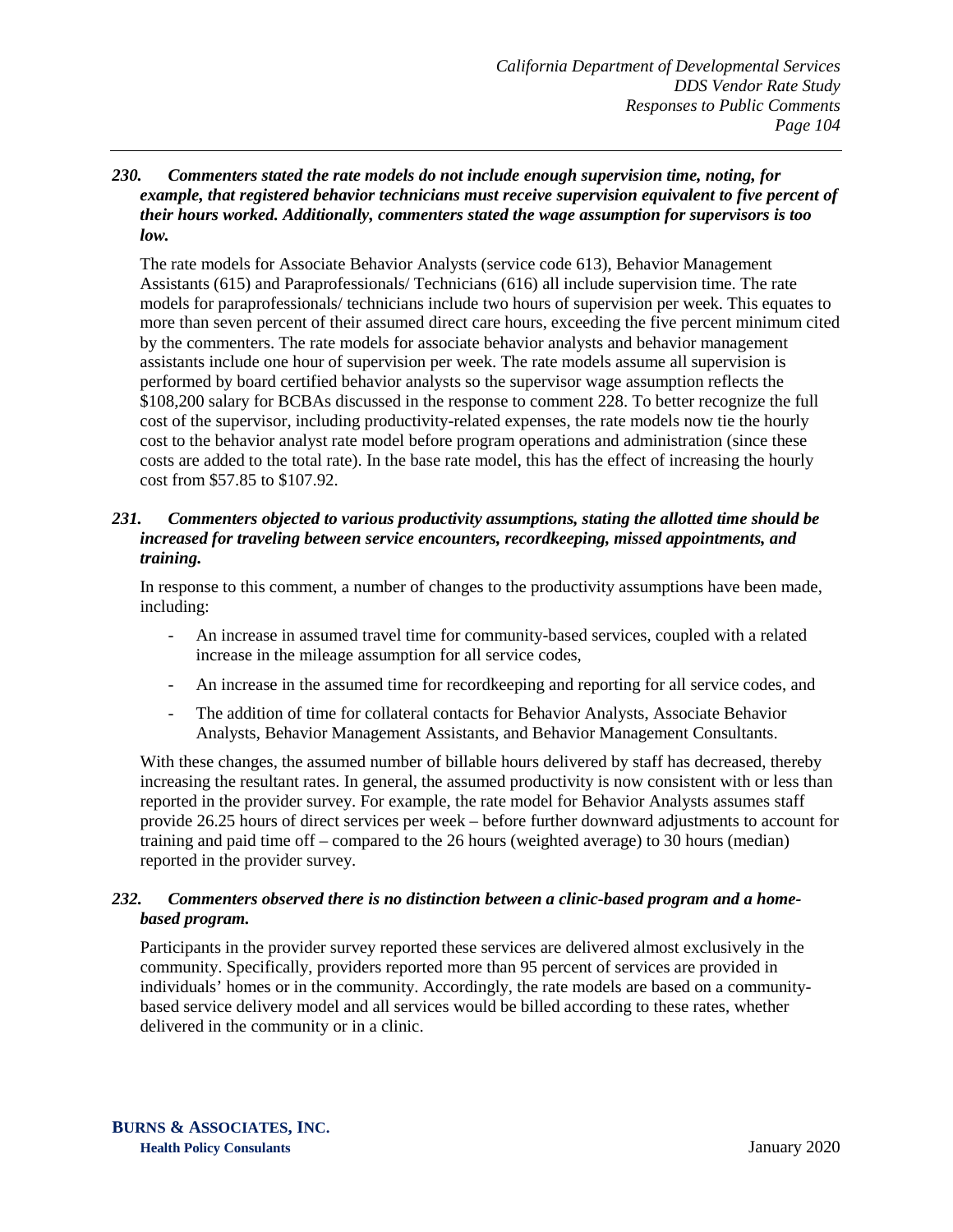## *233. Commenters stated the proposed rates have no flexibility to serve individuals with complex needs, providing no incentive to serve this population.*

It is understood that individuals receiving behavioral services often have complex needs and the rate models are intended to reflect the estimated cost of serving this population. As described above, a number of changes have been made to these rate models, resulting in increases in the recommended rates, which generally exceed current rates.

## *234. Commenters noted they perform enhanced respite services under service codes 612 for behavior analysts and 615 for behavior management assistants, but believe this support should be moved to the service code for agency respite services (service code 862) with a separate subcode and an enhanced rate.*

The rate models for In Home Respite Agency services provided through service code 862 reflect a direct support professional position and do not include provisions for 'enhanced' respite. Additional information would be needed to determine whether the 'respite' services currently being provided through service codes 612 and 615 are consistent with the requirements for those services.

# **Adaptive Skills Trainer (Service Code 605)**

## *235. Commenters objected to the recommendation that the Adaptive Skills Trainer service (service code 605) be eliminated and the existing services transitioned to another service code, stating there are not service codes that correspond to certain staff currently providing this service, other service codes require supervision not required for this service, and that this service can be billed as a group practice.*

In response to this comment, the recommendation to eliminate this service code has been withdrawn and rate models have been developed. In particular rate models have been developed for staff with master's degrees and those with bachelor's degrees. Services provided by non-degreed staff should be transitioned to other services, such as Independent Living (service code 520).

### *236. Commenters stated rate models are needed for greater staffing ratios to accommodate existing social skills programs that operate with larger groups under the Adaptive Skills service.*

The rate models for Adaptive Skills include variants for groups of up to three individuals per trainer. There is no provision for larger groups so programs that currently operate with larger ratios would likely need to change their program design.

# **Crisis Team - Evaluation and Behavioral Intervention (Service Code 017)**

## *237. Commenters offered a variety of feedback related to the rate models for Crisis Team services.*

The draft rate models for Crisis Team services have been withdrawn at this time. Consistent with the goals of the rate study to ensure the appropriateness and consistency of rate methodologies, rates for these services may be reconsidered if the rate study is implemented and regulations are developed. The comments received through this comment process would be considered at that time.